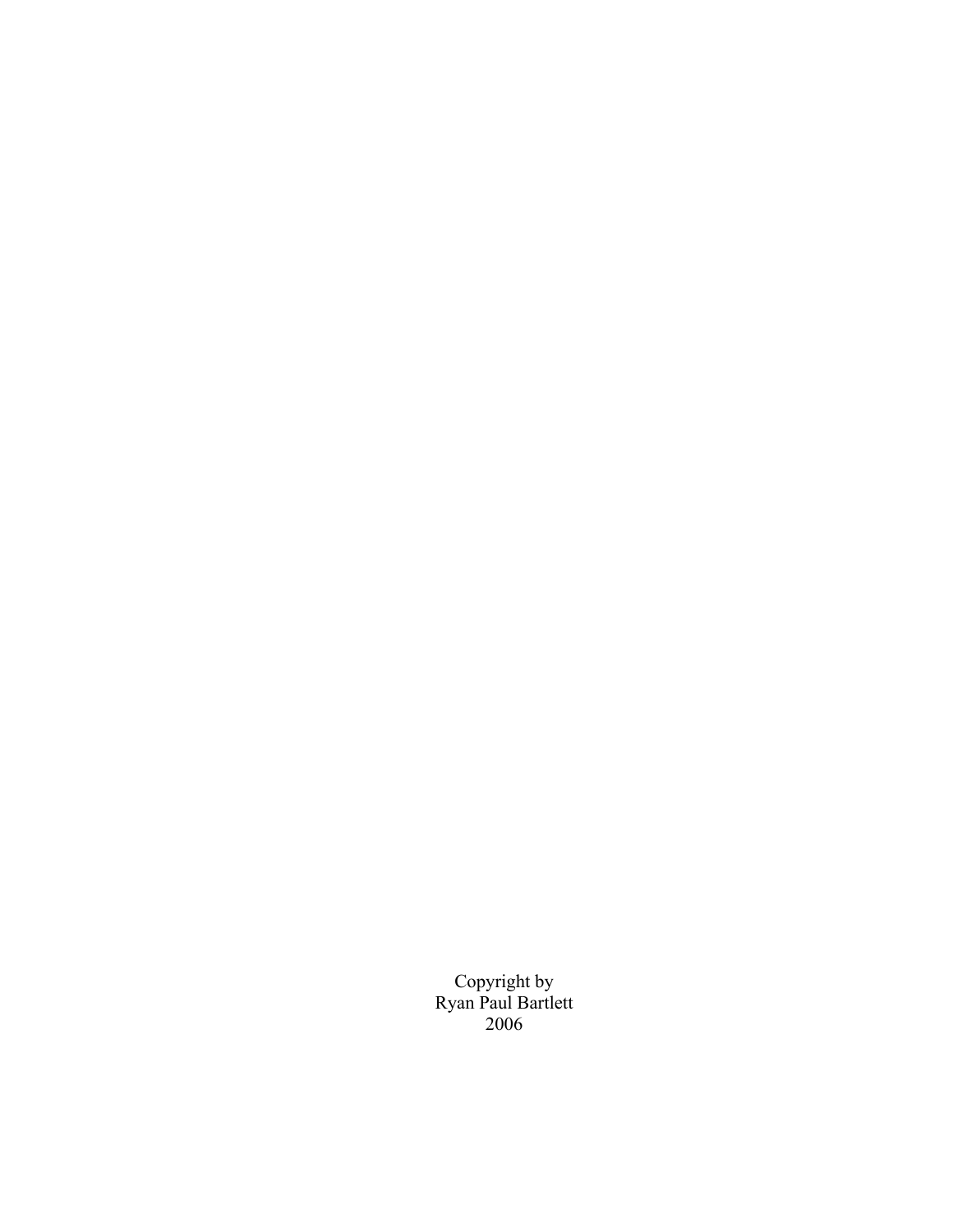#### ECOLOGICAL AND EVOLUTIONARY INTERACTIONS AMONG PLANT

#### RESISTANCE, HERBIVORES, AND PREDATORS

by

Ryan Paul Bartlett

Department of Biology Duke University

 $Date:$ 

Approved:

 $\mathcal{L}_\text{max}$ Dr. William F. Morris, Supervisor

 $\mathcal{L}_\text{max}$  , where  $\mathcal{L}_\text{max}$  and  $\mathcal{L}_\text{max}$ Dr. James Clark

 $\mathcal{L}_\text{max}$  , where  $\mathcal{L}_\text{max}$  and  $\mathcal{L}_\text{max}$ Dr. H. Frederik Nijhout

 $\mathcal{L}_\text{max}$ Dr. Mark D. Rausher

 $\mathcal{L}_\text{max}$  , where  $\mathcal{L}_\text{max}$  and  $\mathcal{L}_\text{max}$ Dr. William G. Wilson

Dissertation submitted in partial fulfillment of the requirements for the degree of Doctor of Philosophy in the Department of Biology in the Graduate School of Duke University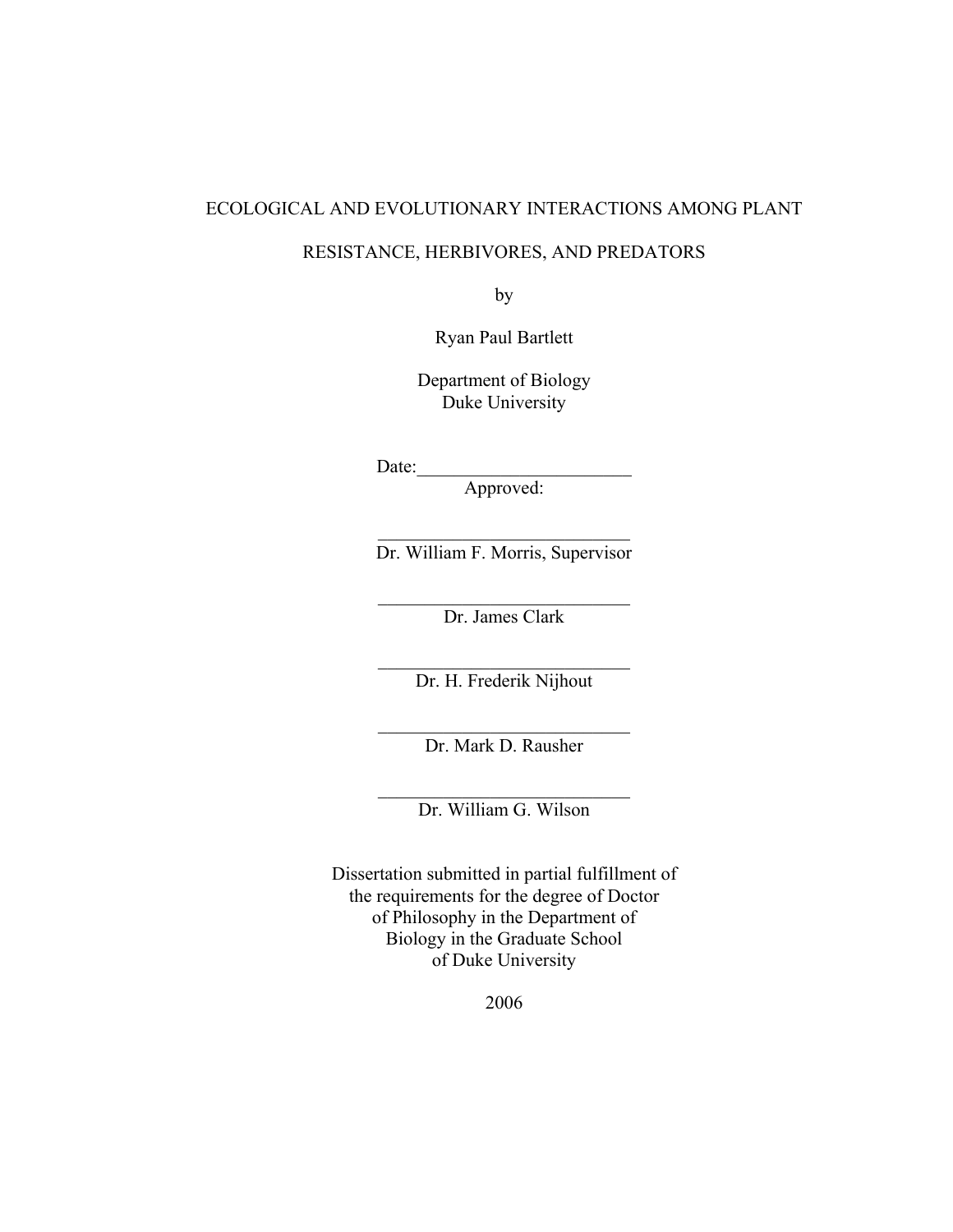#### ABSTRACT

#### ECOLOGICAL AND EVOLUTIONARY INTERACTIONS AMONG PLANT

#### RESISTANCE, HERBIVORES, AND PREDATORS

by

Ryan Paul Bartlett

Department of Biology Duke University

 $Date:$ 

Approved:

 $\mathcal{L}_\text{max}$ Dr. William F. Morris, Supervisor

 $\mathcal{L}_\text{max}$  , where  $\mathcal{L}_\text{max}$  and  $\mathcal{L}_\text{max}$ Dr. James Clark

 $\mathcal{L}_\text{max}$  , where  $\mathcal{L}_\text{max}$  and  $\mathcal{L}_\text{max}$ Dr. H. Frederik Nijhout

 $\mathcal{L}_\text{max}$ Dr. Mark D. Rausher

 $\mathcal{L}_\text{max}$  , where  $\mathcal{L}_\text{max}$  and  $\mathcal{L}_\text{max}$ Dr. William G. Wilson

An abstract of a dissertation submitted in partial fulfillment of the requirements for the degree of Doctor of Philosophy in the Department of Biology in the Graduate School of Duke University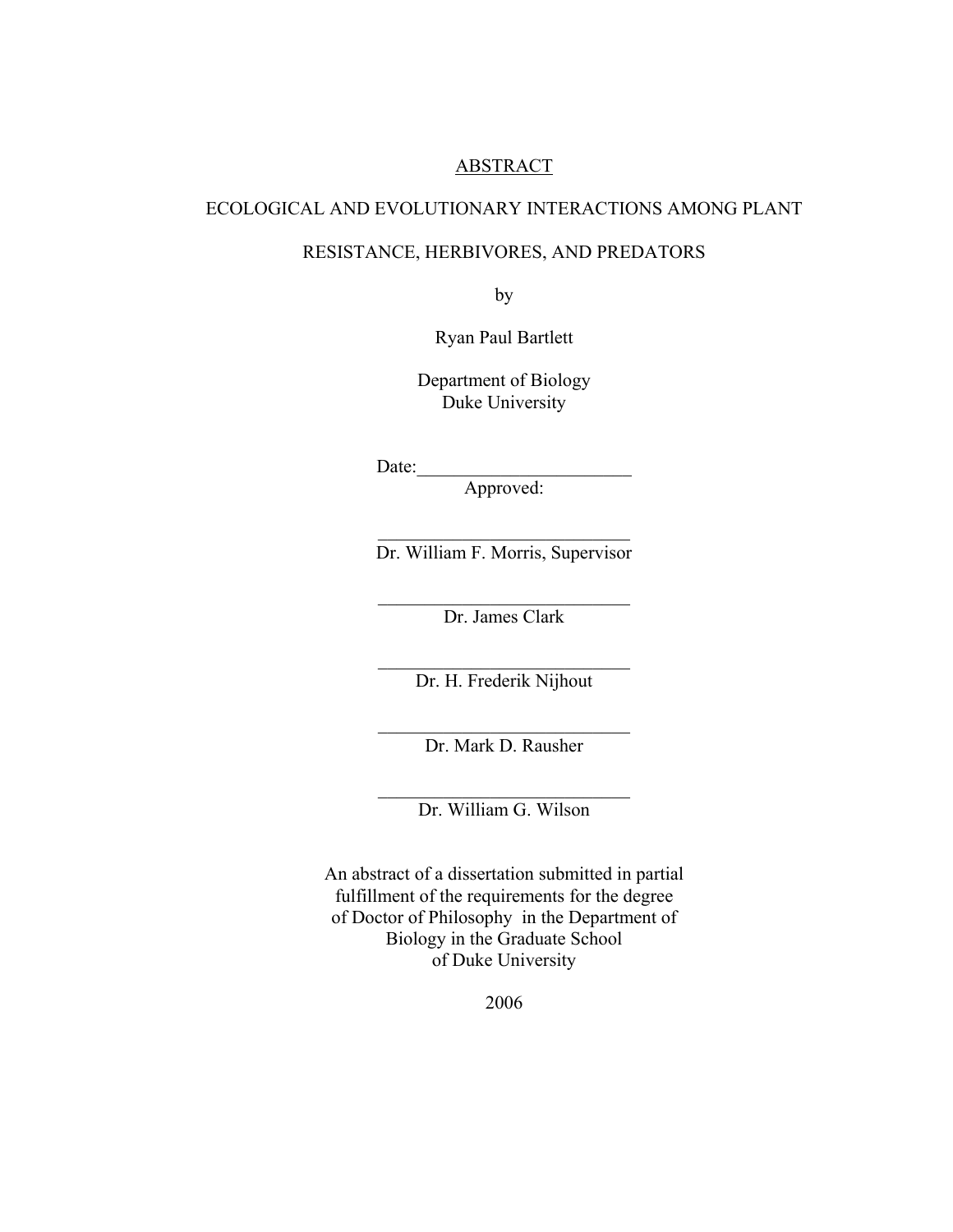#### <span id="page-3-0"></span>**Abstract**

To understand how plant defensive traits will evolve, we need to consider the biotic context for plant-herbivore interactions. I investigated how predators affect selection on defensive traits in plants. First, I established the timing of resistance in three soybean genotypes. Next, I examined the combined effects of resistance and predators on plant fitness. I reared Mexican bean beetles (MBBs) with or without spined soldier bugs (SSBs) on soybeans with constitutive resistance (CR) or no resistance (NR). SSBs fed more on MBBs that fed on NR than on CR plants, and this translated into an increased fitness benefit from predators for NR plants over CR plants. Selection for some types of resistance in plants should thus be stronger with lower predation rates. Similarly, I reared MBBs with or without SSBs on soybeans with early induced resistance (EI), late induced resistance (LI), or CR. SSBs fed more on MBBs reared on LI plants than on beetles raised on CR plants, but no more on beetles reared on EI plants than on beetles reared on CR plants. LI plants were the only of the three soybean varieties to receive a fitness benefit from predators, which could help explain the evolution of this type of plant defense. The results of both experiments also suggest that predator introductions may be more beneficial to LI or NR crop plants than EI or CR crops. Finally, I present a model that determines the optimum amount of induced resistance (IR) and CR for a plant growing with and without neighbors. Unlike earlier models, our plants have a probability of being attacked that is modified by short- and long-term feedback of plant defenses to herbivores. Higher costs of defense favor IR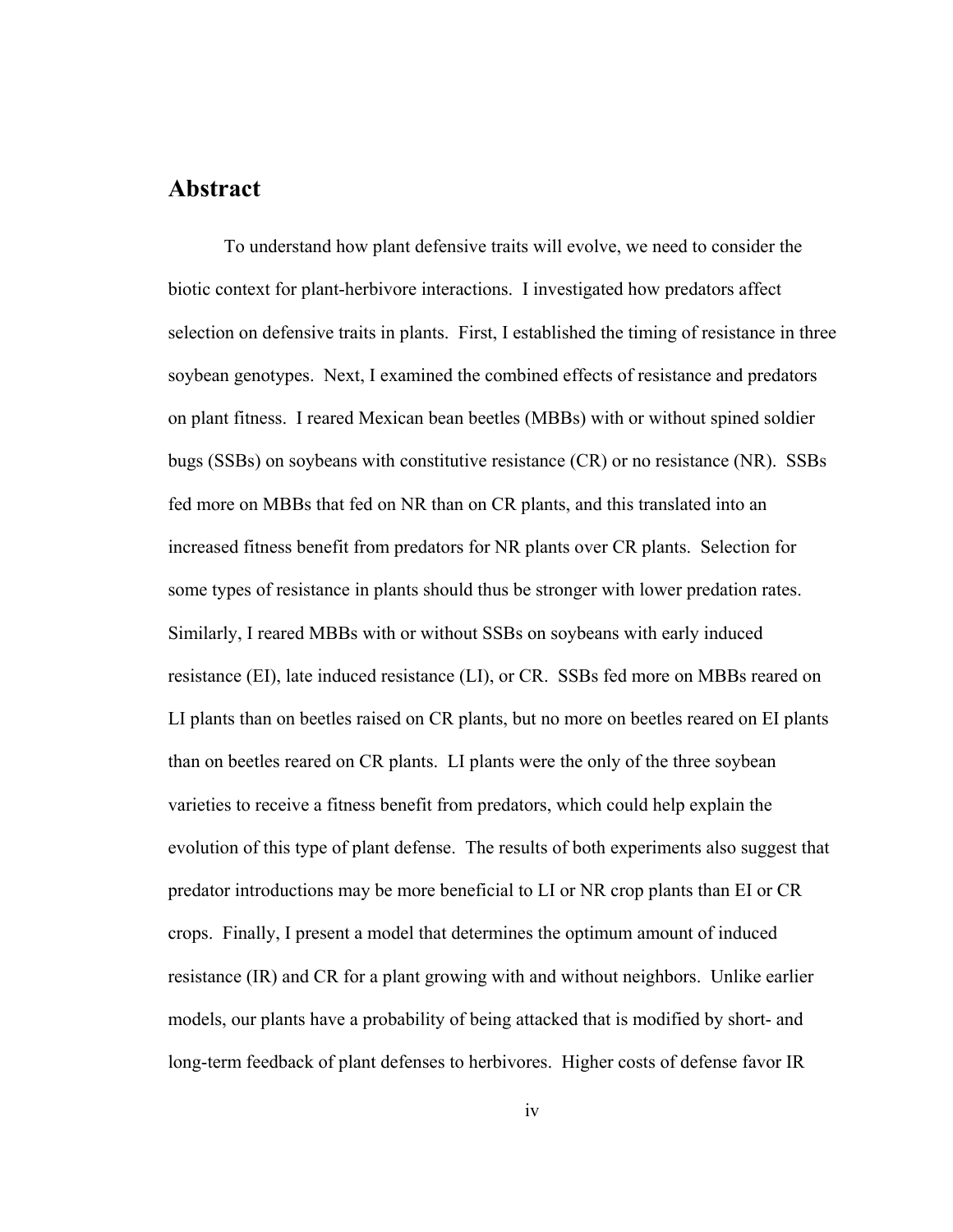over CR, while increasing herbivore attack rates or increasing the overall effectiveness of defense results in more CR. Plants with neighbors might be selected to evolve higher or lower levels of CR than if they were growing alone. Adding neighbors also selects for more mixed induced/constitutive strategies for all parameters. Having defended neighbors could thus be part of the reason why plants have evolved such mixed defense strategies.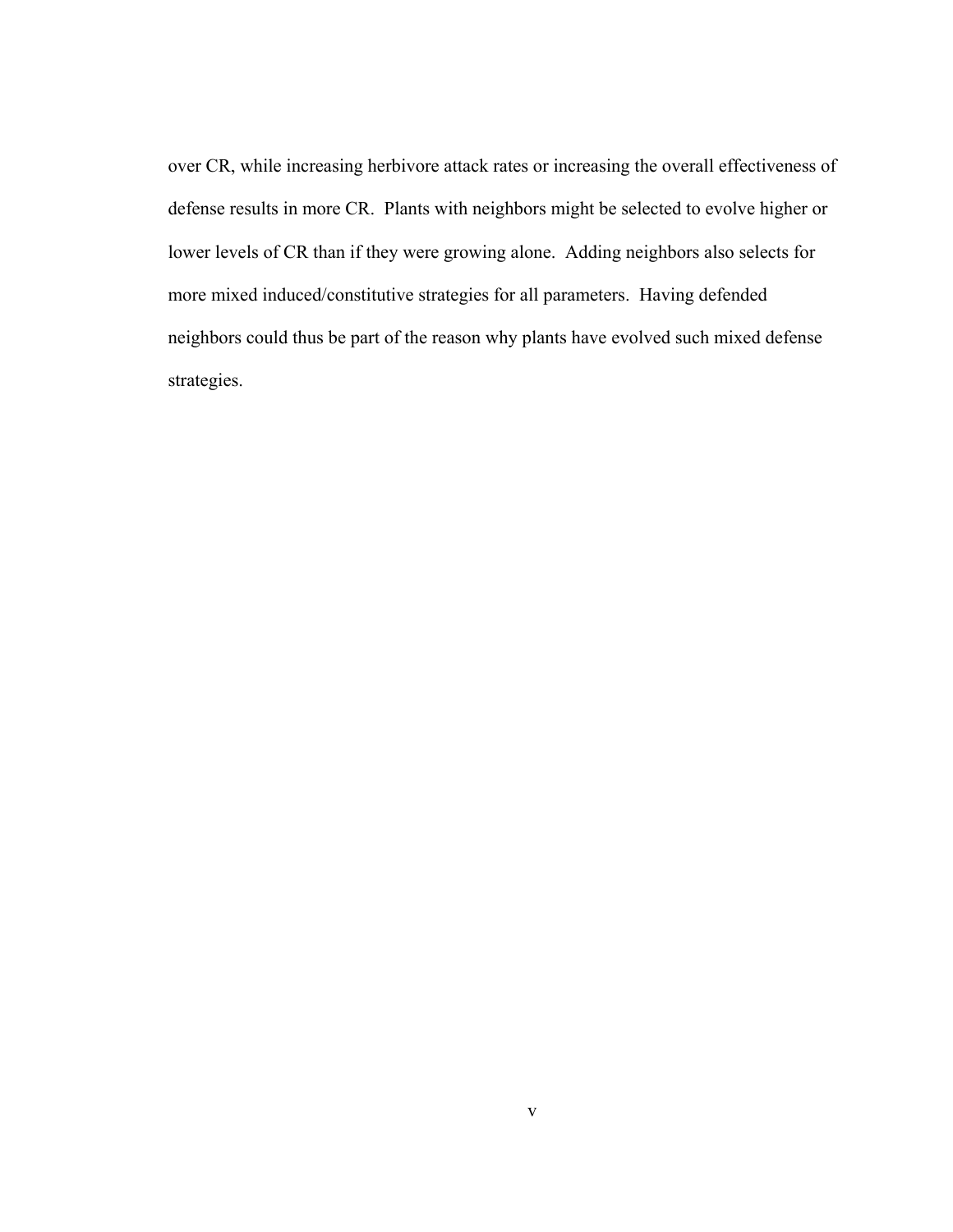## **Contents**

| 1.2 Past work on how selection for plant defensive traits is affected by the      |  |
|-----------------------------------------------------------------------------------|--|
|                                                                                   |  |
| 1.4 Potential influence of specific characteristics of plants, herbivores, and    |  |
|                                                                                   |  |
|                                                                                   |  |
|                                                                                   |  |
|                                                                                   |  |
|                                                                                   |  |
|                                                                                   |  |
|                                                                                   |  |
|                                                                                   |  |
| 3. Negative interactions between chemical defense and predators affect fitness in |  |
|                                                                                   |  |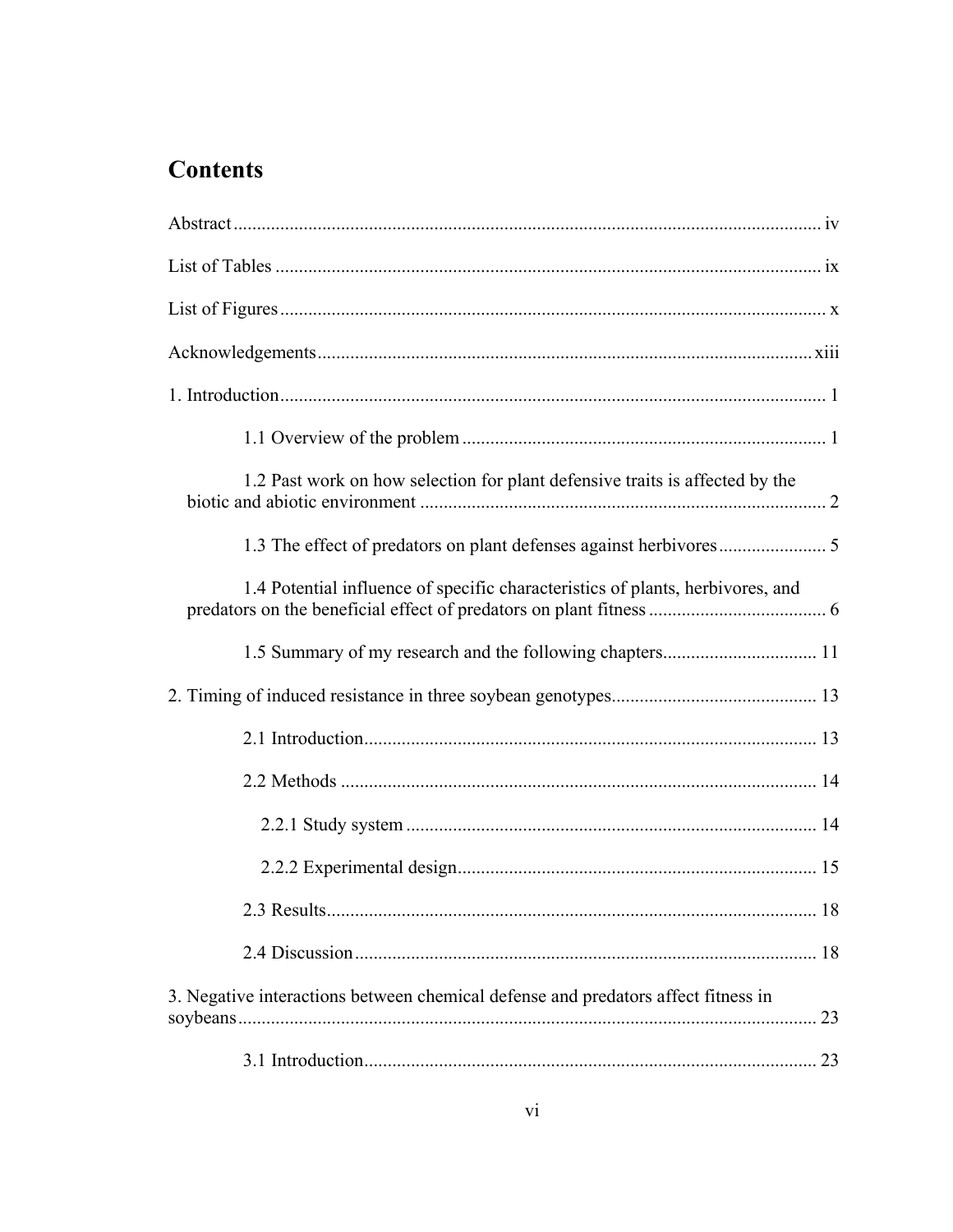| 4. Timing of resistance changes interactions between plant chemical defenses and |  |
|----------------------------------------------------------------------------------|--|
|                                                                                  |  |
|                                                                                  |  |
|                                                                                  |  |
|                                                                                  |  |
|                                                                                  |  |
|                                                                                  |  |
|                                                                                  |  |
|                                                                                  |  |
|                                                                                  |  |
|                                                                                  |  |
| vii                                                                              |  |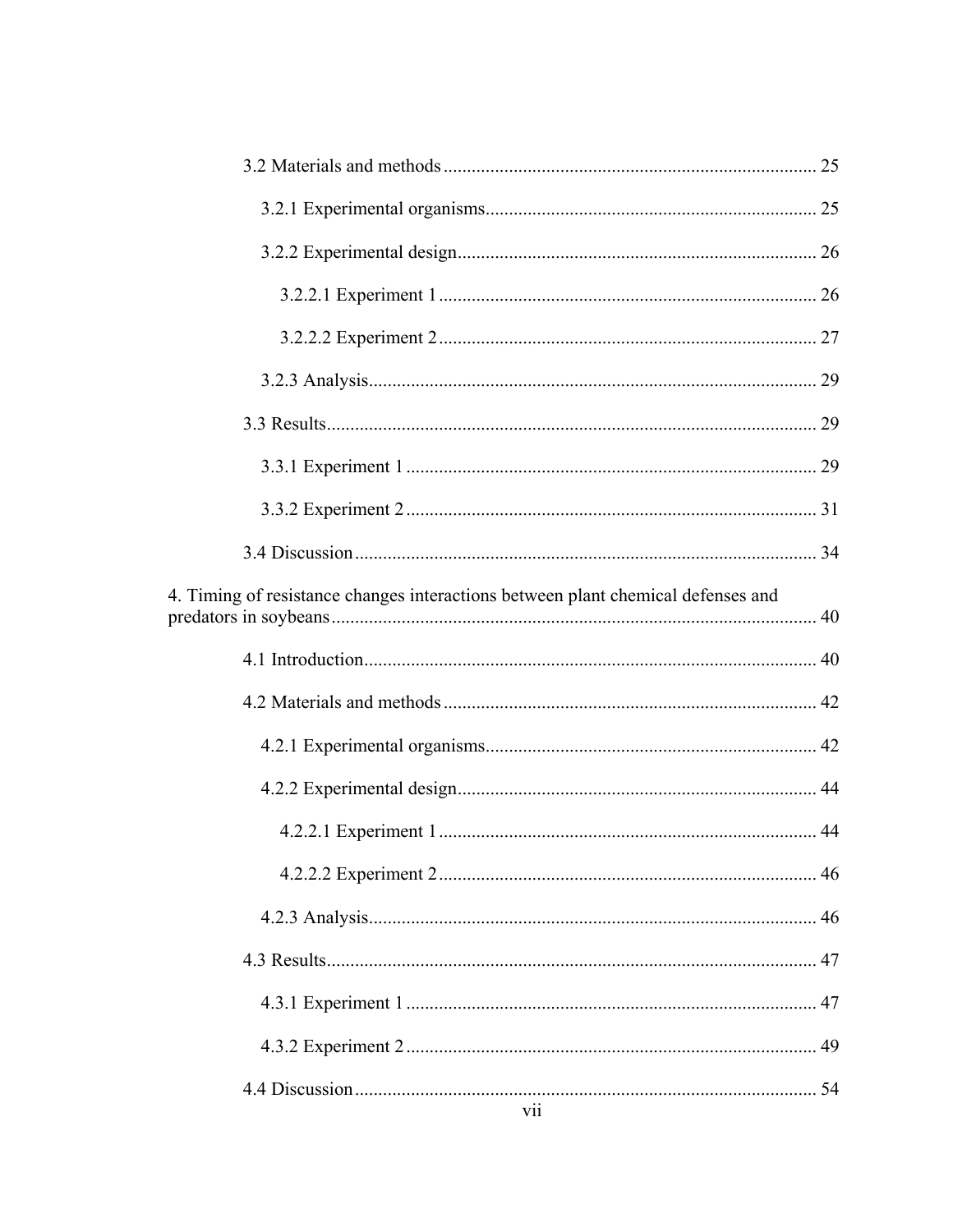| 5. The effects of neighbors on the strength and timing of optimum levels of defense in |  |
|----------------------------------------------------------------------------------------|--|
|                                                                                        |  |
|                                                                                        |  |
|                                                                                        |  |
|                                                                                        |  |
|                                                                                        |  |
|                                                                                        |  |
|                                                                                        |  |
|                                                                                        |  |
|                                                                                        |  |
|                                                                                        |  |
|                                                                                        |  |
|                                                                                        |  |
|                                                                                        |  |
|                                                                                        |  |
|                                                                                        |  |
|                                                                                        |  |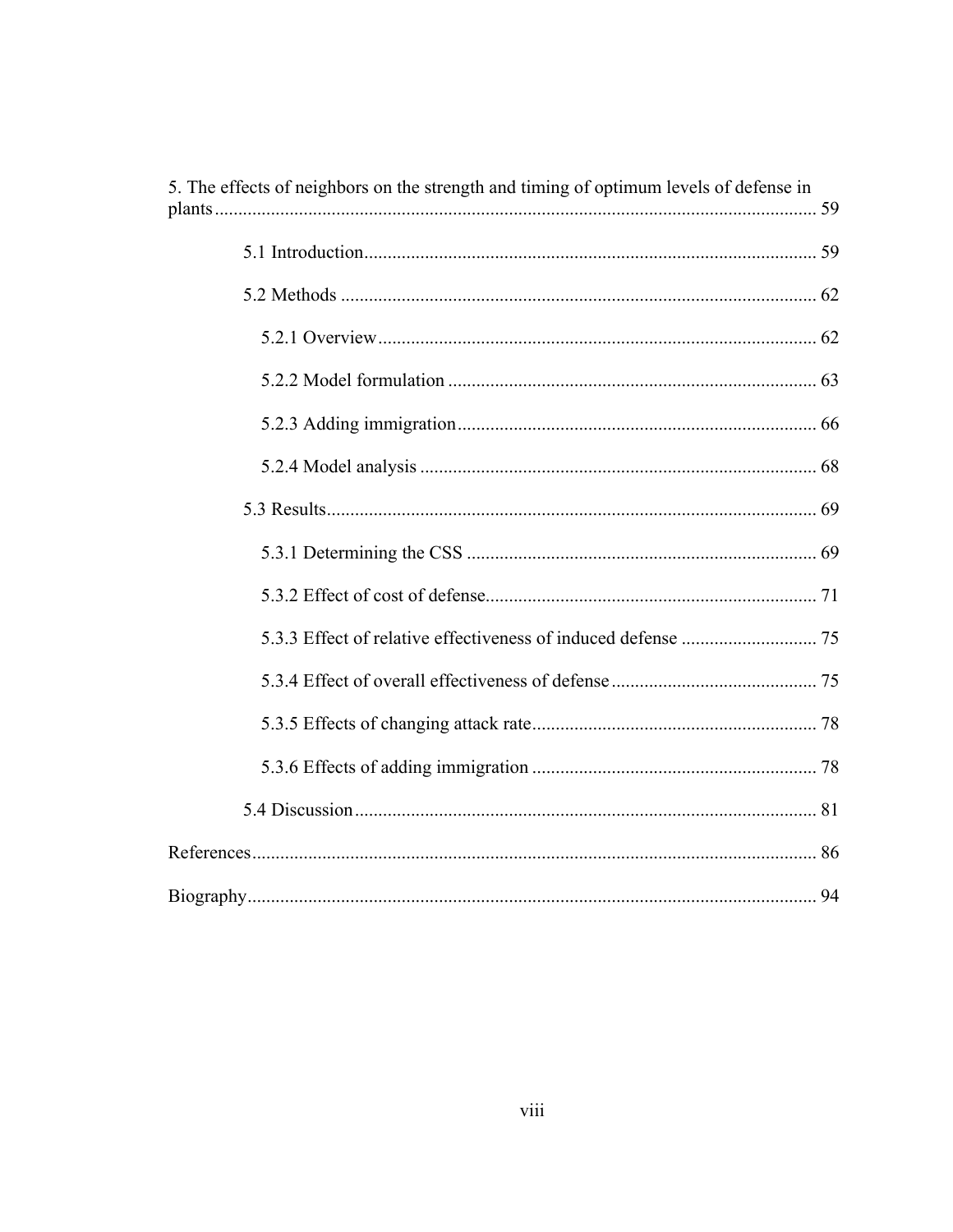## <span id="page-8-0"></span>**List of Tables**

[Table 1: Default parameter values for all runs unless otherwise noted. The investment in](#page-83-0)  constitutive defense (*d*[\) was always varied between 0 and 1 with the amount of induced](#page-83-0)  defense equal to (1-*d*[\) since the total defense always summed to 1.](#page-83-0)  $B = \frac{\beta h}{h}$  $\frac{\beta h}{m}$  and  $D = \frac{\delta}{r}$ [were parameters created when we non-dimensionalized the model as described above.. 71](#page-83-0)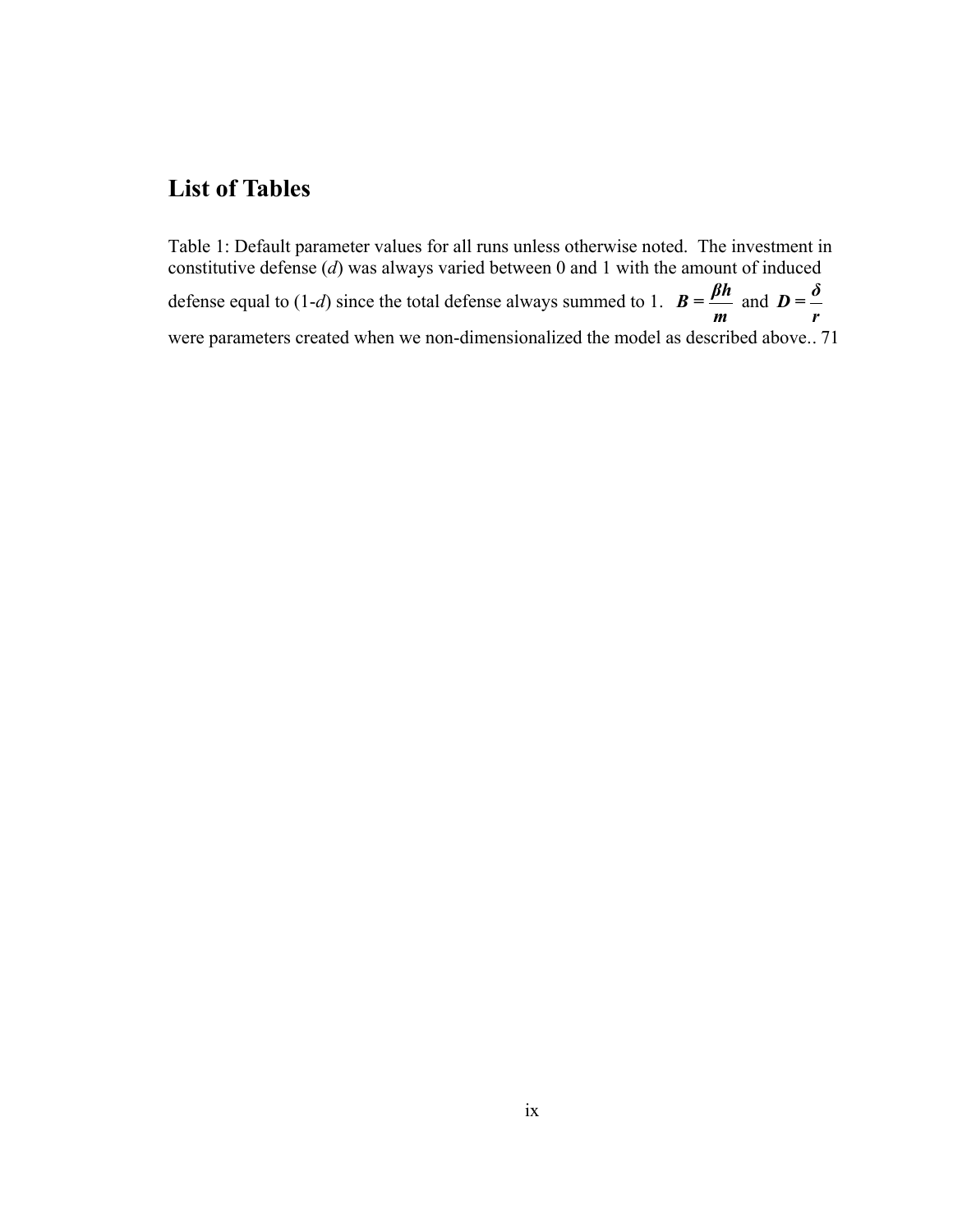## <span id="page-9-0"></span>**List of Figures**

[Figure 1: Timing of induced resistance in 4 soybean genotypes as measured by](#page-31-0)  Preference Index (PI; mean  $+/-$  s.e.). A PI  $> 1$  indicates that Mexican bean beetles [preferred leaf discs from undamaged plants to discs from previously damaged plants.](#page-31-0) .. 19

[Figure 2: Theoretical explanation of the additive effects of induced \(I\) and constitutive](#page-33-0)  [\(C\) resistance in the H, M, and HM genotypes. In the H and M genotypes, Mexican bean](#page-33-0)  [beetles are repelled by the combined induced and constitutive resistance when the](#page-33-0)  [induced resistance is at its peak, so the beetles prefer previously undamaged plants. In](#page-33-0)  [the HM genotype, beetles are always repelled by the constitutive component of resistance](#page-33-0)  [and cannot detect the additional resistance conferred by the induced component.](#page-33-0) .......... 21

Figure 3: Seed counts per plant (mean  $+/-$  s.e.) for non-resistant (NR) and resistant (R) [soybeans grown in the absence and presence of Mexican bean beetle \(MBB\) herbivores](#page-42-0)  [in Experiment 1................................................................................................................. 30](#page-42-0) 

Figure 4: Percent leaf area damaged (mean  $+/-$  s.e.) by MBBs in each treatment in [Experiment 2. A damage index was visually estimated for each plant in each replicate.](#page-44-0)  [The midpoint of the damage index range was used as the percent damaged value for each](#page-44-0)  [plant, and the mean of the values for all plants in a replicate was used as the value for that](#page-44-0)  [replicate............................................................................................................................. 32](#page-44-0) 

Figure 5: Seed counts per plant (mean  $+/-$  s.e.) for non-resistant (NR) and resistant (R) [soybeans \(both with MBBs\) either with \(Pred\) or without \(No Pred\) predator additions in](#page-45-0)  [Experiment 2..................................................................................................................... 33](#page-45-0) 

Figure 6: Average proportion (+/- s.e.) of spined soldier bugs feeding on Mexican bean [beetles caged on non-resistant \(NR\) vs. resistant \(R\) plants during 3 observation periods](#page-47-0)  [in Experiment 2................................................................................................................. 35](#page-47-0) 

Figure 7: (a) Percent leaf area damaged (mean  $+/-$  s.e.) by MBBs in each treatment in [Experiment 1. A damage index was visually estimated for each plant in each replicate.](#page-60-0)  [The midpoint of the damage index range was used as the percent damaged value for each](#page-60-0)  [plant, and the mean of the values for all plants in a replicate was used as the value for that](#page-60-0)  [replicate. \(b\) Seed counts per plant \(mean +/- s.e.\) for late induced \(LI\) and constitutively](#page-60-0)  [resistant \(CR\) soybeans \(both with MBBs\) either with \(Pred\) or without \(No Pred\)](#page-60-0)  [predator additions in Experiment 1................................................................................... 48](#page-60-0) 

Figure 8: Average proportion (+/- s.e.) of spined soldier bugs feeding on Mexican bean [beetles caged on late induced \(LI\) vs. constitutively resistant \(CR\) soybeans during 3](#page-62-0)  observation periods in Experiment 1. [............................................................................... 50](#page-62-0)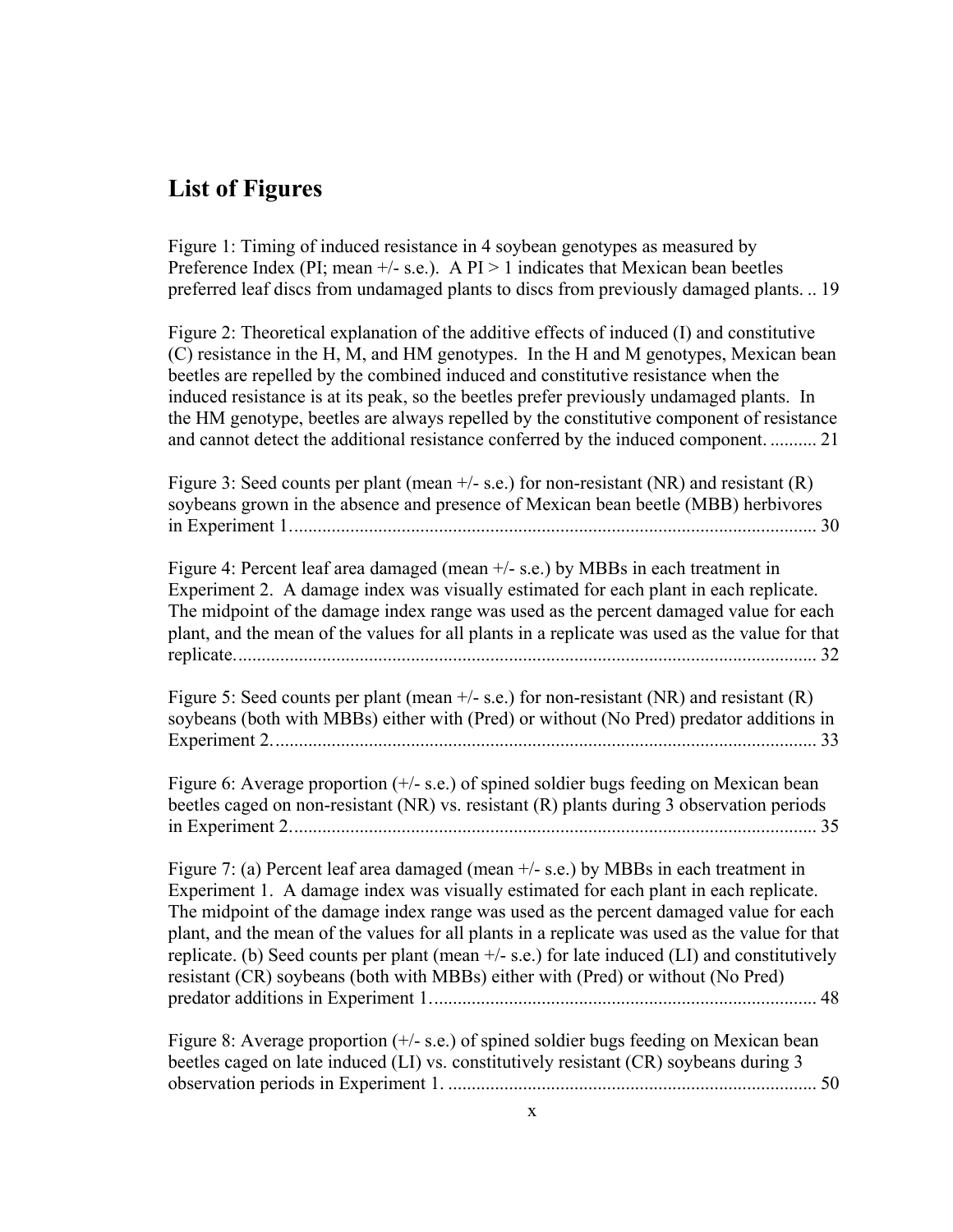[Figure 9: \(a\) Percent leaf area damaged \(mean +/- s.e.\) by MBBs in each treatment in](#page-63-0)  [Experiment 2. A damage index was visually estimated for each plant in each replicate.](#page-63-0)  [The median of the damage index range was used as the percent damaged value for each](#page-63-0)  [plant, and the mean of the values for all plants in a replicate was used as the value for that](#page-63-0)  replicate. (b) Seed counts per plant (mean  $+/-$  s.e.) for late induced (LI) and constitutively [resistant \(CR\) soybeans \(both with MBBs\) either with \(Pred\) or without \(No Pred\)](#page-63-0)  [predator additions in Experiment 1................................................................................... 51](#page-63-0) 

| Figure 10: Average proportion $(+/- s.e.)$ of spined soldier bugs feeding on Mexican bean |
|-------------------------------------------------------------------------------------------|
| beetles caged on early induced (EI) vs. constitutively resistant (CR) soybeans during 3   |
|                                                                                           |

[Figure 11: Graphical representation of the relationship between the fraction of plants](#page-79-0)  attacked in a given year  $(f_A)$  and the average final herbivore biomass per plant from the [previous year. The biomass of herbivores from the previous year is a function of the](#page-79-0)  equilibrium herbivore biomass per attacked plant  $(H)$  and the fraction of plants attacked  $(f_A)$  $(f_A)$  that year.  $f_A$ <sup>'</sup> is a saturating function of  $f_A \overline{H}$  [with a half-saturation constant of](#page-79-0) *z*...... 67

[Figure 12: Invasion analysis using default parameter values. The lines shown are the](#page-82-0)  [contours of the invader's relative fitness for varying levels of investment in constitutive](#page-82-0)  defense (*d*) for the resident and invader plants. In regions marked with + the invader's [fitness is higher than the resident's fitness, while in regions marked with – the invader's](#page-82-0)  [fitness is lower than the resident's fitness. The value of](#page-82-0) *d* for the resident that [corresponds with the crossing of the two equal fitness lines \(labeled with a "1"\) indicates](#page-82-0)  [an Evolutionarily Singular Strategy with convergence stability \(also known as a CSS\).](#page-82-0) 70

[Figure 13: Effects of varying the cost of defense \(](#page-84-0)*c*) on the optimal level of constitutive [defense for both the invader-resident system \(crosses\) and plants grown alone \(open](#page-84-0)  [circles\). The parameter values were chosen to reflect reasonable values that did not cause](#page-84-0)  [the fraction of plants attacked to be negative. A value of 1 for](#page-84-0) *d* denotes all constitutive defense, a value of 0 for *d* [denotes all induced defense, and intermediate values denote a](#page-84-0)  [mix of the two strategies................................................................................................... 72](#page-84-0) 

Figure 14: The equilibrium sizes of (a) attacked plants, (b) unattacked plants (b), and (c) [the fraction of plants attacked at the CSS level of defense for the invader-resident system](#page-86-0)  [shown in Fig. 13................................................................................................................ 74](#page-86-0) 

[Figure 15: Effects of varying four of the non-dimensionalized model parameters on the](#page-88-0)  [optimal level of constitutive defense for both the invader-resident system \(crosses\) and](#page-88-0)  [plants grown alone \(open circles\). All parameter values were chosen to reflect reasonable](#page-88-0)  [values that did not cause the fraction of plants attacked to be negative.](#page-88-0) .......................... 76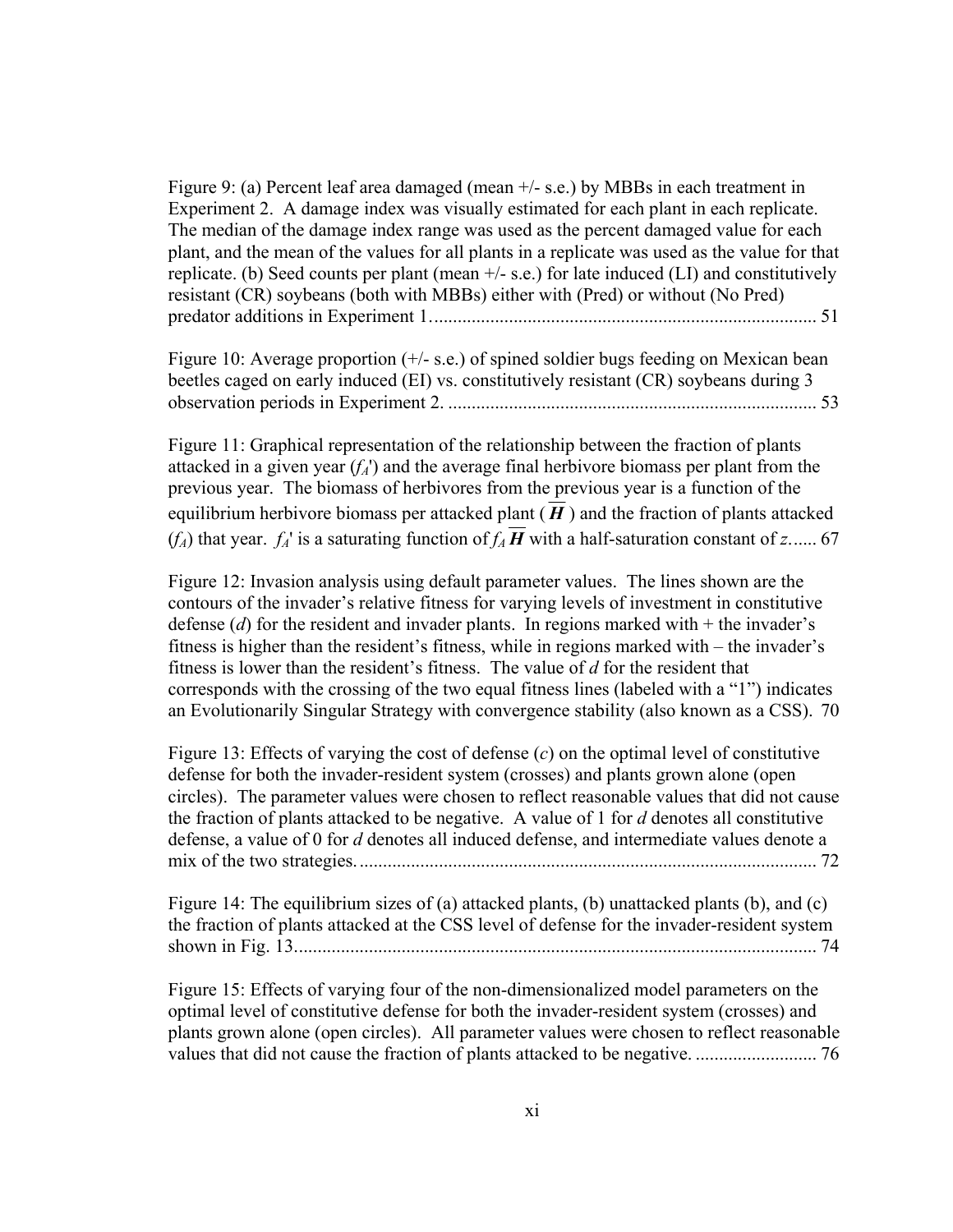[Figure 16: Effects of varying the cost of defense \(c\) on the optimal level of constitutive](#page-91-0)  [defense for both the invader-resident system \(crosses\) and plants grown alone \(open](#page-91-0)  [circles\) at a lower \(a\) and higher \(b\) value of z than that used in Fig. 3. The parameter](#page-91-0)  [values were chosen to reflect reasonable values that did not cause the fraction of plants](#page-91-0)  [attacked to go negative. Note that no values of c less than 0.15 were used in \(b\) to](#page-91-0)  [prevent the fraction of plants attacked from going below zero.](#page-91-0) ....................................... 79

[Figure 17: Effects of varying the herbivore immigration rate \(](#page-92-0)*I*) on the optimal level of [constitutive defense for both the invader-resident system \(crosses\) and plants grown](#page-92-0)  [alone \(open circles\)........................................................................................................... 80](#page-92-0)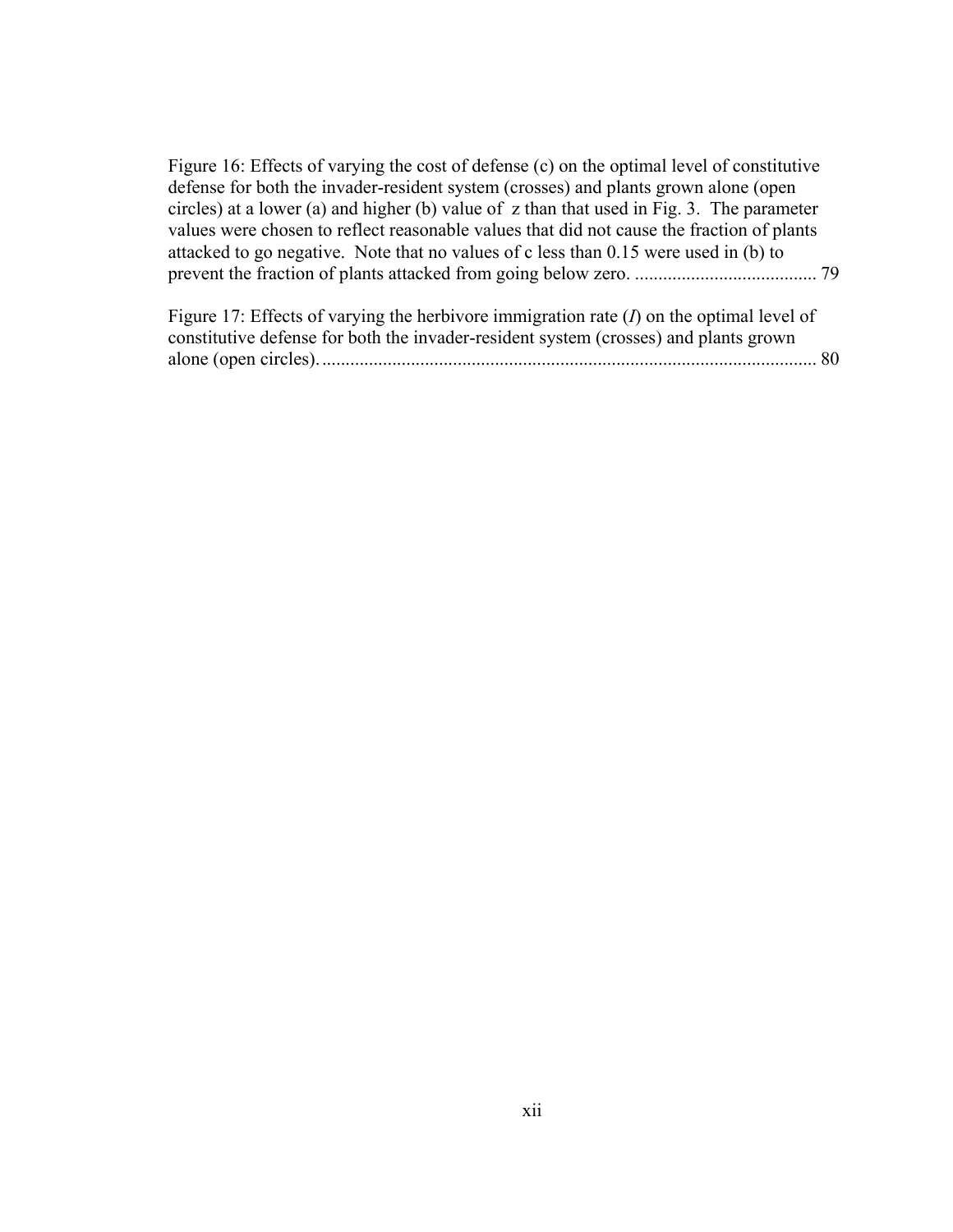## <span id="page-12-0"></span>**Acknowledgements**

I thank T. Feldman, W. Morris, and the Duke PopBio group for their very helpful discussion and editorial comments. H. Boerma from the University of Georgia graciously provided soybean seed. T. Dorsey of the New Jersey Department of Agriculture provided supplemental Mexican bean beetles. The Duke Biology Department and C. King helped prepare field space and cages. I thank the Duke Greenhouse staff for plant care and Jessica Figueroa, Sharleen Johnson, and Marisa Trapp for assistance with field work. I thank my committee of W. Morris, J. Clark, F. Nijhout, M. Rausher, and W. Wilson for their helpful input to all aspects of this project. Finally, I thank my wife Carrie and son Alan for putting up with me while I was writing. This study was supported by a National Science Foundation Doctoral Dissertation Improvement Grant to Ryan Bartlett.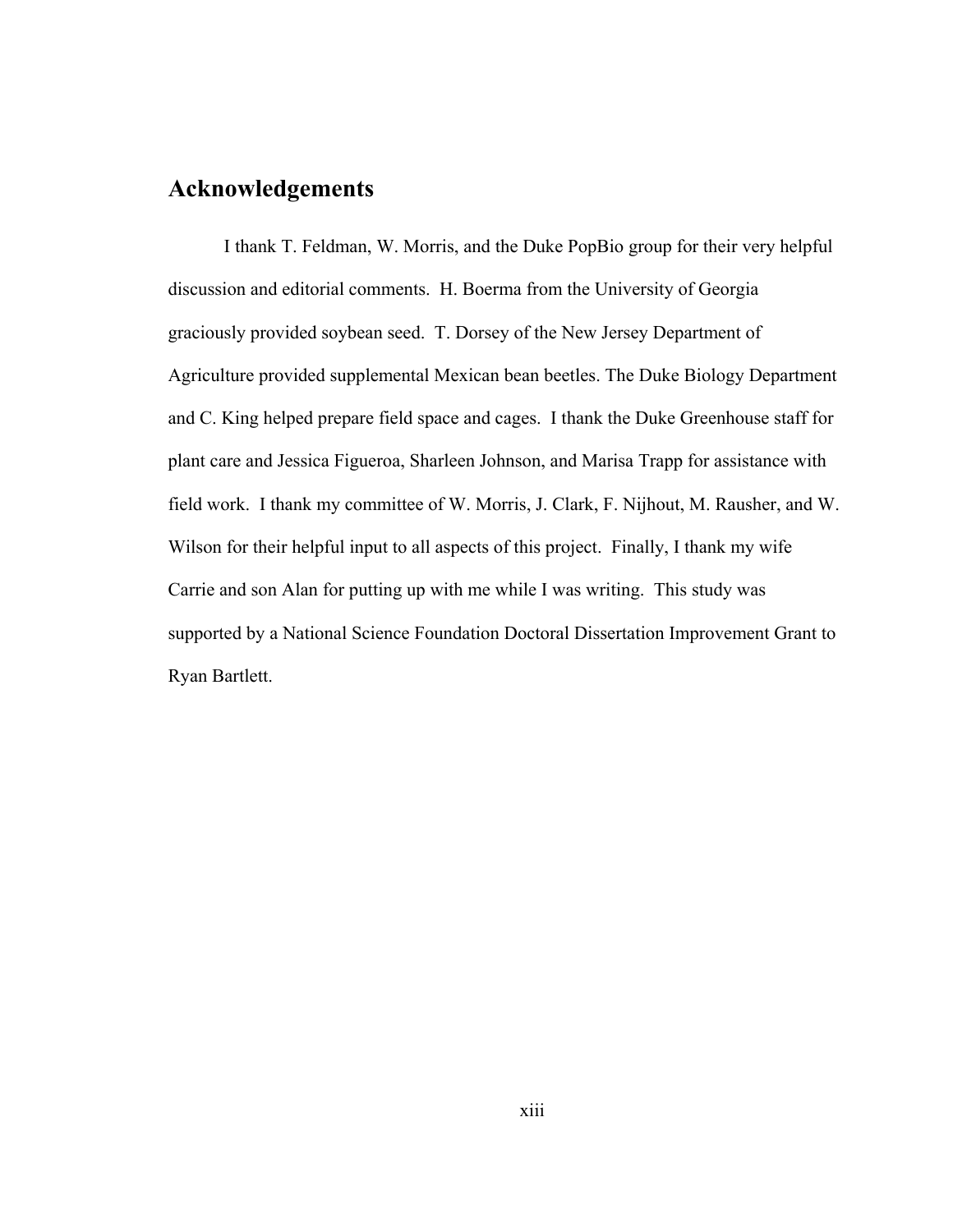## <span id="page-13-0"></span>**1. Introduction**

#### *1.1 Overview of the problem*

Plants possess many defensive traits that can enhance their fitness in the presence of herbivores. These plants traits can be physical attributes such as thorns on branches or trichomes on leaves. Plants tissues can also contain a variety of chemical compounds such as phenolics or alkaloids. Some of these chemicals are always present in plant tissues, while others are only produced after the plant is damaged. All of these traits have the potential to increase plant fitness through the reduction of herbivore damage, but can potentially be costly to the plant producing them (Agrawal et al. 1999; Mauricio 1998). However, plants and their herbivores do not exist in isolation. Instead, they are influenced by other environmental factors, including interactions with other organisms such as other plants, other herbivores, plant and herbivore pathogens, and predators of the herbivores. The presence of these other species can alter the pattern of natural selection acting on defensive traits. Other plants may influence the relative fitness costs of producing defensive traits for a focal plant. The strength or even the direction of selection on plant defensive traits by one herbivore may be modified by the presence of another herbivore. Chemical defenses can have increased fitness benefits to plants in the presence of the herbivores' pathogens by increasing the susceptibility of herbivores to those pathogens. Conversely, the fitness benefits to plants can be decreased if herbivore pathogens are negatively influenced by plant chemical defenses. Likewise, plant defensive traits can either increase or decrease the effectiveness of predators and their indirect benefits on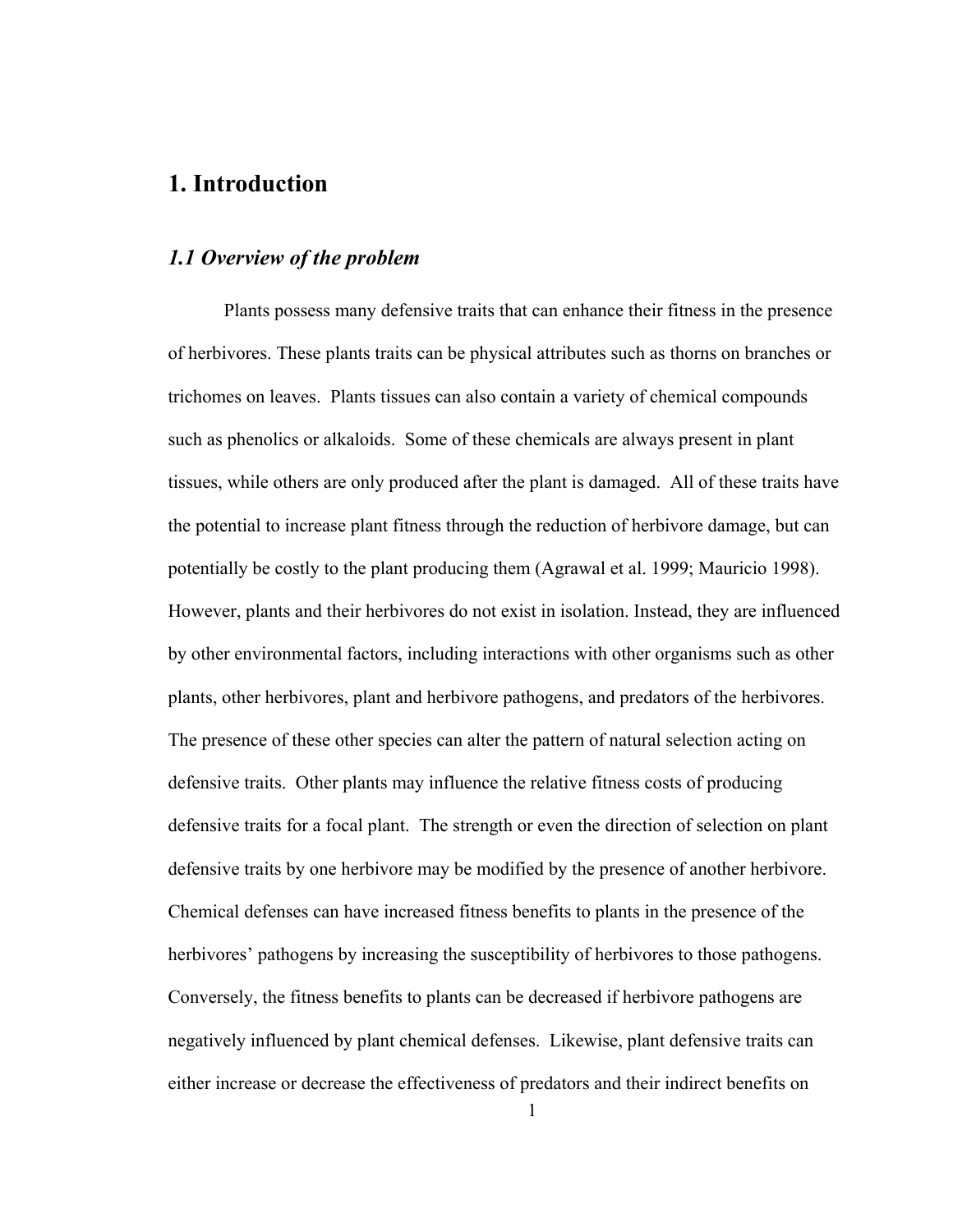<span id="page-14-0"></span>plant fitness. Similarly, abiotic factors can alter selection on defensive traits. I discuss specific examples of all of these influences below.

Thus, to fully understand how defensive traits will evolve, we need to consider the biotic and abiotic context in which plant-herbivore interactions take place. In the following sections, I review previous studies on how abiotic factors and the biotic community context affect selection on plant defense traits. I then discuss features of plants, herbivores, and predators that may influence whether defense enhances or detracts from the predator benefit. Finally, I outline my research on part of the biotic context for plant-herbivore interactions.

## *1.2 Past work on how selection for plant defensive traits is affected by the biotic and abiotic environment*

Abiotic conditions and the biotic community can both affect the pattern of natural selection on plant defensive traits in the presence of an herbivore. Abiotic factors can affect the ability of plants to produce defensive compounds as well as the costs associated with such production. For example, plants might produce more alkaloids simply because they grow in soils with higher nitrogen concentrations (Rausher 1992). Plants growing in soil with less nutrient availability might also be more strongly favored to produce defensive compounds, as they may be less able to afford to lose to herbivores what nutrients they have acquired (Bryant et al. 1993; Herms and Mattson 1992). Humidity, temperature, and light, as well numerous other abiotic factors can also affect the ability of plants to produce defensive compounds (Gouinguene and Turlings 2002).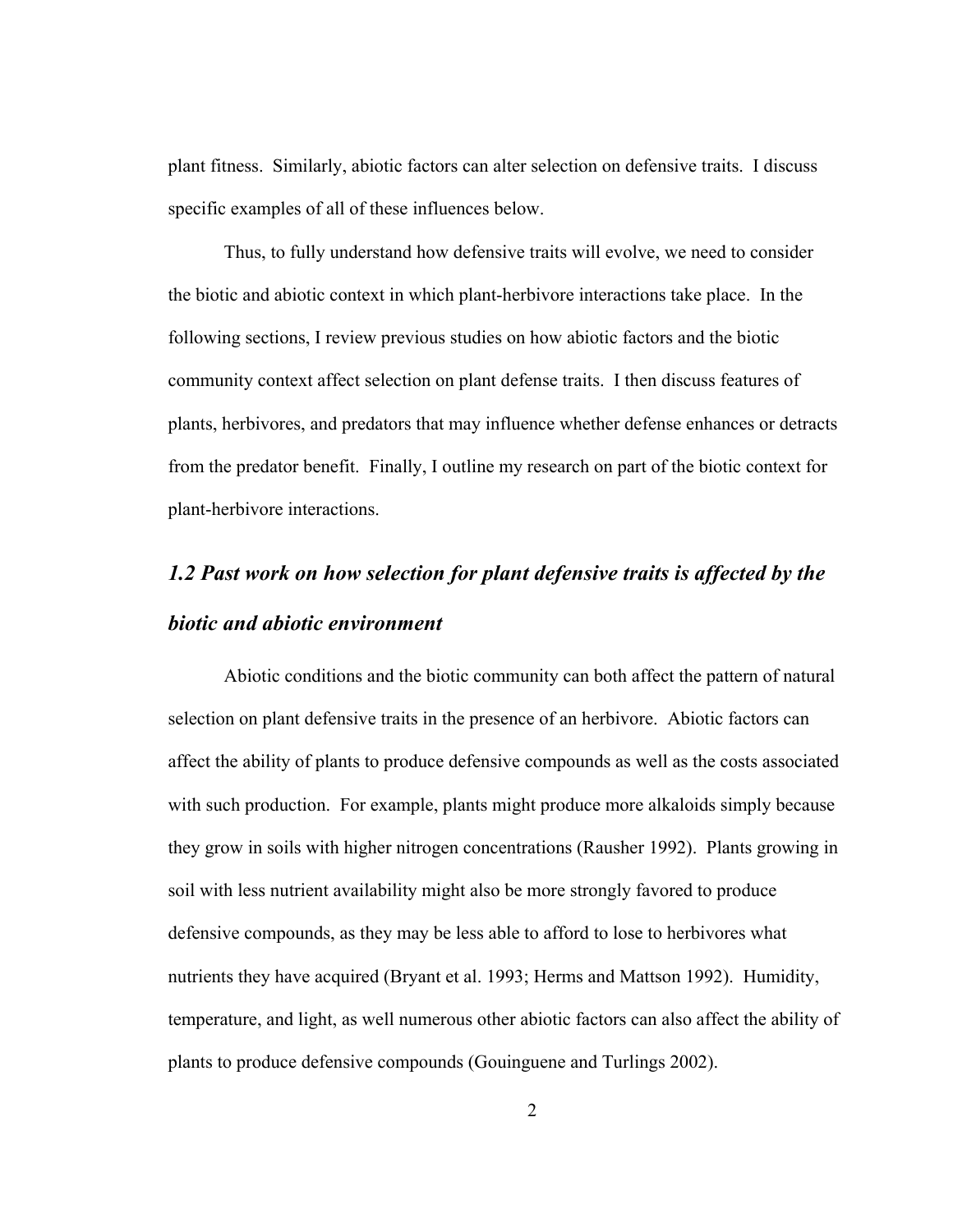Likewise, the presence of other plants of the same or different species can alter the pattern of natural selection imposed by one herbivore species on plant defensive traits. Other plants may influence the relative fitness costs of producing defensive traits. Plants may have to "choose" between allocating limited resources to grow fast enough to compete vs. investing these resources in secondary metabolites to maintain defense against herbivores (Siemens et al. 2002; Uriarte et al. 2002; Weis and Hochberg 2000). Plants may benefit indirectly from the defense of their neighbors due to "herd immunity" (Anderson and May 1990; Frank 1998; Poitrineau et al. 2004). If a plant's neighbors are producing large amounts of expensive herbivore defenses, that plant may be selected to produce less costly defense itself and instead parasitize its neighbors' defenses by benefiting from the lower herbivore attack rate in its neighborhood.

The presence of multiple herbivores can also alter the pattern of natural selection acting on plant defensive traits. The strength or direction of selection on plant defensive traits by one herbivore may be modified by the presence of another herbivore. Pilson (1996) found that selection for resistance to flea beetles (*Phyllotreta cruciferae*) in wild mustard plants (*Brassica rapa*) was lessened with increasing numbers of diamondback moths (*Plutella xylostella*). Similar diffuse coevolution patterns (where the presence of multiple herbivores influenced resistance to one of those herbivores) were found by Juenger and Bergelson (1998) looking at herbivores of scarlet gilia (*Ipomopsis aggregata*), by Stinchcombe and Rausher (2001) investigating deer and generalist insect herbivores on morning glories (*Ipomoea hederacea*), and in various other systems (Leimu and Koricheva 2006). Conversely, Hougeneitzman and Rausher (1994) found that one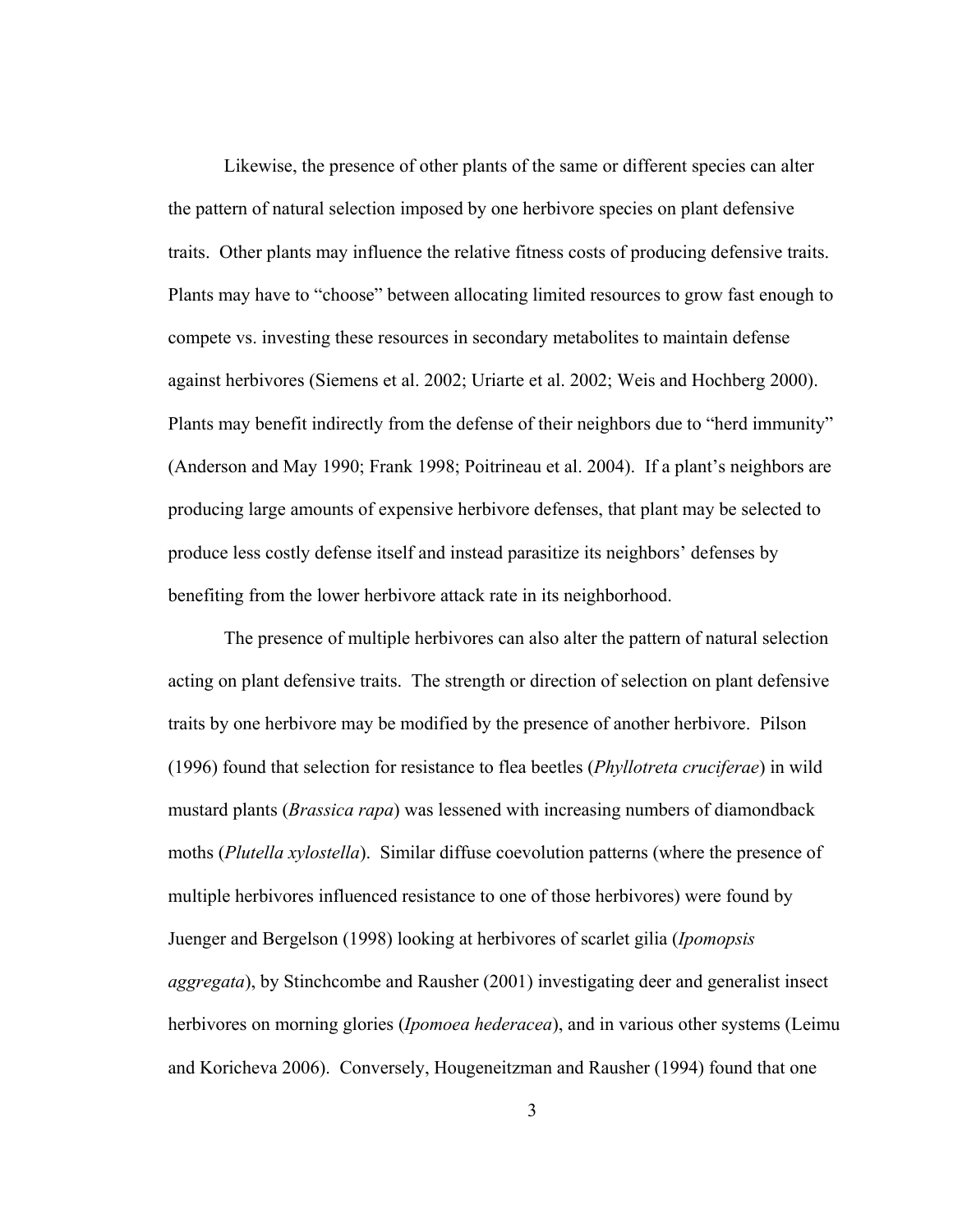insect herbivore did not affect the evolution of resistance to a different insect herbivore in morning glories, suggesting that such diffuse coevolution patterns are not always present with multiple herbivores.

The presence of an herbivore's pathogens can also alter the pattern of natural selection acting on plant defensive traits. Chemical defenses can have increased fitness benefits to plants in the presence of herbivore pathogens by increasing the susceptibility of herbivores to those pathogens (Price et al. 1980). For example, Stubblebine and Langenheim (1977) found that leaf resins from the legume *Hymenaea courbaril* made beet armyworm (*Spodoptera exigua*) much more susceptible to viral infection. Similarly, Hountondji et al.(2006) determined chemicals induced by cassava green mites on cassava made the mites more susceptible to the pathogenic fungus *Neozygites tanajoae*. Conversely, the fitness benefits to plants of chemical defenses can be decreased if herbivore pathogens are negatively influenced by plant chemical defenses. Hoover et al. (1998) found decreased noctuid moth larval mortality caused by baculoviruses with increasing phenolic concentrations in their host plants. Raymond et al. (2002) found similar effects of plant phenolics on nucleopolyhedroviruses in winter moths (*Operopherta brumata*). Experiments have also shown increasing tannin concentration in oaks decreased gypsy moth (*Lymantria dispar*) infection rates by a baculovirus (Hunter and Schultz 1993; Keating et al. 1988). However, field studies that accounted for the phenology of natural gypsy moth populations suggested tannins have no effect on baculovirus infection rates (D'Amico et al. 1998; Dwyer et al. 2005).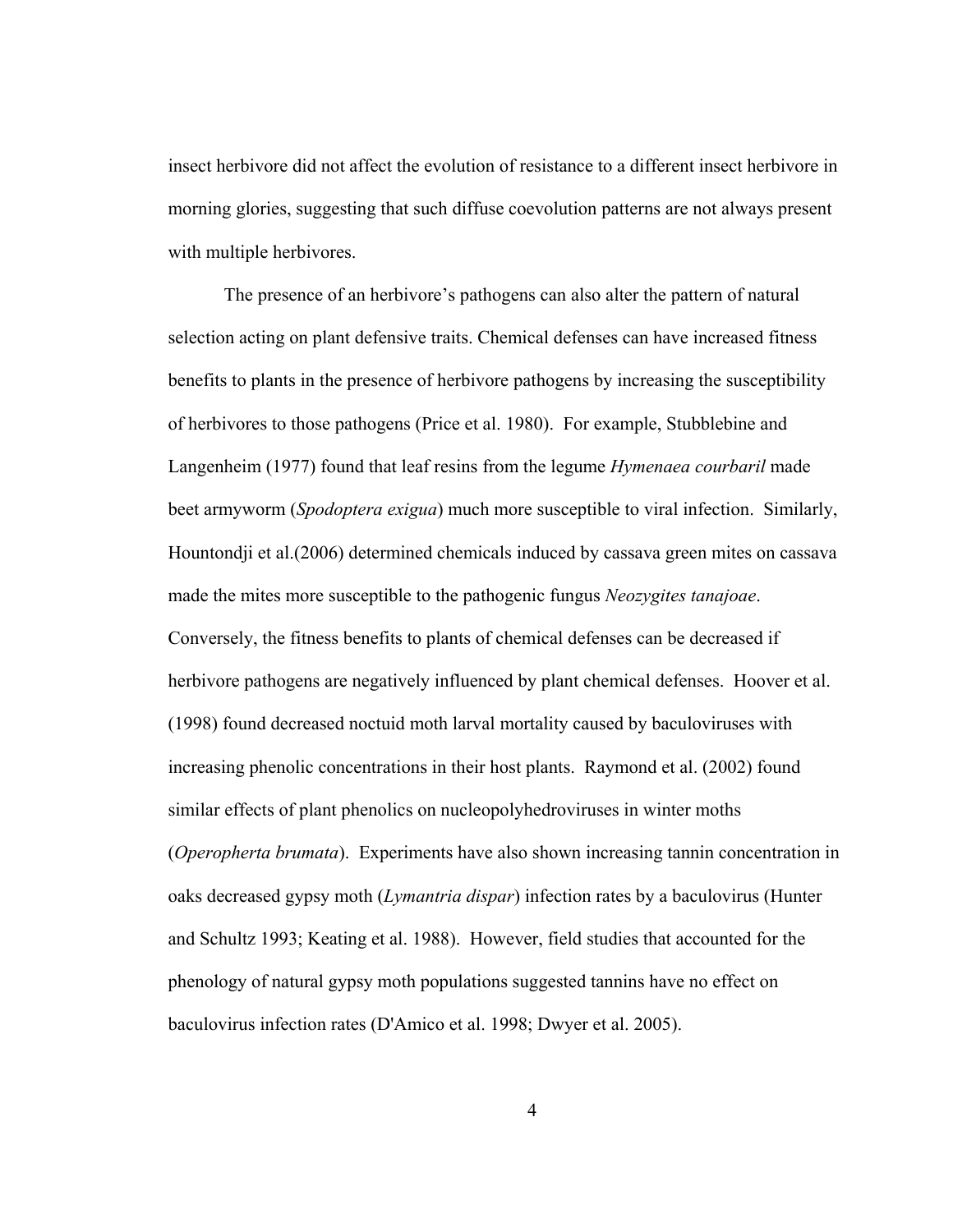#### <span id="page-17-0"></span>*1.3 The effect of predators on plant defenses against herbivores*

Predators can affect selection on herbivore resistance in plants. Plants can benefit indirectly from the activities of predators through reduced herbivore damage. This reduction can result from changes in the number, feeding habits, location of feeding, etc. of the herbivore. However, plant resistance factors will often affect the magnitude of indirect benefits plants receive from predators. There is evidence that defensive traits may either enhance or detract from the indirect fitness benefits of predators. One such positive (enhancement) effect might occur if herbivores on resistant plants are more susceptible to predators. An example of this is the work of Starks et al. (1972) who noted that parasitoids had higher attack rates and were more effective in reducing aphid density on resistant than non-resistant plants. Kalule and Wright (2002a) found a similar effect in their parasitoid-aphid system. Another type of positive effect of plant resistance on predators would be a chemical released by resistant plants serving as attractors for predators (Price et al. 1980). Thaler (1999) noted parasitoids locating herbivore prey using chemicals released by tomatoes after being damaged by those herbivores. Ninkovic et al. (2001) found ladybird beetles (*Coccinella septempunctata*) were attracted by defensive chemicals released by barley being fed upon by aphids. Alborn et al. (1997) and Havill and Raffa (2000) found similar effects in other systems.

One type of negative effect of plant resistance factors on predators would be lower attack rates of predators on herbivores due to lowered herbivore palatability caused by plant defensive chemicals (Brower et al. 1967; Dyer 1995; Eisner 1970; Price et al. 1980; Sipura 2002). Another example of a negative effect of plant resistance factors on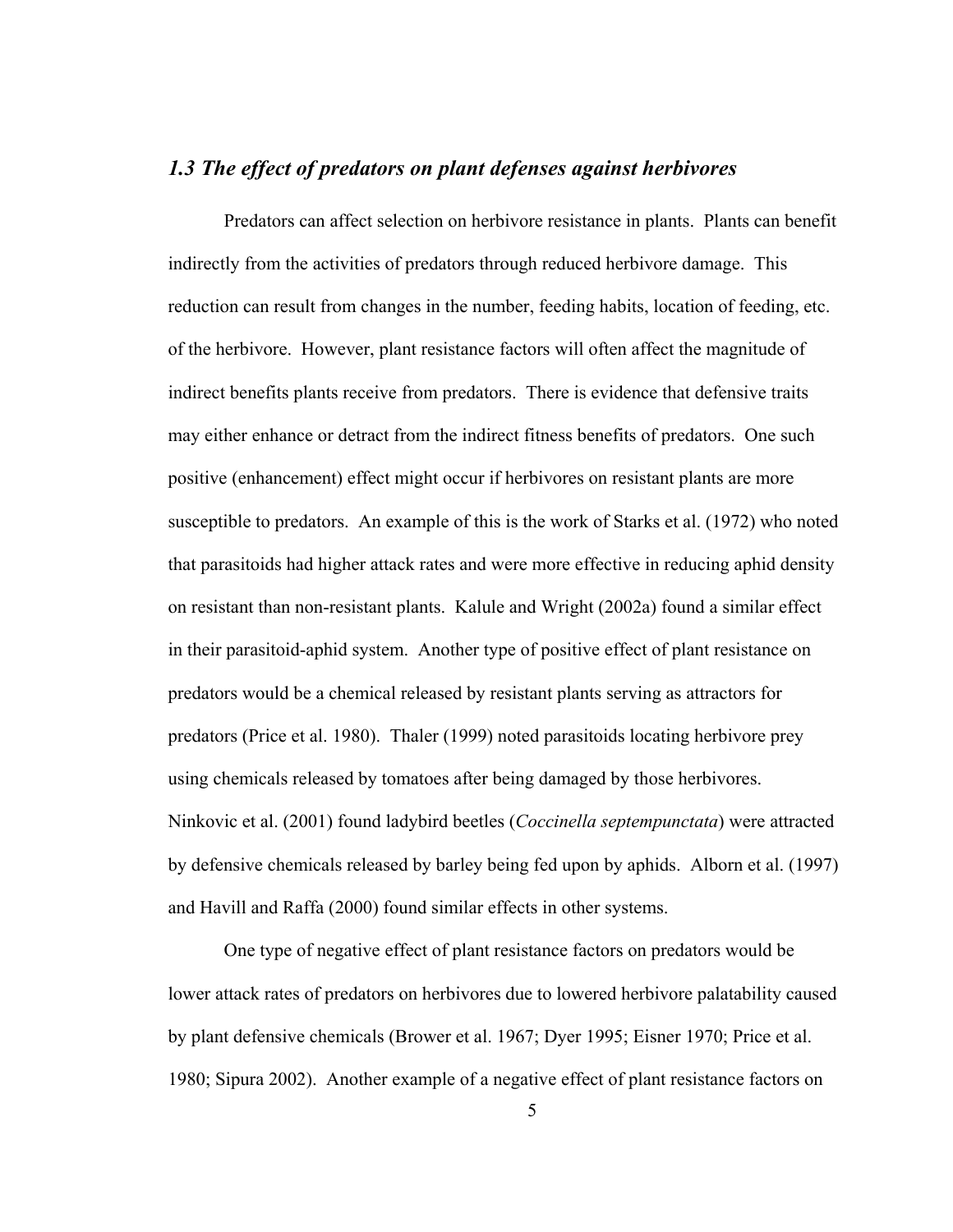<span id="page-18-0"></span>predator effectiveness would be lower fecundity, survivorship, and/or body size for predators feeding on herbivores eating resistant plants (Price et al. 1980; Turlings and Benrey 1998). Kauffman and Flanders (1985) found that the higher the resistance exhibited by soybean cultivars to herbivorous Mexican bean beetles, the greater the negative impact was on eulophid parasitoid wasp survivorship and body size. Dover et al. (1987) found a similar effect in the same three-species system, and Campbell and Duffey (1979), Reitz and Trumble (1996), Fuentes-Contreras et al.(1998), Havill and Raffa (2000), and Hufbauer (2001) found comparable effects in other plant-herbivoreparasitoid systems. Agrawal et al. (2002) found that plants producing more cucurbitacins were less attractive to predatory mites and reduced the fecundity of mites that did attack herbivores on resistant plants. Finally, physical plant defenses such as trichomes and other mechanical defenses can interfere with the searching behavior and prey capture of predators such as parasitoids (Bottrell et al. 1998), predaceous bugs (Bjorkman and Ahrne 2005), and spiders (Denno et al. 2002; Riihimaki et al. 2006).

## *1.4 Potential influence of specific characteristics of plants, herbivores, and predators on the beneficial effect of predators on plant fitness*

The interaction between plant defenses against herbivores and predators of those herbivores may change as specific characteristics of the organisms involved in the interaction vary. One example of the potential importance of such characteristics of the organisms that may be common across many systems is shown by the "nasty host hypothesis" of Gauld et al. (1992). They noted that tropical woody plants have more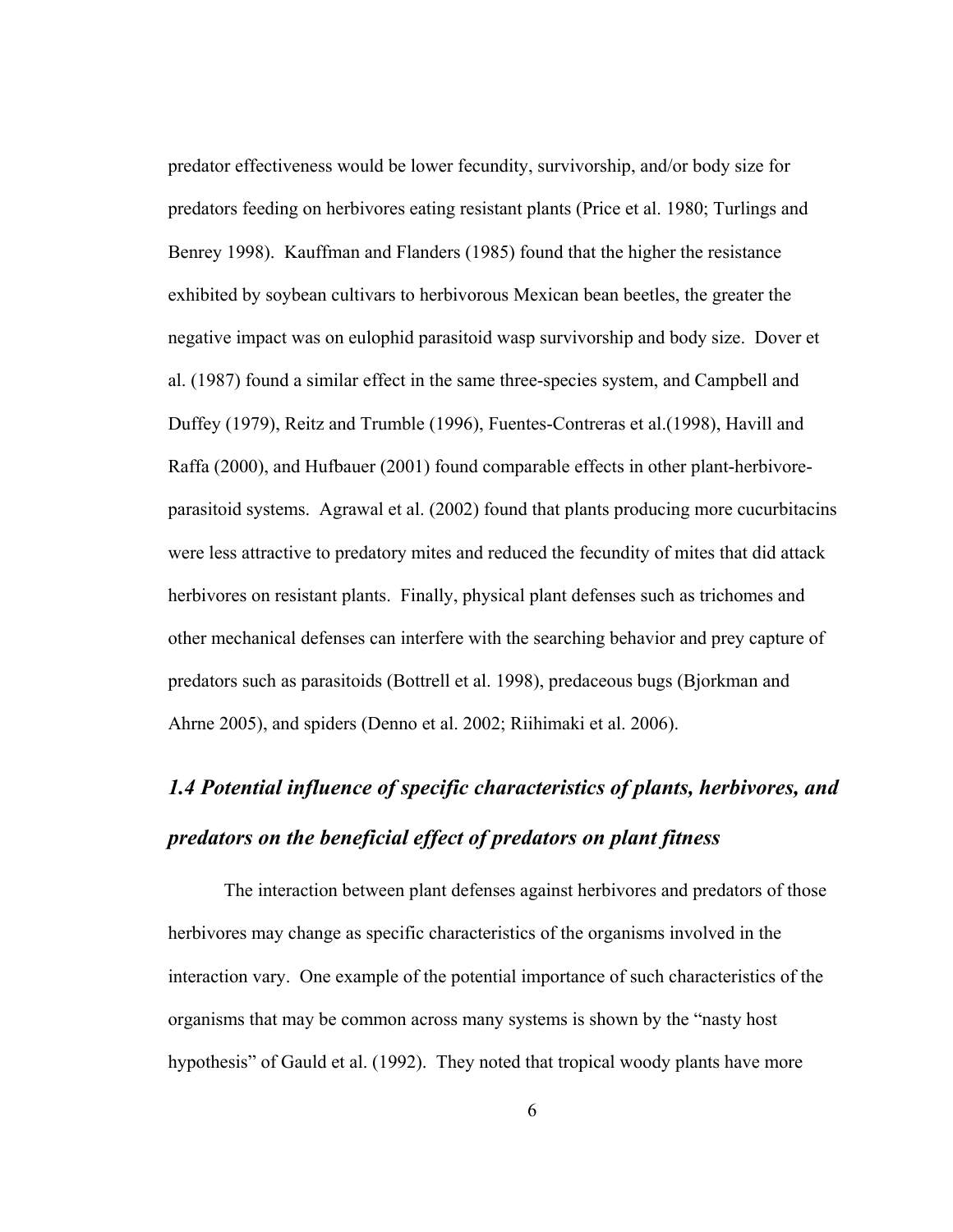secondary compounds than their temperate counterparts. Thus, hosts might be less available to tropical than to temperate parasitoids because tropical host tissues are more toxic than are the tissues of temperate hosts. Certain parasitoid groups are relatively more abundant than others in the tropics, and Gauld et al. hypothesized this might be due to their ability to deal with "nasty" hosts. Parasitoids that develop inside the living host are potentially exposed continuously to any plant chemicals the host is eating. Such parasitoids are among the least common in the tropics. Conversely, parasitoids that develop on the outside of the host and paralyze their host at the time of attack are more common in the tropics. These parasitoids would not be continuously exposed to chemical plant defenses, and many of the plant chemicals already present in the host would degrade by the time the parasitoid began feeding on the host (though this assumption that externally feeding parasitoids receive less chemical exposure has not yet been experimentally tested). Thus, the characteristic type of attack by the parasitoid may determine the interaction with plant chemical resistance factors. This idea is supported by the many examples of negative effects of resistant plants on the development and survivorship of parasitoids that develop inside hosts (Campbell and Duffy 1979; Dover et al. 1987; Fuentes-Contreras et al. 1998; Havill and Raffa 2000; Hufbauer 2001; Kauffman and Flanders 1985; Reitz and Trumble 1996) and lack of similar examples from external parasitoids.

There are numerous plant characteristics that may influence the interactions between plant resistance factors and predators. One such plant characteristic is whether the type of chemical resistance in the plant is primarily antibiotic or anti-feeding.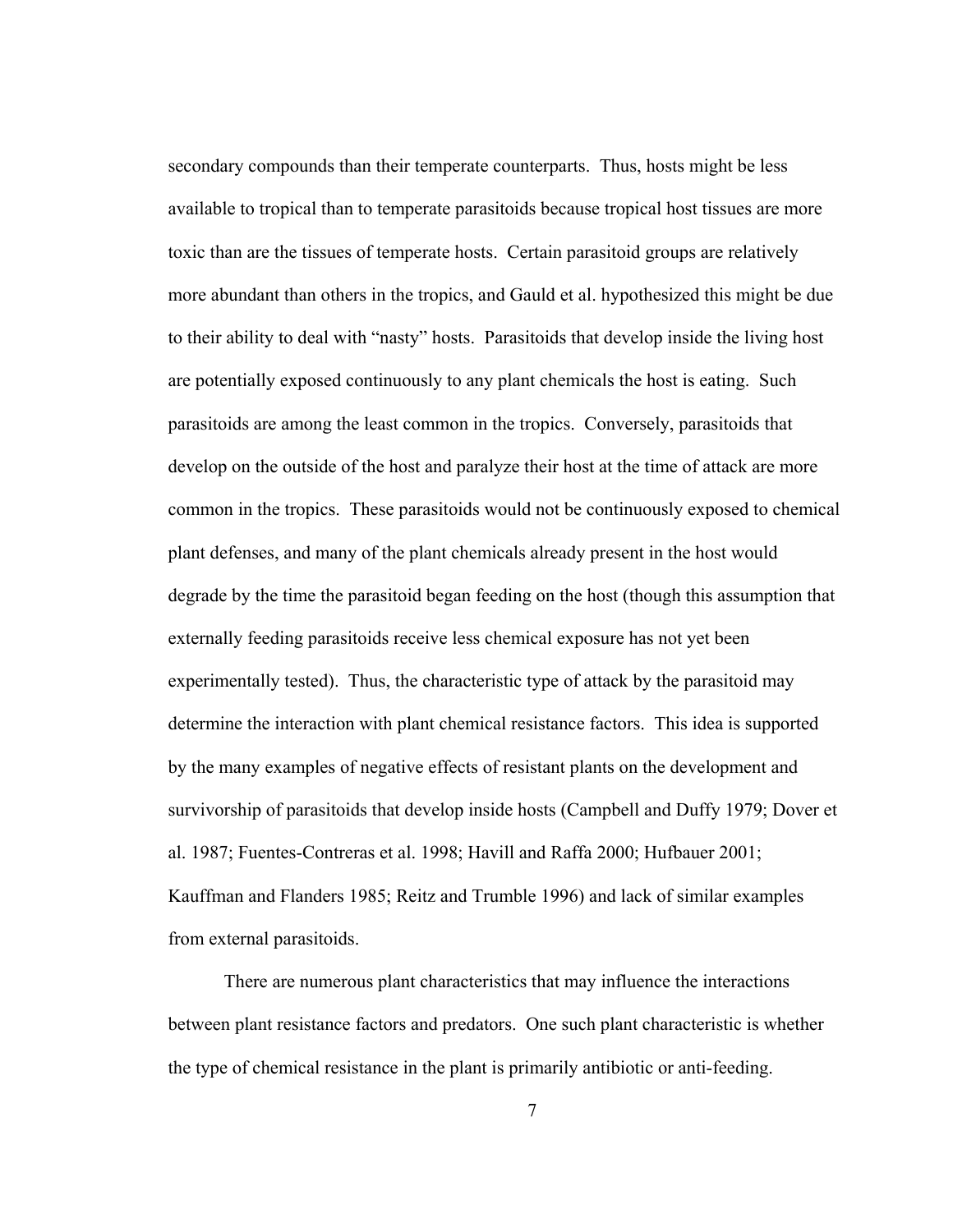Antibiotic resistance negatively affects the metabolism of herbivores and slows their development, while anti-feeding resistance causes the herbivores to consume less plant material. If the resistance is antibiotic, it might increase predator effectiveness by causing herbivores to stay in a susceptible stage for a longer period of time, cause the predators to consume more prey than they otherwise would, or make the herbivores less able to escape predation. On the other hand, antibiotic resistance might instead make the predators less effective if the resistance factors cause the herbivores to be distasteful to the predators or render the herbivores less mobile and harder for the predators to find. Similarly, anti-feeding resistance could make the predators more effective by causing the herbivores to feed on a more exposed area of the plant, or less effective by causing the herbivores to feed on a less exposed area of the plant.

Another potentially important characteristic of plant resistance is the timing of plant resistance, and whether the resistance is constitutive or inducible. In constitutive resistance to herbivore damage, the defenses are always expressed in the plant, while induced resistance is a response to herbivore damage that reduces herbivore survival, reproductive output, or preference for a plant (Karban and Baldwin 1997). This could present a clear difference as to how much the herbivore has been affected by plant resistance before the attack of the predator, especially with a predator that attacks soon after the herbivore begins feeding. The potential effects of timing of defense are discussed in more detail in Chapter 3.

As with plant characteristics, various herbivore characteristics could have an influence on the outcome of the interaction between plant resistance factors and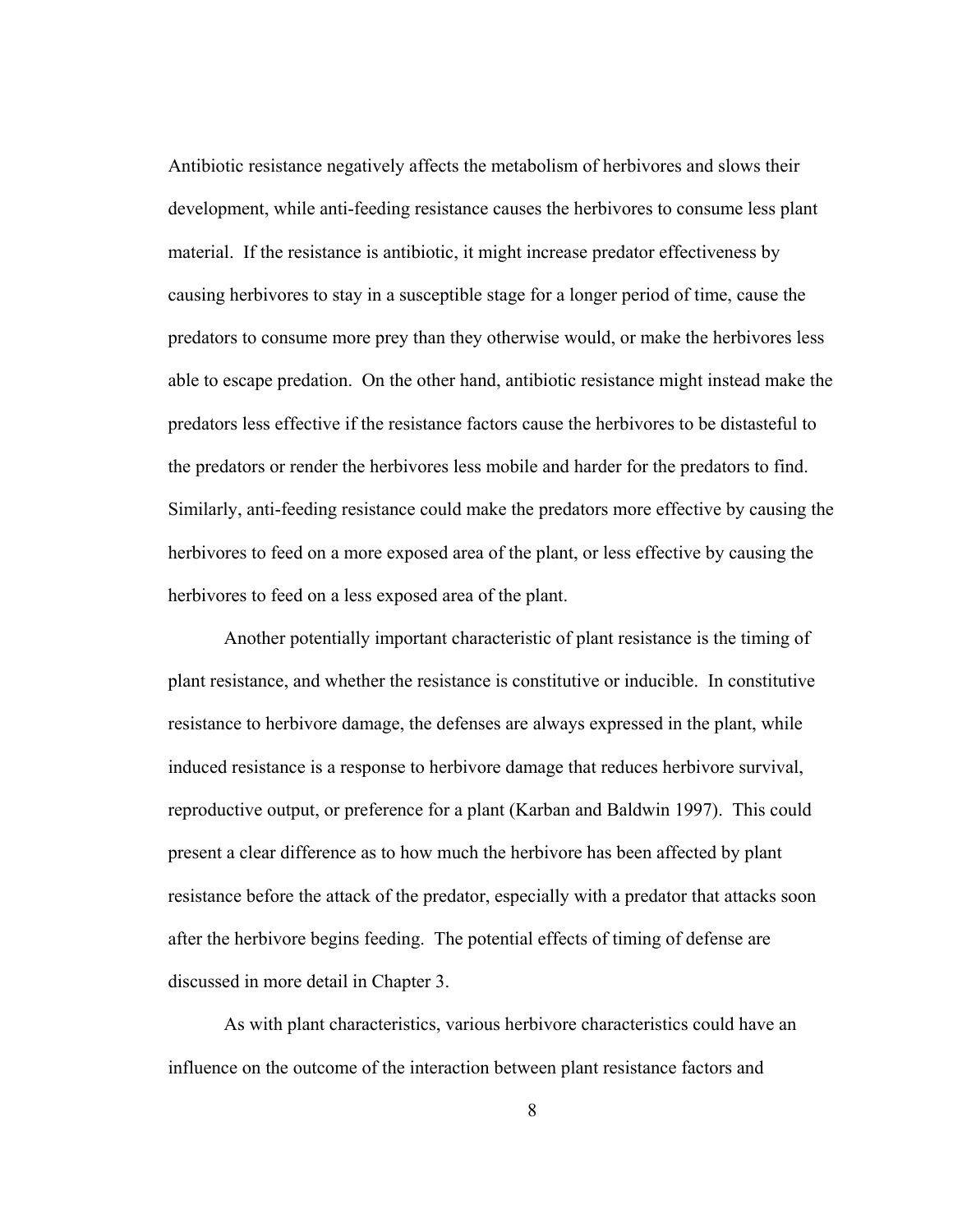predators. One such characteristic is the location on the plant where the herbivore typically feeds. That location may determine how much the herbivore is exposed to plant resistance factors, especially if the plant tends to localize where it produces those factors (e.g. only in new leaves or primarily in the stem). The life-cycle stage(s) of the herbivores when they feed on the plant is another potentially important characteristic. If only adults are feeding on the plants, they may not be as exposed to resistance factors as herbivores that have both larvae and adults that feed on the plants. Additionally, the timing of the herbivore's feeding relative to the timing of induction of plant resistance is of potential influence.

The degree of specialization in feeding by the herbivore is another characteristic that could influence the outcome of the interaction between plant resistance factors and predators. If the herbivore is a specialist feeding only on the focal plant (or only on closely related plants), such as the monarch caterpillar studies by Brower et al. (1967), the herbivore may be better adapted to detoxify or sequester herbivore-resistant chemicals produced by the plant than would be a generalist herbivore. The specialist herbivore may be better at avoiding predation than the generalist (either by sequestering these chemicals and therefore being unpalatable or by detoxifying the compounds and thus being healthier and better able to avoid predators). In this case a plant fed on by a generalist herbivore might receive a greater fitness benefit from a predator than a plant fed on by a specialist herbivore. This idea is supported by Dyer (1995), who found that specialist caterpillars were more likely than generalists to be rejected by ant predators, and that this difference appeared to be based on the ability of specialist caterpillars to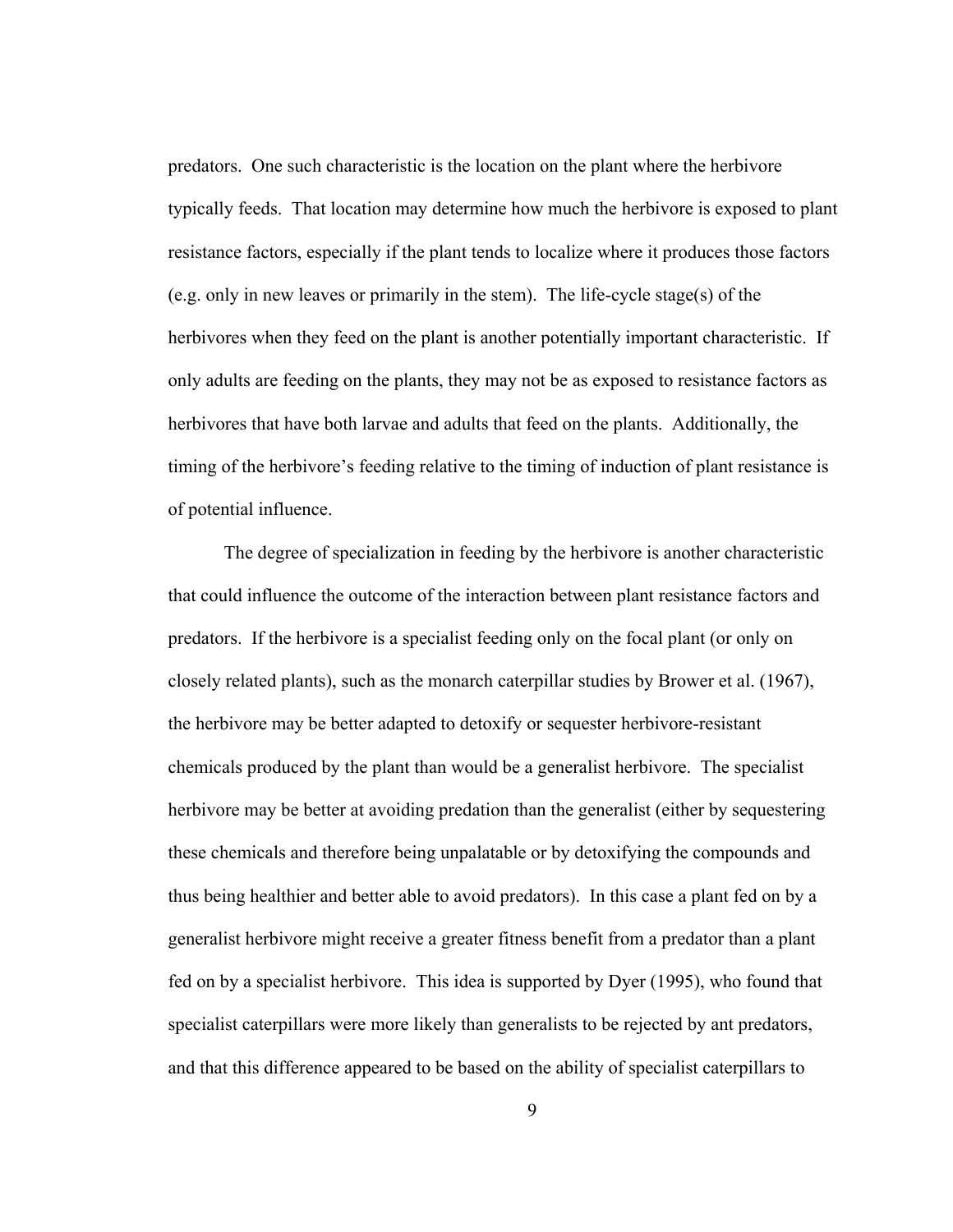utilize plant defensive compounds for their own defense. Conversely, if the specialist herbivore quickly rids itself of the plant resistance chemicals while the generalist cannot get rid of them as quickly, the generalist may be the more unpalatable of the two, and the plant fed on by a specialist herbivore might receive the greater fitness benefit from predators.

Finally, various predator characteristics could have an influence on the outcome of the interaction between plant resistance factors and predators. As discussed above, the timing of the predator attack relative to the timing of plant resistance induction and the timing of the herbivore feeding may influence the interaction. Additionally, the general feeding strategy (i.e. internal parasitoid or external predator) and degree of specialization of the predator might influence the interaction between plant resistance factors and predators. A generalist predator that eats only part of an herbivore at one specific point in time might be less likely to be strongly exposed to any plant resistance factors than parasitoids that develop inside a host (as discussed above). This idea is supported by Osier et al. (1996), who found no negative effect of plant resistance chemicals in tomato leaves on a generalist predator even though those defensive chemicals did negatively affect the herbivore (*Manduca sexta*). Furthermore, as with herbivores, specialist predators might be better adapted at dealing with any plant resistance chemicals they do come into contact with than generalists. This effect was observed by Rank and Smiley (1994), who found that generalist predators were repelled by chrysomelid beetle secretions that contain salicin from their host plants, but a specialist fly predator was not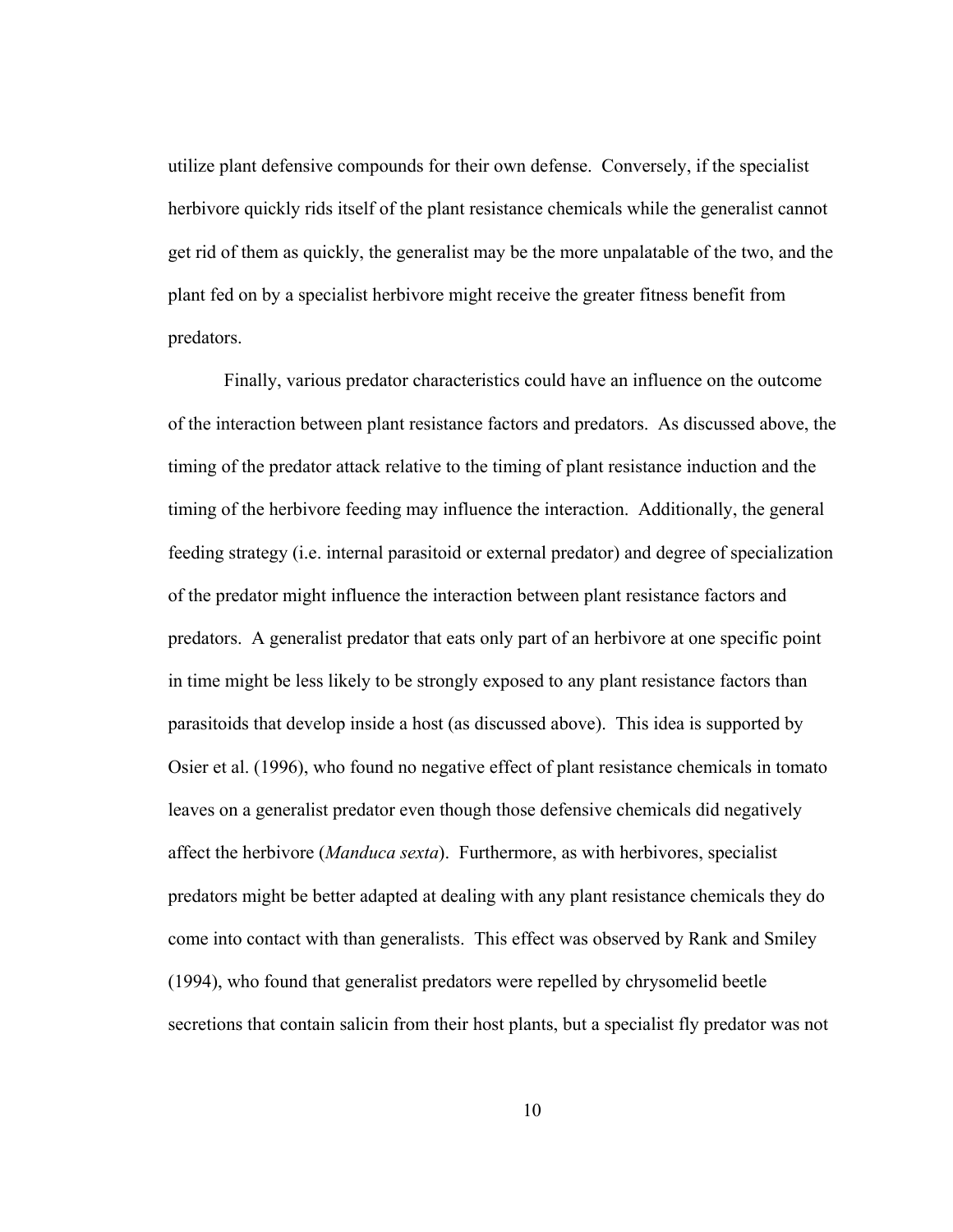<span id="page-23-0"></span>deterred by the same secretions. Harvey et al. (2005) found a similar negative effect of plant chemicals on a generalist parasitoid but lack of effect on a specialist parasitoid.

Although I have discussed a number of plant, herbivore, and predator life history characteristics that could have an influence on the outcome of the interaction between plant resistance factors and predators, there are many more that may be of importance that I did not mention. The above characteristics are some that might reasonably be manipulated in an experimental setting, are widespread, and could clearly have a large influence on the outcome of the interaction. Due to time constraints it was impossible for me to investigate all of the characteristics mentioned above. Therefore, I chose to concentrate on the type and timing of plant resistance, as that had already been shown to be important in the dynamics of my plant (soybeans) and herbivore (Mexican bean beetles) of choice (Underwood 1999; Underwood and Rausher 2000).

#### *1.5 Summary of my research and the following chapters*

I investigated how predators affect selection on defensive traits in plants, as well as how this interaction between herbivore defense and predators changed with different timing and strengths of plant defenses. In Ch. 1 I discuss a laboratory experiment that determined the timing of resistance in the plants I chose for my experimental study system. In the second chapter, I describe experiments that established that a constitutive resistance in soybeans to herbivorous Mexican bean beetles reduced the fitness benefit plants received from predaceous spined soldier bugs. My study was the first to measure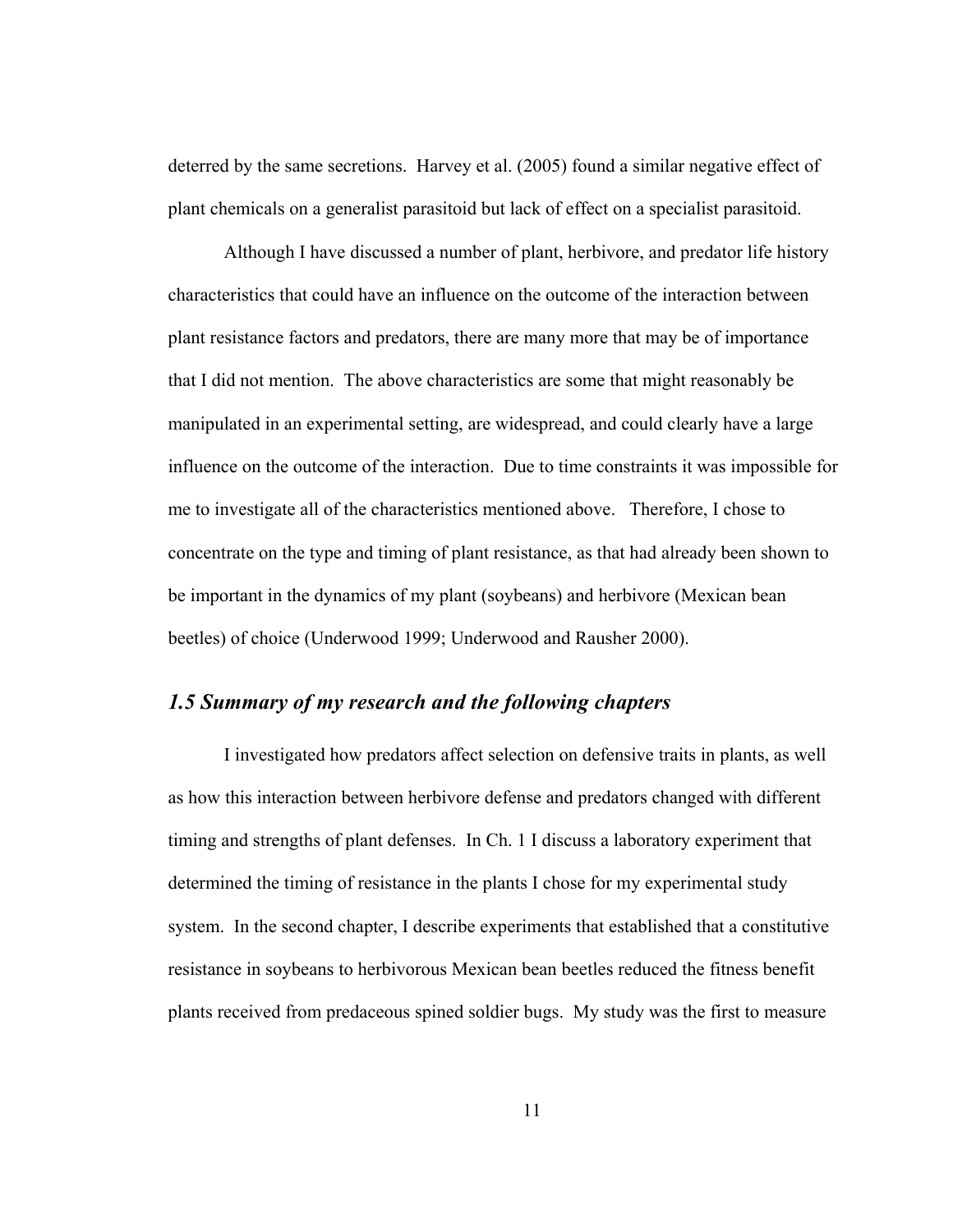the direct fitness consequence for plants of a negative interaction between resistance and predators.

In the third chapter, I discuss two additional field experiments that established that this negative interaction between predators and resistance for constitutive resistance was not consistent across different resistance types. Plants with late induced resistance received a fitness benefit from predators, while plants with early induced resistance and constitutive resistance did not. This result illustrated for the first time that resistance types with different timing can vary in their effects on the fitness benefit plants receive from predators.

 Finally, in the last chapter I discuss a model that determined that the optimal type of defense in plants changed in the presence of conspecific neighbors relative to the optimum defense in the absence of neighbors. Plants with neighbors could be selected to evolve higher or lower levels of constitutive defense than if they were growing alone. Adding neighbors also tended to select for more mixed induced/constitutive strategies over some range for all parameters, leading to the novel suggestion that neighbors could be part of the reason why some plants have evolved such mixed defense strategies.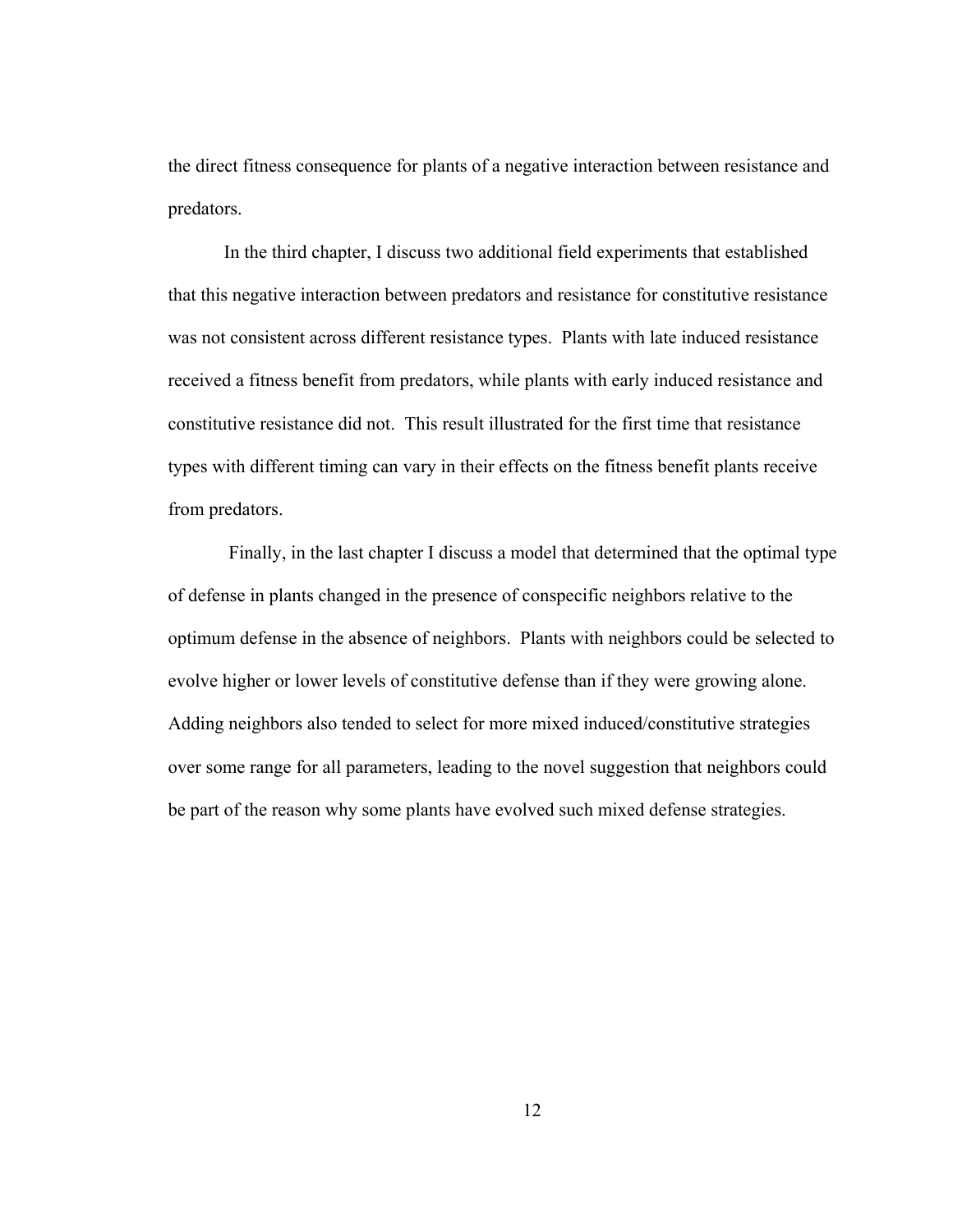## <span id="page-25-0"></span>**2. Timing of induced resistance in three soybean genotypes**

#### *2.1 Introduction*

Plant traits that negatively affect herbivores can be classified as constitutive if they are always expressed in the plant or induced if they are produced only in response to herbivore damage. In turn, the timing of induced resistance responses varies greatly between and within plant species, ranging from minutes (Green and Ryan 1972; McCloud et al. 1995) to years (Haukioja 1980) after the damage occurs. Understanding the time course of induced resistance is necessary to understand the potential ecological interactions of that resistance with herbivores and higher trophic levels. The timing of induced resistance has already been shown to be important in the dynamics of plants and herbivores (Underwood 1999; Underwood and Rausher 2000). Likewise, plant resistance has been shown to interact either positively (i.e. James and Price 2004) or negatively (i.e. Harvey et al. 2005) with predators. The timing of induced resistance is fundamental to understanding this interaction of plant resistance with predators since the time at which induced resistance peaks could determine how much the herbivore has been affected by plant resistance before the predator attacks.

Despite the multitude of studies that have investigated the effects of induced resistance, the genetic basis for induced resistance has rarely been examined (Karban and Baldwin 1997), nor has the question of whether the same genes can contribute to both induced and constitutive resistance. As part of a larger study investigating the interaction between plant defenses of different types and predators, I examined the course of the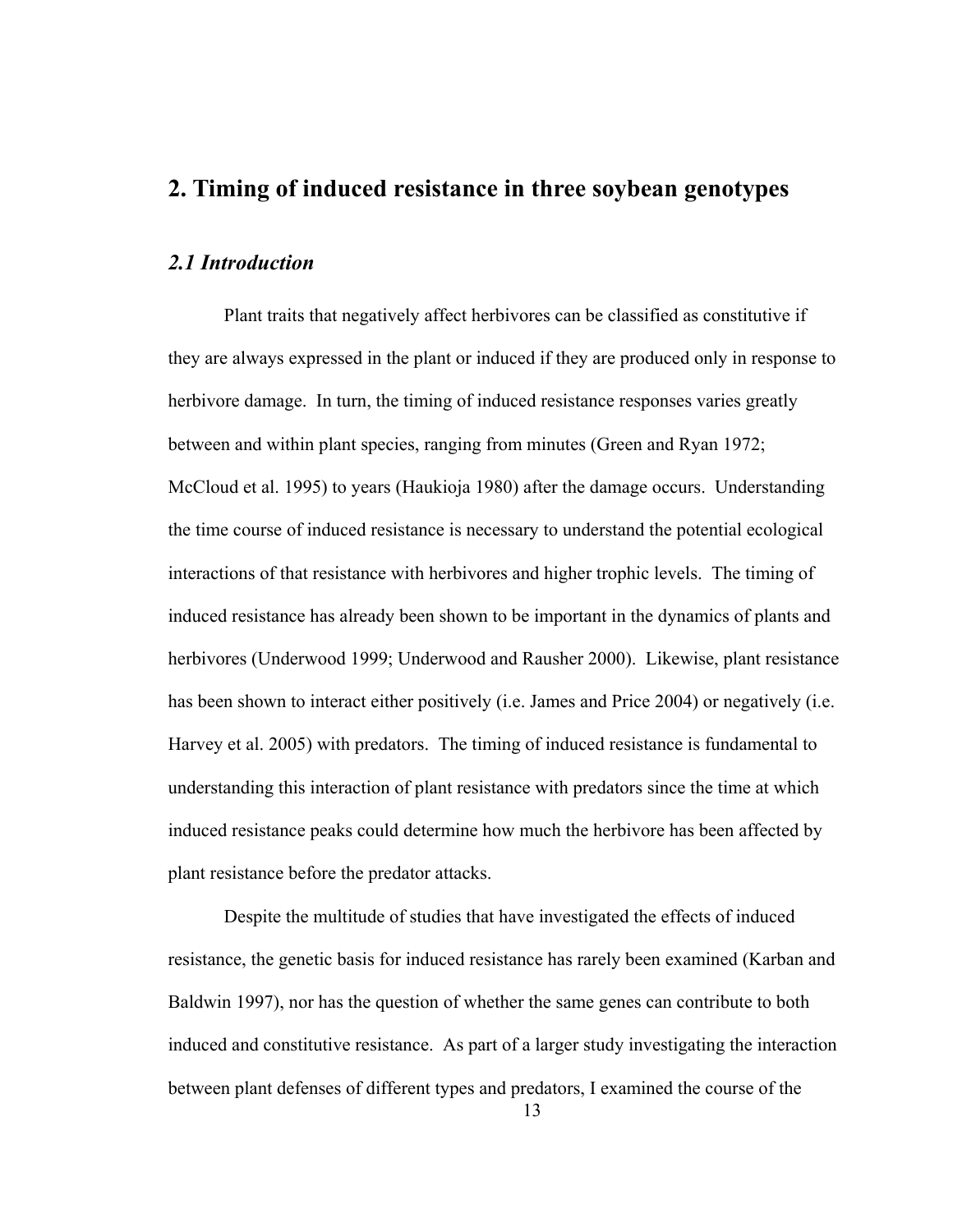<span id="page-26-0"></span>induced response to damage by Mexican bean beetles in four genotypes of soybeans. Three of these genotypes were known to be chemically resistant to Mexican bean beetles from field experiments (Narvel et al. 2001). For each of these genotypes one to two quantitative trait loci (QTL) that formed part of the basis for this resistance had been identified. However, the type of resistance in the three resistant genotypes was unknown. Therefore, I quantified the timing of induced responses to damage in all of the soybean genotypes using a bioassay. The results of this bioassay allowed me to examine how genetic factors, alone and in combination, can determine the type and timing of resistance.

#### *2.2 Methods*

#### **2.2.1 Study system**

Soybeans (*Glycine max*) have well-characterized, closely related genotypes that differ in both the strength and type of resistance. Chemical resistance factors in soybeans include phenolics (such as isoflavonoids, pterocarpans, and coumestans), peroxidases, proteinase inhibitors, phytoalexins, and many others (Kogan and Fischer 1991). Some of these resistance factors are constitutive defenses (such as isoflavonoids) while others are induced defenses (such as phytoaxelins). I focused on four closely related soybean genotypes (obtained from Dr. R. Boerma, Univ. of Georgia) that differed in chemical resistance characters but were morphologically indistinguishable (Boerma and Walker 2005; Narvel et al. 2001; Walker et al. 2004). All four genotypes I used were created by crossing the highly insect resistant soybean cultivar PI 229358 with the higher yielding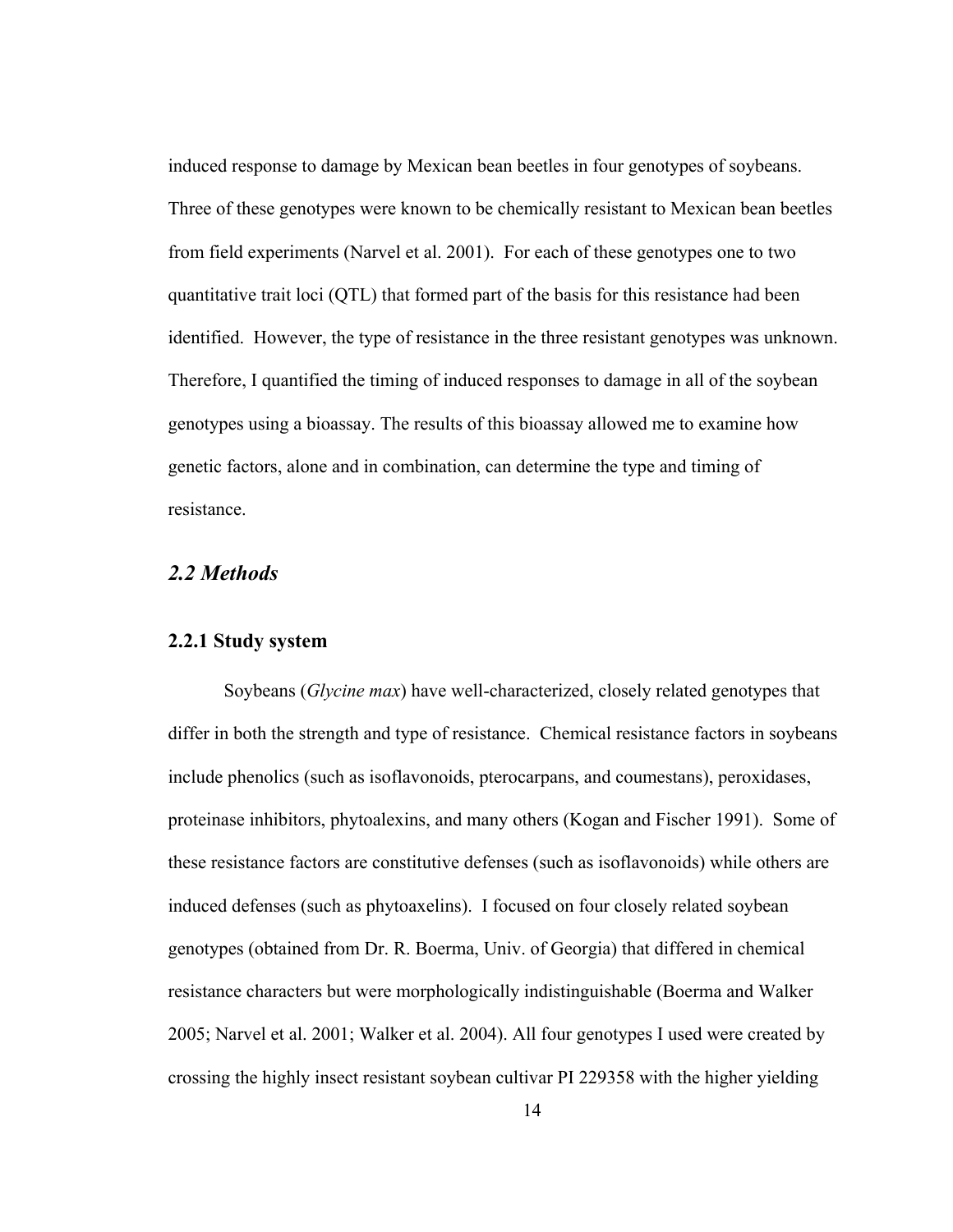<span id="page-27-0"></span>Cobb cultivar. The presence or absence of two resistance QTLs from PI 229358, designated H and M, was identified through analysis of cultivars resulting from this cross (Narvel et al. 2001; Rector et al. 1999). Soybean genotypes with either the H or M resistance QTLs are known to provide functional resistance to Mexican bean beetles in the field. The first genotype I used possessed both the H and M resistance alleles; I refer to it as the HM genotype. The second genotype I used possessed only the H resistance allele; I refer to it as the H genotype. The third genotype I used possessed only the M resistance allele; I refer to it as the M genotype. The final genotype I used in my experiments possessed neither the H nor M resistance alleles; I refer to it as the L (for lacking) genotype.

Mexican bean beetles (*Epilachna varivestis*) are specialists on legumes and are widespread economic pests of soybeans. Both adults and larvae feed by scraping leaf tissues, so it is easy to quantify damage as percent leaf area scraped. Beetles used in this experiment were obtained from a laboratory colony reared on pinto beans (*Phaseolus vulgaris*).

#### **2.2.2 Experimental design**

I designed my experiment to damage the soybeans in one discrete event then measure the induced response by bioassay with Mexican bean beetles at four one-week intervals following damage. I followed a similar protocol to Underwood (1998), as that study investigated the timing of induced effects in the same system but with different soybean genotypes. Thus, I chose to use a bioassay to determine the induced response of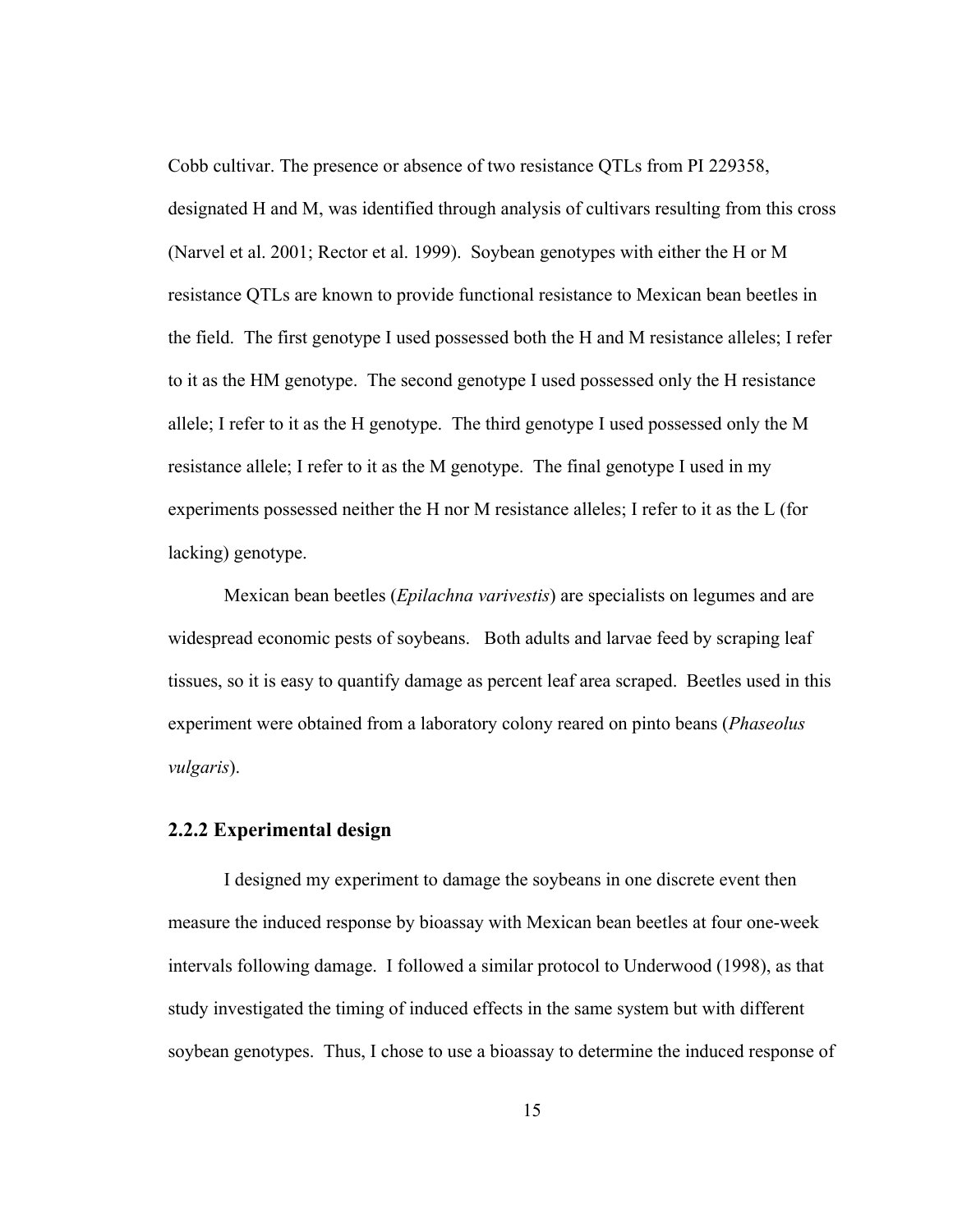soybeans to Mexican bean beetle damage. I also chose my sample intervals based on the results of Underwood's study, which suggested that induced responses in soybeans to Mexican bean beetle damage were primarily present in the first twenty days following damage.

I grew 40 soybean plants of each of the 4 genotypes in a greenhouse in Durham, NC from April-June 2002. Plants were grown in 2.8 L pots filled with Fafard 3B potting soil. When plants had expanded their third true leaf, I chose half of the plants from each genotype to receive damage. I bagged enough third instar and larger Mexican bean beetle larvae on plants in the damaged treatment to consume approximately 60% of the total leaf area within 72 hours. I added or removed beetle larvae at 24 and 48 hours to achieve this damage level. Control plants were similarly bagged but no beetle larvae were added.

I determined the feeding preference of Mexican bean beetle adults for undamaged leaves from control versus previously damaged plants at four sampling dates (3, 10, 17, and 24 days) after the damage period ended. This bioassay provided a measure of the level of induced resistance at each of the sampling dates. At each date, I randomly chose five pairs of previously damaged and control plants from each genotype. Using a 2-cmdiameter cork borer, I cut leaf discs from the most recently expanded undamaged leaf for each plant. This method has been shown not to cause induced resistance in the leaf discs (Kogan and Fischer 1991; Underwood 1998). I discarded plants after sampling, so that no plant was used more than once. I placed two leaf discs from each member of each pair of control and damaged plants on opposite sides of a 9-cm-diameter Petri dish lined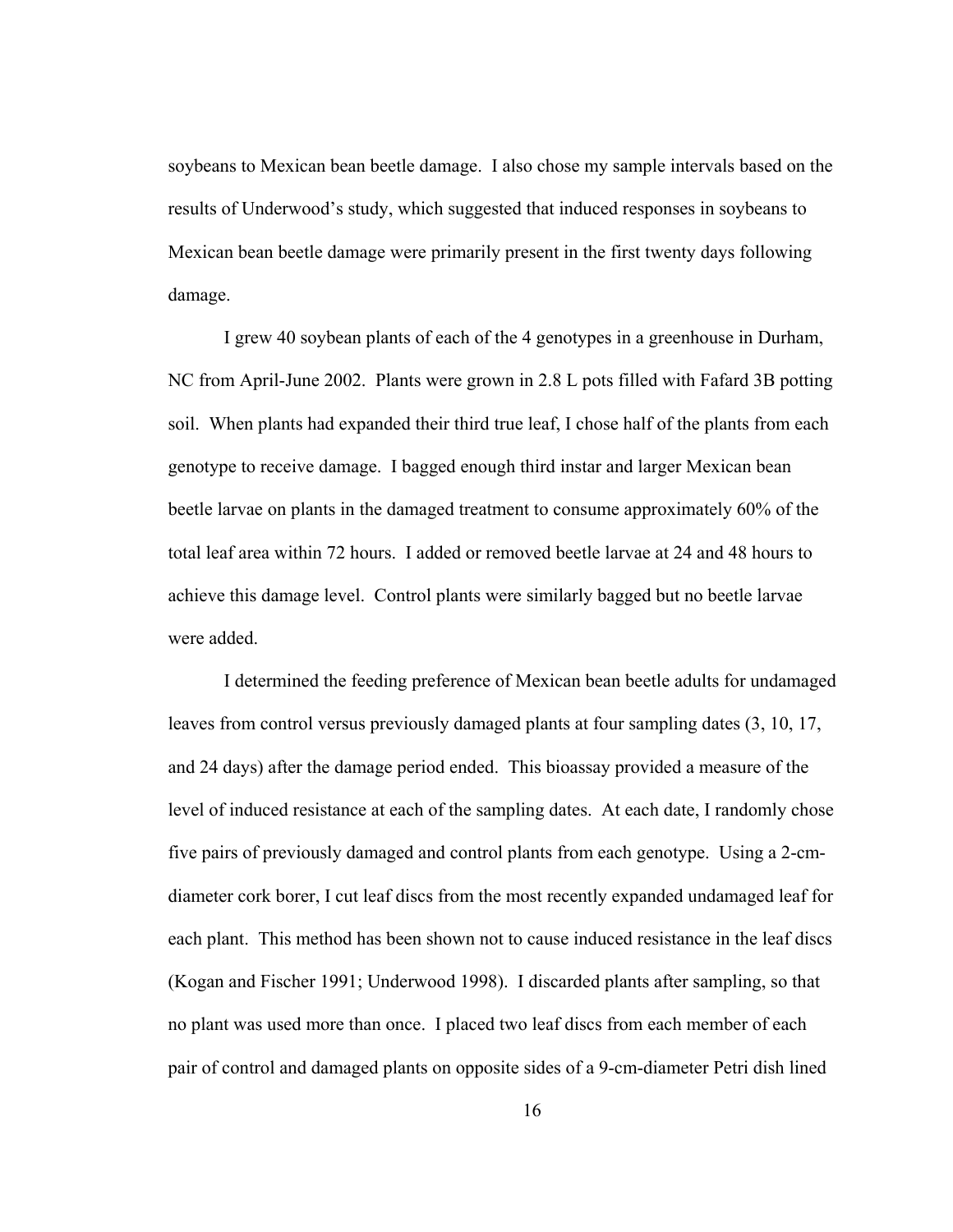in damp filter paper. I placed one female Mexican bean beetle, previously starved for 24 hours in each dish. The beetles were left in the dish to feed until they had consumed at least 25% of the leaf area in the dish or for 48 hours, whichever came first. I scanned all leaf discs on a flatbed scanner, and then measured the leaf area of each disc consumed by the beetles using Adobe Photoshop (Adobe 2002) with a custom surface area measurement plug-in (Reindeer Games 1999).

I used the area of consumed leaf tissue for the control (c) and damaged (d) discs for each pair to calculate a preference index  $[PI=2(c/(c+d))]$  analogous to Underwood (1998) and Kogan (1972). A PI of 1 thus indicated no preference for either damaged or control plants, while a PI of 2 indicated a complete preference for control over previously damaged plants. The mean PI from all samples of a given genotype for a given time since damage was therefore used as the measure of induced resistance for that time and genotype.

For statistical analyses I used the ratios of leaf area damaged  $(c/(c+d))$  rather than the PIs, and arcsine square-root transformed these ratios to normalize their distributions. I used an ANOVA with main effects of genotype and sample time and an interaction term of genotype with sample time to determine if the four genotypes differed in the timing of their induced response. I also performed a two-tailed t-test to determine if the PI for each genotype at each sample time was significantly different from 1 (no preference). I used S-Plus 2000 software (MathSoft 1999) for both analyses.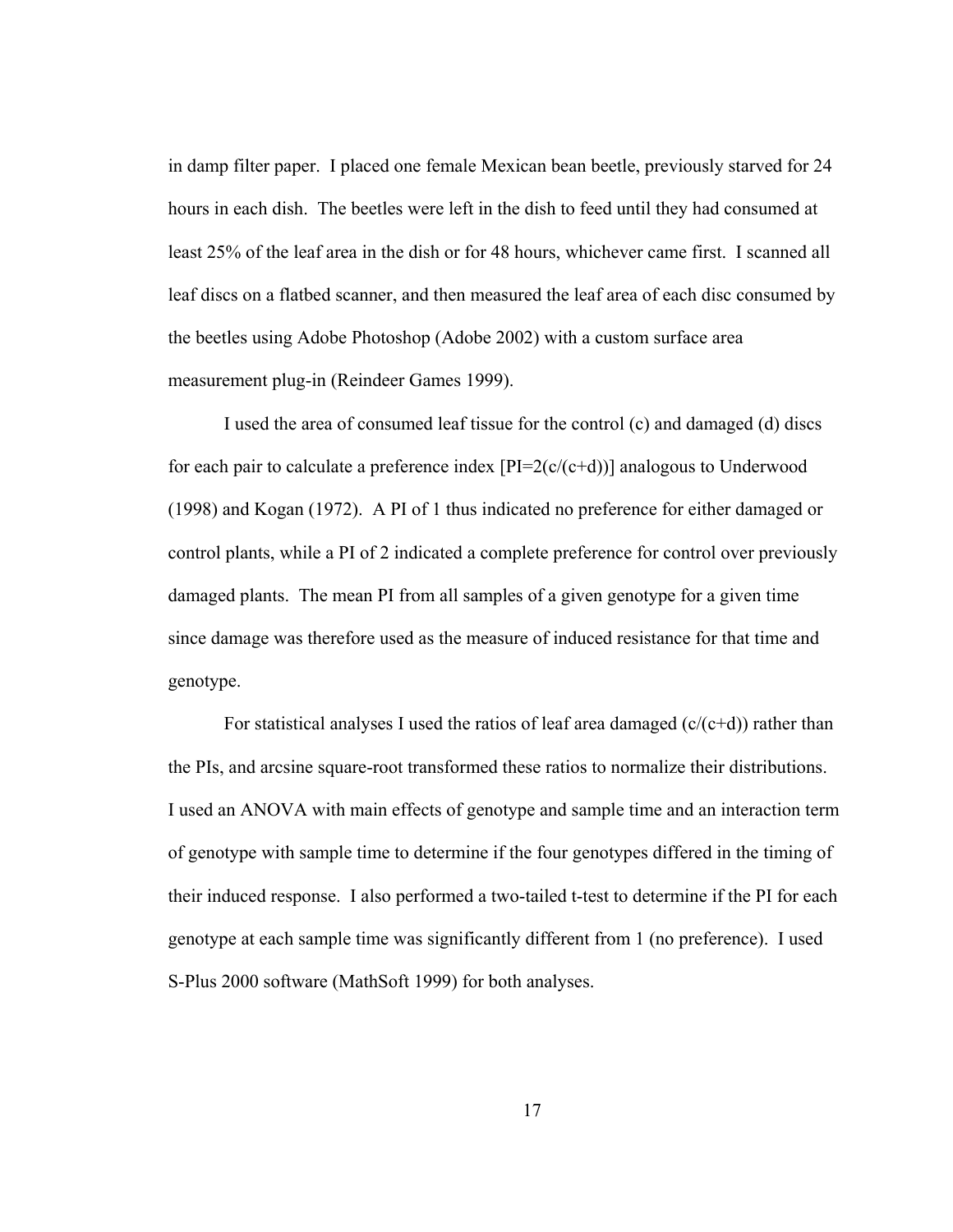#### <span id="page-30-0"></span>*2.3 Results*

The level of induced resistance did vary among genotypes ( $F_{3,64}$ = 3.213, p=.029). The main effect of time since damage was not significant ( $F_{3,64}$ = 1.383, p=.256). However, the interaction term between genotype and time since damage indicated that the timing of induced resistance varied among genotypes ( $F_{9,64}$ = 3.860, p<.001; Fig. 1). The H genotype exhibited a relatively rapid induced response, peaking in resistance at 10 days after initial damage followed by a decline to no preference for undamaged plants by day 17. The M genotype showed a more delayed induced reaction, peaking in resistance at 24 days after initial damage (the latest time at which preference was measured). A series of two-tailed t-tests confirmed that those two peaks (p<.05 for both) were the only genotype by time combinations significantly different from 1. Neither HM nor L showed any induced resistance. None of my genotypes showed significant induced susceptibility, defined as an increased vulnerability to herbivore damage following initial herbivore attack.

#### *2.4 Discussion*

The time course of induced resistance I observed in my four genotypes was very different from the time course of induced resistance observed in similar experiments, but with different soybean genotypes, performed by Underwood (1998), who also used feeding preferences of Mexican bean beetles to quantify induced resistance. Underwood found a peak of induced resistance at three days after damage for all genotypes tested. I found peaks in induced resistance at ten days for the H genotype and 24 days for the M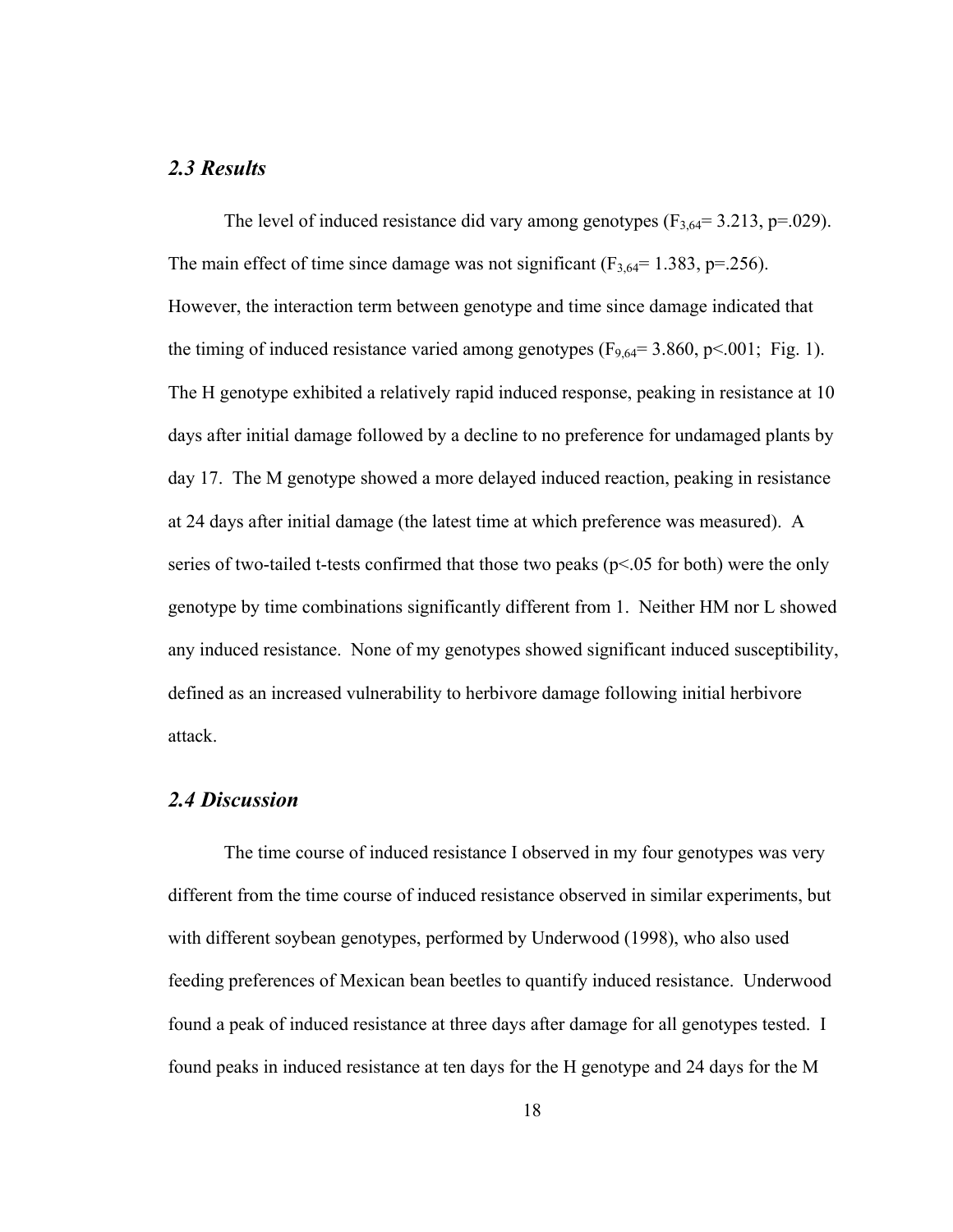<span id="page-31-0"></span>

**Figure 1: Timing of induced resistance in 4 soybean genotypes as measured by Preference Index (PI; mean +/- s.e.). A PI > 1 indicates that Mexican bean beetles preferred leaf discs from undamaged plants to discs from previously damaged plants.**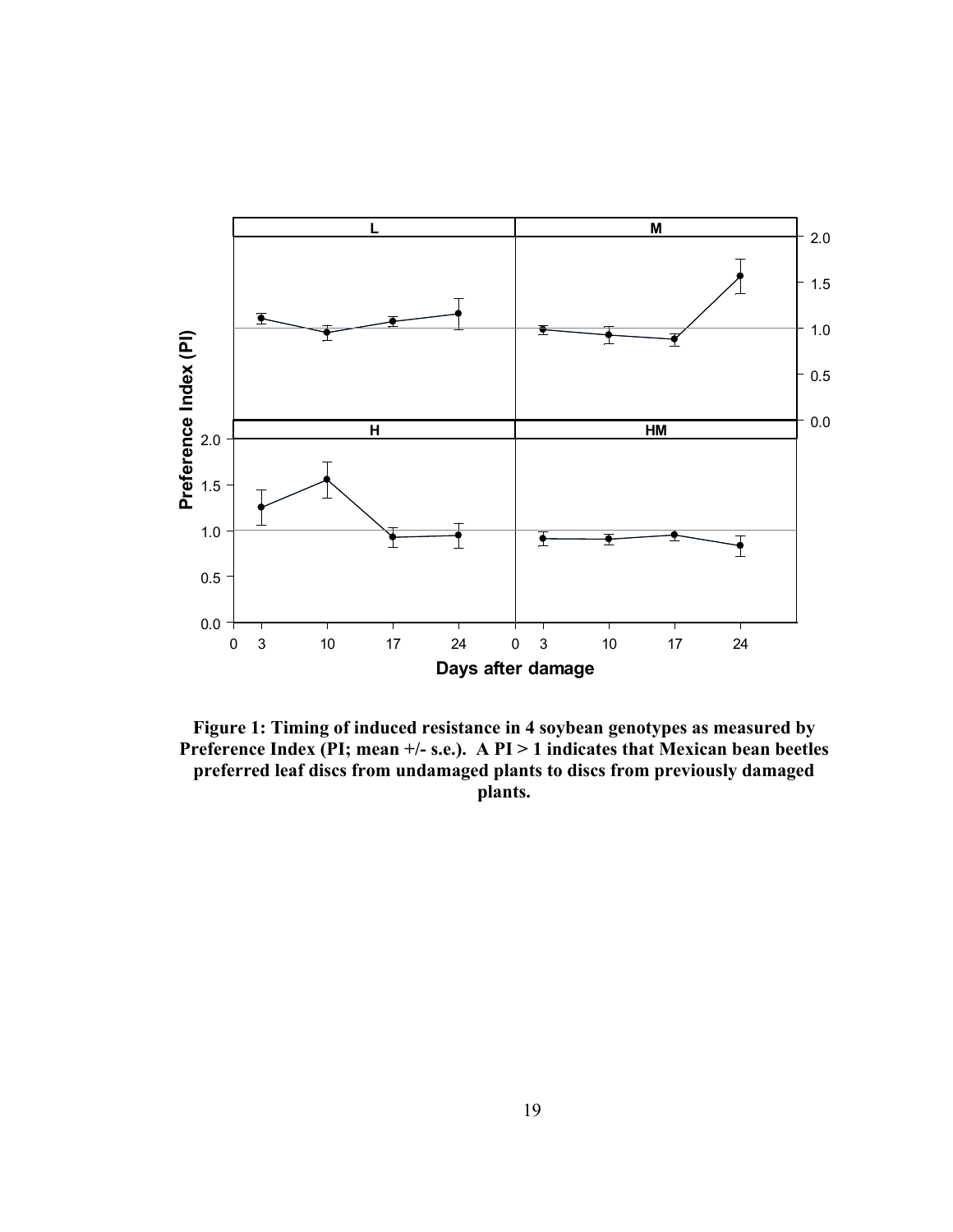genotype, and no induced resistance in the other two genotypes. This is likely due to differences in the underlying genetic basis of resistance for these genotypes. Underwood used common varieties of soybeans, which all have a similar genetic background (T.Carter, personal communication, March 2001) and are not considered to be insect resistant. The genotypes of soybeans I used had different genetic bases for resistance, which lead to very different strengths and timing of induced resistance.

The lack of induced resistance in the HM genotype, whereas both the H and M genotypes showed induced resistance, has several potential explanations. The HM genotype is known to have strong resistance to Mexican bean beetles in the field (Narvel et al. 2001). Since I found no induced component to that resistance, HM must be constitutively resistant. When both the H and M QTLs are present, an epistasis effect may prevent the expression of induced resistance. Both the H and M QTLs also likely have a constitutive component to the resistance they confer. When combined, the constitutive components of this resistance may effectively overwhelm the induced components (Fig. 2). The effect of resistance factors in combination is often very different than the simple sum of their individual effects (Karban and Baldwin 1997), so the H and M QTLs acting constitutively in combination is not surprising.

The system of genotypes I have described with differing strengths and time courses of induced resistance should be ideal for experiments testing the effects on herbivores and higher trophic levels of resistance with different timing. I have illustrated a series of four related soybean genotypes that have alternately either no resistance (L), early induced resistance (H), late induced resistance (M), and constitutive resistance but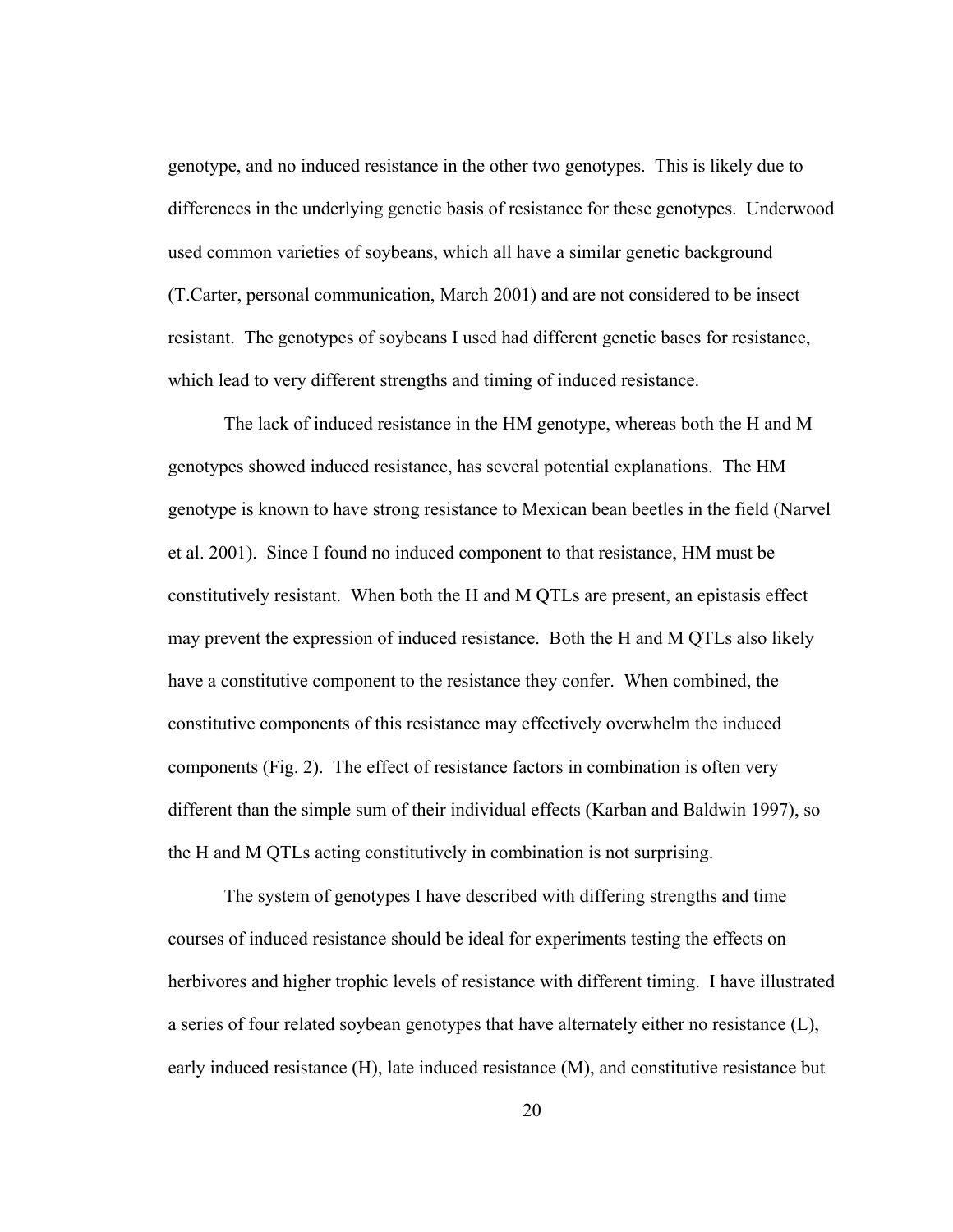<span id="page-33-0"></span>

**Figure 2: Theoretical explanation of the additive effects of induced (I) and constitutive (C) resistance in the H, M, and HM genotypes. In the H and M genotypes, Mexican bean beetles are repelled by the combined induced and constitutive resistance when the induced resistance is at its peak, so the beetles prefer previously undamaged plants. In the HM genotype, beetles are always repelled by the constitutive component of resistance and cannot detect the additional resistance conferred by the induced component.**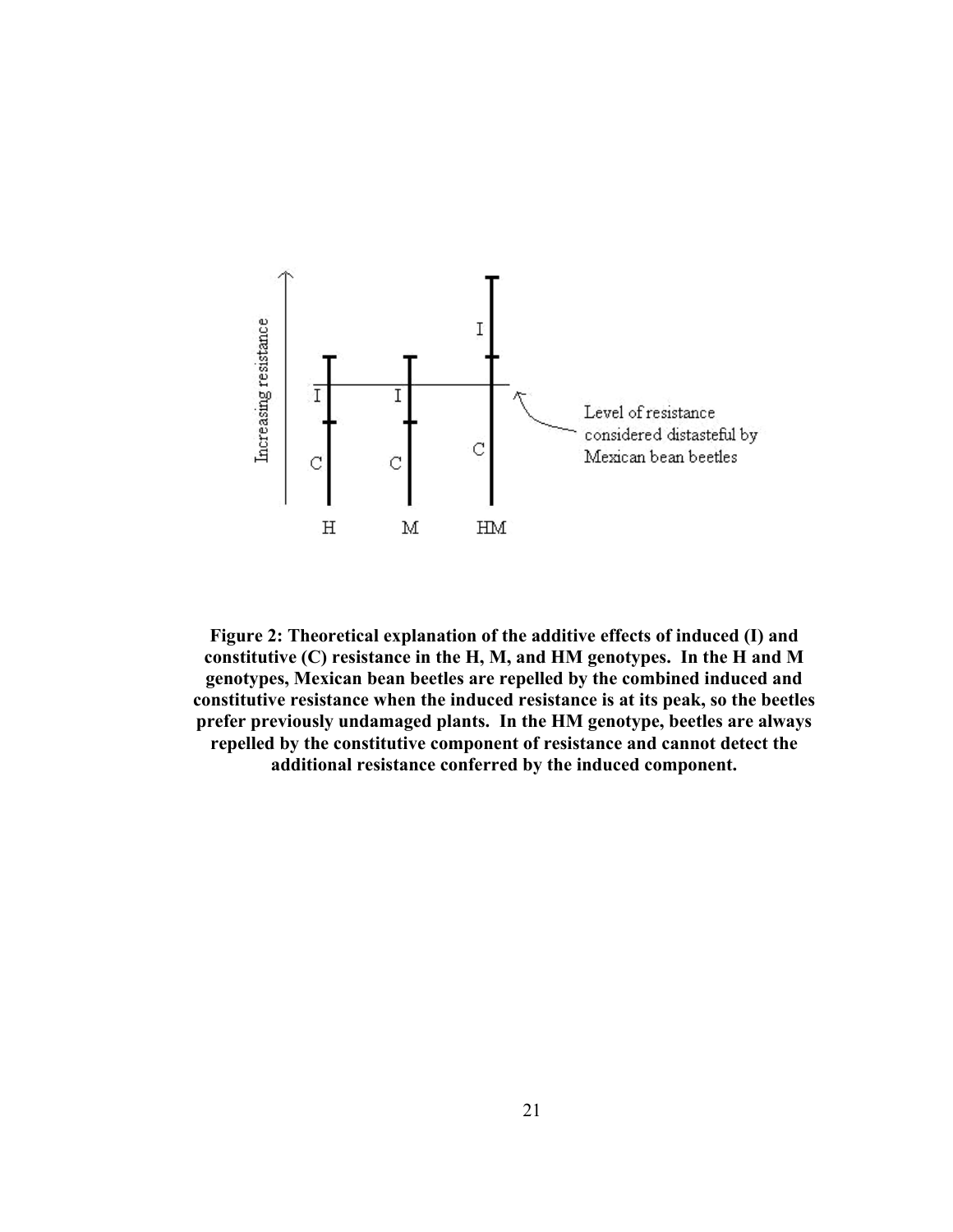no induced resistance (HM). Since all four genotypes are closely related, they should be similar in most non-resistance characters.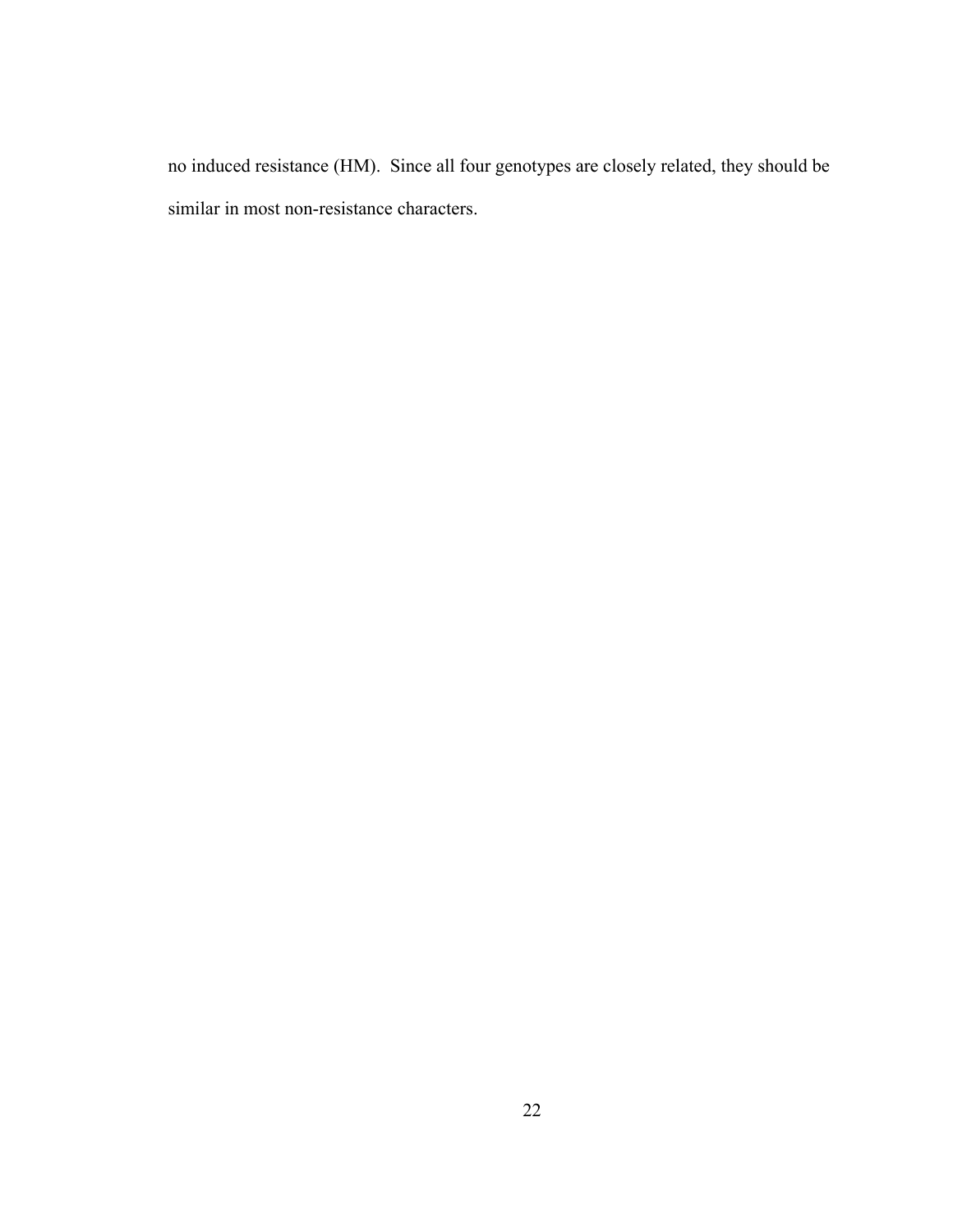# <span id="page-35-0"></span>**3. Negative interactions between chemical defense and predators affect fitness in soybeans**

#### *3.1 Introduction*

Plants possess many defensive traits, such as thorns, trichomes, tough leaves, and a broad arsenal of secondary chemical compounds. Many studies have demonstrated that these traits negatively affect herbivores, and so frequently enhance the fitness of plants that possess them. Yet, herbivores are also attacked by their own predators. By reducing herbivore density or feeding rate, predators of herbivores can provide indirect benefits to plants. However, plant defensive traits will often affect the magnitude of indirect benefits plants receive from predators.

 Numerous studies have found that plant defensive traits may enhance the indirect benefits plants receive from predators (Alborn et al. 1997; Gomez and Zamora 1994; Havill and Raffa 2000; Kalule and Wright 2002b; Mantyla et al. 2004; Ninkovic et al. 2001; Osier et al. 1996; Price et al. 1980; Rank and Smiley 1994; Romeis et al. 2005; Starks et al. 1972; Thaler 1999; Turlings and Benrey 1998). Various other studies have found that plant defensive traits may detract from those benefits (Agrawal et al. 2002; Bottrell et al. 1998; Brower et al. 1967; Campbell and Duffy 1979; Denno et al. 2002; Dover et al. 1987; Dyer 1995; Eisner 1970; Fuentes-Contreras et al. 1998; Gassmann and Hare 2005; Harvey et al. 2005; Havill and Raffa 2000; Hufbauer 2001; Kauffman and Flanders 1985; Ode et al. 2004; Orr and Boethel 1986; Price et al. 1980; Rank and Smiley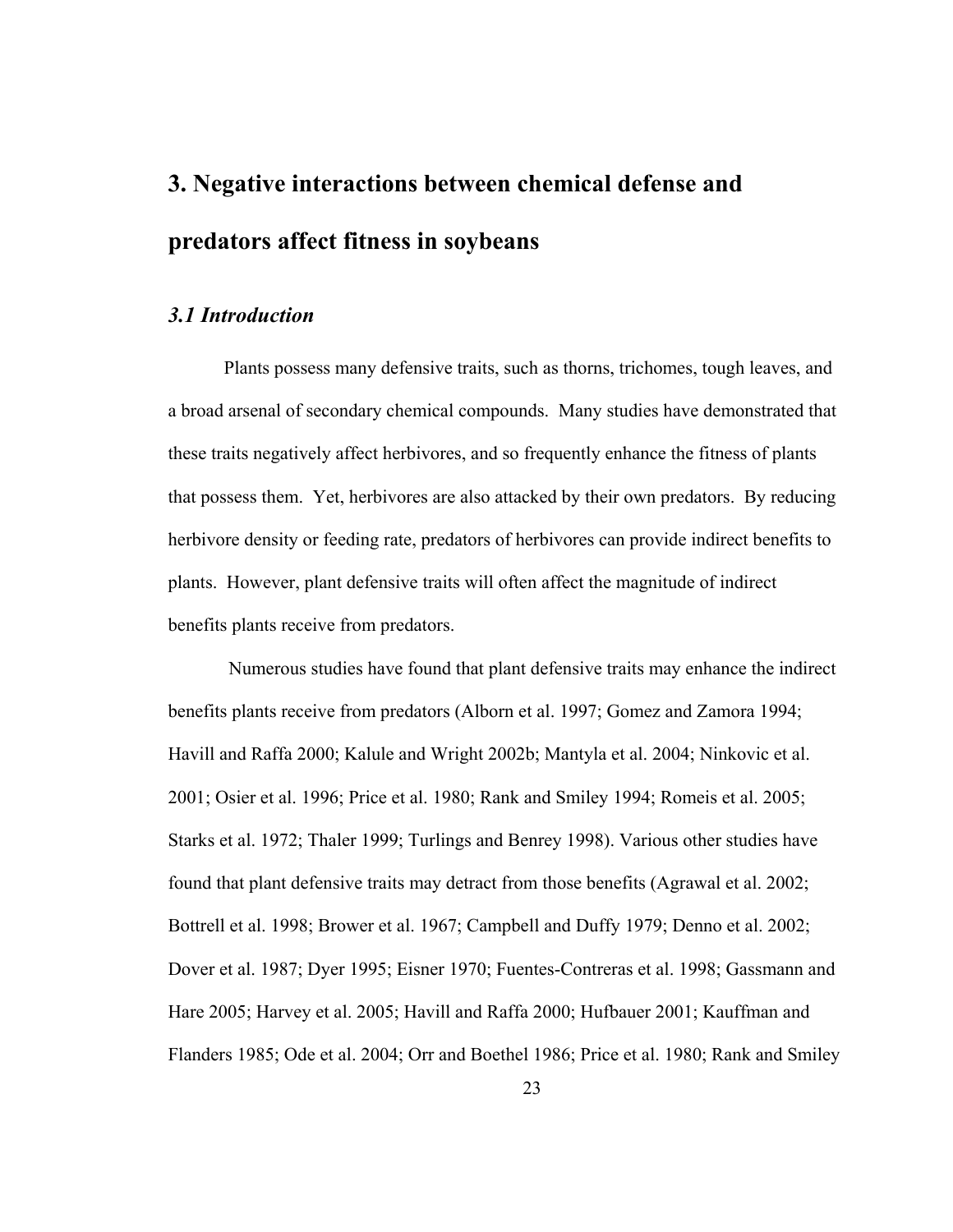1994; Reitz and Trumble 1996; Romeis et al. 2005; Sipura 2002; Turlings and Benrey 1998). However, all of these studies have measured indirect benefits in the currencies of herbivore damage or predator abundance or vitality, rather than measuring components of plant fitness. Damage does not necessarily translate in a linear fashion into a reduction in plant fitness. Many plants are able to tolerate or compensate for a substantial amount of damage without showing a concomitant reduction in fitness (Mauricio et al. 1997; Rosenthal and Kotanen 1994; Strauss and Agrawal 1999; Trumble et al. 1993; van der Meijden et al. 1988). Likewise, any effects on predator abundance or vigor may not translate into effects on plant fitness, even when these effects on predators lead to reduced herbivore damage. Similarly, lower predator density does not necessarily cause a linear reduction in the number of herbivores consumed. Only if defensive traits alter the indirect effect of predators on plant fitness will the abundance of predators influence selection on those defensive traits. This selective pressure could be positive or negative (i.e. selecting for more or less defense). Therefore, it is important to quantify actual fitness effects mediated through predators of herbivores.

Here, I report the effect of predatory spined soldier bugs (*Podisus maculiventris*) on the fitness of two different soybean (*Glycine max*) genotypes that differ in their level of herbivore resistance when fed upon by Mexican bean beetles (*Epilachna varivestis*). Previous studies of the effects of plant defenses on predators in similar soybean systems (tritrophic systems involving soybeans and at least one of the two insects I used) have shown positive (Price et al. 1980), negative (Kauffman and Flanders 1985; Orr and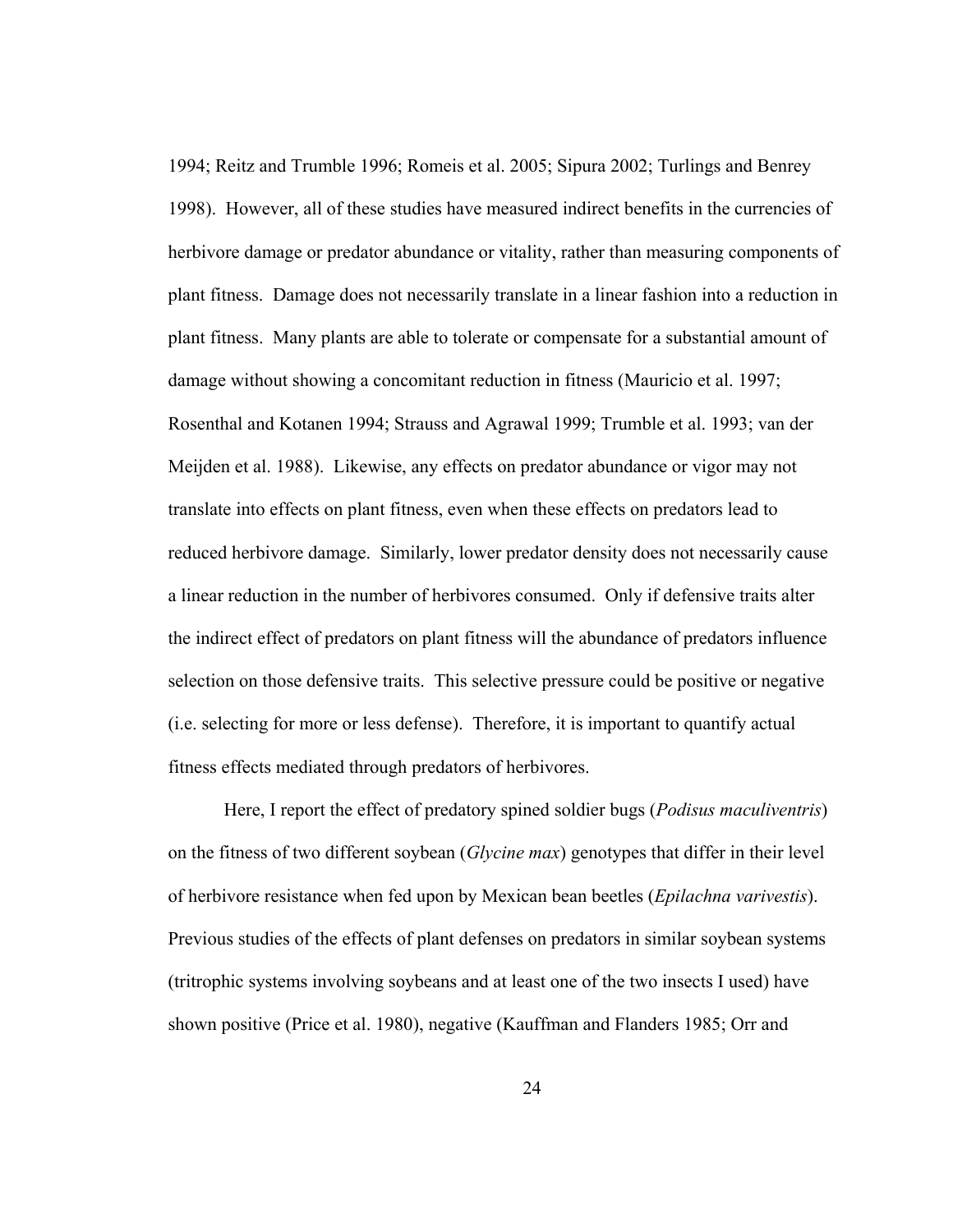Boethel 1986), or no effects (Orr and Boethel 1986) of defenses on predators. However, these studies concentrated on effects of plant defenses on the predators themselves, not on plant fitness effects. As soybeans are annuals, I used total number of seeds produced by a plant to quantify plant fitness. This metric avoids the problems of tolerance and compensation described above and is more relevant than simply measuring damage from an applied perspective since farmers are most interested in yields (total seed counts for all plants in a field).

# *3.2 Materials and methods*

#### **3.2.1 Experimental organisms**

Soybeans (*Glycine max*) have well-characterized, closely related genotypes that differ in both the strength and type of resistance. Chemical resistance factors in soybeans include phenolics (such as isoflavonoids, pterocarpans, and coumestans), peroxidases, proteinase inhibitors, phytoalexins, and many others (Kogan and Fischer 1991). Some of these resistance factors are constitutive defenses (such as isoflavonoids) that are likely to always be present in plant tissues. Others are induced defenses (such as phytoaxelins) that are only produced after the plant is damaged, and have high rates of turnover (Kogan and Fischer 1991). I focused on two closely related soybean genotypes (obtained from Dr. R. Boerma, Univ. of Georgia) that differed in chemical resistance characters but were morphologically indistinguishable (Boerma and Walker 2005; Narvel et al. 2001; Walker et al. 2004). The first genotype possessed the H and M resistance QTLs (quantitative trait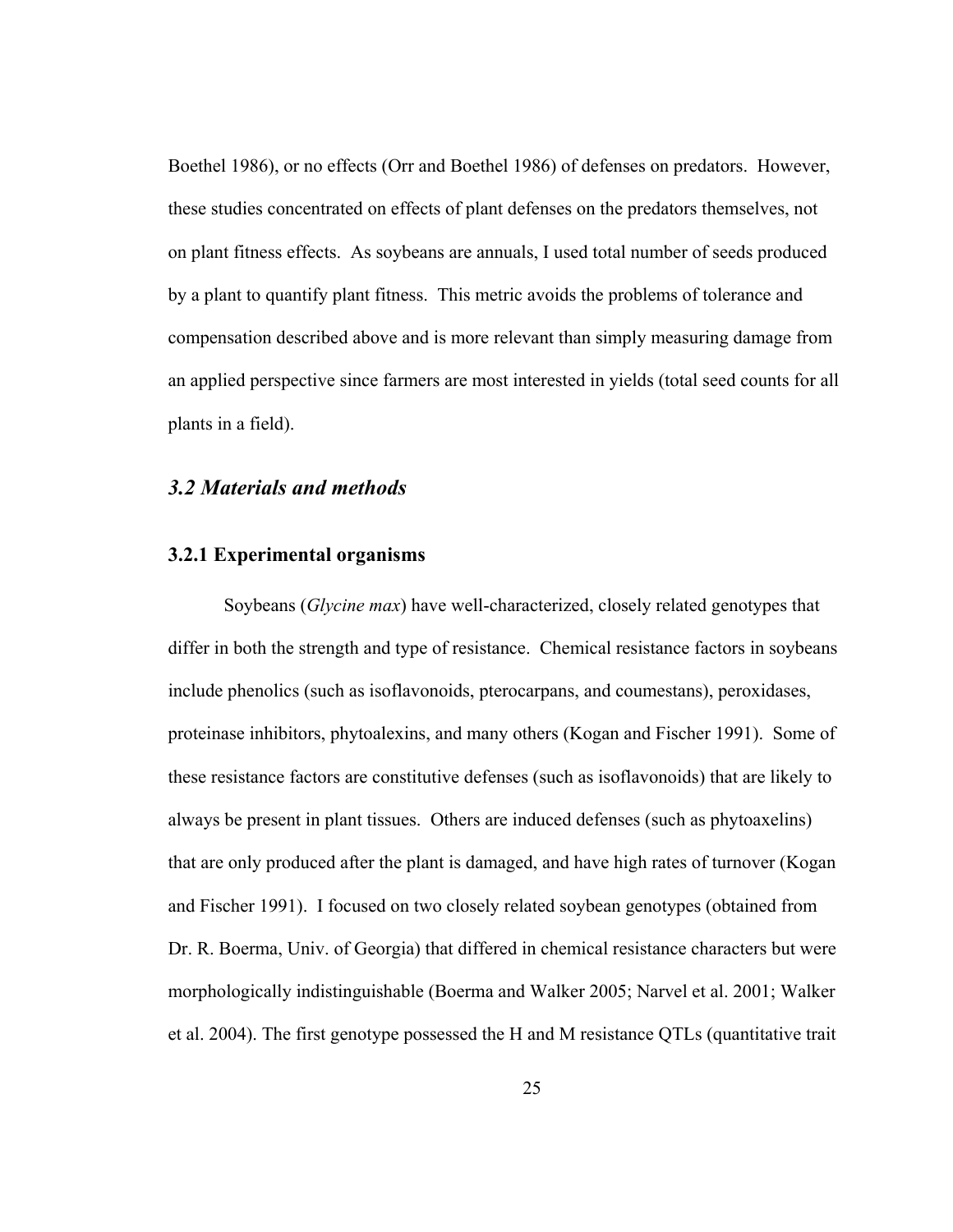loci), which confer a strong constitutive defense against Mexican bean beetles; I refer to it as the resistant (R) genotype. In previous choice test experiments (Bartlett 2006, Chapter 1), Mexican bean beetles did not show any preference for previously undamaged R soybeans over previously damaged R soybeans up to 24 days after damage, demonstrating that the combined resistance conferred by the H and M resistance QTLs is constitutive. The second genotype lacked the H and M QTLs, and I refer to it as the nonresistant (NR) genotype. For information on the origin of these genotypes, see Narvell et al. (2001).

Mexican bean beetles (*Epilachna varivestis*) are specialists on legumes and are widespread economic pests of soybeans. These beetles feed by scraping leaf tissues, so it is easy to quantify damage as percent leaf area scraped. Beetles used in this experiment were obtained from a laboratory colony reared on pinto beans (*Phaseolus vulgaris*).

The spined soldier bug (*Podisus maculiventris*) is a common generalist predator that attacks a variety of soft-bodied insects. These bugs regularly attack third and larger larval instars and pupae of Mexican bean beetles and are considered a beneficial insect regularly found on soybeans (Deitz et al. 1976). Soldier bugs used in this experiment were obtained from the commercial supplier Arizona Biological Control, Inc.

# **3.2.2 Experimental design**

#### **3.2.2.1 Experiment 1**

I designed my first experiment to measure the effect of Mexican bean beetles on seed set for the NR and R soybean genotypes. The experiment was carried out at the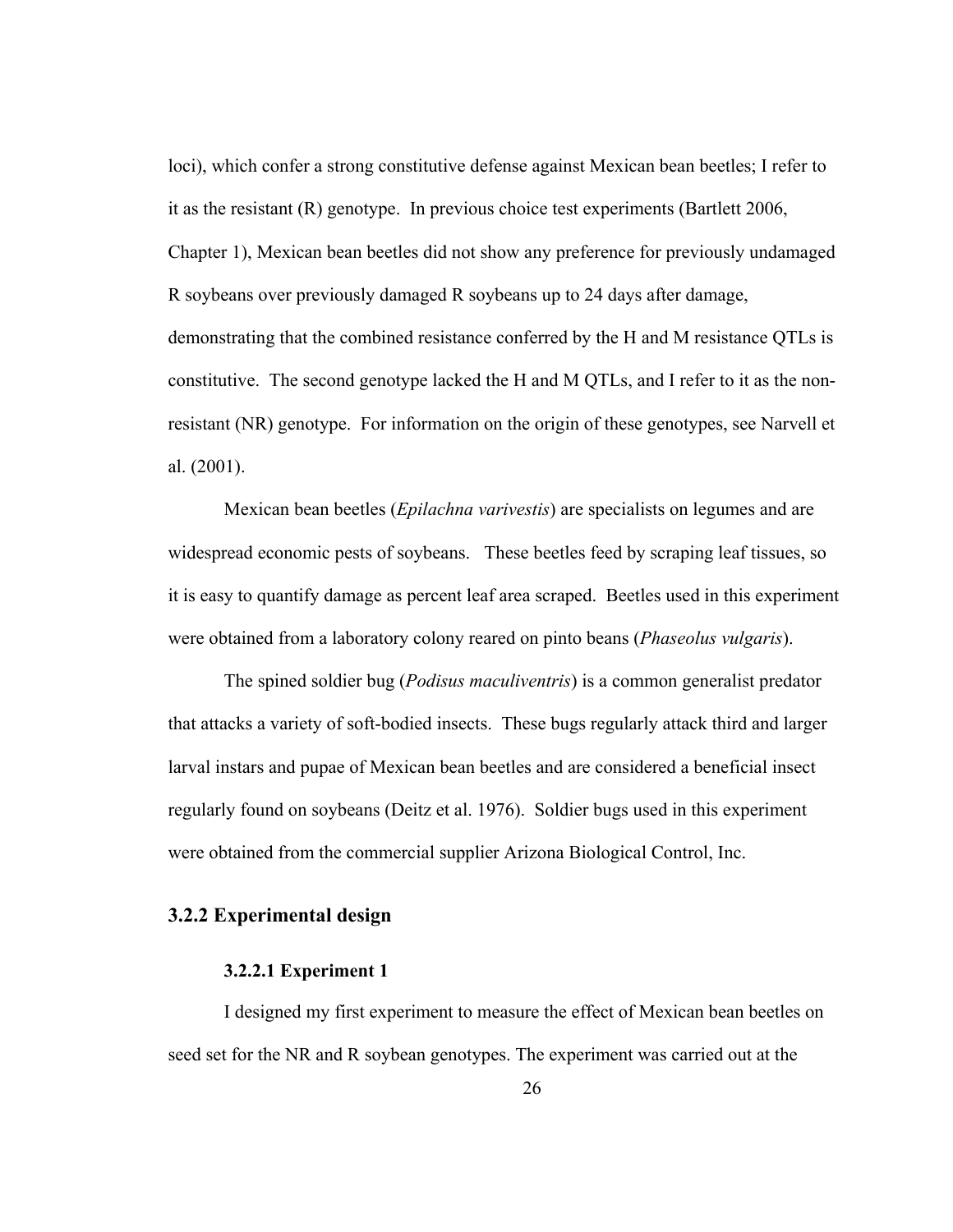Duke University Zoology Department field station in Durham County, North Carolina from May to October 2002. It was a 2x2 factorial experiment with the following four treatment combinations:

- 1. NR soybeans grown alone
- 2. R soybeans grown alone
- 3. NR soybeans exposed to Mexican bean beetles
- 4. R soybeans exposed to Mexican bean beetles

Each treatment combination had a total of seven replicates. Each replicate included 4 soybean plants in 3.8 L pots enclosed in a 2.25 m<sup>2</sup> by 2 m tall cage (2 plants per pot, 2 pots per cage). The cages consisted of a wooden frame covered with black fiberglass porch screening. Replicates were equally divided among 2 spatial blocks and treatments were randomly assigned within each block.

When the plants had expanded their 4th true leaf, I added 5 1st instar Mexican bean beetles to each plant in the appropriate cages. Mexican bean beetle densities were chosen to reflect typical densities and damage levels seen in the field. I left the Mexican bean beetle larvae in the cages to feed until pupation, and then removed all pupae. At the end of the experiment, I counted the seeds produced by each plant. I used the average number of seeds produced by the 4 plants in each cage as the measure of fitness.

## **3.2.2.2 Experiment 2**

Having demonstrated the effect herbivores have on plants and seed set in Experiment 1 (see Results), I designed Experiment 2 to determine differences in the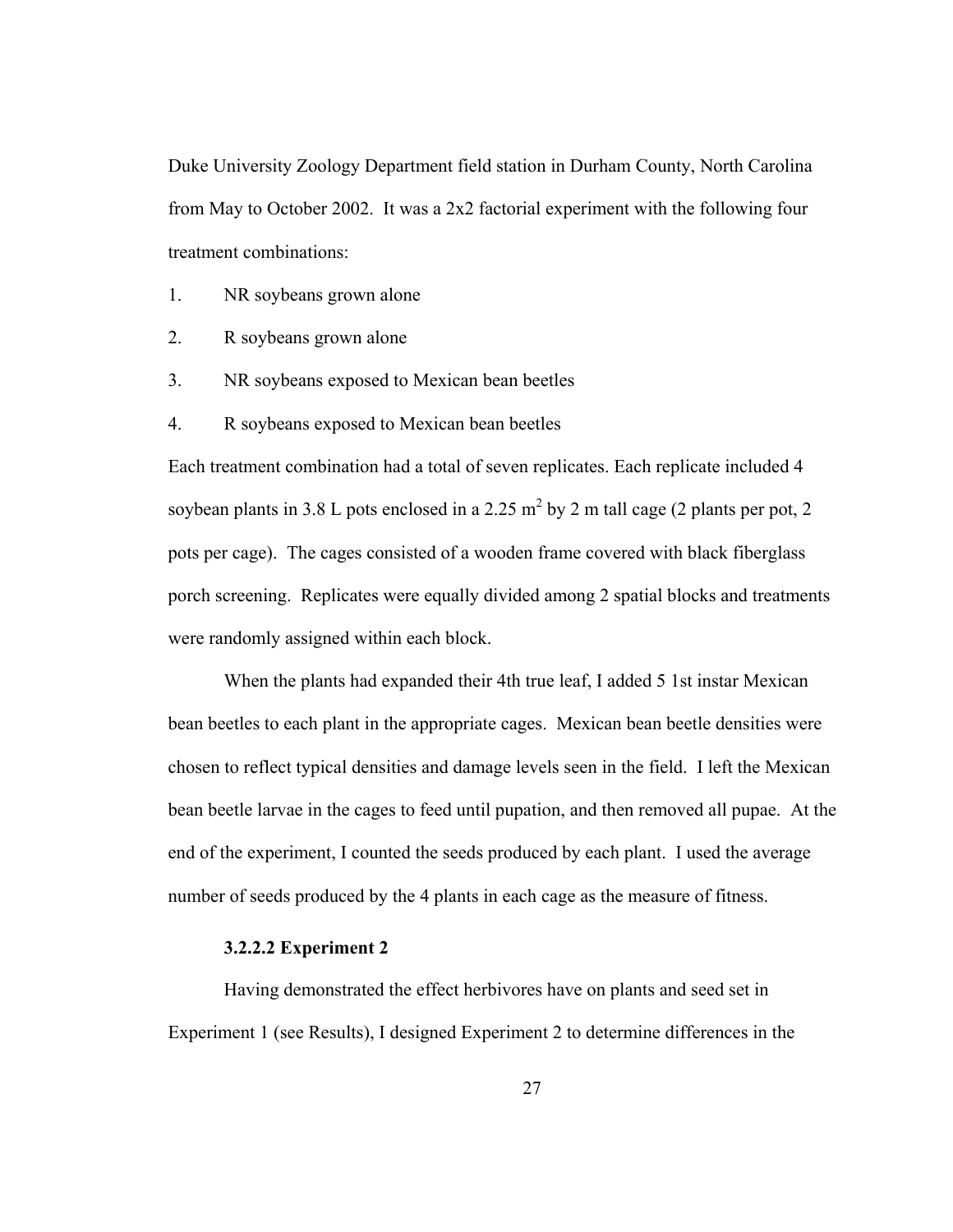interaction between predatory spined soldier bugs and chemical plant defenses in the NR and R genotypes. The experiment was carried from May-October 2003 with methods identical to Experiment 1 except as noted. It was a 2x2 factorial experiment with the following four treatment combinations:

1. NR soybeans exposed to Mexican bean beetles only

2. R soybeans exposed to Mexican bean beetles only

3. NR soybeans exposed to both Mexican bean beetles and spined soldier bugs

4. R soybeans exposed to both Mexican bean beetles and spined soldier bugs Each treatment combination had a total of twenty replicates. Replicates were equally divided among 4 spatial blocks and treatments were randomly assigned within each block.

I added 3 spined soldier bugs to the appropriate cages when the Mexican bean beetles had reached their third instar. Spined soldier bug densities were chosen to reflect typical densities seen in the field. The spined soldier bugs were left in the cages for 72 hours and then removed. While the spined soldier bugs were in the cages, I counted once per day the number of bugs in each cage that were actively feeding on Mexican bean beetles. Twice each week, I visually estimated a "damage index" for each replicate based on the percent of leaf area scraped by Mexican bean beetle larvae (1=0-5% damaged,  $2=5-10\%$ ,  $3=10-20\%$ ,  $4=20-40\%$ ,  $5=40-60\%$ ,  $6=60-80\%$ ,  $7=$ over  $80\%$ ).

28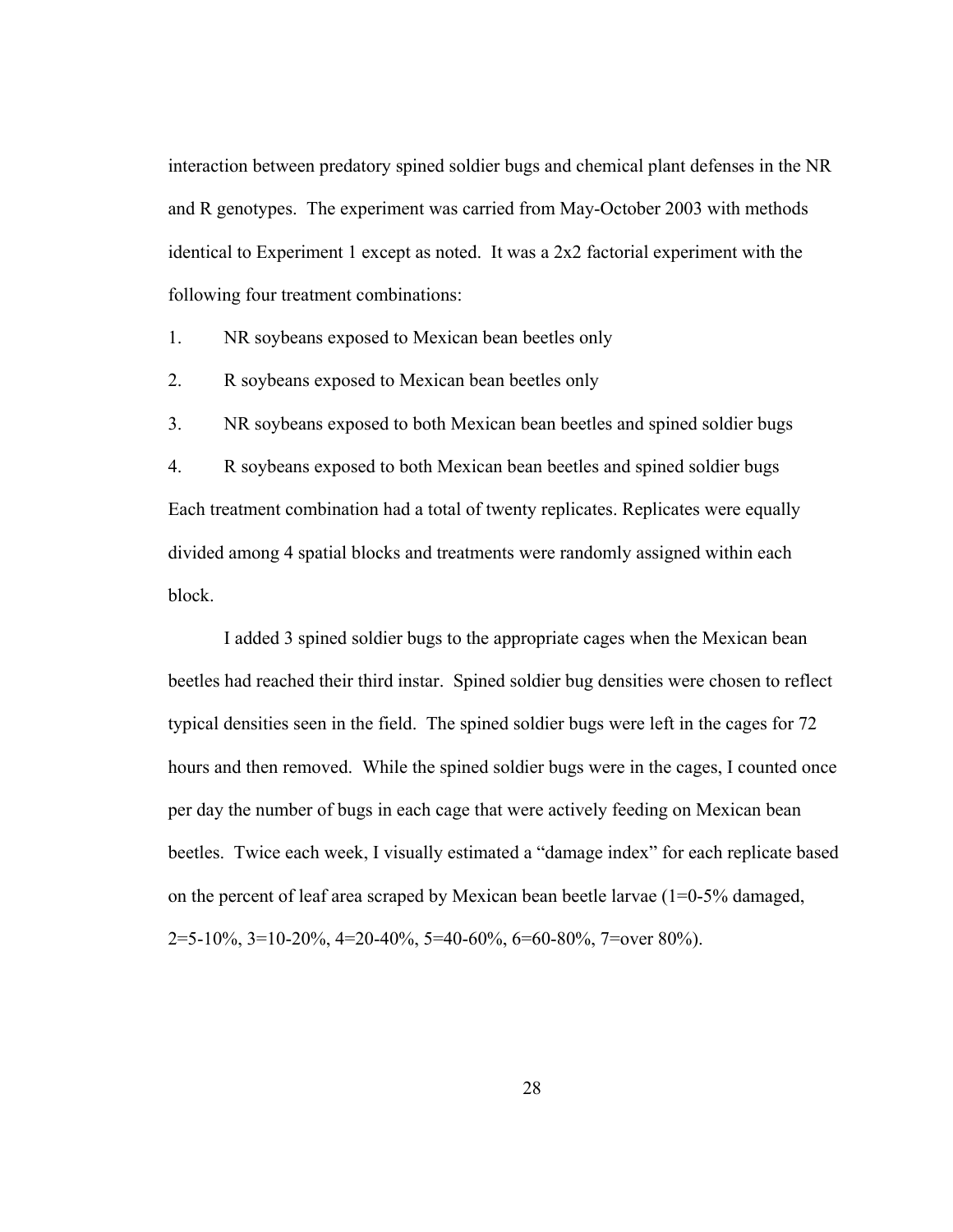#### **3.2.3 Analysis**

I performed a 3-way G-test (log-likelihood ratio test) with 2 damage classes  $(\leq 30\%$  and  $> 30\%)$  to determine the effects of plant defense and predators on percent leaf area damaged. To indicate the interactive function of plant defenses and predators on plant fitness, I performed an ANOVA including main effects of block, genotype, and predators, and a genotype x predator interaction. I employed two-sample tests for equality of proportions (prop.test, MathSoft 1999) with continuity correction (to account for small sample sizes) to test for differences in the proportion of spined soldier bugs observed feeding on Mexican bean beetles when the beetles were feeding on different soybean genotypes. To investigate the direct effect of resistance on plant fitness, I used Welch Modified (to account for unequal variances between samples) Two-Sample t-Tests. I used S-Plus 2000 software (MathSoft 1999) for all statistical analyses.

## *3.3 Results*

### **3.3.1 Experiment 1**

A Welch Modified Two-Sample t-Test confirms the two soybean genotypes (NR and R) did not significantly differ ( $t = 0.639$ ,  $df = 10.598$ ,  $p = 0.536$ ) in the number of seeds they produced in the absence of herbivores in the field (Fig. 3). Both genotypes showed a reduction in seed set with the addition of Mexican bean beetles, but the reduction was larger in NR plants than in R plants. I first performed an ANOVA including main effects of block, genotype, and herbivores, and a genotype x herbivore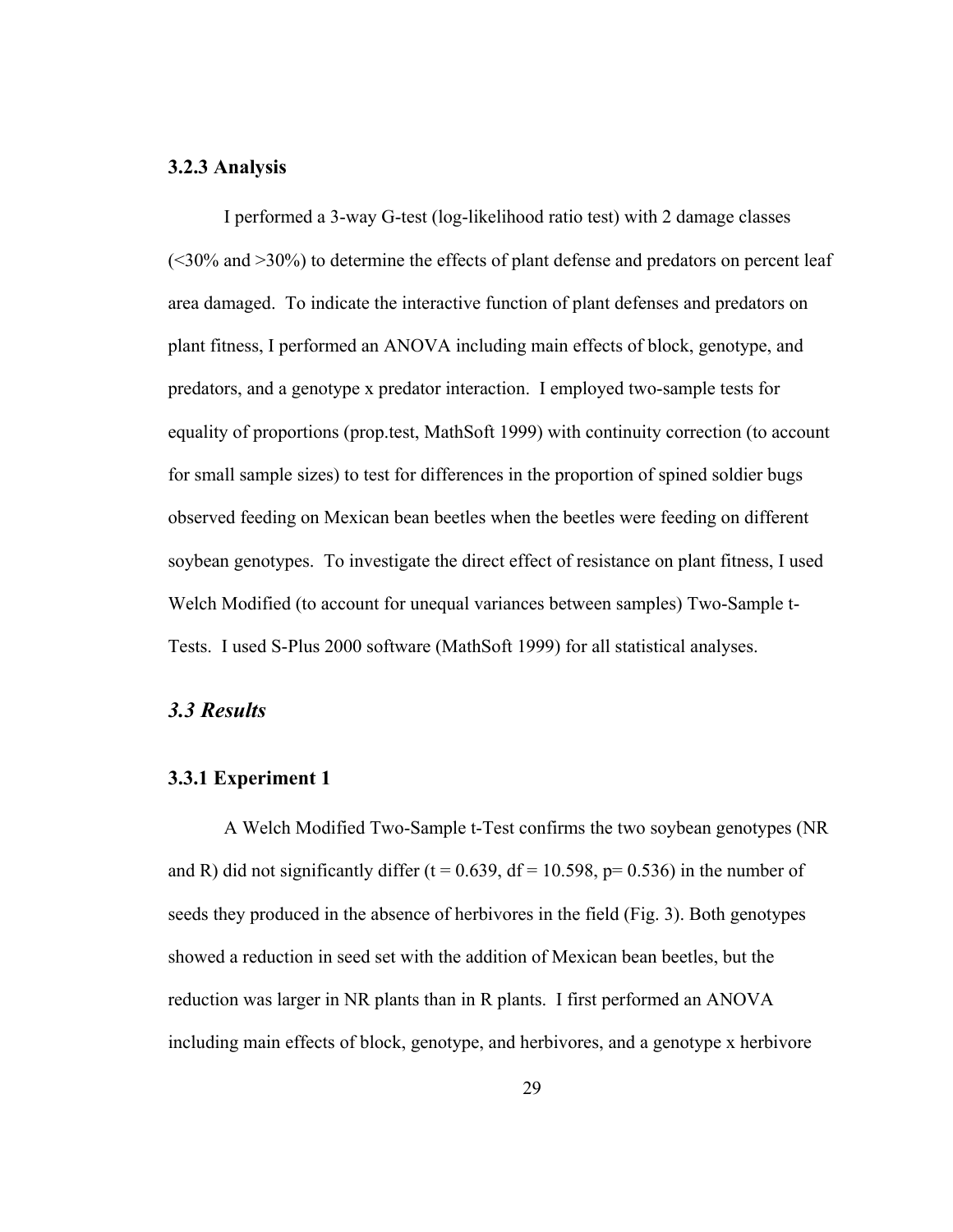

**Figure 3: Seed counts per plant (mean +/- s.e.) for non-resistant (NR) and resistant (R) soybeans grown in the absence and presence of Mexican bean beetle (MBB) herbivores in Experiment 1.**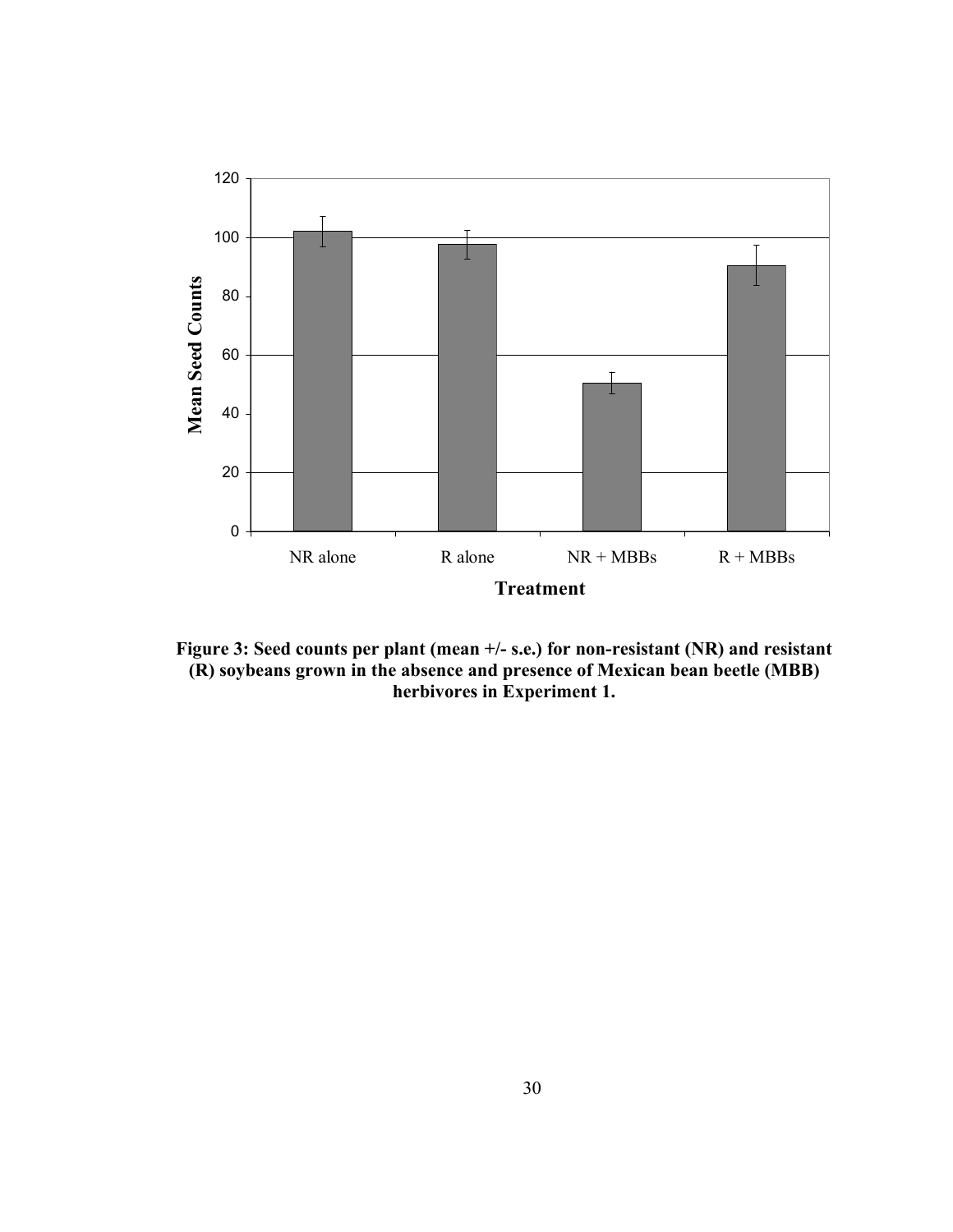interaction. Since the block effect was not significant  $(F_{1,23}=0.0396, p=0.844)$ , I omitted it from the model. In the simplified model, genotype  $(F_{1,24}=7.177, p=.013)$ , herbivores  $(F_{1,24}=20.190, p<.001)$ , and the interaction between genotype and herbivores  $(F<sub>1,24</sub>=13.569, p=.001)$  all significantly influenced seed count. The significance of this interaction term demonstrated the reduction in seed set for NR plants over R plants with herbivores present was significant.

## **3.3.2 Experiment 2**

Resistant plants received significantly less damage from herbivores than did nonresistant ones  $(G=41.100, d.f=1, p<0.001)$ , and predators reduced overall herbivore damage (G=10.767, d.f.=1,  $p<0.01$ ), especially for the non-resistant plants (Fig. 4). The interactive effect of predators and resistance on damage was also significant (G=65.926,  $d.f.=3, p<001$ . These reductions in damage translated directly into increased fitness (seed counts). Thus, resistant plants had higher seed counts than non-resistant ones, and predators had a positive effect on plant fitness, especially for the non-resistant plants (Fig. 5). In my ANOVA testing for the interactive effect of plant defense and predators on plant fitness, the block effect was not significant  $(F_{3,73}=0.553, p=0.648)$ , thus I omitted it from the model. In the simplified model both genotype  $(F_{1.76} = 228.298, p \le 0.001)$  and predators  $(F_{1,76}=30.325, p<0.01)$  significantly influenced seed count. Additionally, the interaction between genotype and predators  $(F_{1,76}=6.69, p=.001)$  significantly influenced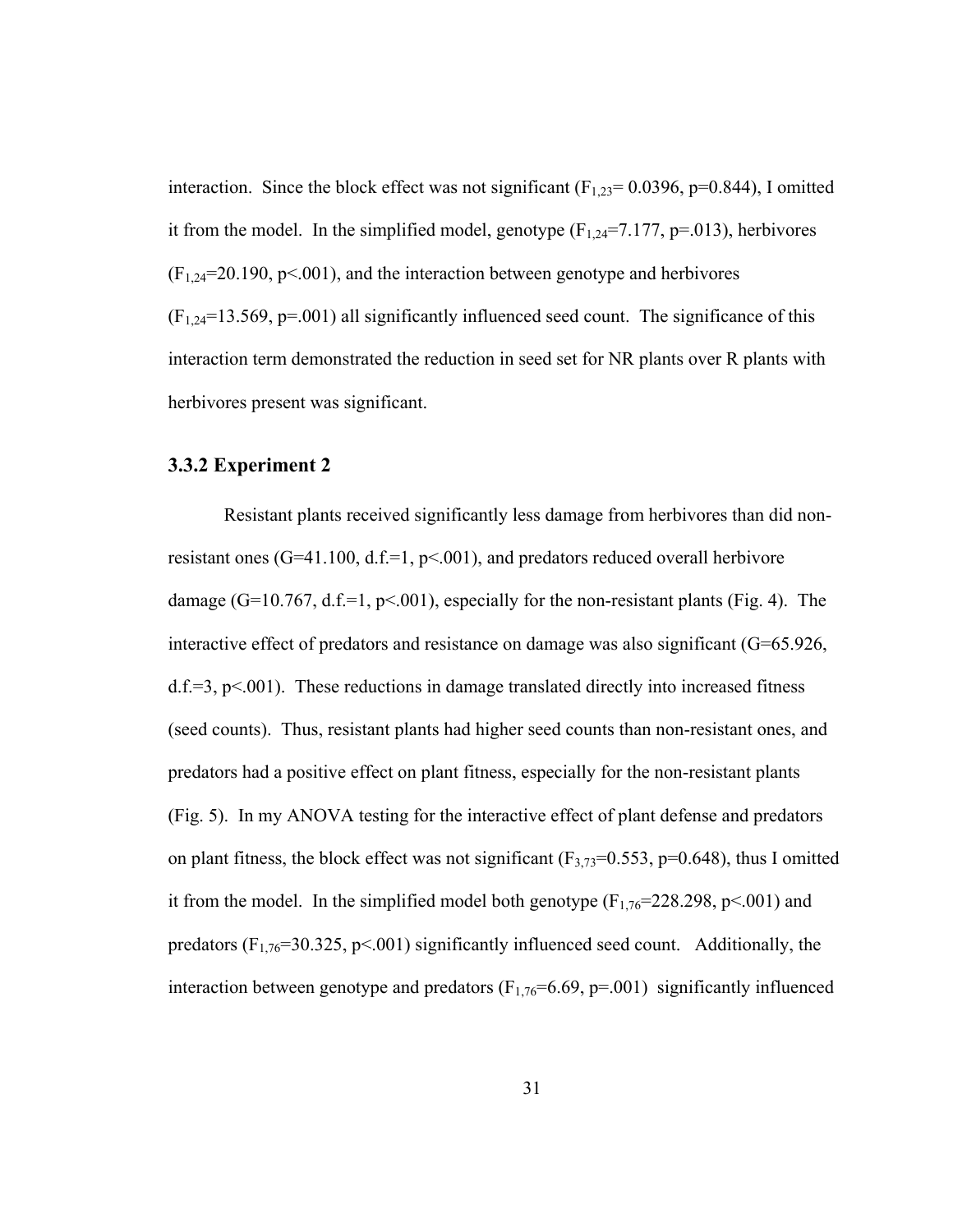

**Figure 4: Percent leaf area damaged (mean +/- s.e.) by MBBs in each treatment in Experiment 2. A damage index was visually estimated for each plant in each replicate. The midpoint of the damage index range was used as the percent damaged value for each plant, and the mean of the values for all plants in a replicate was used as the value for that replicate.**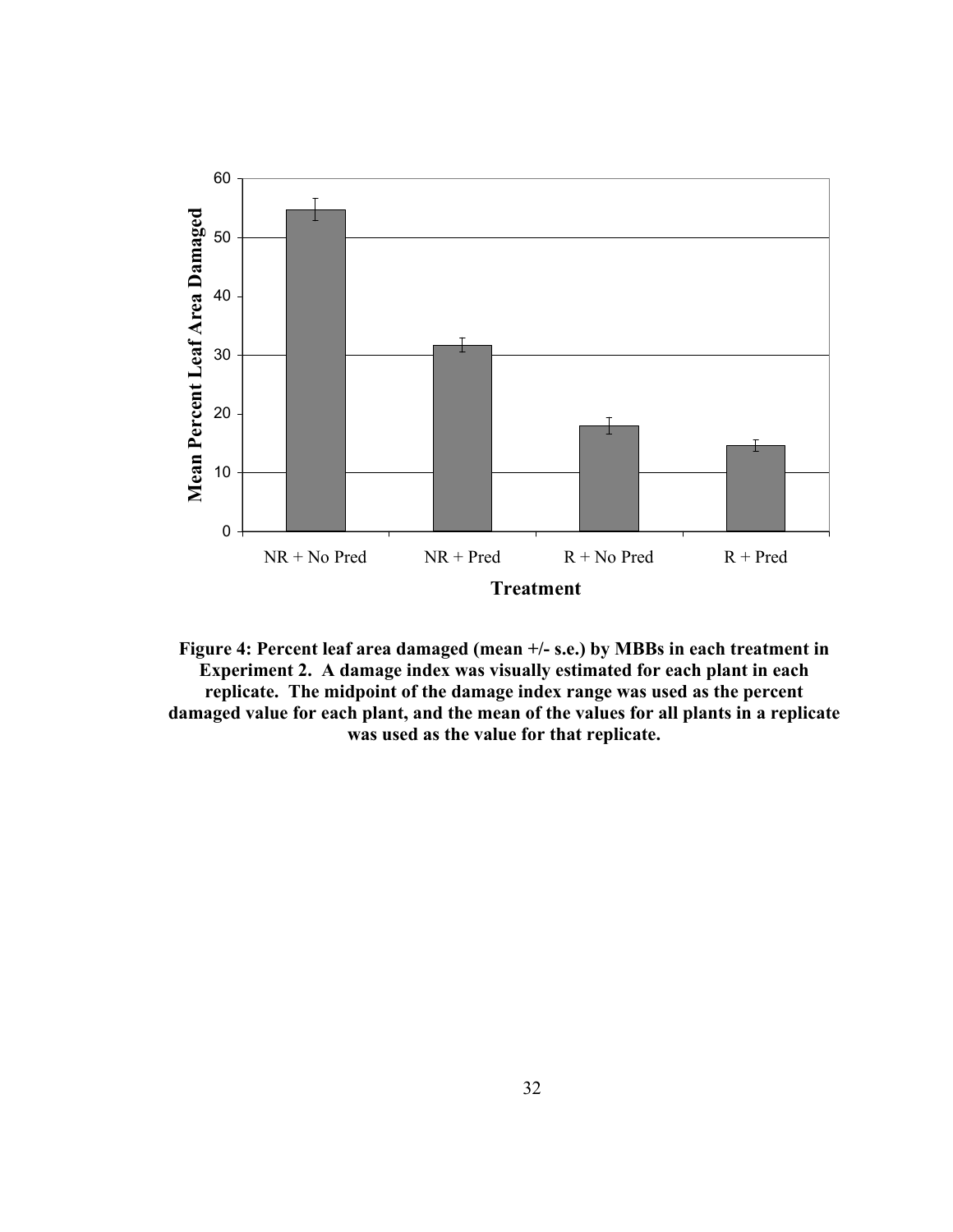

**Figure 5: Seed counts per plant (mean +/- s.e.) for non-resistant (NR) and resistant (R) soybeans (both with MBBs) either with (Pred) or without (No Pred) predator additions in Experiment 2.**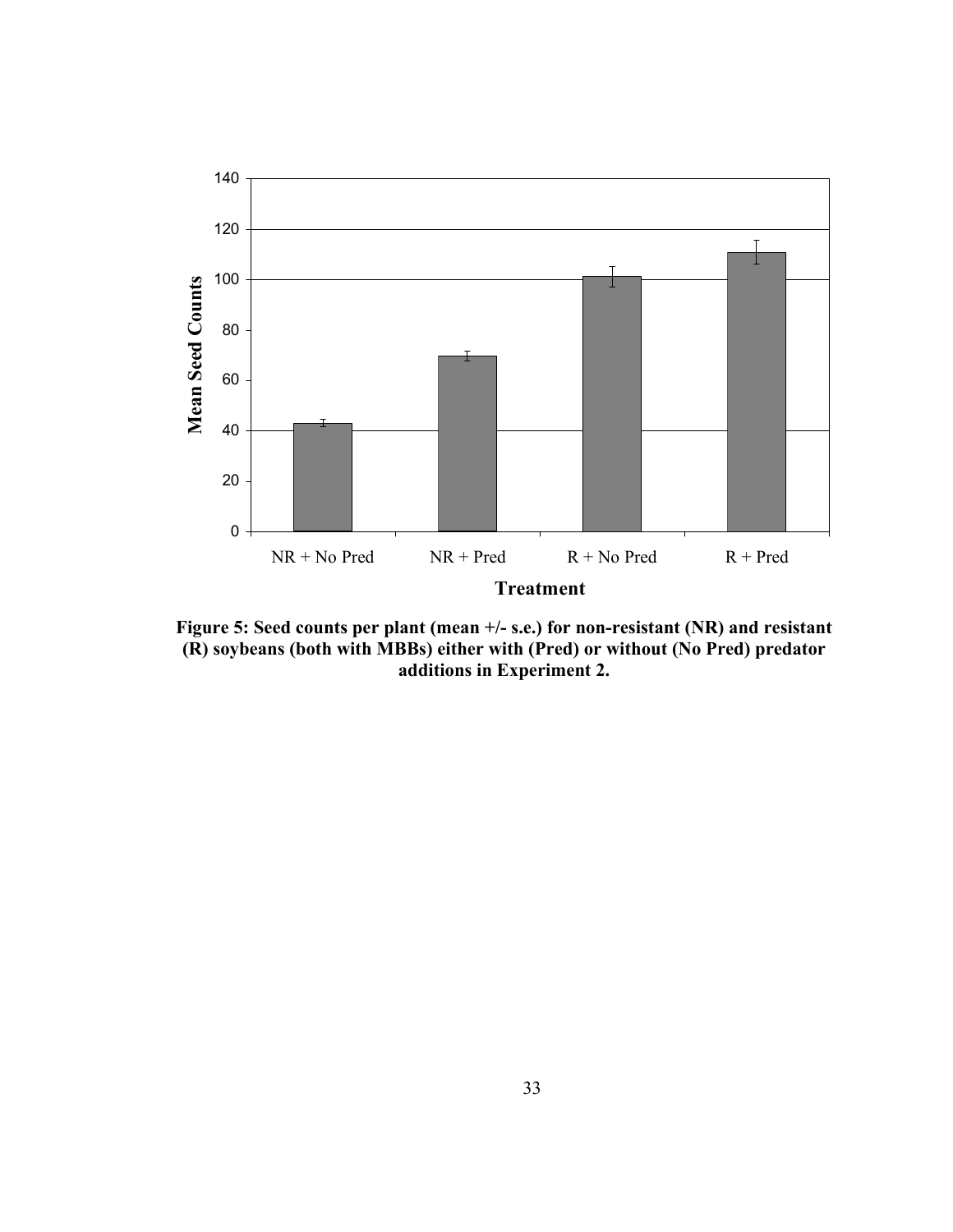seed count, demonstrating the negative interaction between predators and plant resistance was significant. A Welch Modified Two-Sample t-Test verified that R plants had significantly higher seed set than NR plants in the absence of predators ( $t = 13.765$ ,  $df =$ 23.957, p< .001), showing a direct positive effect of resistance on plant fitness.

A greater proportion of spined soldier bugs was observed feeding on Mexican bean beetles when the beetles were feeding on non-resistant plants compared to when beetles were feeding on resistant plants (Fig. 6). This result was consistent over the full duration of the predator addition. A two-sample test for equality of proportions suggested that this increased rate of predation on herbivores eating NR plants over herbivores eating R plants was significant over all three observation periods (p=.01,  $p<.01$ , and  $p=.06$  for days one, two, and three respectively). This confirmed a negative interaction between predators and resistance.

## *3.4 Discussion*

My experiments demonstrate that predatory spined soldier bugs had higher feeding rates on Mexican bean beetles that were feeding on non-resistant plants than on beetles that were feeding on resistant plants, and illustrate a negative interaction between the effects of plant defenses and predators on plant fitness. Unlike all previous studies I show that the effect of defense on predators does translate to a difference in the fitness benefit resistant and non-resistant plants receive from predators. Fig. 5 illustrates that when plant resistance is high, predators such as spined soldier bugs may be less effective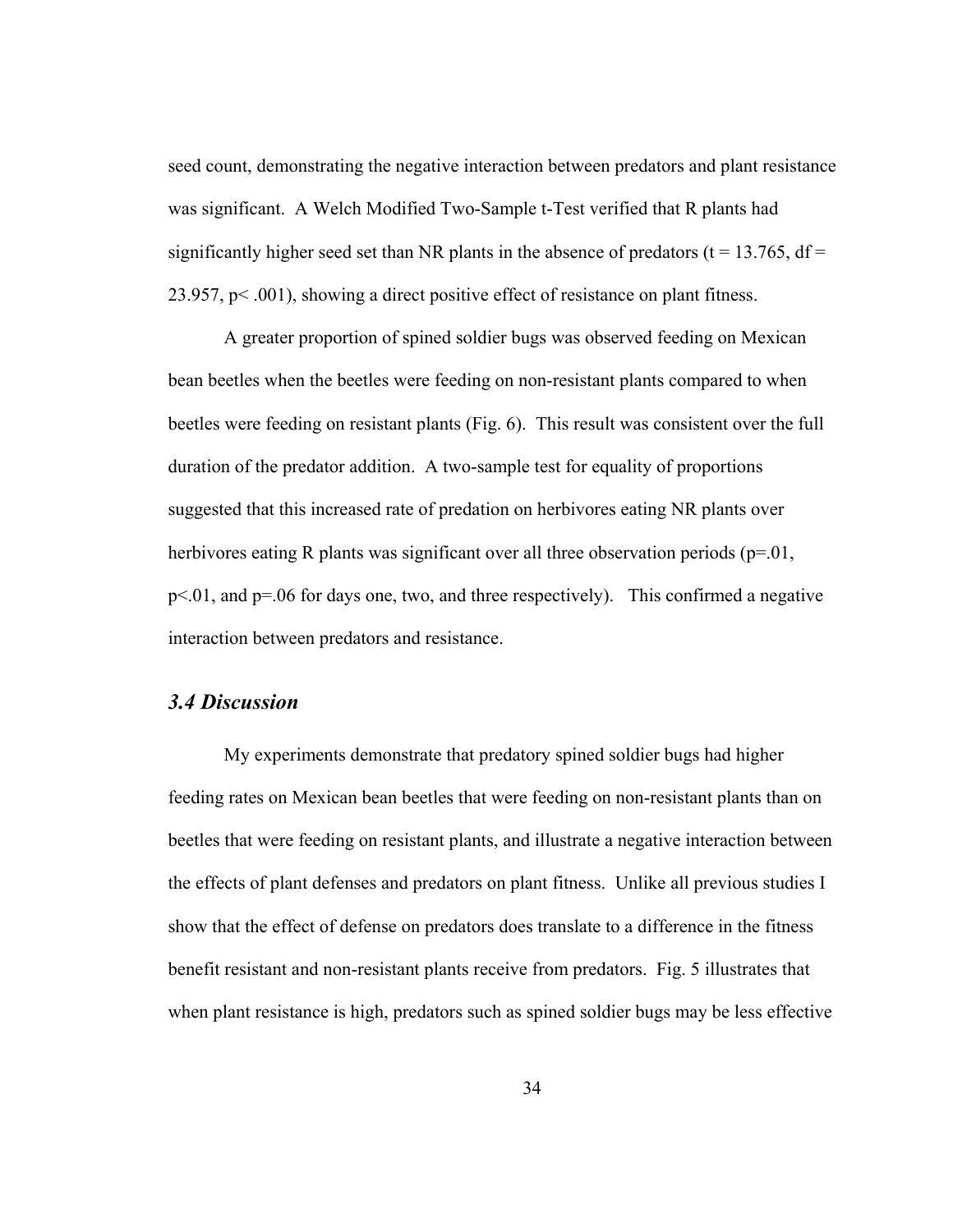

**Figure 6: Average proportion (+/- s.e.) of spined soldier bugs feeding on Mexican bean beetles caged on non-resistant (NR) vs. resistant (R) plants during 3 observation periods in Experiment 2.**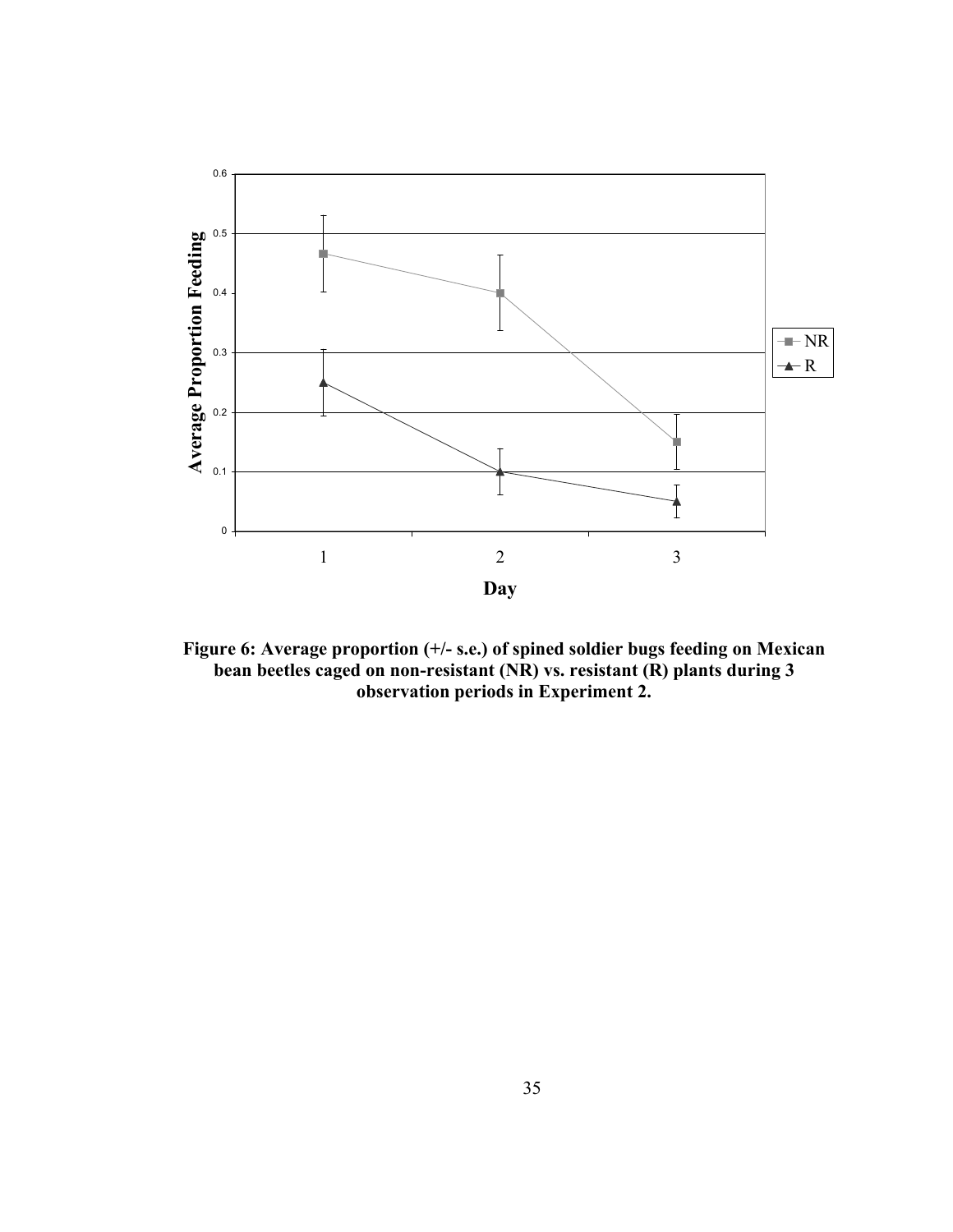in increasing plant fitness through predation on herbivores such as Mexican bean beetles. This difference suggests that there would be stronger selection for the production of at least some types of chemical resistance in plants in the absence of predators than in their presence. Fig. 6 implies the difference in fitness effects between the 2 genotypes was due to higher attack rates of spined soldier bugs on Mexican bean beetles on non-resistant plants than on resistant plants.

There are several potential explanations for the higher attack rates of spined soldier bugs shown in Fig. 6. One is lowered beetle palatability caused by plant defensive chemicals. Reduced palatability could be due to plant chemicals being sequestered by the herbivore for its own defense, changes in hemolymph composition due to unavoidable uptake of compounds from the midgut, or chemicals that are simply in transit through the gut. Reduction in attack rates by predators due to plant chemicals in herbviores has been noted in a variety of systems, with one classical example being the work of Brower et al. (1967) on monarch butterflies (*Danaus plexipus*) feeding on milkweed and milkweed relatives. They found that the attack rates of jays on monarchs were negatively correlated with cardenolide content in the plants on which the monarchs were feeding. Similar examples can be found in Eisner (1970), Dyer (1995), and Sipura (2002), who found that ant predators preferred herbivores that had eaten less chemically defended plants. This explanation seems very plausible in my system given the feeding mechanism of spined soldier bugs. The bugs feed by sucking hemolymph from live prey, thus it seems very likely that they would be exposed to chemicals eaten by their prey that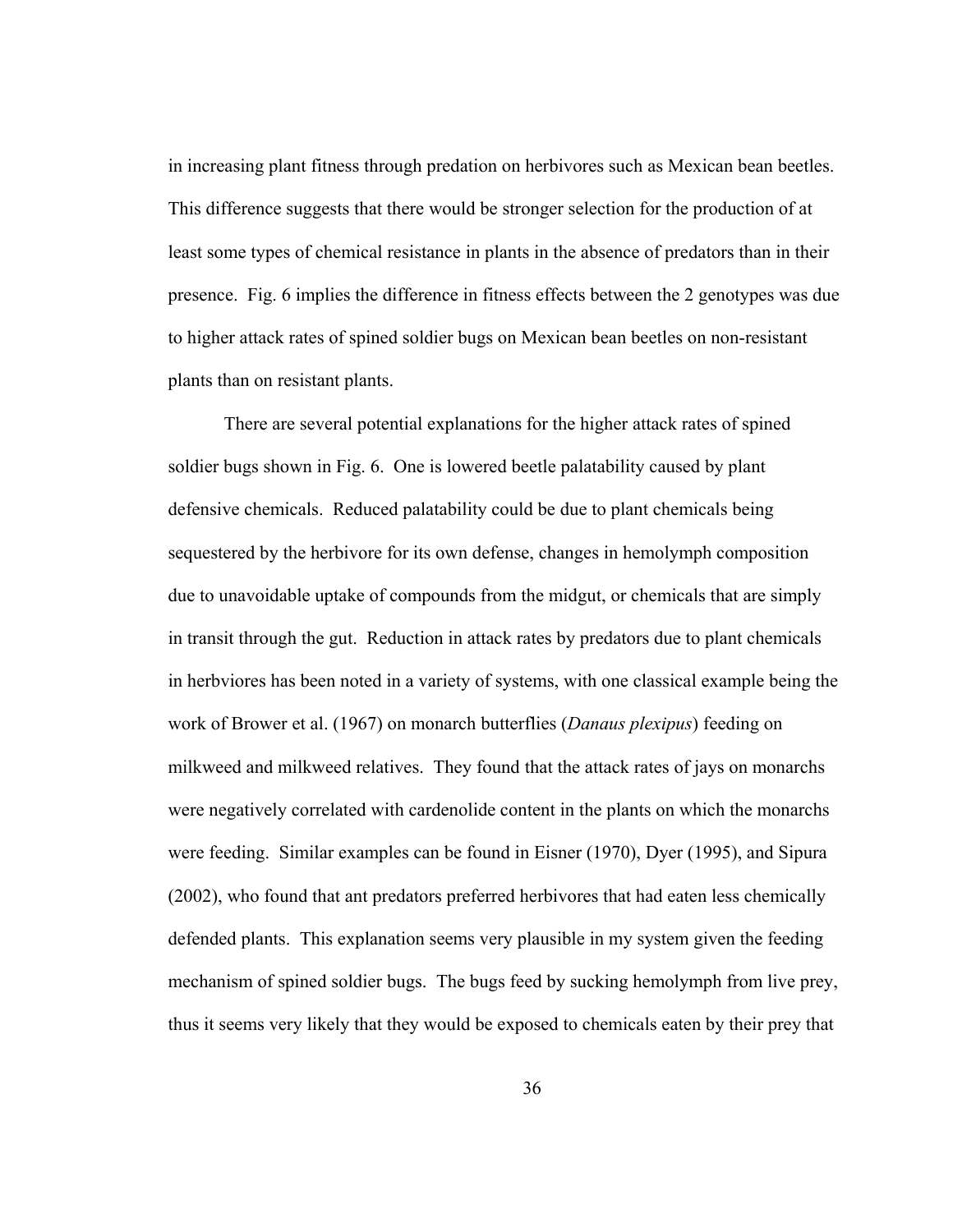do not immediately break down. Since the soldier bugs were lab reared and had not encountered Mexican bean beetles that had fed on soybeans prior to the experiment, it is unlikely that the soldier bugs had developed any preference for bean beetles raised on either NR or R soybeans prior to the start of the experiment. Soldier bugs in the field could potentially encounter bean beetles feeding on multiple soybean varieties, and thus might learn to avoid bean beetles on chemically defended varieties. This could lead to an even stronger difference in the feeding rates of soldier bugs than I saw in my caged experiments.

Changes in the behavior of the Mexican bean beetles themselves in response to plant defenses could also explain the results seen in Fig. 6. For example, chemical defenses could have caused the beetles to feed on a different part of the plant or to move less than they would otherwise. This might have lead to the beetles on the resistant plants being less easy for the soldier bugs to find. However, I did not observe different movement behavior of the beetles on the resistant plants over the course of the experiment (R. Bartlett, personal observation).

It is important to note that this study looked only at a constitutive chemical resistance to herbivores. Many plants, including soybeans, also exhibit induced resistance that is expressed only after herbivore damage occurs (Karban and Baldwin 1997). With an inducible chemical defense, the herbivore might not have induced any plant resistance factors at the time the predator attacks, which may mean that the predator won't encounter the plant resistance factor. The timing of defense induction is thus a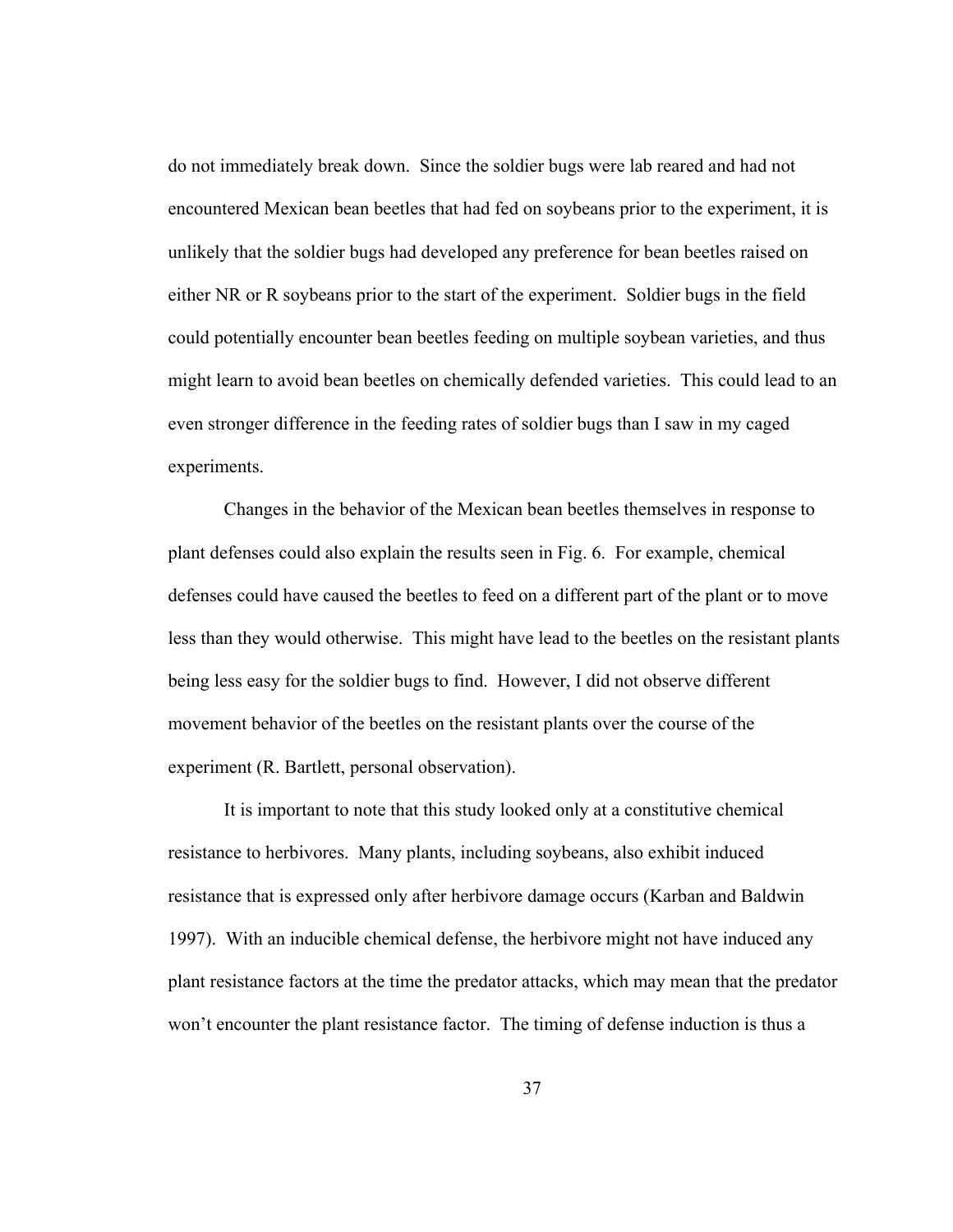potentially important factor in determining the interaction between plant resistance and predators, as it has already been shown to be important in the dynamics of soybean and its herbivores (Underwood 1999; Underwood and Rausher 2000). A plant that induces defense early after the initial herbivore damage would likely cause the herbivore to be exposed to that resistance before the predator attacks. However, a plant with late defense induction relative to the start of herbivore feeding may not expose the herbivore to the resistance factors prior the predator attack.

In my study there was a negative interaction between plant defenses and predators. If predator attacks are rare, this would not be of great detriment to the plants because the potential fitness benefit from predators would be small. However, if predation rates are higher, selection would be stronger for the plant to maximize the benefit from predators. Thus, the plant would be selected to produce either less defense or defense that did not interfere with the predator as much. Likewise, predators that often attack herbivores on defended plants would be selected towards methods of dealing with those defenses.

The outcome of this experiment also sheds some light on the likely success of predators for biological control of herbivores in soybeans and other economically important plants. The increased fitness benefit from predators for NR over R plants suggests that predator introductions would be much more effective on plants without a strong constitutive chemical resistance to herbivores. The overall effectiveness of resistance in increasing seed set relative to the overall success of predators also suggests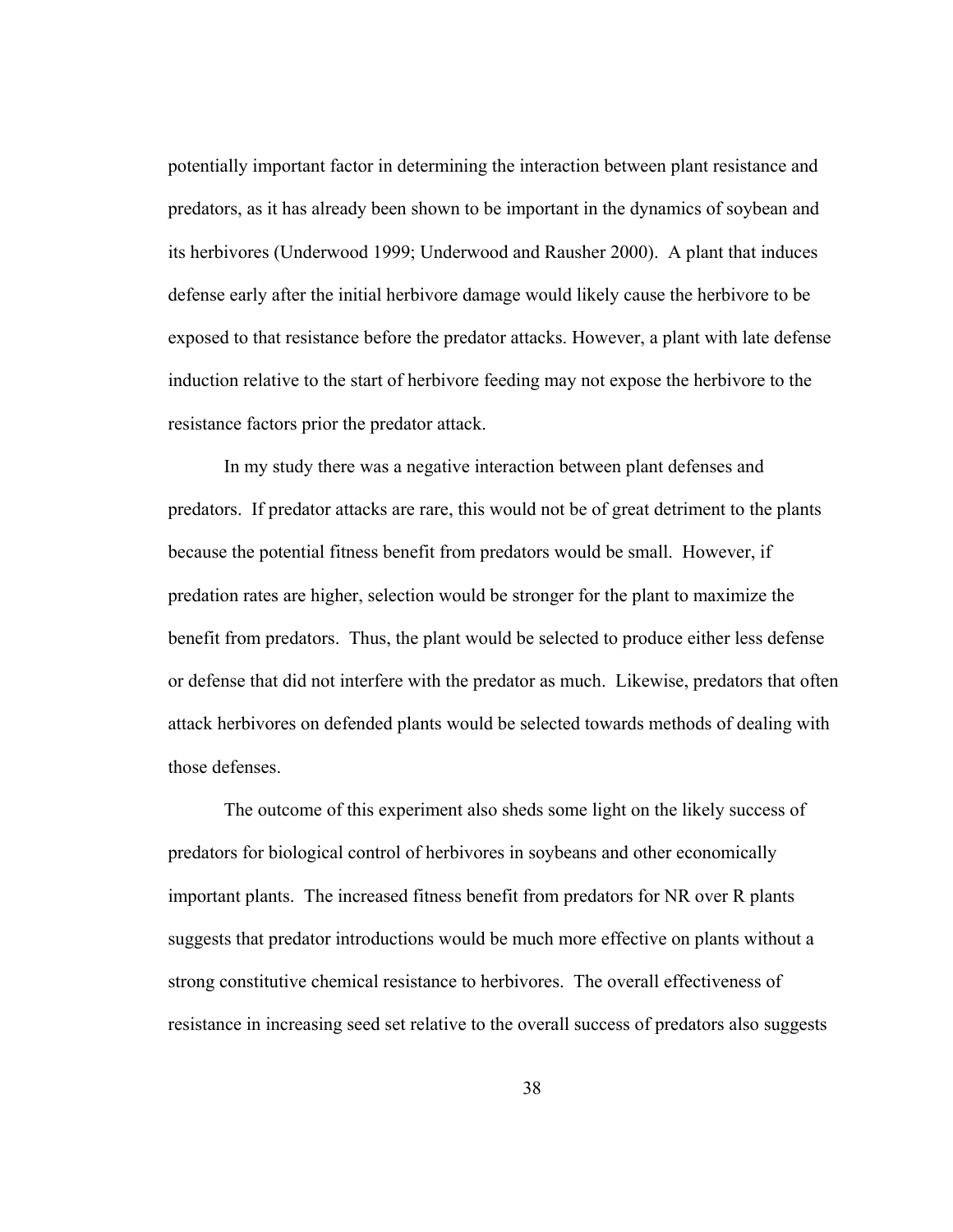that breeding soybeans for insect resistance may be much more beneficial than predator introductions. There did not appear to be a significant cost of resistance to plant fitness in my caged experiments. Fig. 3 shows that there was no significant difference in the seed set of NR and R plants in the absence of herbivores. However, this cost may be more evident in plants grown in more stressful field conditions.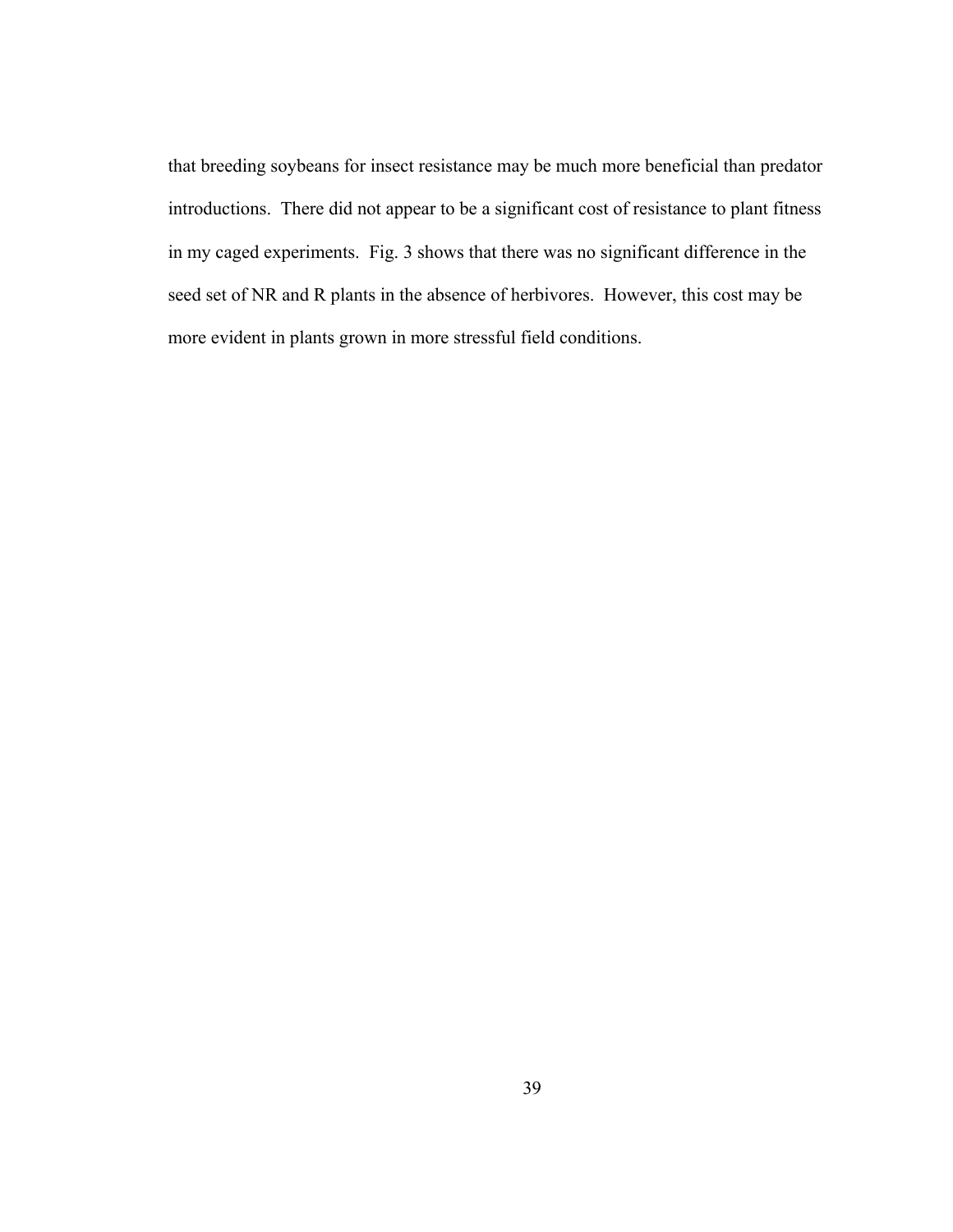# **4. Timing of resistance changes interactions between plant chemical defenses and predators in soybeans**

# *4.1 Introduction*

Many plants possess defensive traits such as secondary chemical compounds that negatively affect herbivores, and thus enhance the fitness of plants that possess them. Plants can also benefit indirectly from the activities of predators through reduced herbivory. However, defensive traits will often affect the magnitude of indirect benefits plants receive from predators. Numerous studies have found that plant defensive traits may enhance the indirect benefits plants receive from predators (Alborn et al. 1997; Gomez and Zamora 1994; Havill and Raffa 2000; Kalule and Wright 2002b; Mantyla et al. 2004; Ninkovic et al. 2001; Osier et al. 1996; Price et al. 1980; Rank and Smiley 1994; Romeis et al. 2005; Starks et al. 1972; Thaler 1999; Turlings and Benrey 1998). Various other studies have found that plant defensive traits may detract from those benefits (Agrawal et al. 2002; Bottrell et al. 1998; Brower et al. 1967; Campbell and Duffy 1979; Denno et al. 2002; Dover et al. 1987; Dyer 1995; Eisner 1970; Fuentes-Contreras et al. 1998; Gassmann and Hare 2005; Harvey et al. 2005; Havill and Raffa 2000; Hufbauer 2001; Kauffman and Flanders 1985; Ode et al. 2004; Orr and Boethel 1986; Price et al. 1980; Rank and Smiley 1994; Reitz and Trumble 1996; Romeis et al. 2005; Sipura 2002; Turlings and Benrey 1998). Much of this variation in observed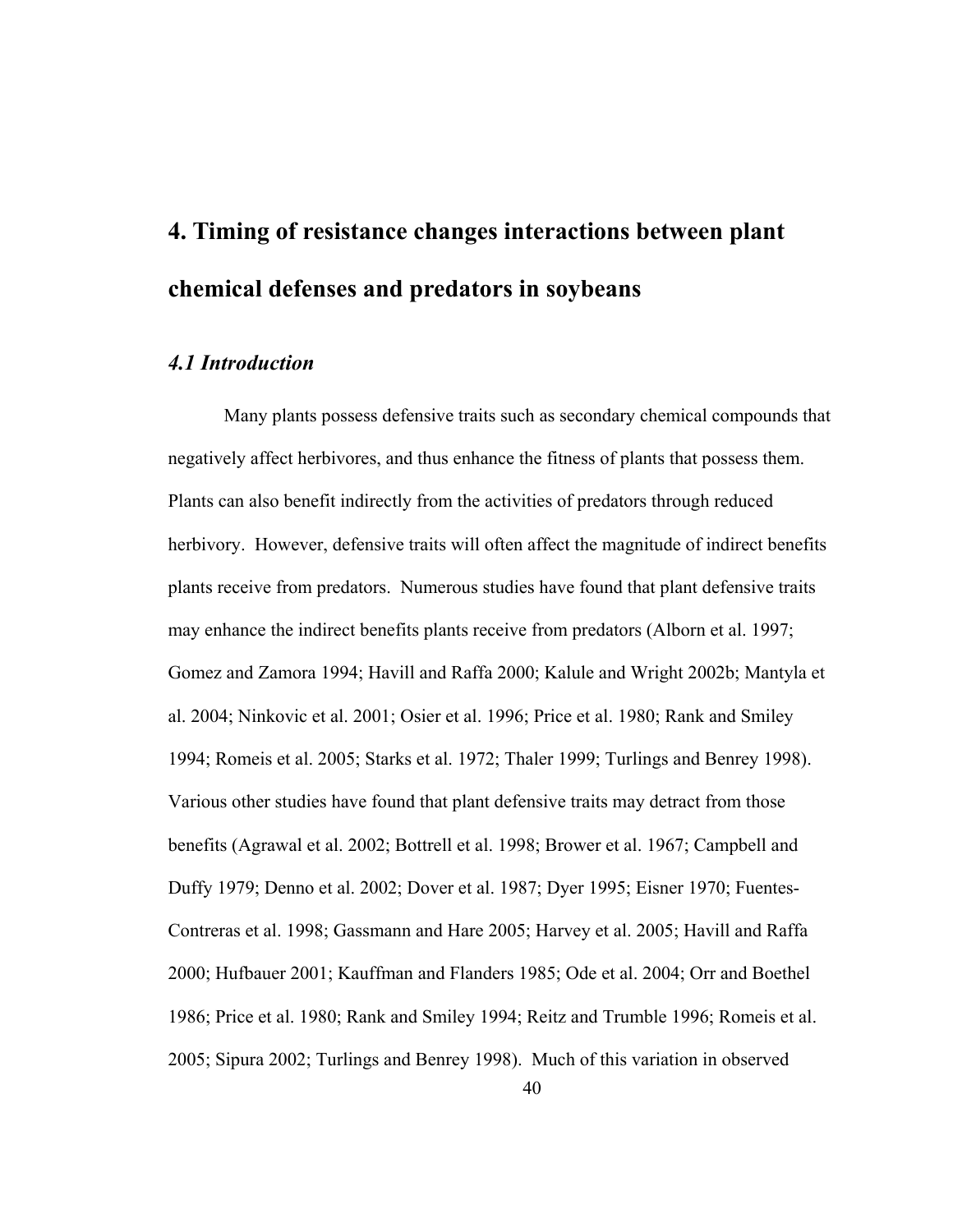outcomes may be due to variation in characteristics of the specific organisms involved in the interaction.

One such characteristic is the type of herbivore resistance exhibited by the plant. Plants may exhibit chemical resistance to herbivores that is either constitutive or inducible, and these different resistance types have often been shown to contrast in their short- and long-term effects on herbivores in the absence of predators (Karban and Baldwin 1997; Underwood and Rausher 2002). In constitutive resistance to herbivore damage, the defenses are always expressed in the plant, while induced resistance is a response to herbivore damage that reduces herbivore survival, reproductive output, or preference for a plant (Karban and Baldwin 1997). Constitutive and induced resistances are likely to differ in the degree to which the herbivore will have been exposed to the defense compounds before the predator attacks. With constitutive defense, even if the predator attacks soon after the herbivore begins feeding, the herbivore will likely have been exposed to the resistance factors. With an inducible chemical defense, the herbivore might not have induced any plant resistance factors at the time the predator attacks, which may mean that the predator won't encounter the plant resistance factor.

The timing of defense induction is thus a potentially important factor in determining the interaction between plant resistance and predators, and it has already been shown to be important in the dynamics of plants and herbivores (Underwood 1999; Underwood and Rausher 2000). A plant that induces defense early after herbivore feeding begins may cause the herbivore to be exposed to that resistance before the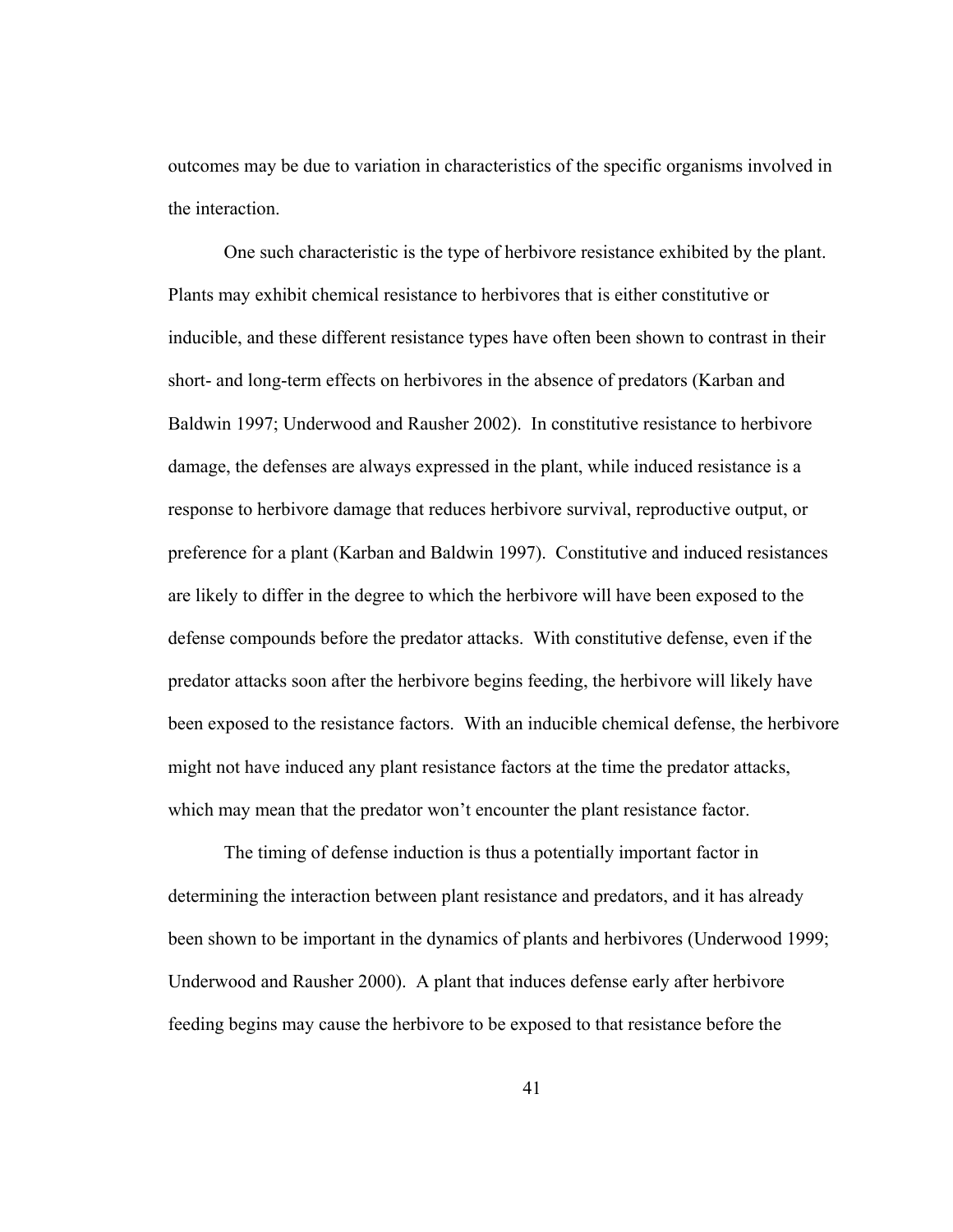predator attacks. However, a plant that induces relatively late after herbivore feeding begins may mean that the herbivore has not experienced the resistance factors when the predator attacks.

I have previously demonstrated a negative interaction between the effects of plant defenses and predators on plant fitness in a system of soybeans (*Glycine max*) with strong constitutive defense, herbivorous Mexican bean beetles (*Epilachna varivesti*s), and predaceous spined soldier bugs (*Podisus maculiventris*) (Bartlett in review). Here, I report the effect of predatory spined soldier bugs on the fitness of two additional soybean genotypes that exhibit induced herbivore defense that peaks at different times after feeding by Mexican bean beetles begins. Previous studies of the effects of plant defenses on predators in similar soybean systems (tritrophic systems involving soybeans and at least one of the two insects I used) have shown positive (Price et al. 1980), negative (Kauffman and Flanders 1985; Orr and Boethel 1986), or no effects (Orr and Boethel 1986) of defenses on predators. Some of this unexplained variation may be due to differences in the timing of defense in the soybeans used, as this was not quantified in any of those studies.

# *4.2 Materials and methods*

## **4.2.1 Experimental organisms**

Soybeans (*Glycine max*) have well-characterized, closely related genotypes that differ in both the strength and type of resistance. Chemical resistance factors in soybeans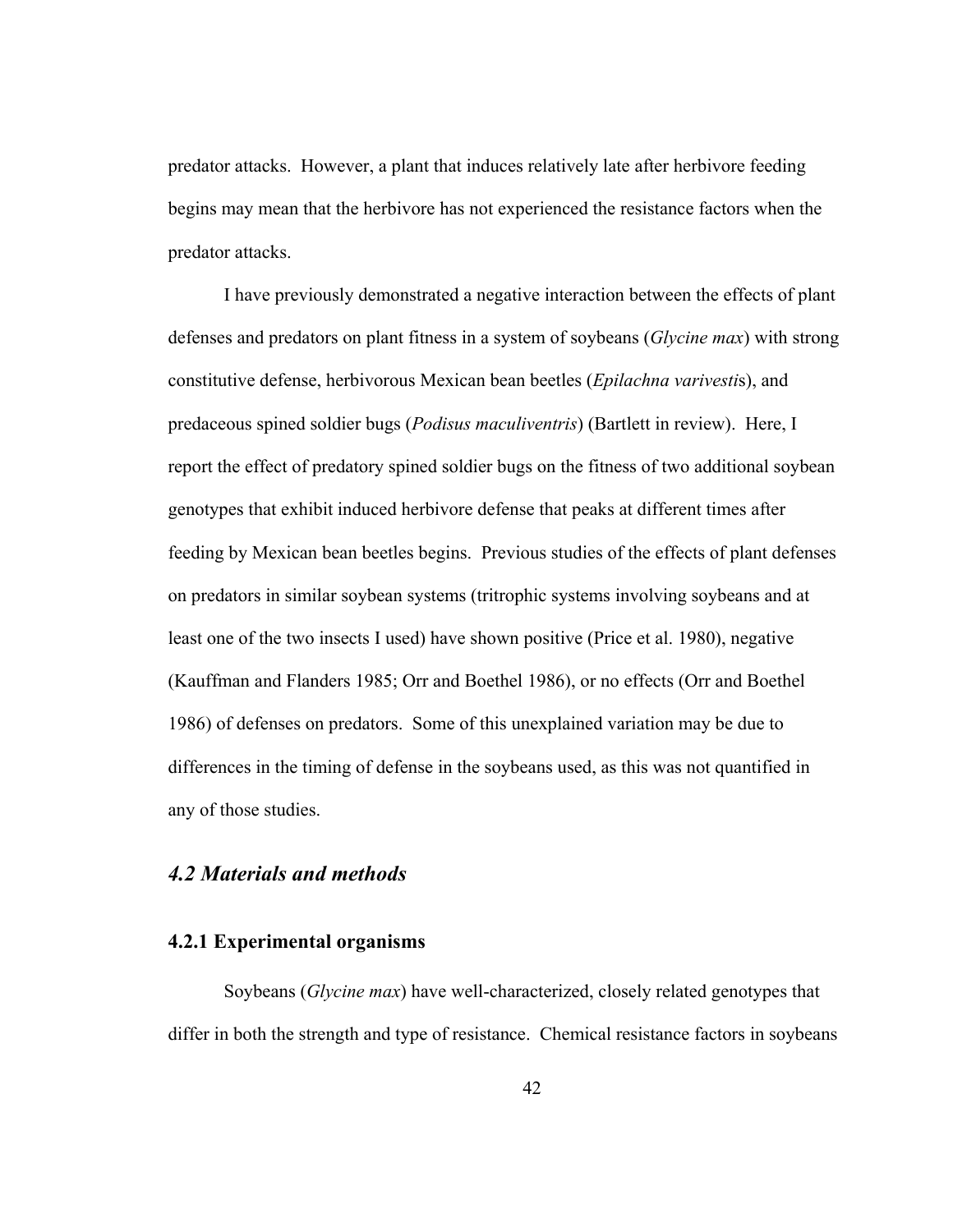include phenolics (such as isoflavonoids, pterocarpans, and coumestans), peroxidases, proteinase inhibitors, phytoalexins, and many others (Kogan and Fischer 1991). Some of these resistance factors are constitutive defenses (such as isoflavonoids) while others are induced defenses (such as phytoaxelins). I focused on three closely related soybean genotypes (obtained from Dr. R. Boerma, Univ. of Georgia) that differed in chemical resistance characters but were morphologically indistinguishable (Boerma and Walker 2005; Narvel et al. 2001; Walker et al. 2004). The first genotype possessed the H and M resistance QTLs (quantitative trait loci), which confer a strong constitutive defense against Mexican bean beetles; I refer to it as the constitutively resistant (CR) genotype. In a previous choice test experiment (Bartlett 2006, Chapter 1), Mexican bean beetles did not show any preference for previously undamaged CR soybeans over previously damaged CR soybeans up to 24 days after damage, demonstrating that the combined resistance conferred by the H and M resistance QTLs is constitutive. A genotype possessing only the H resistance QTL peaked in resistance by 10 days after damage; I refer to it as the early induced (EI) genotype. A genotype possessing only the M resistance QTL peaked in resistance 24 days after damage; I refer to it as the late induced (LI) genotype. Soybean genotypes with either the H or M resistance QTLs are known to be resistant to Mexican bean beetles when compared to non-resistant soybean genotypes, although the exact chemical basis for this resistance is unknown. For information on the origin of these genotypes, refer to Narvel et al. (2001).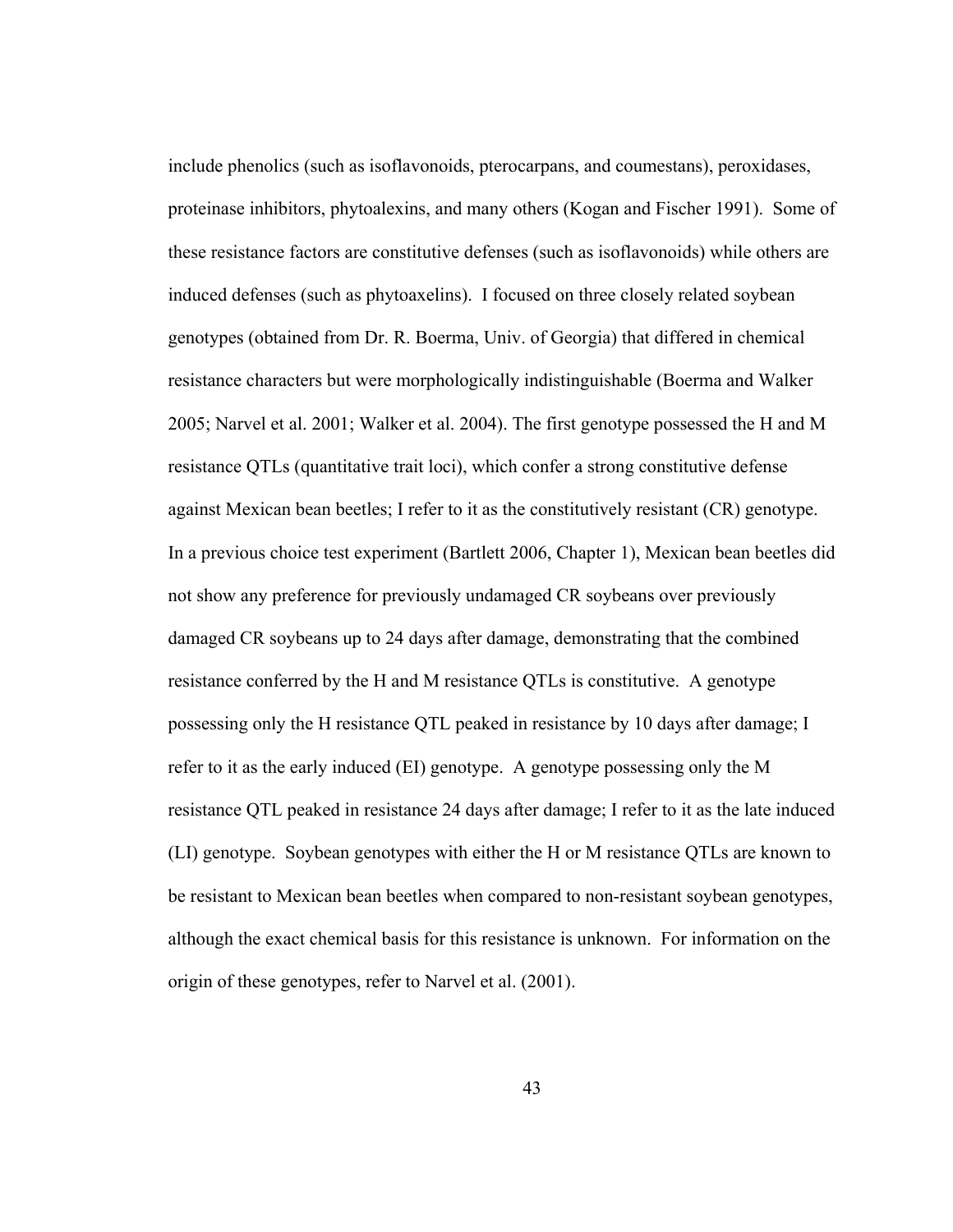Mexican bean beetles (*Epilachna varivestis*) are specialists on legumes and are widespread economic pests of soybeans. These beetles feed by scraping leaf tissues, so it is easy to quantify damage as percent leaf area scraped. Beetles used in this experiment were obtained from a laboratory colony reared on pinto beans (*Phaseolus vulgaris*).

The spined soldier bug (*Podisus maculiventris*) is a common generalist predator that attacks a variety of soft-bodied insects. These bugs regularly attack third and larger larval instars and pupae of Mexican bean beetles and are considered a beneficial insect regularly found on soybeans (Deitz et al. 1976). Soldier bugs used in this experiment were obtained from the commercial supplier Arizona Biological Control, Inc.

#### **4.2.2 Experimental design**

#### **4.2.2.1 Experiment 1**

I designed Experiment 1 to determine if the CR and LI genotypes differ in the interaction between predatory spined soldier bugs and chemical plant defenses. The experiment was carried out at the Duke University Zoology Department field station in Durham County, North Carolina from May to October 2004. It was a 2x2 factorial experiment with the following four treatment combinations:

- 1. CR soybeans exposed to Mexican bean beetles only
- 2. LI soybeans exposed to Mexican bean beetles only
- 3. CR soybeans exposed to both Mexican bean beetles and spined soldier bugs
- 4. LI soybeans exposed to both Mexican bean beetles and spined soldier bugs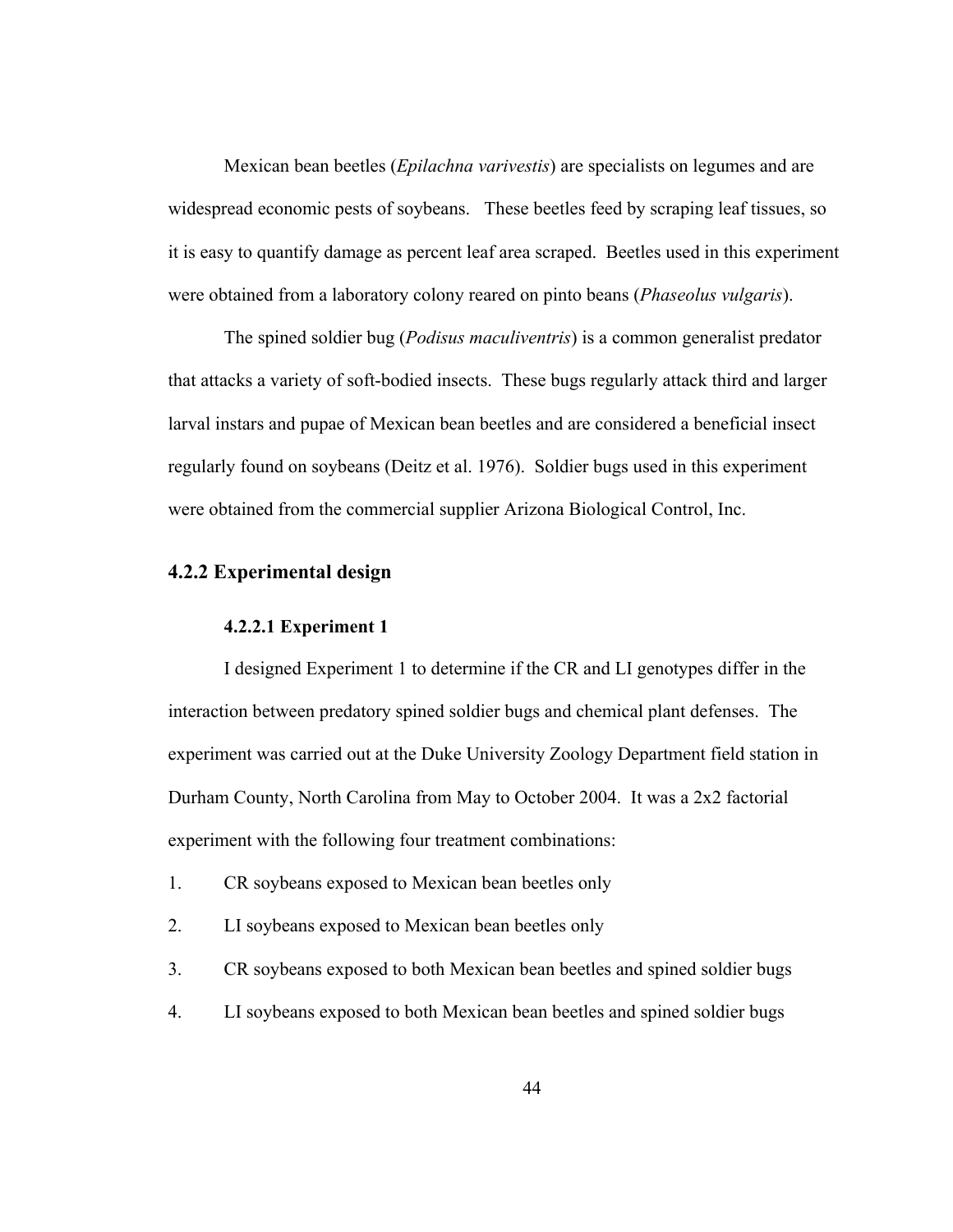Each treatment combination had a total of twenty replicates. Each replicate included 4 soybean plants in 3.8 L pots enclosed in a 2.25 m<sup>2</sup> by 2 m tall cage (2 plants per pot, 2 pots per cage). The cages consisted of a wooden frame covered with black fiberglass porch screening. Replicates were equally divided among 4 spatial blocks and treatments were randomly assigned within each block.

When the plants had expanded their 4th true leaf, I added 5 1st instar Mexican bean beetles to each plant in the appropriate cages. I added 3 spined soldier bugs to the appropriate cages when the Mexican bean beetles had reached their third instar. Mexican bean beetle and spined soldier bug densities were chosen to reflect typical densities and damage levels seen in the field. The spined soldier bugs were left in the cages for 72 hours and then removed. While the spined soldier bugs were in the cages, I counted once per day the number of bugs in each cage that were actively feeding on Mexican bean beetles. Twice each week, I visually estimated a "damage index" for each replicate based on the percent of leaf area scraped by Mexican bean beetle larvae (1=0-5% damaged, 2=5-10%, 3=10-20%, 4=20-40%, 5=40-60%, 6=60-80%, 7=over 80%). I left the Mexican bean beetle larvae in the cages to feed until pupation, and then removed all pupae. At the end of the experiment, I counted the seeds produced by each plant. I used the average number of seeds produced by the 4 plants in each cage as the measure of fitness.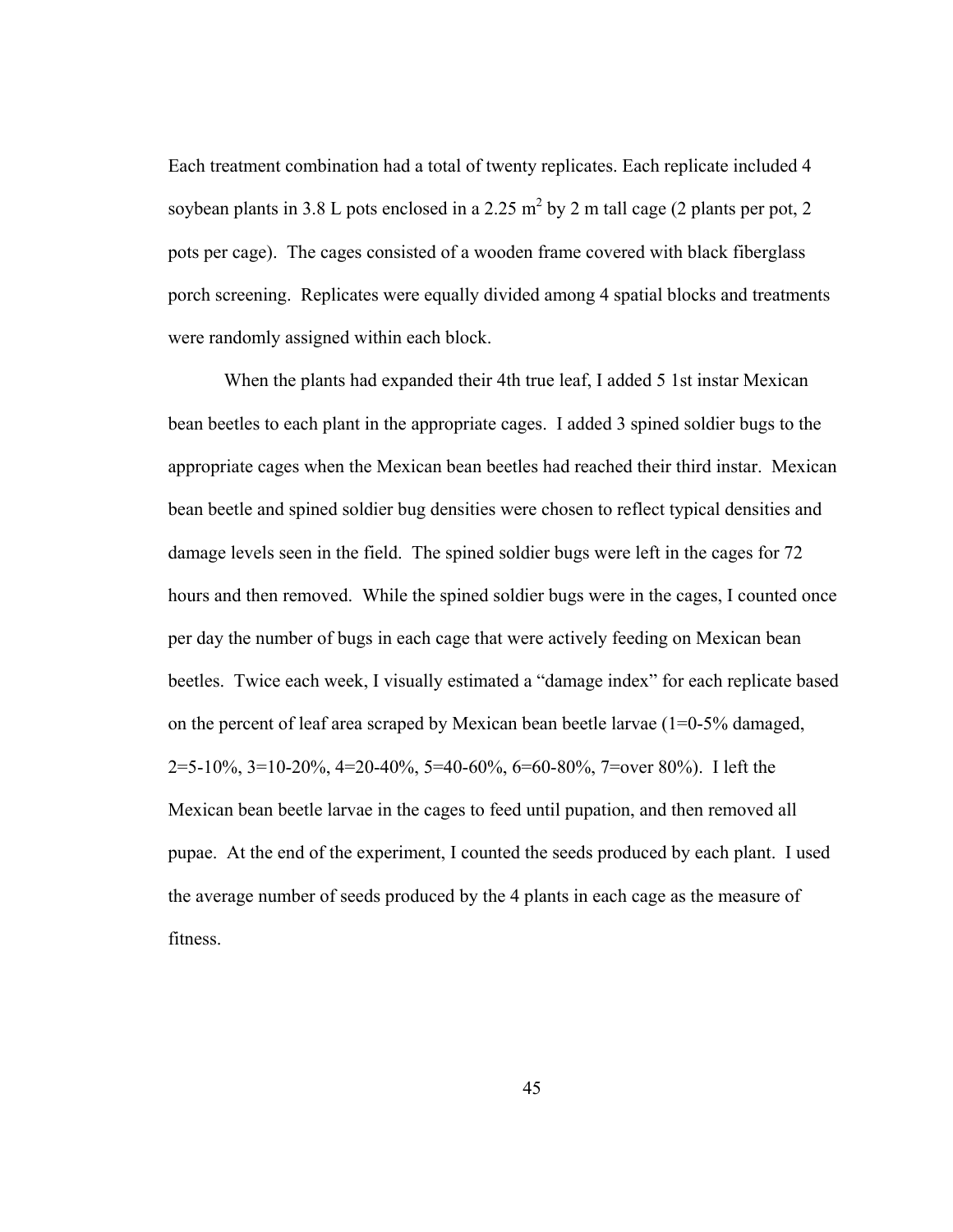#### **4.2.2.2 Experiment 2**

I designed Experiment 2 to determine differences in the interaction between predatory spined soldier bugs and chemical plant defenses in the CR and EI genotypes. I used identical experimental procedures as in Experiment 1 except that I carried out the experiment from May to October 2005 with the following four treatment combinations:

- 1. CR soybeans exposed to Mexican bean beetles only
- 2. EI soybeans exposed to Mexican bean beetles only
- 3. CR soybeans exposed to both Mexican bean beetles and spined soldier bugs
- 4. EI soybeans exposed to both Mexican bean beetles and spined soldier bugs

#### **4.2.3 Analysis**

I performed a 3-way G-test (log-likelihood ratio test) with 2 damage classes  $(\leq 20\%$  and  $\geq 20\%)$  to determine the effects of plant defense and predators on percent leaf area damaged. To indicate the interactive function of plant defenses and predators on plant fitness, I performed an ANOVA including main effects of block, genotype, and predators, and a genotype x predator interaction. I employed two-sample tests for equality of proportions (prop.test, MathSoft 1999) with continuity correction (to account for small sample sizes) to test for differences in the proportion of spined soldier bugs observed feeding on Mexican bean beetles when the beetles were feeding on different soybean genotypes. I used S-Plus 2000 software (MathSoft 1999) for all statistical analyses.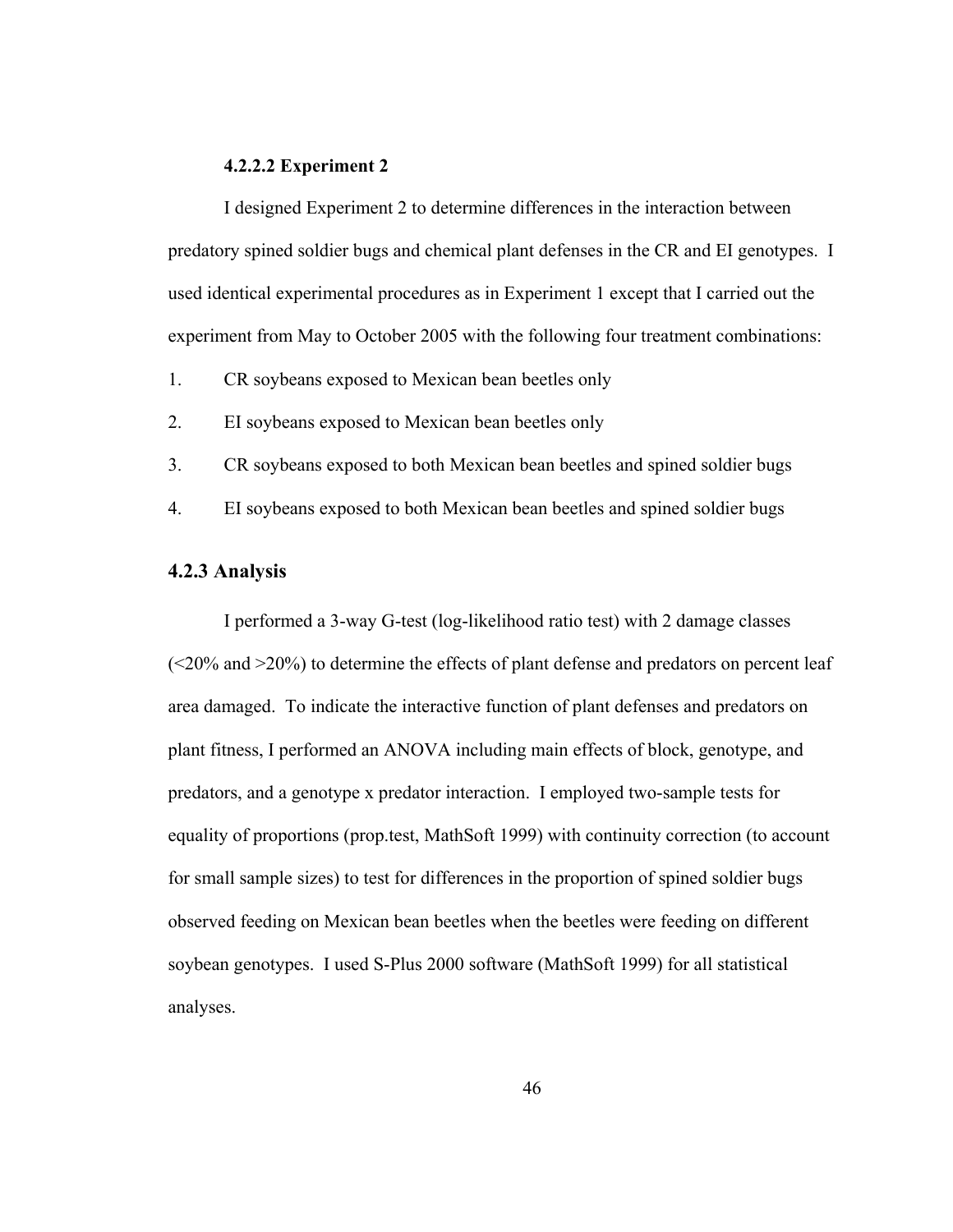# *4.3 Results*

#### **4.3.1 Experiment 1**

CR plants received significantly less damage from herbivores than did LI plants  $(G=9.748, d.f.=1, p=.002)$ , and predators reduced overall herbivore damage  $(G=21.743,$  $d.f.=1, p<0.001$ , especially for the LI plants (Fig. 7a). The interactive effect of predators and resistance on damage was also significant  $(G=36.106, d.f = 3, p < 001)$ . These reductions in damage translated directly into increased fitness (seed counts). Thus, CR plants had higher seed counts than LI plants, and predators had a positive effect on plant fitness, especially for LI plants (Fig. 7b). In my ANOVA testing for the interactive effect of plant defenses and predators on plant fitness, the block effect was not significant  $(F_{3,73}=2.120, p=0.104)$ , thus I omitted it from the model. In the simplified model, both genotype (F<sub>1,76</sub>=59.893, p<.001) and predator treatment (F<sub>1,76</sub>=12.040, p<.001) significantly influenced seed count. Additionally, the interaction between genotype and predators  $(F_{1,76} = 4.282, p = .042)$  significantly influenced seed count, demonstrating that spined soldier bugs were less effective in increasing plant fitness for soybeans with constitutive resistance to herbivores than those with late induced resistance.

A greater proportion of spined soldier bugs was observed feeding on Mexican bean beetles when the beetles were feeding on LI compared to CR plants (Fig. 8). This result was consistent over the full duration of the predator addition. A two-sample test for equality of proportions suggested that this increased rate of predation on herbivores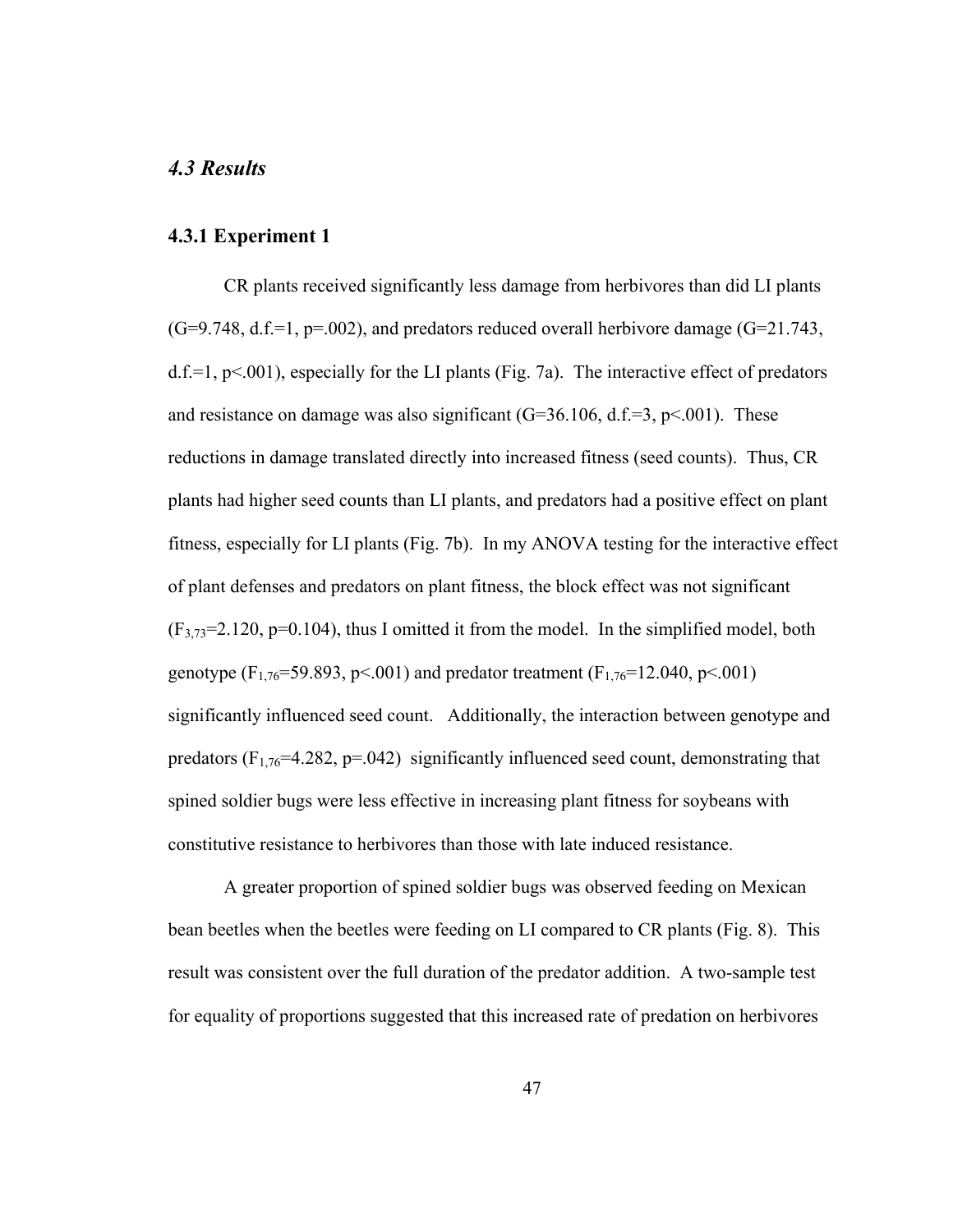

**Figure 7: (a) Percent leaf area damaged (mean +/- s.e.) by MBBs in each treatment in Experiment 1. A damage index was visually estimated for each plant in each replicate. The midpoint of the damage index range was used as the percent damaged value for each plant, and the mean of the values for all plants in a replicate was used as the value for that replicate. (b) Seed counts per plant (mean +/- s.e.) for late induced (LI) and constitutively resistant (CR) soybeans (both with MBBs) either with (Pred) or without (No Pred) predator additions in Experiment 1.**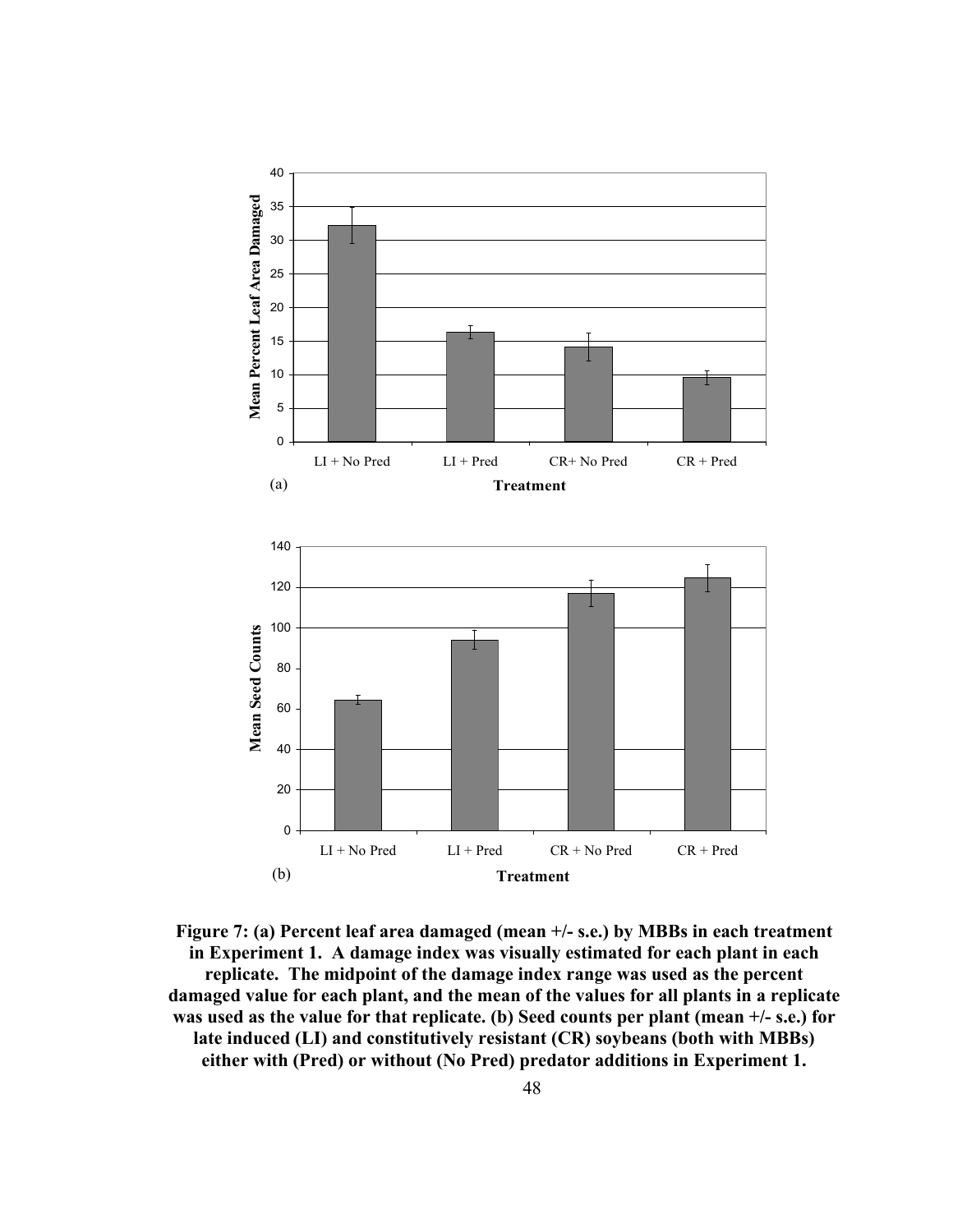eating LI plants over herbivores eating CR plants was significant over the first two observation periods ( $p=.001$ ,  $p=.022$  for days one and two). The difference was not significant ( $p=10$ ) for the third observation period due to the overall lower number of predators still feeding. The increased rate of predation on herbivores eating LI plants over the rate of predation on herbivores eating CR plants again demonstrated that spined soldier bugs were less effective on soybeans with CR resistance than on soybeans with LI resistance.

## **4.3.2 Experiment 2**

CR plants received less damage from herbivores than did EI plants (G=29.430,  $d.f.=1, p<0.001$ . However, predators did not significantly reduce overall herbivore damage for the CR and EI plants (G=0.465, d.f.=1,  $p=0.495$ ) (Fig. 9a). The interactive effect of predators and resistance on damage was significant (G=31.592, d.f.=3, p<.001). The reductions in damage due to plant genotype translated directly into increased fitness (seed counts). Thus, CR plants had higher seed counts than EI plants, but predators had little effect on plant fitness (Fig. 9b). In an ANOVA investigating the interactive effect of plant defenses and predators on plant fitness, the block effect was not significant  $(F_{3,73}=2.105, p=0.107)$ , therefore I omitted it from the model. In the simplified model, genotype  $(F_{1,76} = 63.760, p \le 0.001)$  significantly influenced seed count. However, predators ( $F_{1,76}$ =1.864, p=.176) had no significant effect on seed count. Likewise, the interaction between genotype and predators was not significant ( $F_{1,76}=0.021$ , p=.884),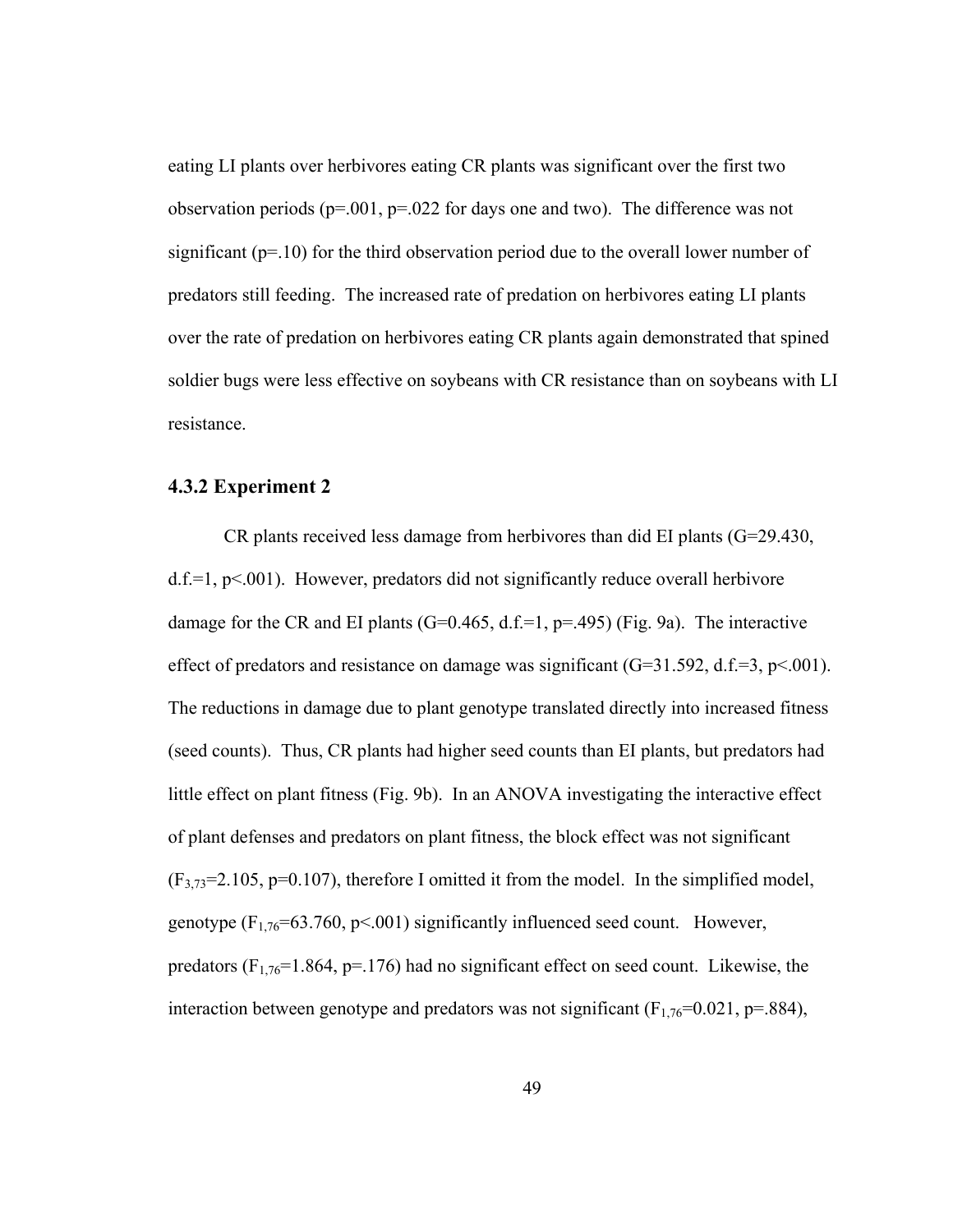

**Figure 8: Average proportion (+/- s.e.) of spined soldier bugs feeding on Mexican bean beetles caged on late induced (LI) vs. constitutively resistant (CR) soybeans during 3 observation periods in Experiment 1.**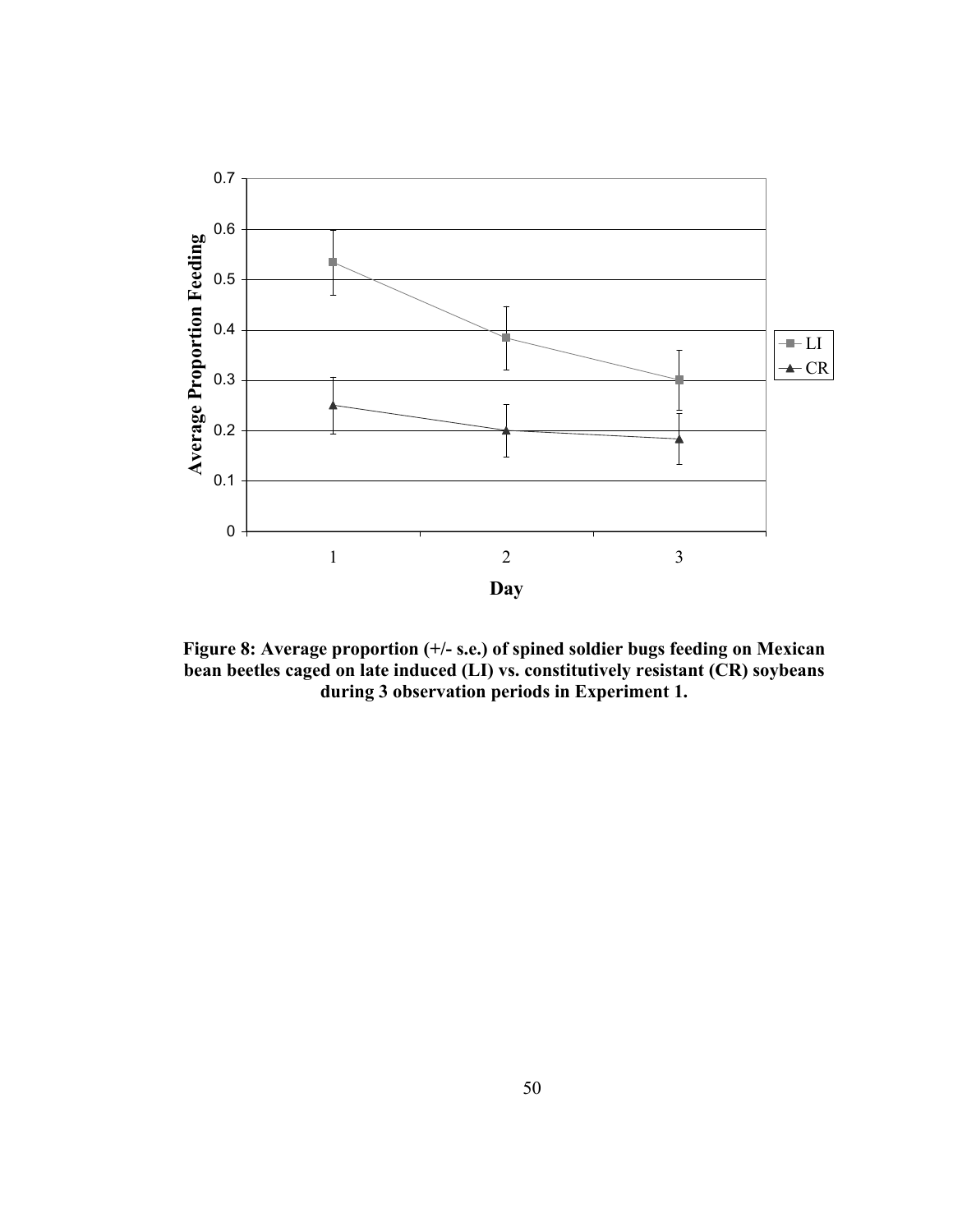

**Figure 9: (a) Percent leaf area damaged (mean +/- s.e.) by MBBs in each treatment in Experiment 2. A damage index was visually estimated for each plant in each replicate. The median of the damage index range was used as the percent damaged value for each plant, and the mean of the values for all plants in a replicate was used as the value for that replicate. (b) Seed counts per plant (mean +/- s.e.) for late induced (LI) and constitutively resistant (CR) soybeans (both with MBBs) either with (Pred) or without (No Pred) predator additions in Experiment 2.**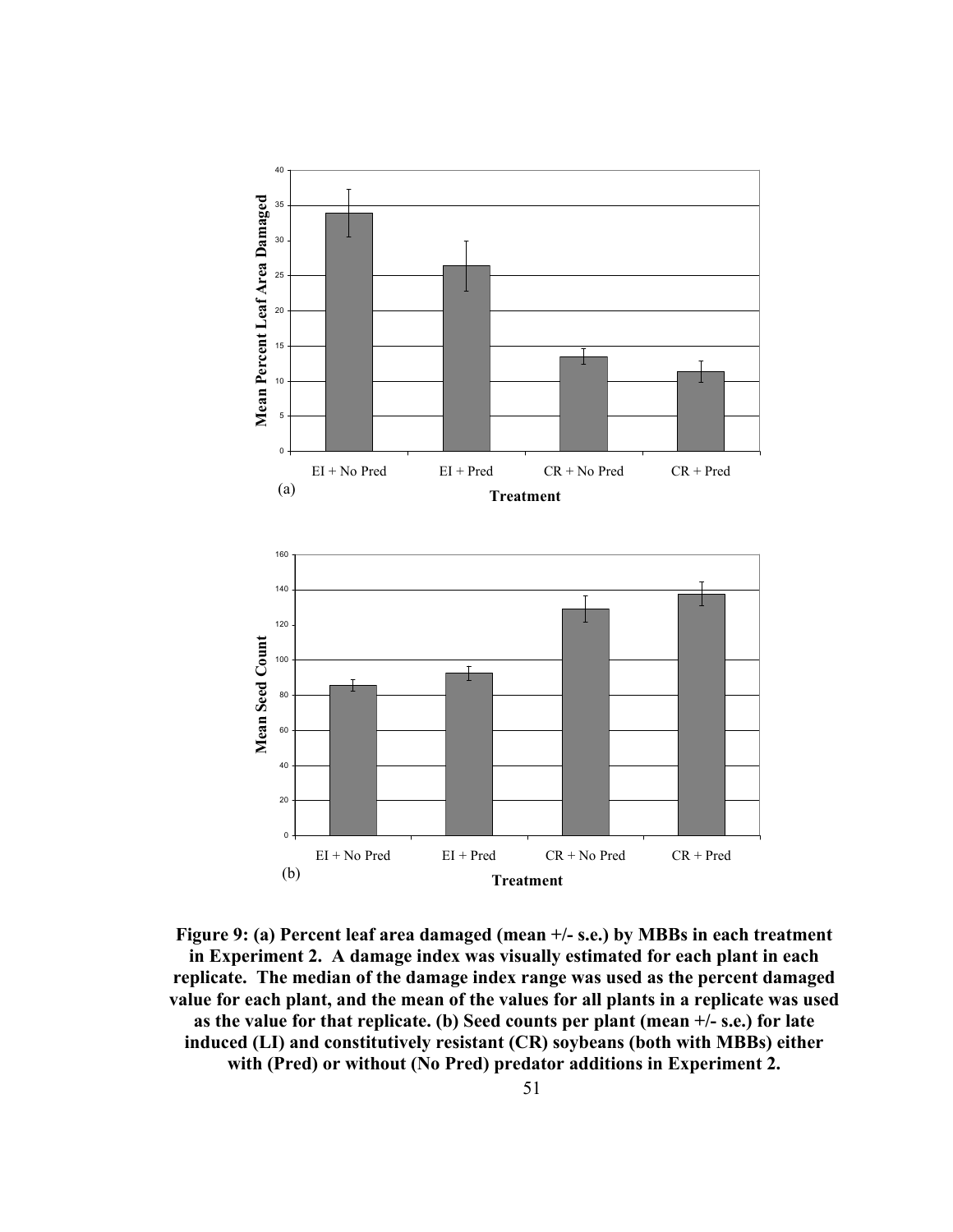demonstrating that spined soldier bugs were ineffective in increasing plant fitness for both soybeans with constitutive resistance and soybeans with early induced resistance. Although the soldier bugs did have an effect on damage for the early induced genotype, this effect was not strong enough to translate into a fitness difference.

Similar proportions of spined soldier bugs were observed feeding on Mexican bean beetles when the beetles were feeding on EI plants compared to when beetles were feeding on CR plants (Fig. 10). This result was consistent over the full duration of the predator addition. A two-sample test for equality of proportions verified that the rates of predation on herbivores eating EI plants and herbivores eating CR plants were not significantly different for any of the three observation periods ( $p=218$ ,  $p=207$ , and p=.405 for days one, two, and three respectively). The lack of difference in predation rates on herbivores eating EI plants and herbivores eating CR plants again demonstrated that spined soldier bugs were not significantly more effective on soybeans with EI resistance than on soybeans with CR resistance.

## *4.4 Discussion*

My experiments show that predatory spined soldier bugs had higher feeding rates on Mexican bean beetles that were feeding on plants with late induced resistance than on beetles that were feeding on constitutively resistant plants. However, there was no significant difference between the soldier bug feeding rates on beetles that fed on plants with early induced resistance or constitutive resistance. Thus, early induced resistance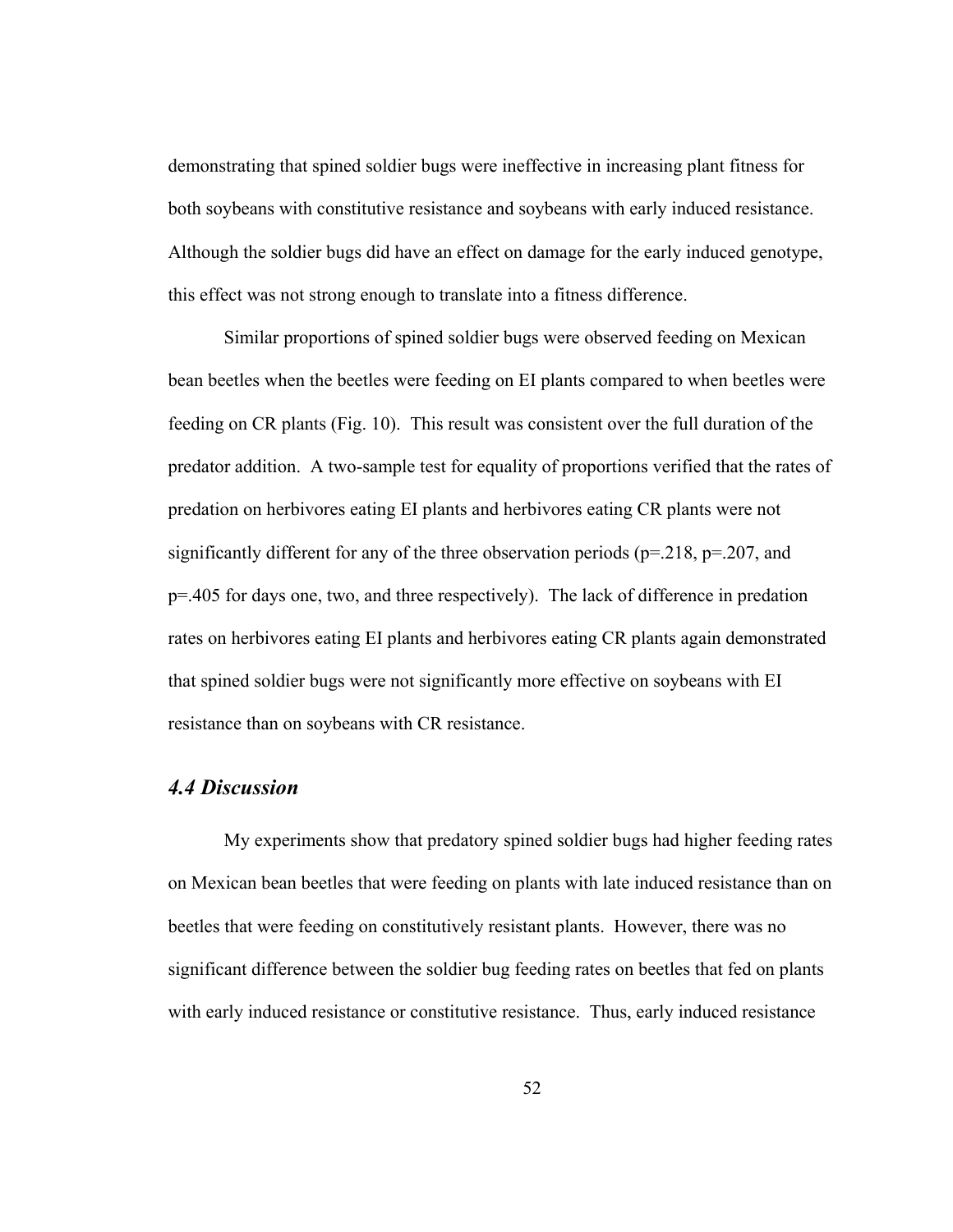

**Figure 10: Average proportion (+/- s.e.) of spined soldier bugs feeding on Mexican bean beetles caged on early induced (EI) vs. constitutively resistant (CR) soybeans during 3 observation periods in Experiment 2.**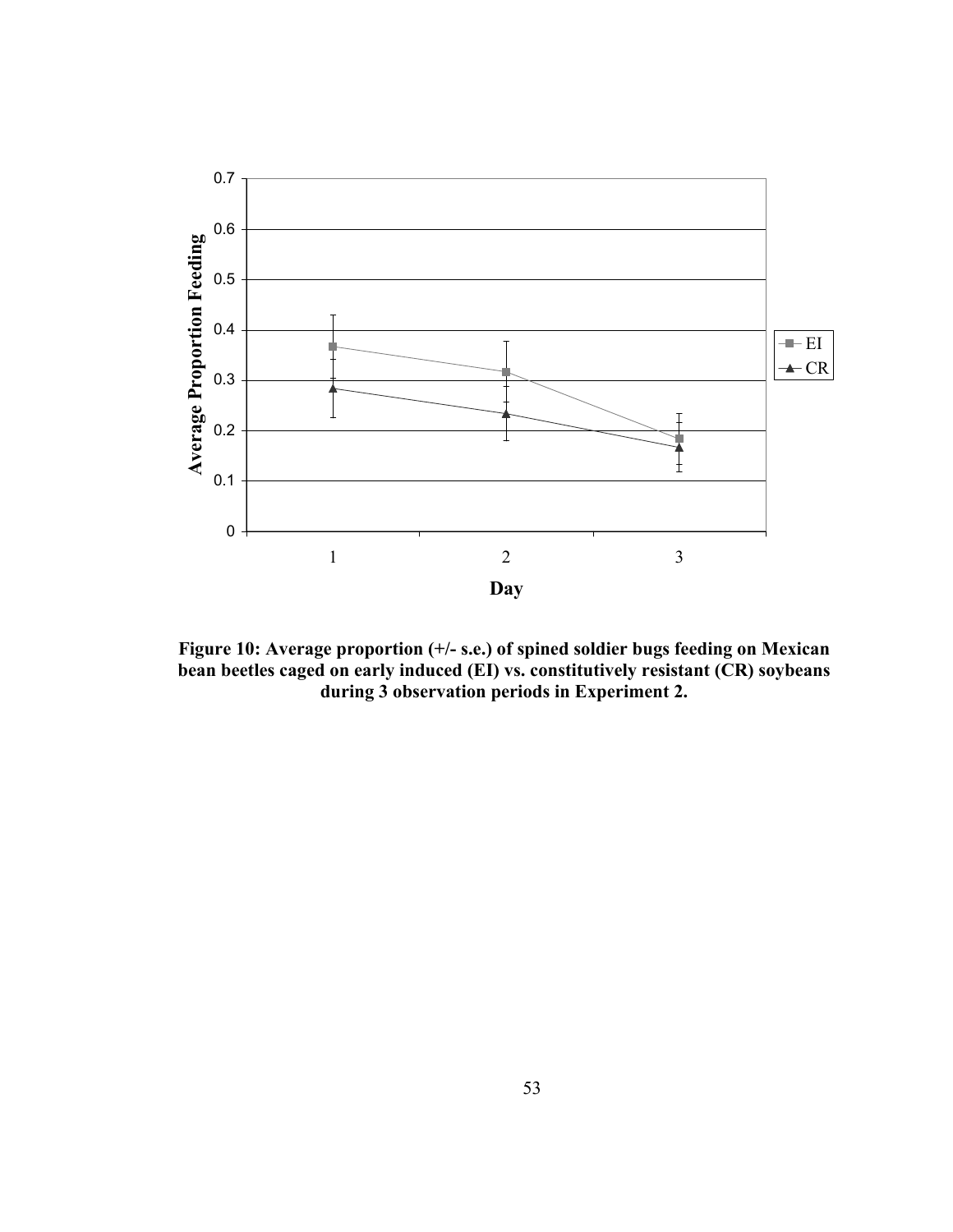negatively affected predators in a similar manner to constitutive resistance, while late induced resistance had less effect on predators, similar to plants with no insect resistance (Bartlett in review). These effects on predators also translated into fitness effects for the plants. Thus, LI plants received a fitness benefit from predator additions (Fig. 7b) similar to that previously seen for non-resistant plants (Bartlett in review), while EI plants did not receive a fitness benefit from predator additions (Fig. 9b) similar to CR plants.that spined soldier bugs were not significantly more effective on soybeans with EI resistance than on soybeans with CR resistance.

# *4.4 Discussion*

My experiments show that predatory spined soldier bugs had higher feeding rates on Mexican bean beetles that were feeding on plants with late induced resistance than on beetles that were feeding on constitutively resistant plants. However, there was no significant difference between the soldier bug feeding rates on beetles that fed on plants with early induced resistance or constitutive resistance. Thus, early induced resistance negatively affected predators in a similar manner to constitutive resistance, while late induced resistance had less effect on predators, similar to plants with no insect resistance (Bartlett in review). These effects on predators also translated into fitness effects for the plants. Thus, LI plants received a fitness benefit from predator additions (Fig. 7b) similar to that previously seen for non-resistant plants (Bartlett in review), while EI plants did not receive a fitness benefit from predator additions (Fig. 9b) similar to CR plants.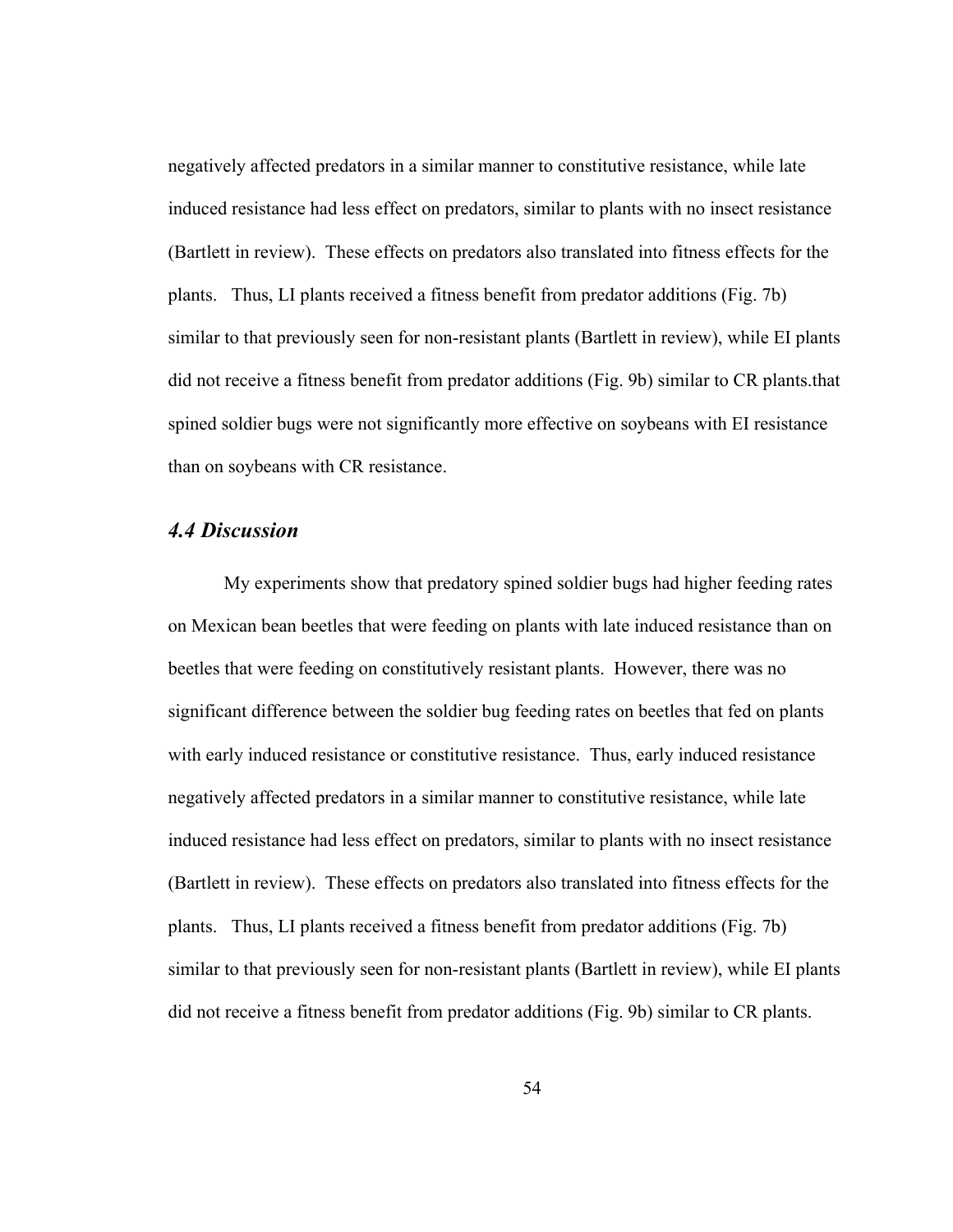There are several mechanisms that might explain this negative interaction between spined soldier bugs and resistance that was observed in the CR and EI soybeans but absent in the LI soybeans. One is lowered beetle palatability caused by plant defensive chemicals, as discussed in Bartlett (in review). Reduced predator attack rates due to plant chemicals present within the herbivores have been described in a diversity of systems (i.e. Brower et al. 1967; Dyer 1995; Eisner 1970; Sipura 2002). For my constitutively resistant plants or plants that induced defense early after herbivore attack, it is likely that the herbivore would have been exposed to the chemical resistance factors prior to the predator attack. Thus, the predators may have been repelled by plant resistance factors present in the herbivore. For my plants that induced resistance late, the herbivores were not exposed to peak resistance levels prior to the three days of predator attacks shown in Fig. 8. Therefore, it is possible that these herbivores had relatively lower levels of plant resistance factors present in their bodies, which lead to relatively higher predator attack rates.

Modified behavior by Mexican bean beetles in response to the differing types of plant defenses could also explain the negative interaction between predators and plant resistance that was present in the CR and EI genotypes but absent in the LI genotype. For example, CR and EI resistance could have caused the beetles to feed on a different part of the plant or to move less (and thus encounter the predators less) than they did on LI plants. However, the beetles appeared to display similar feeding and movement behavior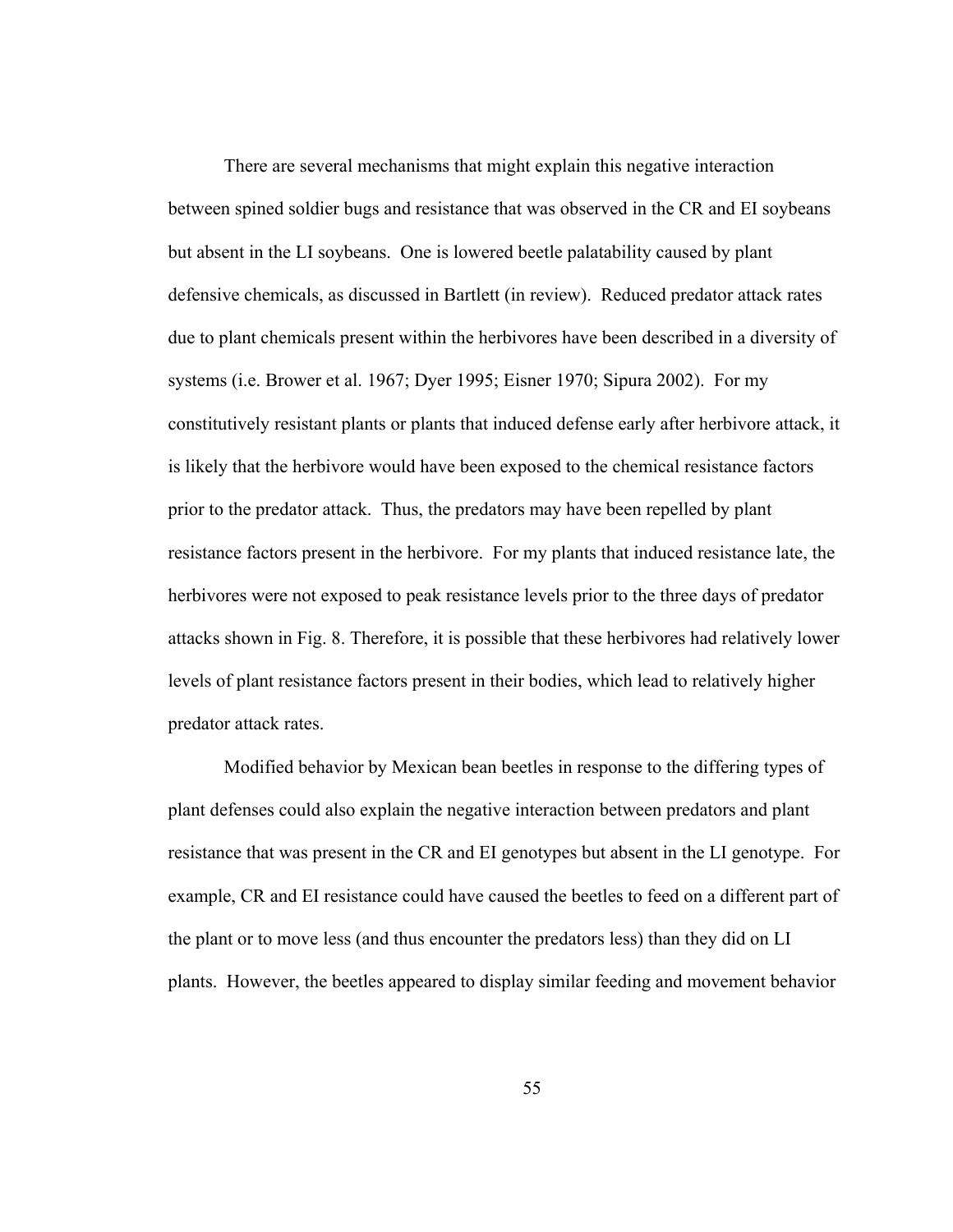on all of the plant genotypes over the course of the study (R. Bartlett, personal observation).

The spined soldier bugs I used were lab reared and had not encountered Mexican bean beetles that had fed on soybeans prior to the experiment. Thus, it is unlikely that the soldier bugs had developed any preference for bean beetles raised on either EI, LI, or CR soybeans prior to the start of the experiment. Soldier bugs in the field could possibly encounter bean beetles feeding on multiple soybean varieties, and therefore may learn to avoid bean beetles that have consumed chemically defended varieties. This could lead to an even stronger difference in the feeding rates of soldier bugs than I observed in my caged experiments.

My results present several implications for the evolution of chemical defenses in plants and the responses of predators to those defenses. In my study plants with late induced resistance received greater fitness benefits from predators than plants with either early induced resistance or constitutive resistance. If this effect translates to other systems, plants with potentially high predation rates on their herbivores over a discrete period of time could be favored to produce chemical resistance after the predator attack window. This selection towards less interference of plant defenses with predators would increase as the potential fitness benefit from predators increased relative to the potential benefits from earlier defense. If the cost of producing induced resistance is low (relative to producing constitutive resistance) and the potential benefits from predation high, plants would be favored even more to produce induced resistance that does not interfere with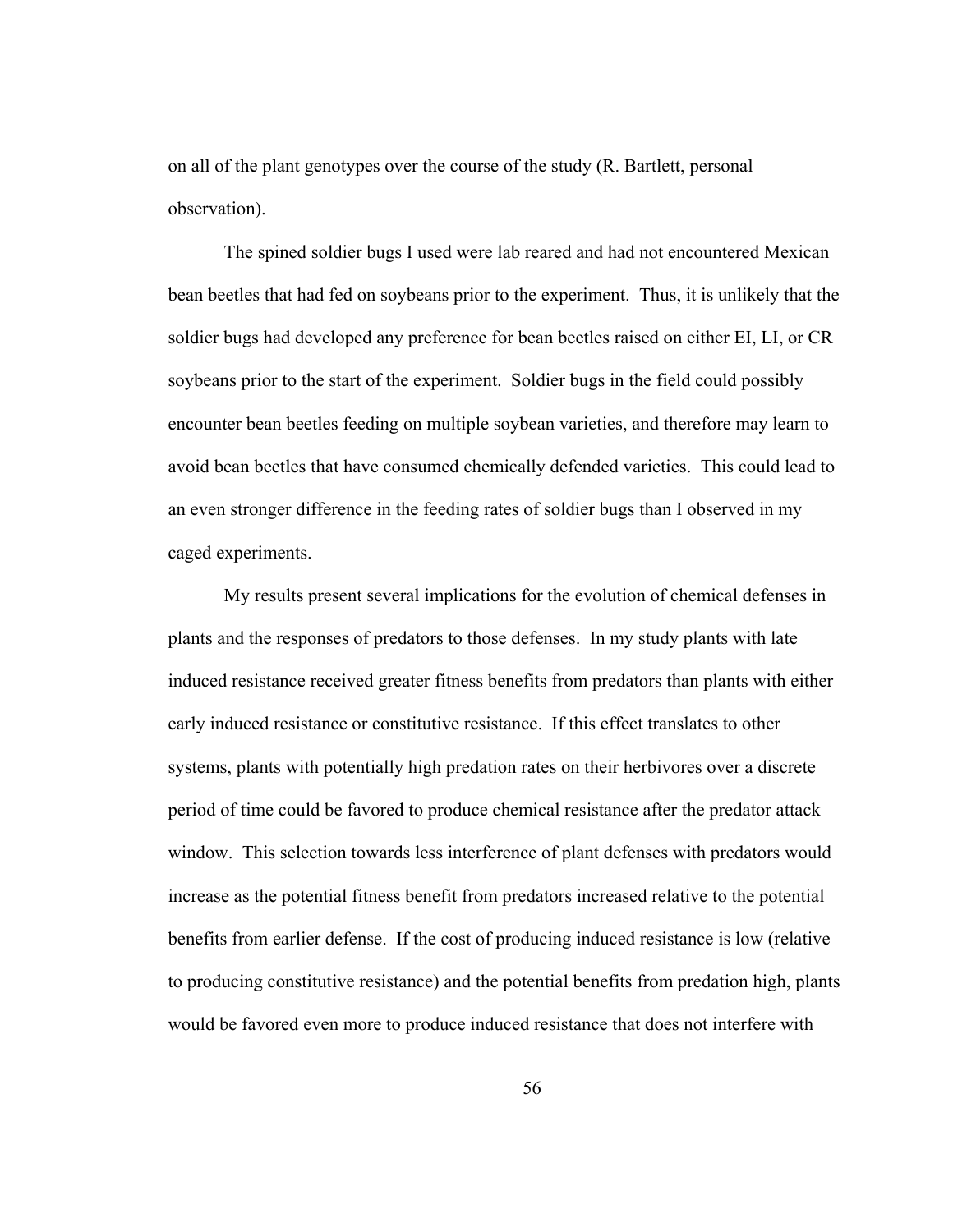predators. This interaction with predators is a potential explanation for the evolution of induced resistance in some plants. Likewise, predators that are negatively affected by plant resistance factors would be favored to time their attacks to avoid peaks in plant resistance that they encounter often. Predators would also undergo selection towards better detection of plant defenses, as well as methods of dealing with those defenses. This could lead to the type of positive interaction between predators and inducible plant defense described by Thaler (1999), in which parasitoids were attracted by an induced plant defense and were more likely to attack herbivores on plants with induced defense than herbivores on plants without induced defense. The scenarios of selection I described above are unlikely to occur in soybeans, as they are not free to evolve in the wild, but could occur in other plants that produce herbivore defenses.

My study also gives an indication of the likelihood of success for predator introductions for biocontrol of pest insects on crop plants of different resistance types. The increased fitness benefits of predators for LI plants over EI and CR plants suggests that crops with late induced resistance would receive more benefit from predator introductions than would crops with constitutive resistance or early induced resistance. The overall effectiveness of constitutive resistance in both experiments also suggests that breeding crop plants for a strong constitutive resistance may be more beneficial than predator introductions. However, there may be a fitness cost to such resistance for plants grown under field conditions.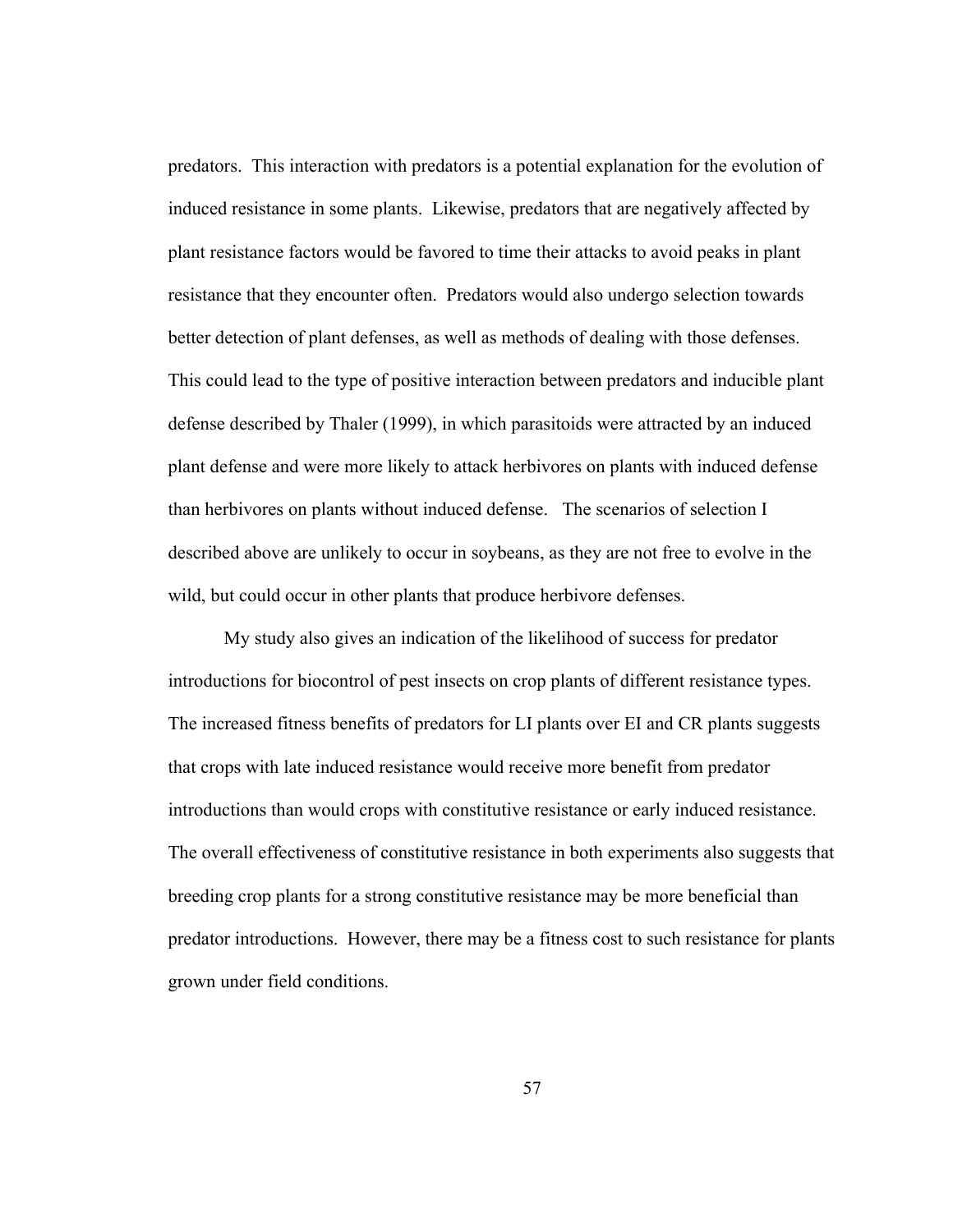While this study investigated different types of plant resistance, there is a range of other organism characteristics common across many systems that could also affect the magnitude and direction of the interaction between predators and plant defenses. For example, the degree of specialization in feeding of the predator could affect this interaction. In my study I used a generalist predator that feeds on a wide variety of insects. More specialized predators may be better adapted to deal with plant chemicals, and there is some evidence of this in other systems (Dyer 1995). Likewise, more specialized herbivores may be better at using plant chemicals for their own defense than less specialized herbivores. Prior knowledge of how all of these characteristics influence the interaction between predators and resistance would give a useful picture of how effective predators may be when introduced into a system with plants that are resistant to herbivores, as well as the likely selective pressures on all of the organisms involved.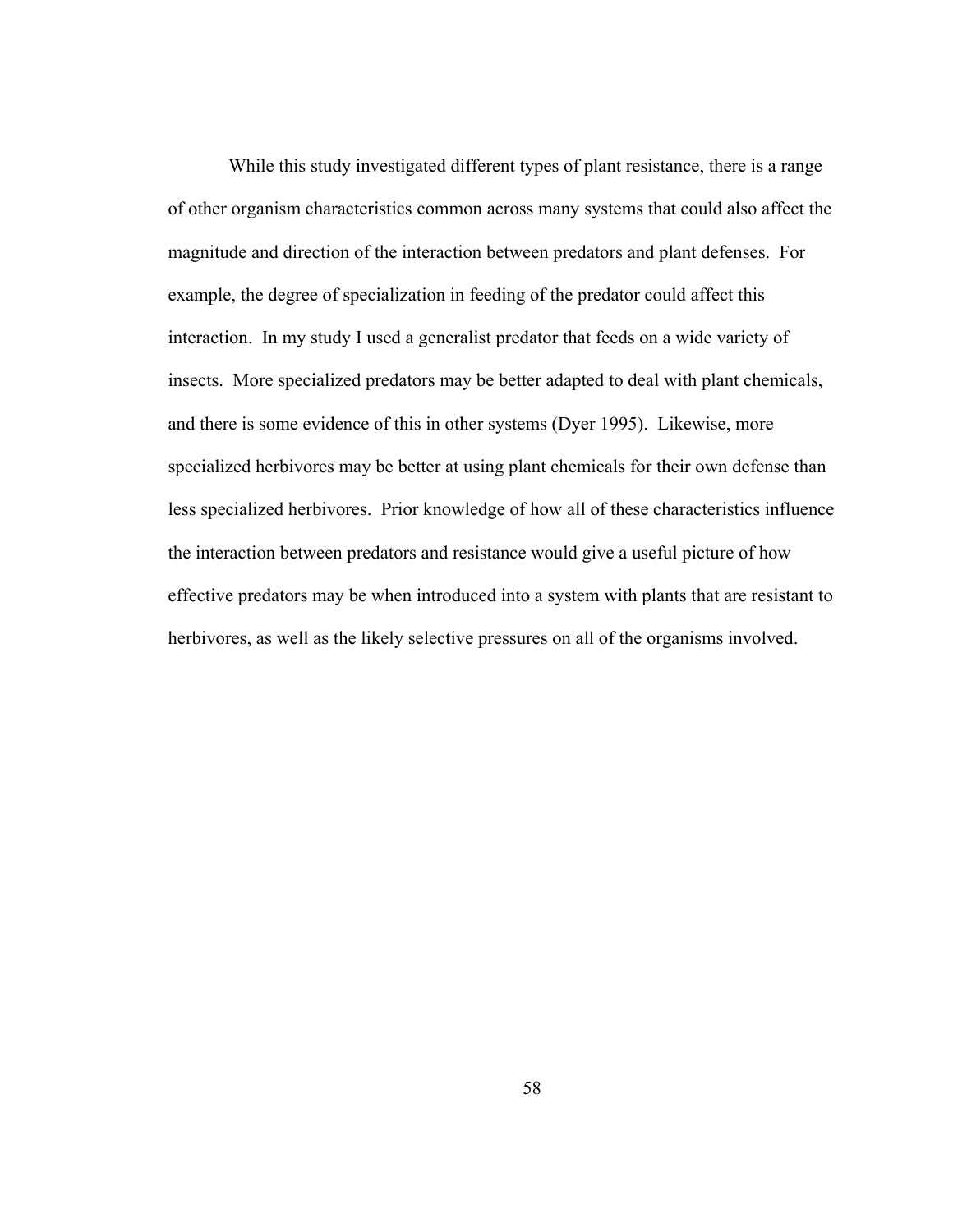# **5. The effects of neighbors on the strength and timing of optimum levels of defense in plants**

# *5.1 Introduction*

Plants possess a wide variety of defenses against herbivores. These defenses can vary broadly in the strength of their effects on herbivores, as well as the timing of those effects. Defenses against herbivore damage can be constitutive, always expressed in the plant, or they can be induced, produced only in response to herbivore damage (Karban and Baldwin 1997). Plants may also pay a cost for the production of herbivore defense of either type in terms of decreased fitness.

For any given plant, there should be an optimum timing and strength of herbivore defense based on the cost of that defense and the timing and intensity of herbivore attacks. However, plants generally do not grow in isolation from other plants. Anderson and May (1985; 1990) formalized the concept of "herd immunity" with their description of disease epidemics in humans. Disease epidemics die out quickly and cannot spread when the majority of individuals in a group are immunized or have acquired immunity during past disease outbreaks. Thus, even individuals that are not immune benefit from the immunity of other members of the group. If there is a cost to immunity, an individual may be favored to forgo immunity to optimize its own cost/benefit ratio. Frank (1998) pointed out that the same herd immunity argument also applies to defense induction in other organisms.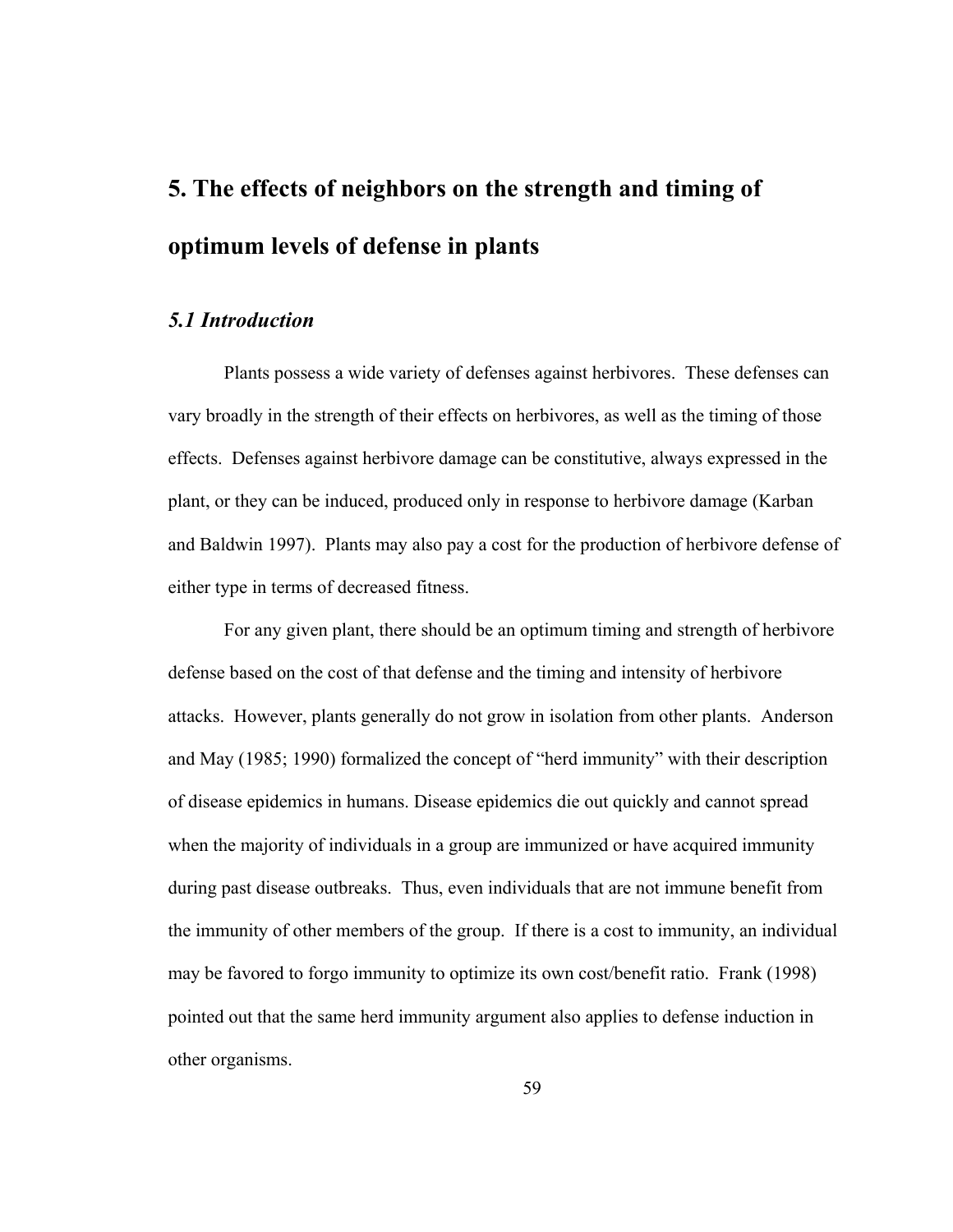Therefore, plants may be favored to produce different amounts and types of herbivore defense when they are growing alone than when they are growing surrounded by conspecific neighbors also producing herbivore defense. If a plant's neighbors are producing large amounts of expensive defense to reduce herbivore attack, that plant may be favored to produce less defense itself and benefit from the lower herbivore attack rate in its neighborhood, thus parasitizing its neighbors' defense investment. In order to reduce the costs of defense, plants may simply produce a smaller amount of defense, or they may produce defense with lower costs, such as inducible defense. Inducible defense may cost less than constitutive defense as plants may pay little or no cost when not under attack (Agrawal and Karban 1999). Inducible defense may also be less effective than constitutive defense, since there is a lag between herbivore attack and the onset of effectual defense. However, if most of the plants in an area adopt a low-defense strategy, an individual plant may outperform its neighbors by producing more defense or more effective defense than they do.

 Herd immunity scenarios can be modeled with an invader-resident (also called mutant-resident) system where the resident has a set defense strategy, the invader uses a different strategy, and the invader replaces the resident if the invader has higher fitness. This theoretical approach was used by Poitrineau et al. (2004) to investigate the evolution of the amount of defense and inducibility of defense in a plant-herbivore system. Assuming a fixed probability of herbivore attack, they found that the level of defense generally increased and inducibility decreased as the frequency of herbivore attacks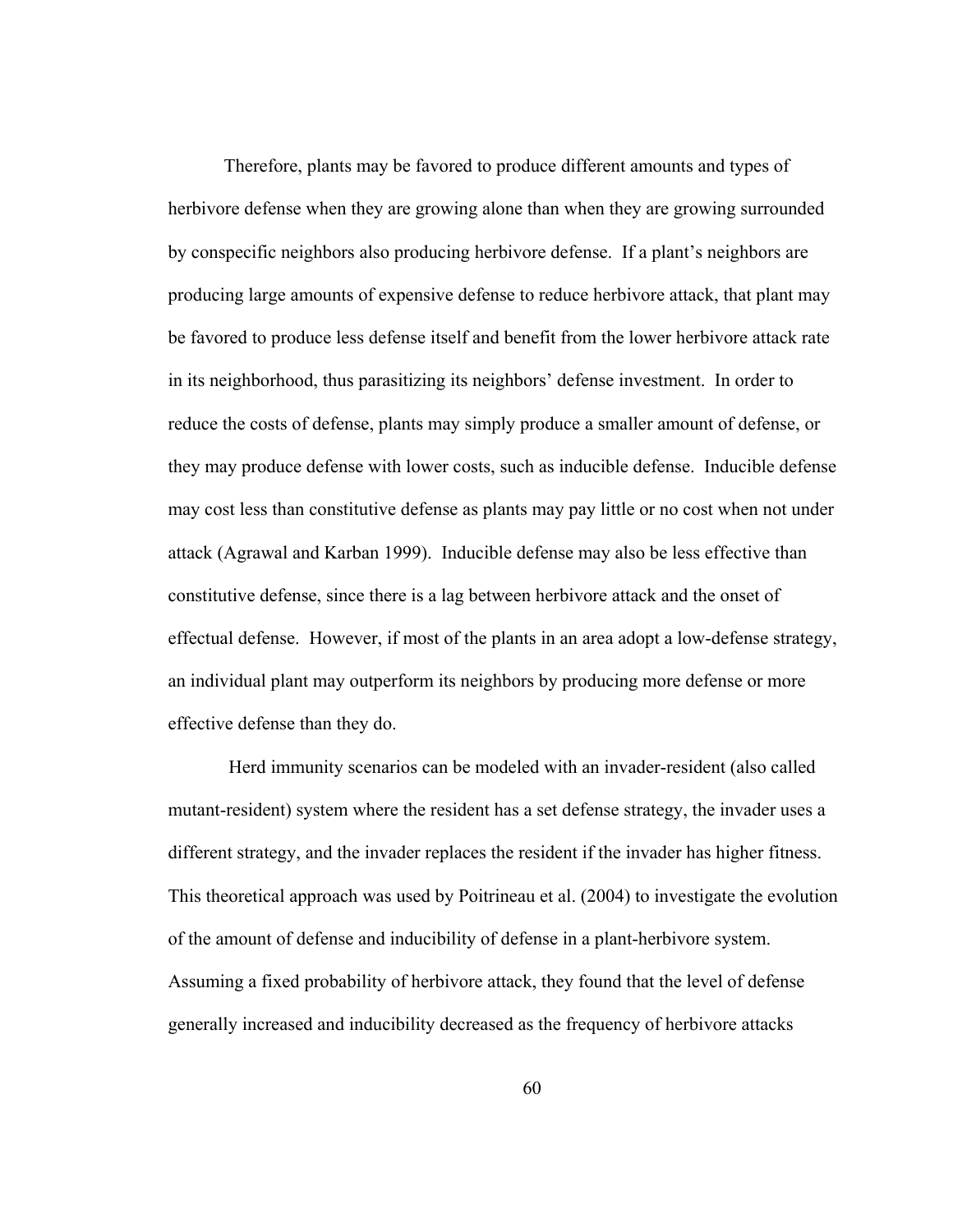increased. Induced and constitutive defenses have also been shown to differ in both short- and long-term effects on herbivore population dynamics (Underwood and Rausher 2002). Over the short-term, defense can affect the number or size of herbivores on a single plant. Over the long-term, defense can affect the size of the herbivore population, and thus the likelihood of attack for a plant's progeny (or that same plant in subsequent years). In turn, these effects of defense on herbivores might change the optimal type of defense.

Previously no theoretical model has combined herd immunity effects with the feedback to and from herbivores on the evolution of plant herbivore defense. Both of these effects could simultaneously influence the optimum type and level of defense in a plant. We develop a model in which plants can produce either induced or constitutive herbivore defense and have a probability of being attacked by herbivores that is modified by short- and long-term feedback of plant defenses to and from herbivores. We determine the optimum levels of induced and constitutive defenses for a plant that is growing alone, and then use an invader-resident framework to determine how that optimum changes when a plant has conspecific neighbors. Further, we consider the effects of various factors such as the cost of defense and the relative effectiveness of induced and constitutive defenses on the evolution of optimal herbivore defense for plants both with and without neighbors.

61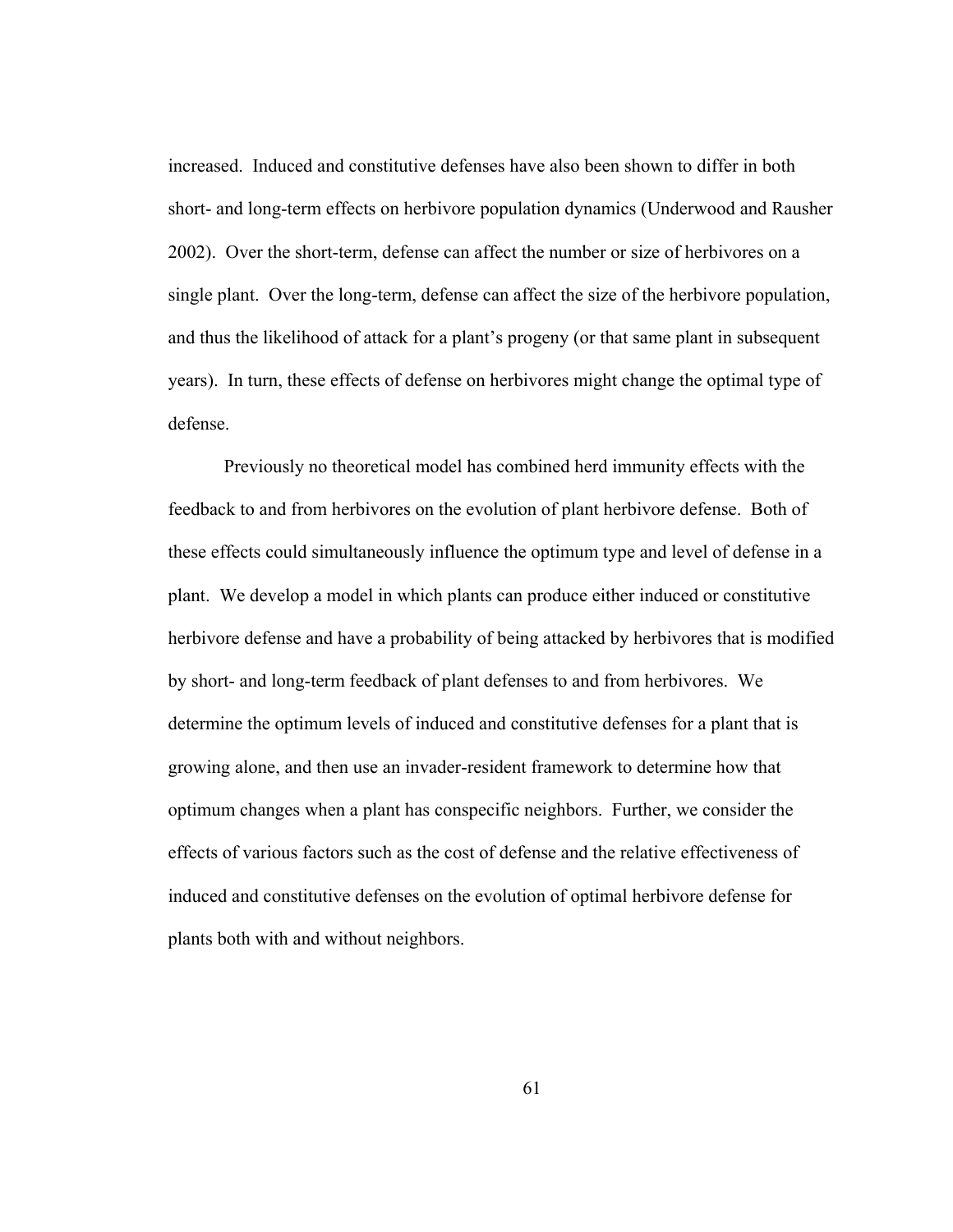# *5.2 Methods*

#### **5.2.1 Overview**

 $\overline{a}$ 

Our model evaluates the growth of plants and herbivores in a well-mixed system with no explicit space<sup>[1](#page-74-0)</sup>. A single plant has a probability of being attacked in a season that is dependent on the total biomass of herbivores (from all plants) in the system from the previous season. Plants can produce constitutive and induced defense to reduce damage from herbivores, but their total investment in defense is limited. Both types of defense negatively affect herbivore growth and so also act as herbivore resistance (Karban and Baldwin 1997). Herbivore biomass on a single attacked plant grows as a function of the consumption rate of the herbivores on that plant, and total herbivore biomass is proportional to the herbivore biomass on a single attacked plant times the fraction of plants that are attacked. This leads to an optimum level of constitutive and induced defense that is dependent on the herbivore attack rate, which is set by herbivore biomass. We find the optimum level of each defense type (constitutive and induced) for plants growing alone, and then investigate the effects of herd immunity using an invaderresident system in which the optimum is the Convergently Stable Strategy (CSS). The CSS, also known as an Evolutionary Singular Strategy with convergence stability, is the strategy that cannot be successfully invaded by any other strategy (Waxman and Gavrilets 2005). Herbivores receive feedback from plant defense type over a single

<span id="page-74-0"></span><sup>&</sup>lt;sup>1</sup> Although space in our model is not explicit, we nevertheless assume the plants in the neighborhood affect the local herbivore density experienced by a focal plant.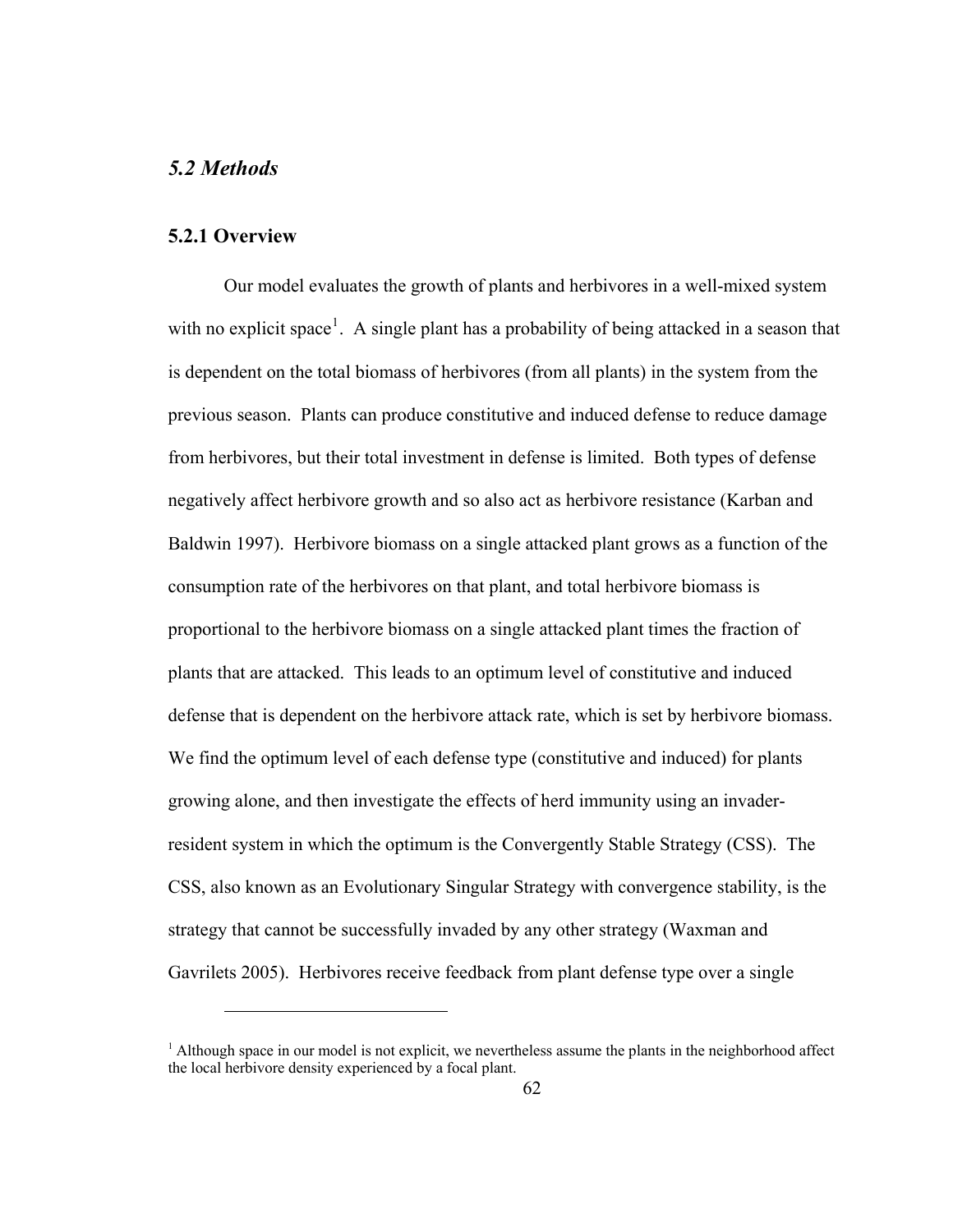season since plant defense levels affect herbivore biomass, which in turn affects the amount of herbivore attack on a plant. One year's defense also affects the next year's herbivore numbers, which in turn affect optimal defense.

#### **5.2.2 Model formulation**

We begin by considering a simple model in which herbivore attack is initiated at one discrete time in the growing season. An example would be a scenario in which adults oviposit at the start of the season, and then emerging larvae commence feeding. Plants grow at a rate that depends on whether they are attacked or unattacked. Herbivore biomass grows at a rate determined by the changing biomass of attacked plants only. We model the within-season growth of plants and herbivores as follows:

$$
\frac{dP_A}{dt} = (r - m(1 + c)P_A)P_A - \frac{hHP_A}{1 + \rho(\varepsilon(1 - d) + d)}
$$
\n
$$
\frac{dP_U}{dt} = (r - m(1 + cd)P_U)P_U
$$
\n
$$
\frac{dH}{dt} = \frac{\beta hP_A H}{1 + \rho(\varepsilon(1 - d) + d)} - \delta H
$$
\n(1)

 $P_A(t)$ ,  $P_U(t)$  are the biomass of attacked and unattacked plants at time *t* (the dependence of the state variables on time is suppressed in Eq. (1)). Both attacked and unattacked plants grow at an initial, instantaneous, per-unit-biomass rate *r*, pay background maintenance costs at a rate *m* per unit biomass, experience a cost of herbivore defense (measured as a fractional increase in maintenance costs) equal to *c*, and invest *d* in constitutive defense. We assume that plants have a total amount of defense equal to 1, which is an arbitrary index, because we use other parameters to scale it to cost and effectiveness. Thus, the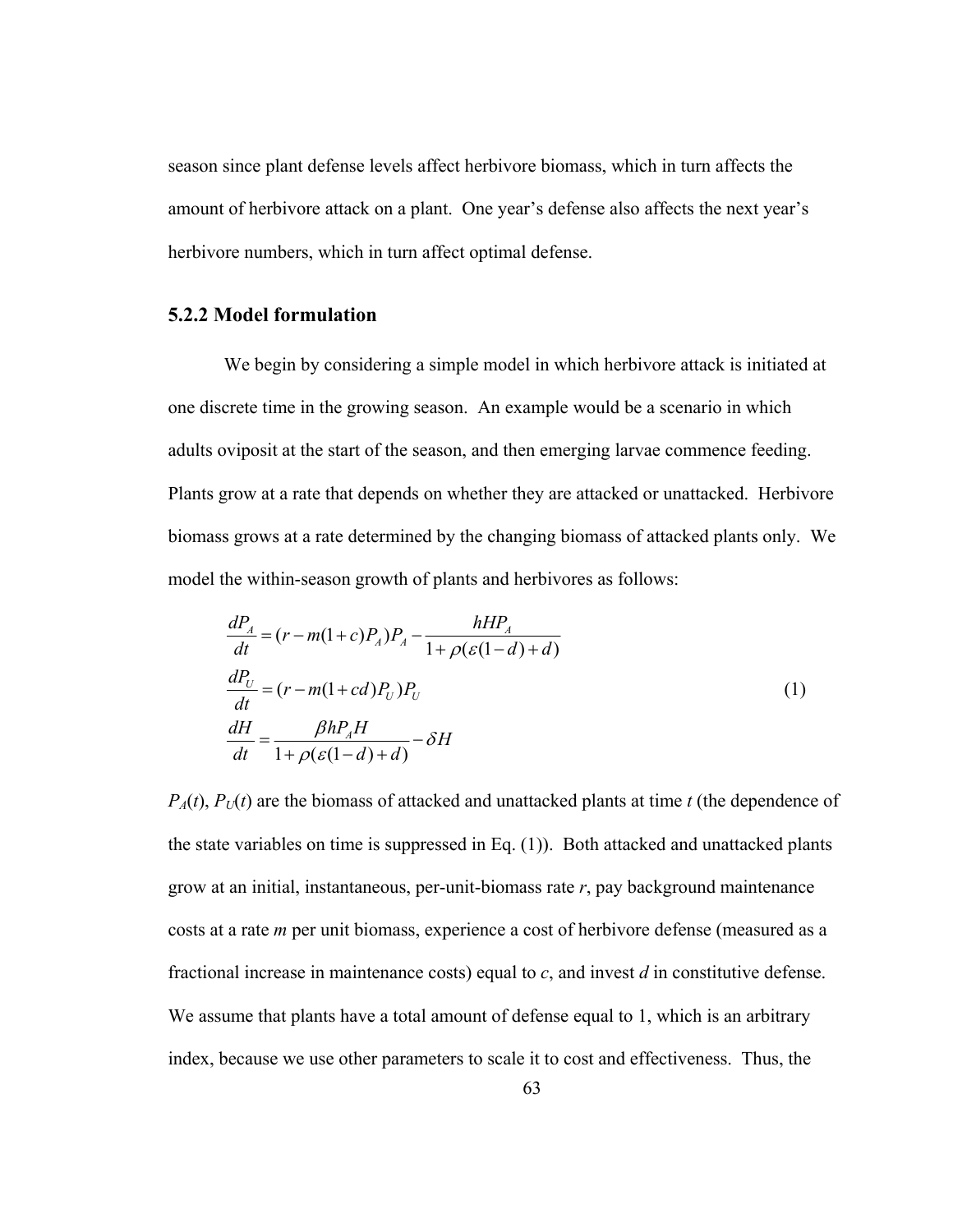amount of induced defense found in attacked plants is (1−*d*). Unattacked plants do not have induced defense, so their cost, measured as in increase in maintenance, is only *cd* (compared to *c* for attacked plants since they pay the costs of both induced and constitutive defense and  $c(d+1-d)=c$ ). The overall effectiveness of defense is  $\rho$ . As  $\rho$ increases the reduction in herbivory due to plant defense increases. The relative effectiveness of induced defense (compared to constitutive defense) is *ε*. Induced defense is considered to be less effective than constitutive defense since there is a lag time between initial herbivore damage and maximum levels of defense. Therefore, *ε* is always less than 1. The overall reduction in herbivory due to plant defenses is thus a function of *d*, *ρ*, and *ε*. Herbivore biomass, *H*(*t*), grows as a function of attacked plant biomass only and measures the total biomass of herbivores on a single plant rather than herbivore number. Herbivore biomass is more relevant to herbivory rates than number of herbivores, since large herbivores can eat more plant than small herbivores. Herbivores feed at a rate *h* per unit of herbivore biomass. Herbivores convert ingested plant material into new herbivore biomass with an efficiency *β*. Herbivore biomass dies or is metabolized at rate *δ*.

parameters:  $\tilde{P}_A = \frac{m}{2} P_A$ *r*  $\tilde{P}_A = \frac{m}{\rho} P_A$ ,  $\tilde{P}_U = \frac{m}{\rho} P_U$ *r*  $\tilde{P}_U = \frac{m}{\mu} P_U$ ,  $\tilde{H} = \frac{h}{\mu} H$ *r*  $\tilde{H} = -\frac{h}{H}$ ,  $\tilde{t} = rt$ ,  $B = \frac{\beta h}{H}$ *m*  $=\frac{\beta h}{\beta}$ , and *D r*  $=\frac{\delta}{\epsilon}$ . Substituting these into Eq. (1), simplifying the result, and dropping the tildes produces the non-dimensionalized model:

To reduce the number of parameters, we define new state variables and

64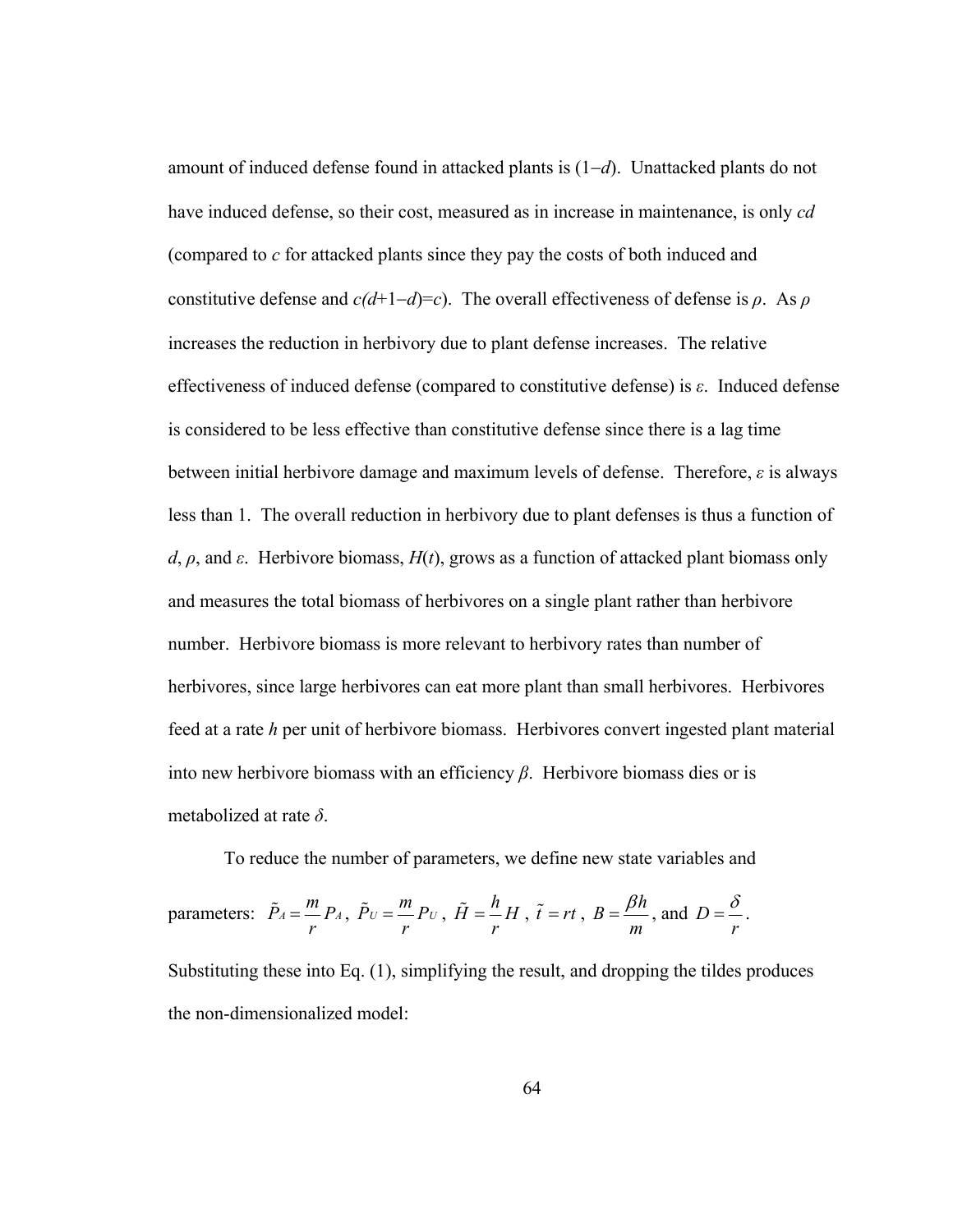$$
\frac{dP_A}{dt} = (1 - (1 + c)P_A)P_A - \frac{HP_A}{1 + \rho(\varepsilon(1 - d) + d)}
$$
\n
$$
\frac{dP_U}{dt} = (1 - (1 + cd)P_U)P_U
$$
\n
$$
\frac{dH}{dt} = \frac{BP_A H}{1 + \rho(\varepsilon(1 - d) + d)} - DH
$$
\n(2)

which has six parameters (c,  $\rho$ ,  $\varepsilon$ ,  $d$ ,  $B$ , and  $D$ ). We assume the season is long enough for plant and herbivore biomass to come to equilibrium. We then solve for the equilibrium sizes of attacked and unattacked plants and the equilibrium herbivore biomass per attacked plant at the end of the season, which are given by:

$$
\overline{P_A} = \frac{D(1 + \rho(\varepsilon(1-d) + d))}{B}
$$
\n
$$
\overline{P_u} = \frac{1}{1 + cd}
$$
\n
$$
\overline{H} = [1 + \rho(\varepsilon(1-d) + d)][1 - \frac{D}{B}(1 + \rho(\varepsilon(1-d) + d))(1+c)]
$$
\n(3)

We link the within-season dynamics to between-season dynamics as follows. We assume that the fraction of plants that will be attacked next year  $(f_A')$  is a saturating function (Fig. 11) of the average biomass of herbivores per plant (including both attacked and unattacked plants) this year (which is  $f \sim \overline{H}$ ). Specifically, we use the Michaelis-Menton function

$$
f_A' = \frac{f_A \overline{H}}{z + f_A \overline{H}}
$$
 (4)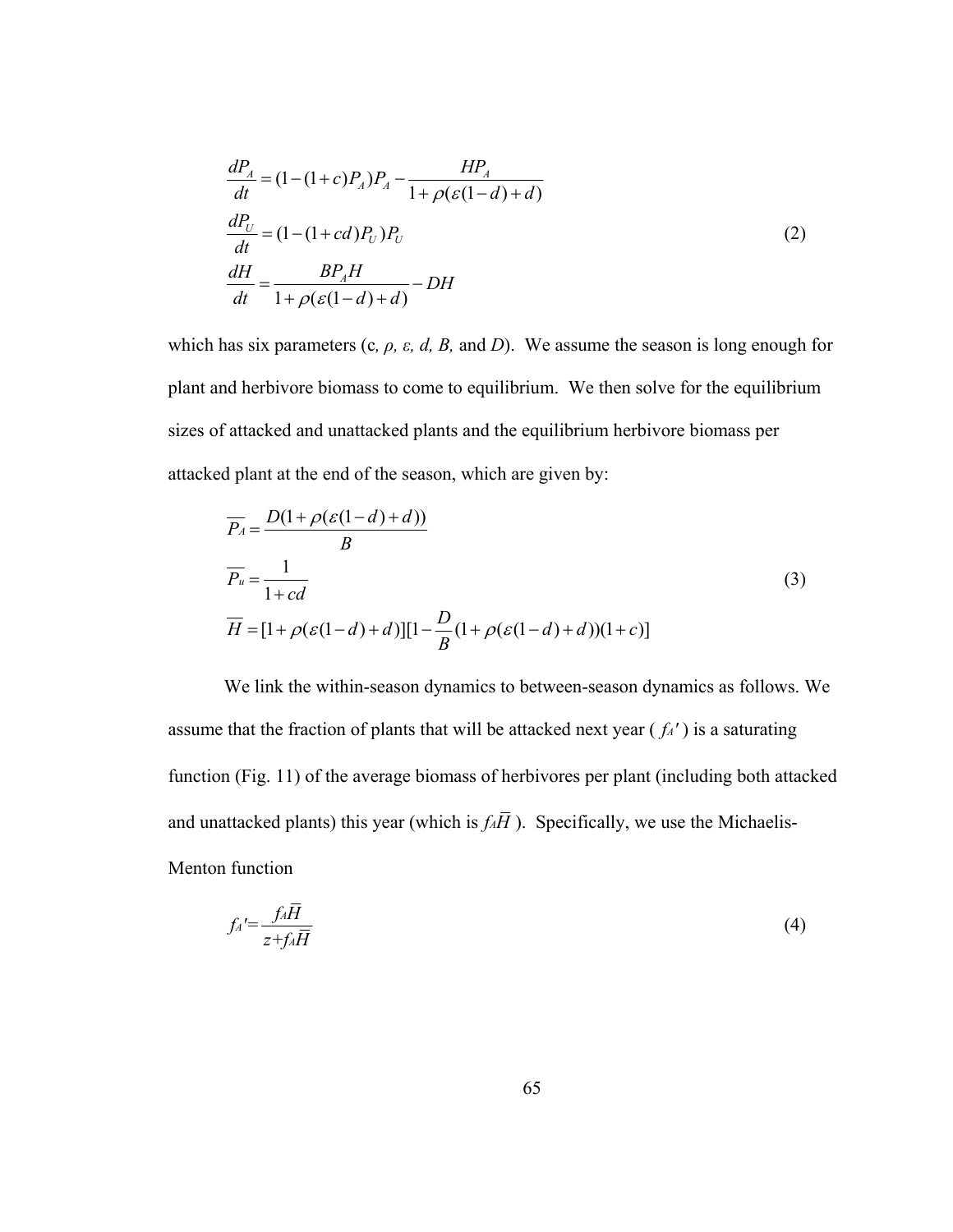in which *z* is the half-saturation constant. We solve this at equilibrium for  $f_A = f_A' = \overline{f_A}$ to generate the equilibrium fraction of plants attacked (which is also the probability of one plant being attacked):

$$
\overline{f}_A = \frac{\overline{H} - z}{\overline{H}}
$$
\n(5)

The parameter *z* thus relates herbivore biomass to herbivore attack rate. If  $\overline{H} \leq z$ , the herbivore is driven to extinction. We assume herbivores can evolve counter-defenses to avoid extinction so we only explore parameter values that yield  $\overline{H}$  greater than *z*. As  $\overline{H}$  increases relative to *z*, the attack rate increases. We assume all plant "sites" are occupied each year regardless of the herbivore attack rate the year before. Our plants are either annuals with annual seed production to fill all sites or perennials with no betweenyear induced resistance and no effect of last year's damage on the rate of growth next year. However, we imagine that the fraction of sites taken by different defense types could change over time if the fitnesses of those types differ.

The average fitness (*w*) of a single plant, taking into account its probability of being attacked, is:

$$
w = \overline{f_A P_A} + (1 - \overline{f_A}) \overline{P_u}
$$
\n<sup>(6)</sup>

#### **5.2.3 Adding immigration**

Thus far we have assumed that the plant and herbivore represent a closed system. However, we can also allow for outside herbivore biomass coming into the system by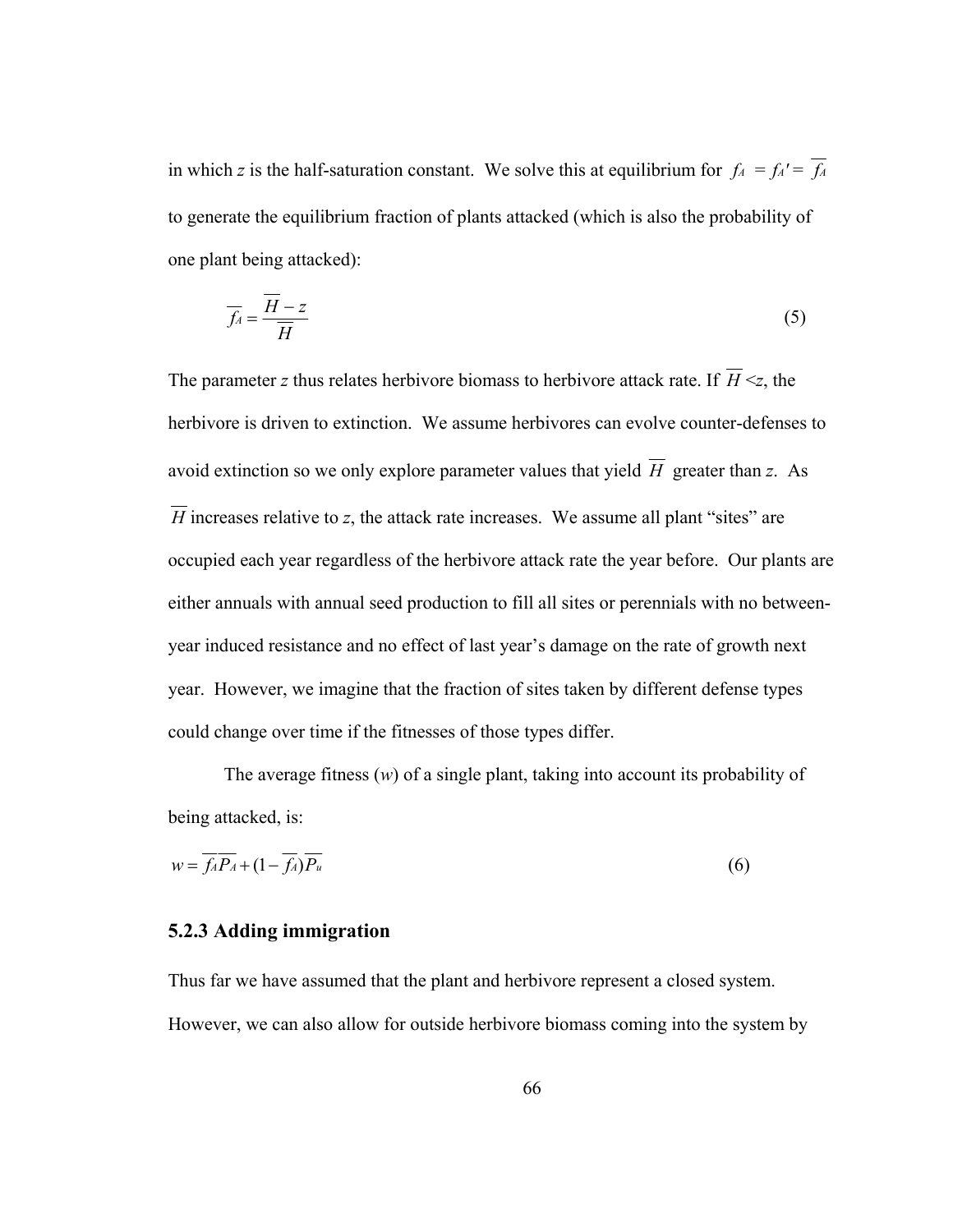

**Figure 11: Graphical representation of the relationship between the fraction of**  plants attacked in a given year  $(f_A)$  and the average final herbivore biomass per **plant from the previous year. The biomass of herbivores from the previous year is a**  function of the equilibrium herbivore biomass per attacked plant  $(\overline{H})$  and the fraction of plants attacked  $(f_A)$  that year.  $f_A$ ' is a saturating function of  $f_A$  *H* with a **half-saturation constant of** *z***.**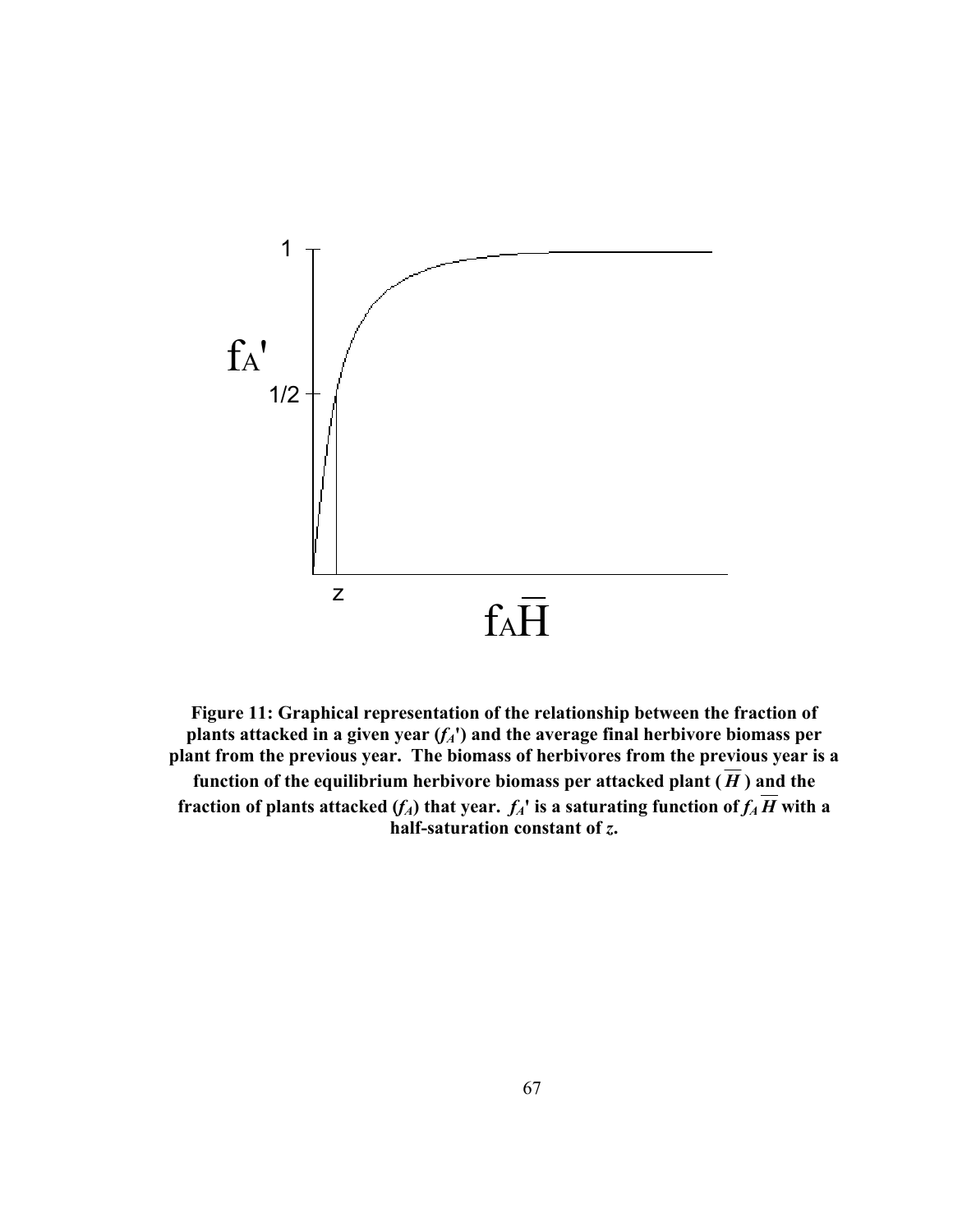adding an immigration term. The immigrants might be herbivores that feed on the same plant species but are coming from a different population, or might be generalist herbivores that come from other plant species in the same location (and have their population densities on those other plants set by factors other than defense in the focal plant). This immigration rate, *I*, increases the herbivore biomass in the system and thus increases the fraction of plants being attacked by herbivores. This modifies the fraction of plants attacked in a given year (Eq. 4) as follows:

$$
f_A' = \frac{f_A \overline{H} + I}{z + f_A \overline{H} + I} \tag{7}
$$

Again solving at equilibrium for  $f_A = f_A' = \overline{f_A}$ , the new equilibrium fraction of plants attacked is:

$$
\overline{f_A} = -\left(\frac{z + I - \overline{H}}{2\overline{H}}\right) + \sqrt{\frac{(z + I - \overline{H})^2}{4\overline{H}^2} + \frac{I}{H}}
$$
\n(8)

The calculation for fitness (Eq. 6) remains unchanged.

## **5.2.4 Model analysis**

With this framework, it is relatively simple to determine what the "best" strategy is for a plant growing alone with regard to the fraction of all defense investment allocated to constitutive defense (*d*) for any given set of parameters. The best strategy is simply the level of *d* that maximizes fitness (*w*).

We can also use this model to examine herd immunity effects using invaderresident systems, and thus address the issue of whether the optimum defense is the same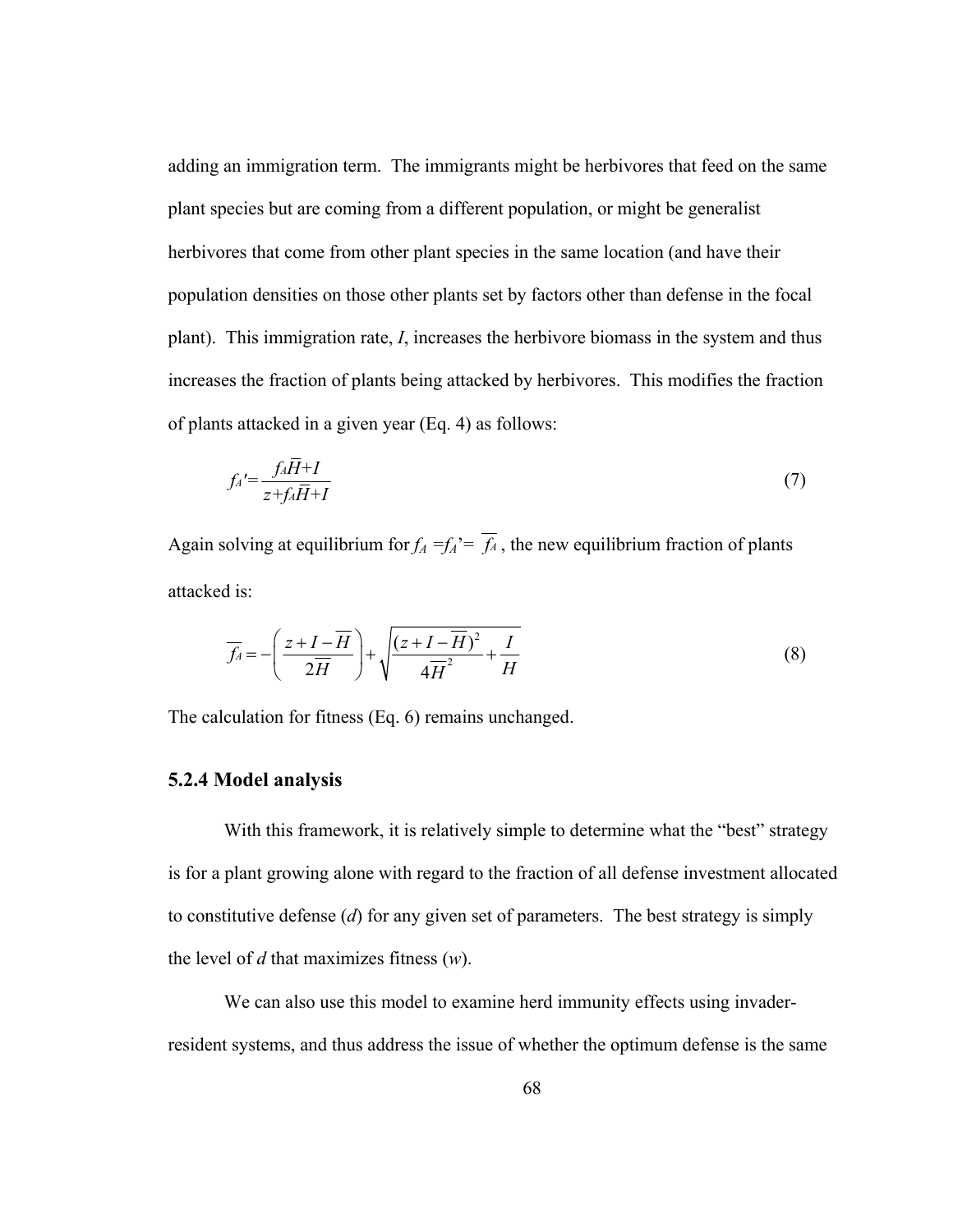when a plant is growing alone vs. when it has neighbors with their own defenses. Specifically we allow a resident population of plants to set the herbivore population (*H*) given their investment in constitutive defense (*d*). A low-frequency mutant may have a different *d* but would experience the level of *H* set by the residents. The optimum strategy in this system is the CSS, which gives the plant the highest fitness relative to its neighbors and cannot be invaded by other strategies. This may or may not be the same optimum *d* as if the plant were growing alone with no neighbors. For all numerical analyses of this model we used MATLAB Version 7 (The MathWorks 2004).

# *5.3 Results*

#### **5.3.1 Determining the CSS**

Fig. 12 shows a fitness contour for a default set of parameter values (Table 1) in an invader-resident system. The resident sets the herbivore population size, but herbivores attack both the resident and invader. Contours show the invader's relative fitness expressed as invader fitness divided by resident fitness, given *d* of the invader and of the resident. The invader succeeds if its relative fitness is greater than 1. The fitness of the invader is always equal to the fitness of the resident when both use the same strategy (the 1:1 line). For some parameter values, including the default parameters, there is a second line where different strategies lead to the same fitness. The location *x* where this line crosses the 1:1 line is the CSS. This point exhibits convergence stability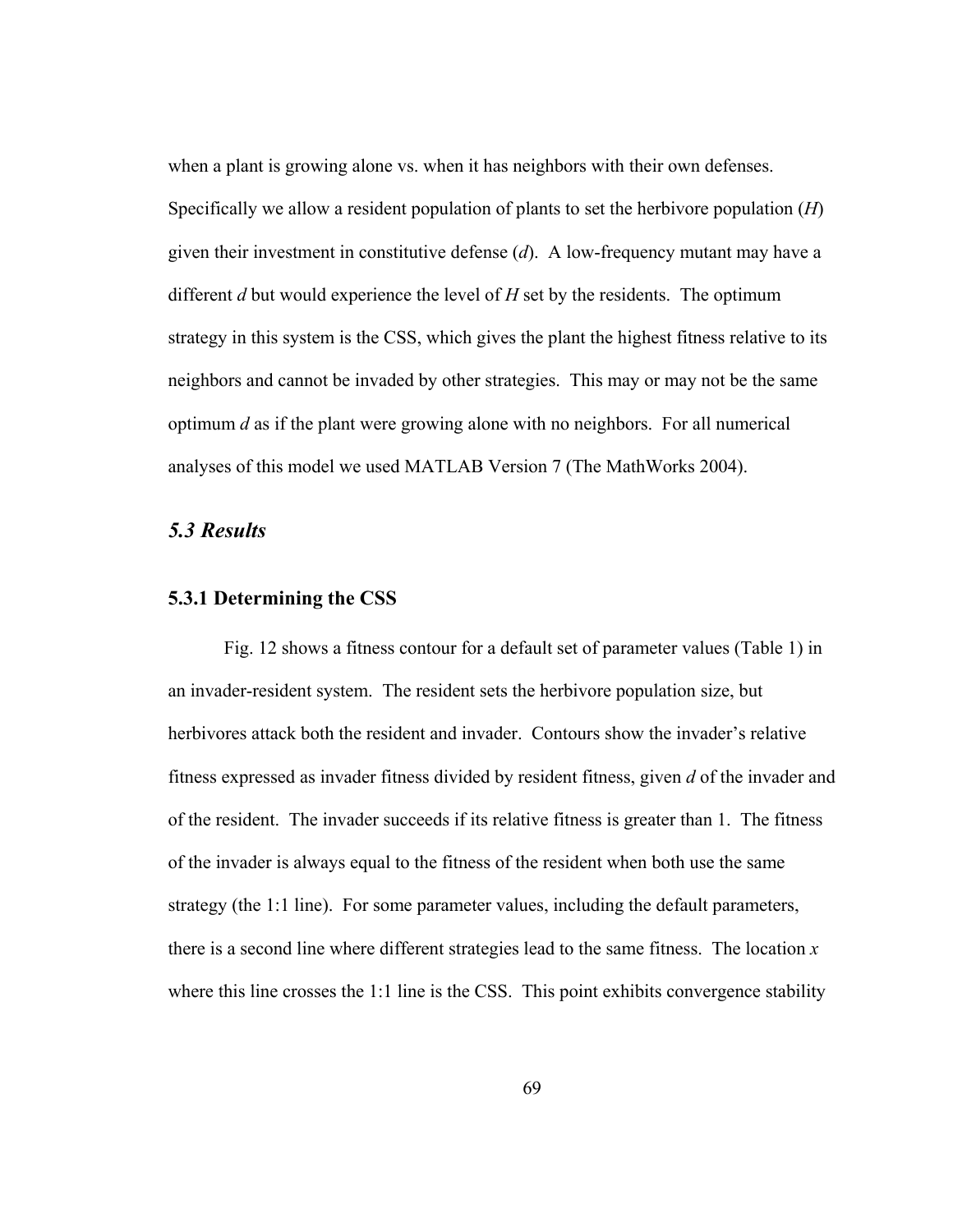

**Figure 12: Invasion analysis using default parameter values. The lines shown are the contours of the invader's relative fitness for varying levels of investment in constitutive defense (***d***) for the resident and invader plants. In regions marked with + the invader's fitness is higher than the resident's fitness, while in regions marked**  with – the invader's fitness is lower than the resident's fitness. The value of *d* for **the resident that corresponds with the crossing of the two equal fitness lines (labeled with a "1") indicates an Evolutionarily Singular Strategy with convergence stability (also known as a CSS).**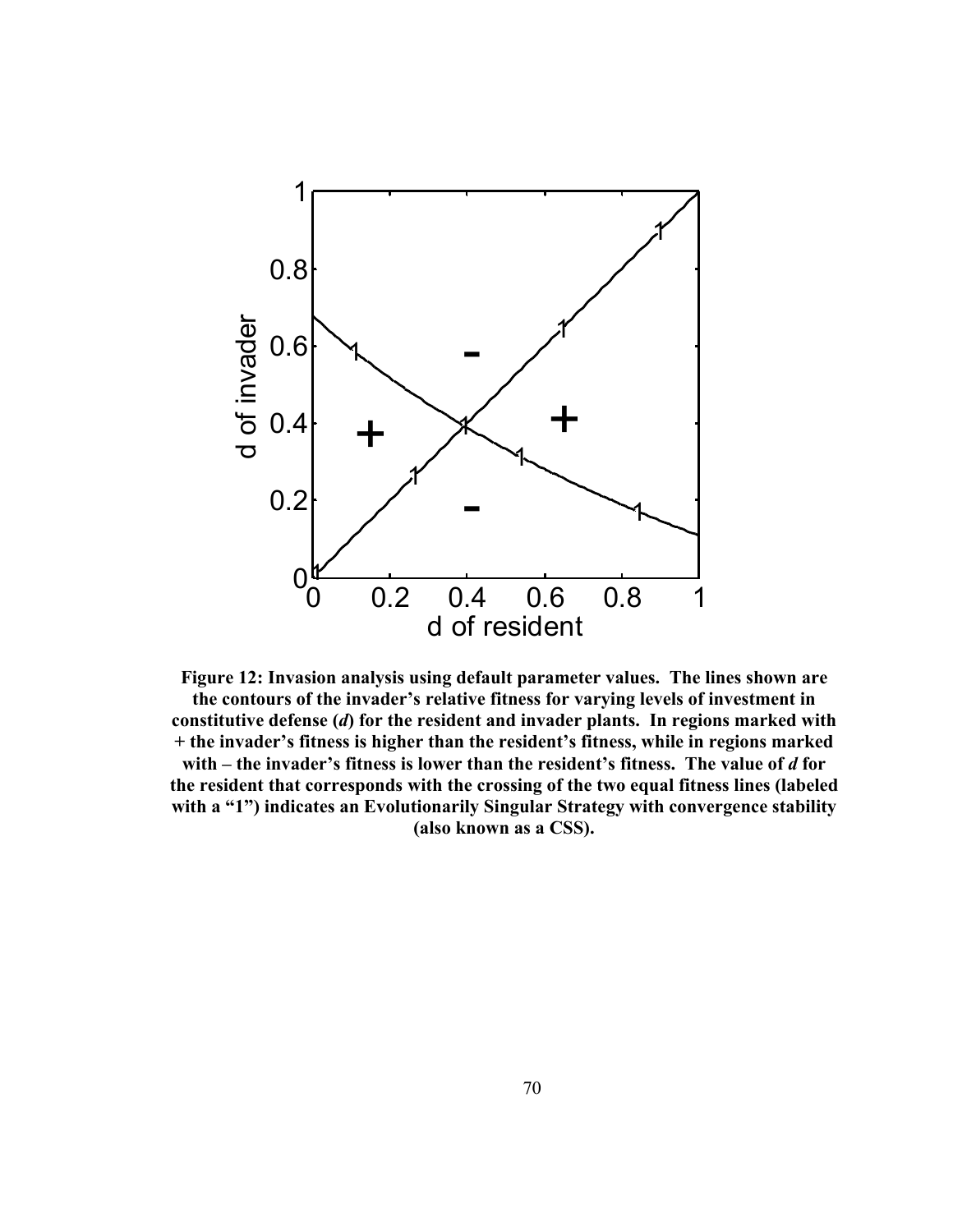**Table 1: Default parameter values for all runs unless otherwise noted. The investment in constitutive defense (***d***) was always varied between 0 and 1 with the amount of induced defense equal to (1-***d***) since the total defense always summed to 1.** 

*<sup>β</sup><sup>h</sup> B =*  $\frac{\beta h}{m}$  and  $D = \frac{\delta}{r}$  were parameters created when we non-dimensionalized the

| <b>Parameter</b>                                          | <b>Default Value</b>      |
|-----------------------------------------------------------|---------------------------|
| $c$ (cost of defense)                                     |                           |
| $d$ (amount of investment in constitutive defense)        | always varied from 0 to 1 |
| $\varepsilon$ (relative effectiveness of induced defense) |                           |
| $\rho$ (overall effectiveness of defense)                 |                           |
| B (combination of herbivore conversion rate,              |                           |
| herbivory rate, and plant maintenance rate)               |                           |
| D (combination of herbivore death rate and                | .4                        |
| plant growth rate)                                        |                           |
| z (attack rate constant)                                  |                           |
| I (immigration rate of herbivores from outside            |                           |
| the system)                                               |                           |

#### **model as described above.**

since the resident's phenotype can only be successfully invaded by mutants with a phenotype closer to *x* than the phenotype of the resident (Waxman and Gavrilets 2005).

#### **5.3.2 Effect of cost of defense**

For any given set of parameter values, we can determine the optimum defense strategy (value of *d*) for a plant that is growing alone and the optimum defense strategy (CSS) for a plant growing with neighbors. Fig. 13 shows the result of this comparison over a range of values for the parameter *c* (cost of defense), keeping all other parameters at their default values (Table 1). For plants growing alone, low costs of defense lead to completely constitutive defense (the more costly but also more effective type of defense). Higher costs of defense lead to completely inducible defense (the less costly but also less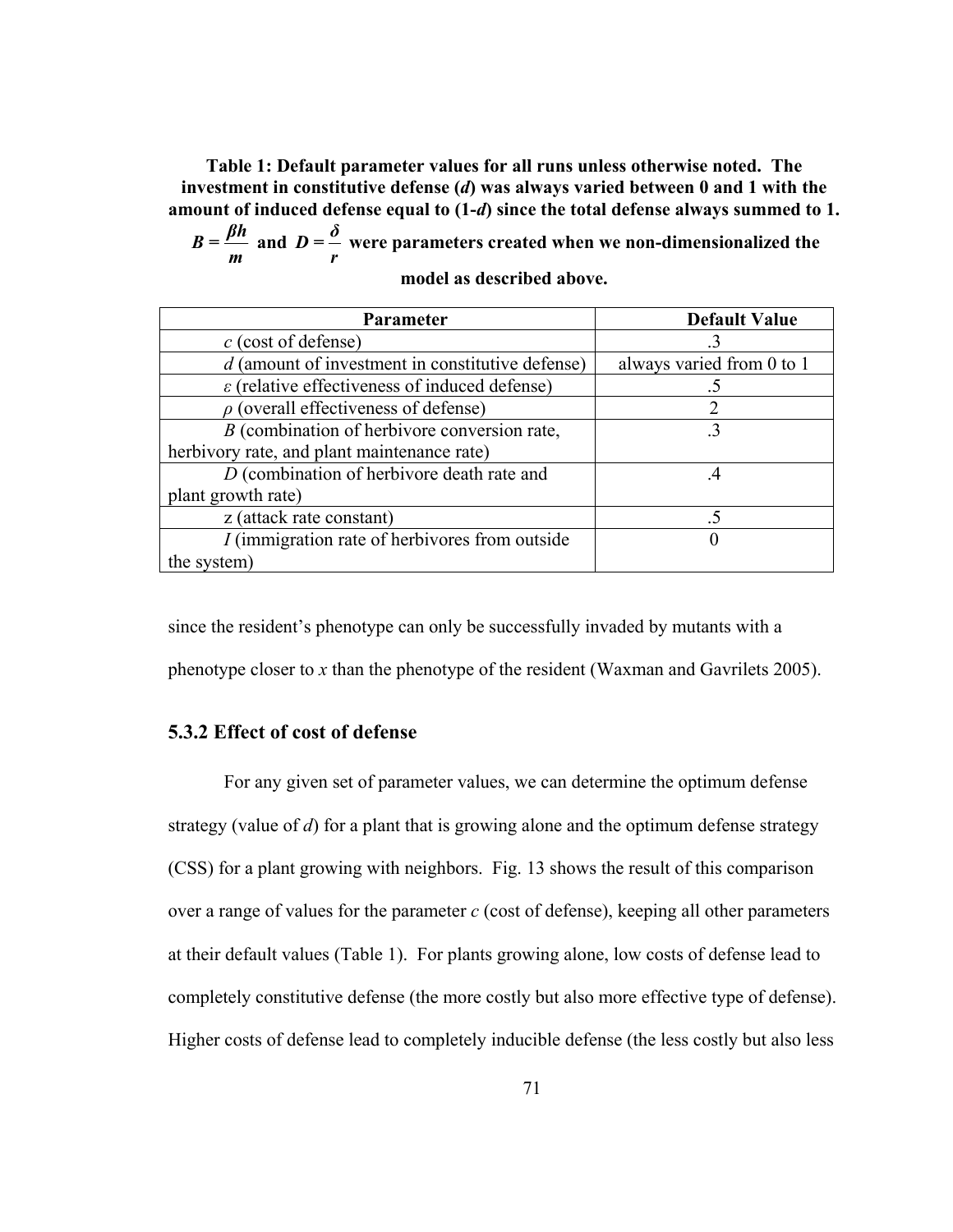

**Figure 13: Effects of varying the cost of defense (***c***) on the optimal level of constitutive defense for both the invader-resident system (crosses) and plants grown alone (open circles). The parameter values were chosen to reflect reasonable values that did not cause the fraction of plants attacked to be negative. A value of 1 for** *d* **denotes all constitutive defense, a value of 0 for** *d* **denotes all induced defense, and intermediate values denote a mix of the two strategies.**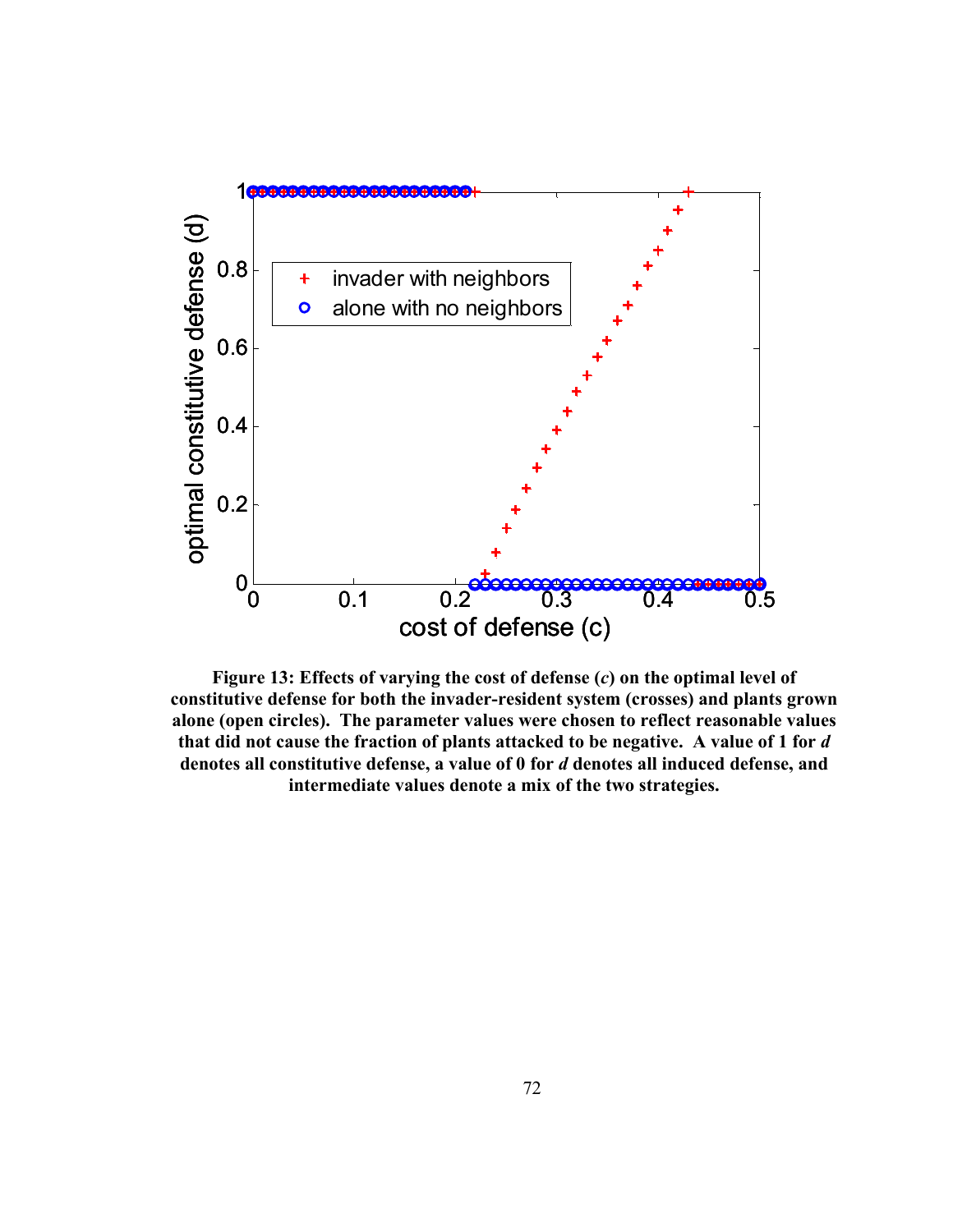effective type of defense in isolated plants). We see similar results at either end of the invader-resident system. However, for mid-range values of *c* in the invader-resident system, the best (CSS) strategy is a mix of constitutive and induced defense. As the cost of defense (*c*) increases, this leads to an increasing optimum level of constitutive defense over this range of *c*. The increase in the optimum *d* over this range may at first seem counter-intuitive. This result is due to the fact that increasing the cost of defense decreases the equilibrium size of unattacked plants (Eq. 3b), but does not change the equilibrium size of attacked plants (Eq. 3a). Thus, the size of attacked plants relative to the size of unattacked plants with any  $d > 0$  increases with increasing *c*. At the same time, low levels of constitutive defense lead to high levels of *H*, which in turn selects for *d*>0. The difference in relative sizes of attacked and unattacked plants increases the relative importance of the size of attacked plants, especially with high herbivore attack rates, and selects for more constitutive defense with increasing *c*. This effect is best described by Fig. 14, which demonstrates how the size of attacked plants is increasing and the size of unattacked plants is decreasing while the fraction of plants attacked remains relatively high at the optimum strategy over the range of interest for values of *c*. Essentially, if herbivore attack is common, plants are selected to increase their size when they are attacked by defending more against herbivores, even if their potential size if they are not attacked decreases.

73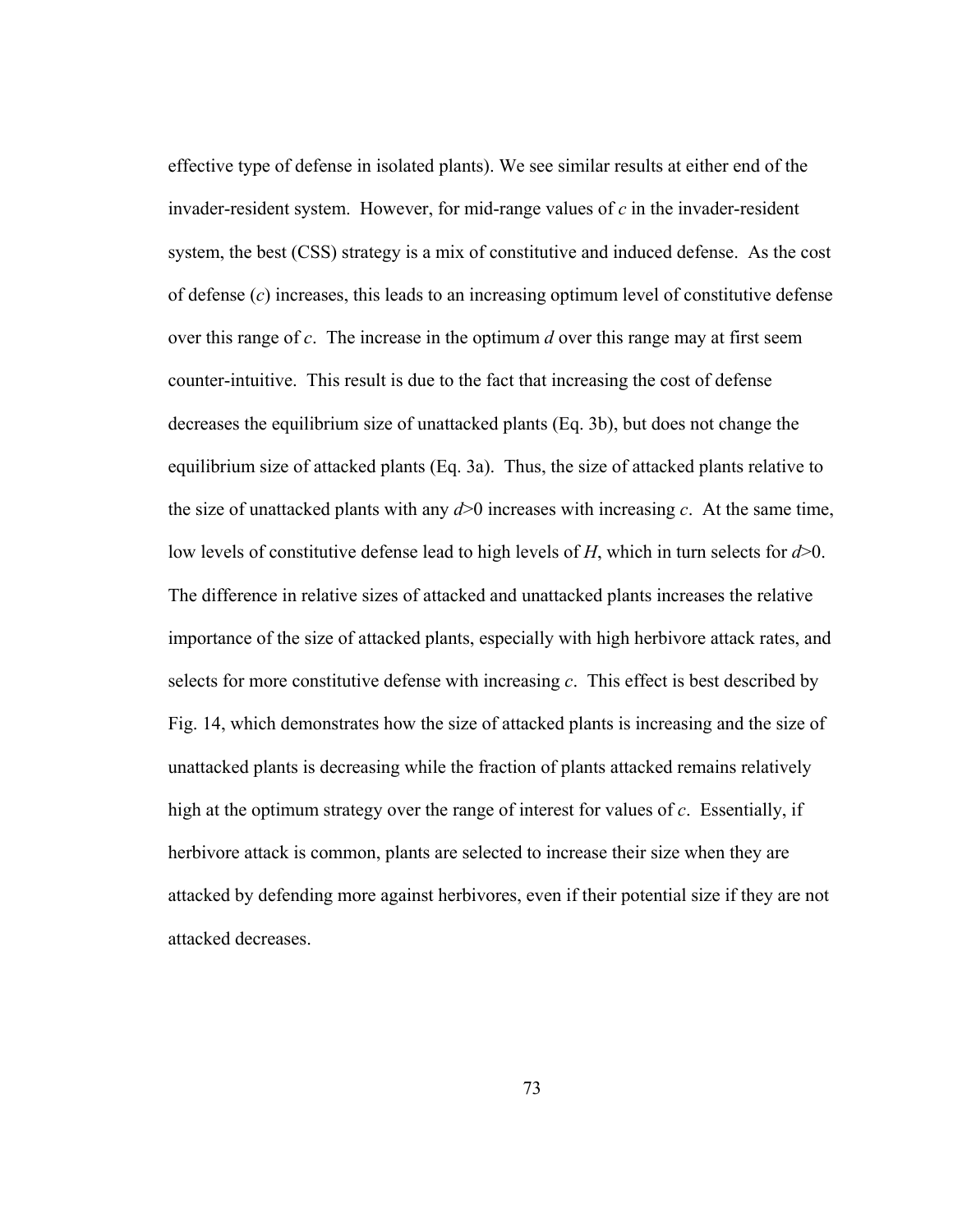

**Figure 14: The equilibrium sizes of (a) attacked plants, (b) unattacked plants (b), and (c) the fraction of plants attacked at the CSS level of defense for the invaderresident system shown in Fig. 13.**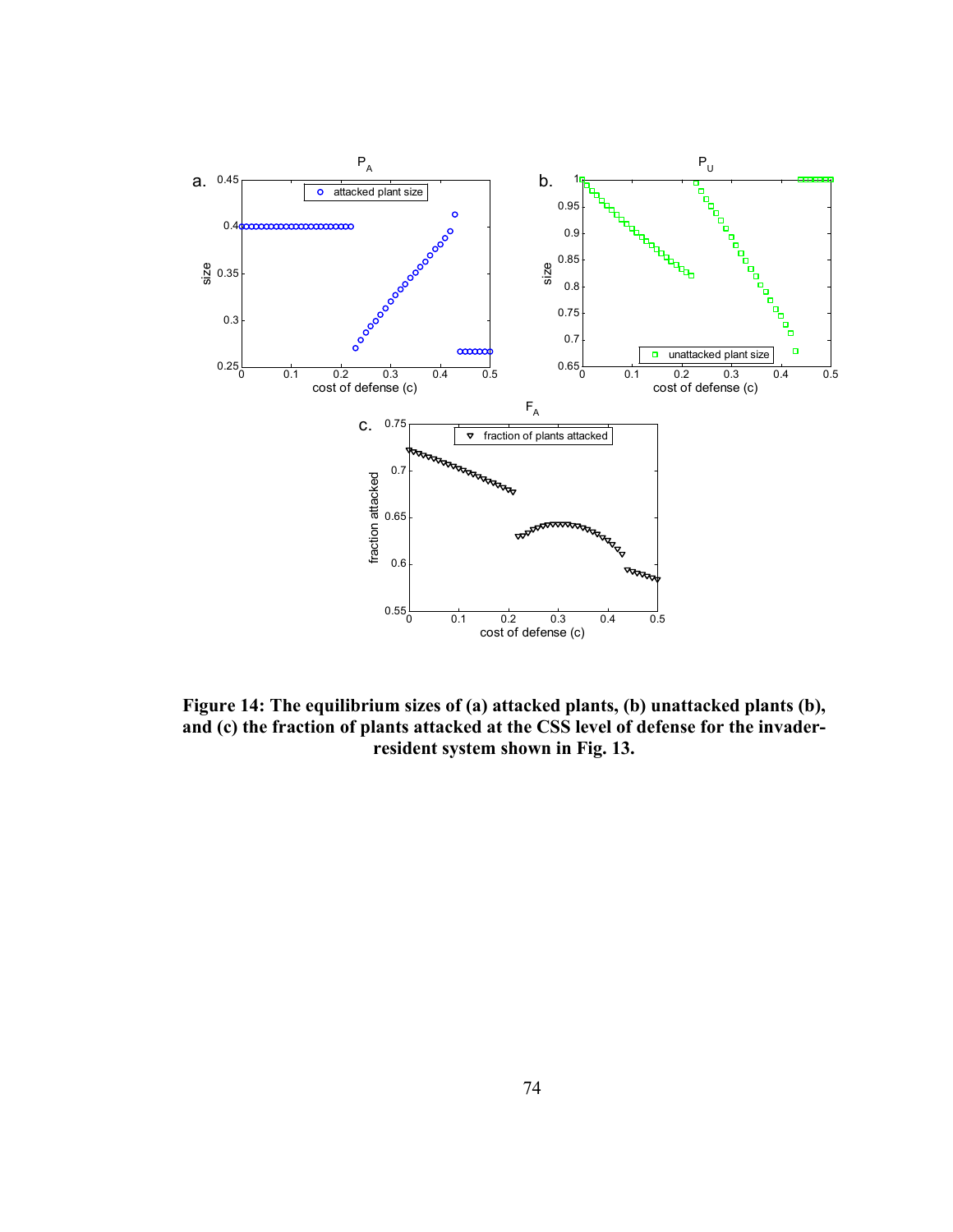#### **5.3.3 Effect of relative effectiveness of induced defense**

Fig. 15a shows the effect of varying *ε*, the effectiveness of induced defense relative to the effectiveness of constitutive defense, maintaining all other parameters at their default values (Table 1). For a plant growing alone, regardless of the value of *ε* with all other parameters at default levels, it is not worth paying the higher cost of constitutive defense, so these plants always exhibit induced defense (constitutive defense was possible with low levels of ε with c lower than default). However, in an invader-resident system, plants that exhibit some level of constitutive defense out-compete their less resistant neighbors due to the high biomass of herbivores present in the system. The level of constitutive defense required for an advantage (and thus the CSS) increases as the relative effectiveness of induced defense increases. Yet, as the relative effectiveness of induced defense nears the same level of effectiveness as constitutive defense, this advantage is no longer possible and all plants are selected to have induced defense.

#### **5.3.4 Effect of overall effectiveness of defense**

Fig. 15b shows the effect of varying  $\rho$ , the overall effectiveness of both types of defense, keeping all other parameters at their default values (Table 1). For plants growing alone, the less effective but less costly induced defense is favored when overall effectiveness is low and thus the absolute difference in effectiveness between induced and constitutive defense is smaller (Eq. 2). As overall effectiveness of defense increases, the difference in effectiveness between induced and constitutive defense also increases.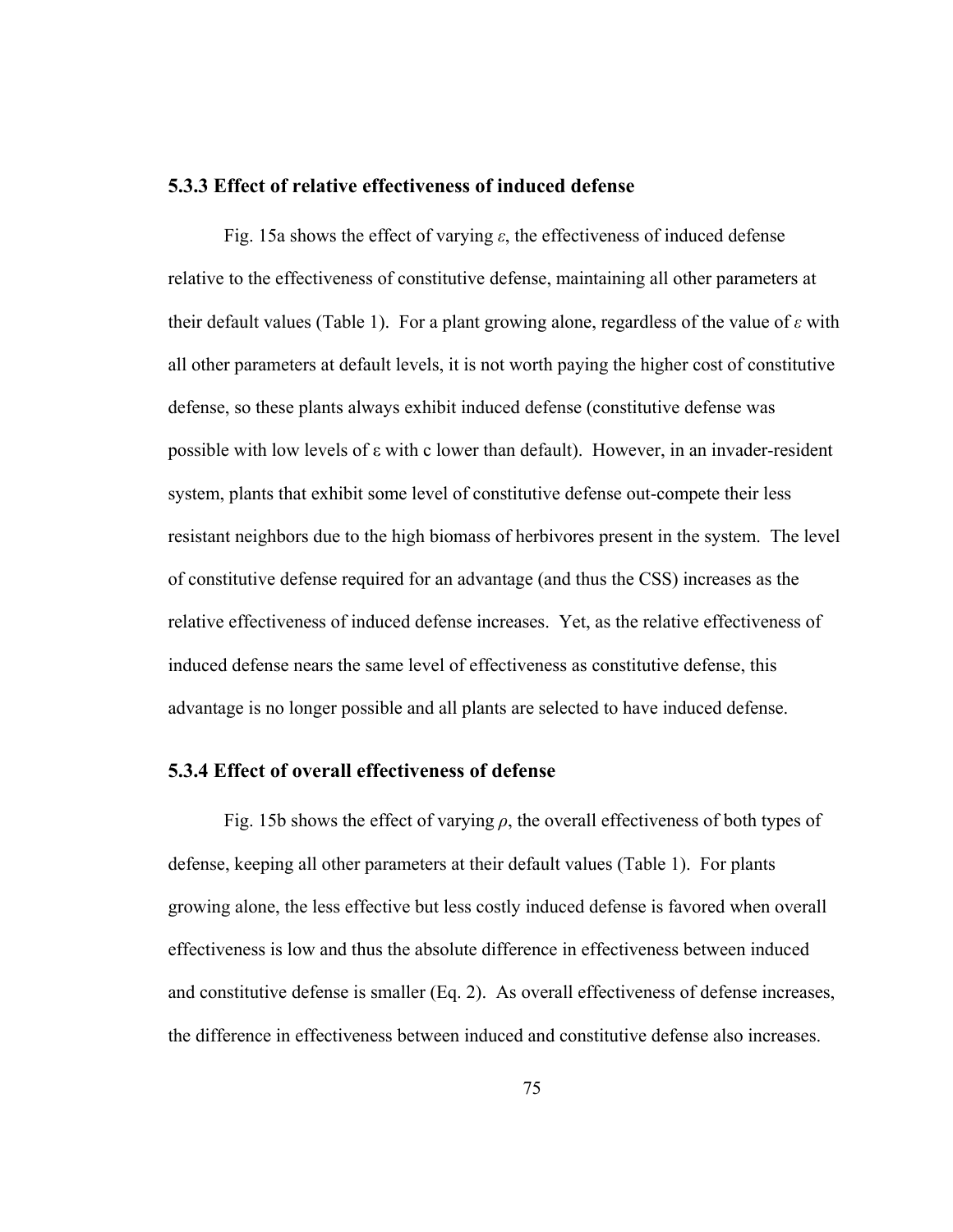

**Figure 15: Effects of varying four of the non-dimensionalized model parameters on the optimal level of constitutive defense for both the invader-resident system (crosses) and plants grown alone (open circles). All parameter values were chosen to reflect reasonable values that did not cause the fraction of plants attacked to be negative.**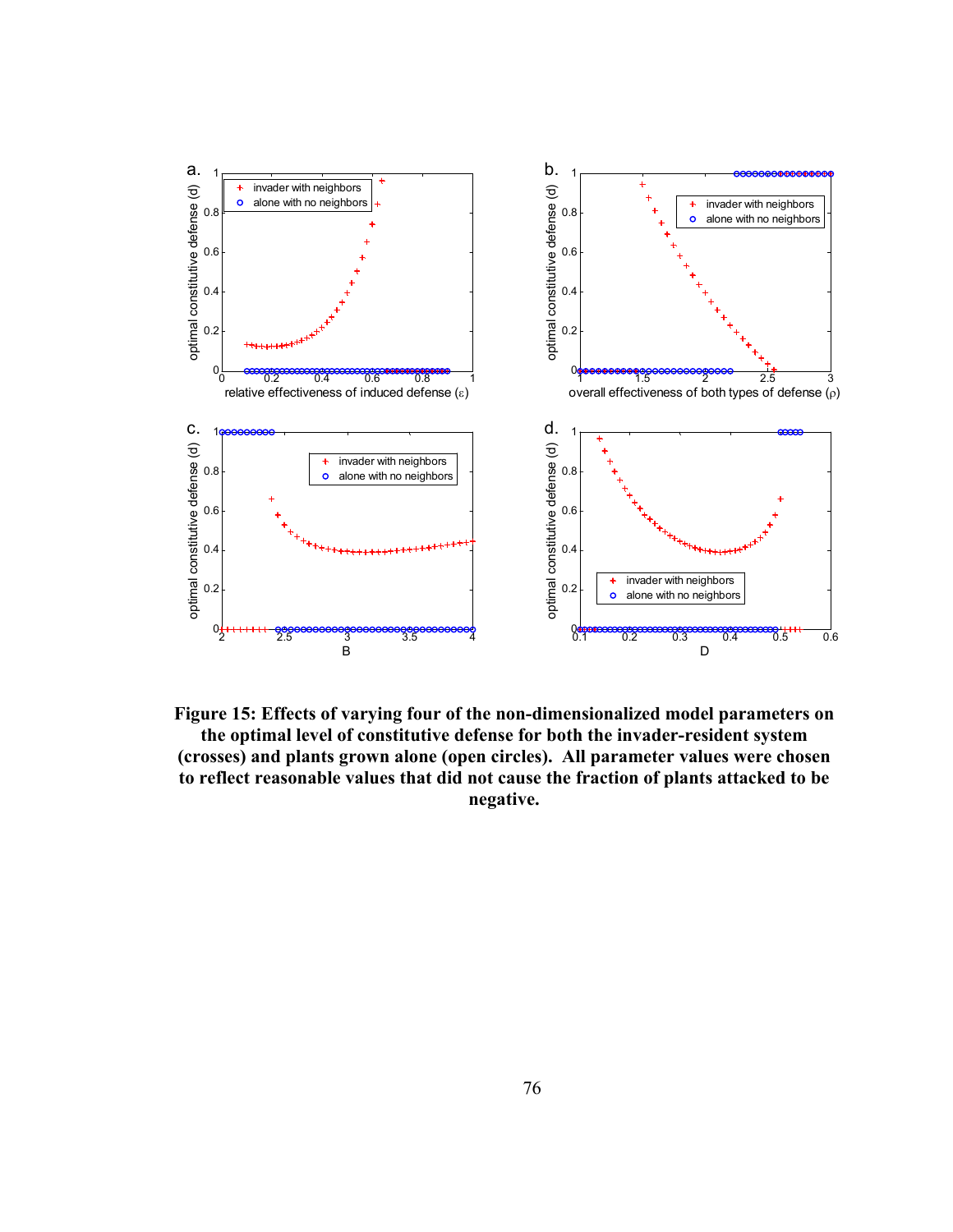When this difference is great enough (and constitutive defense is much more effective than induced), the best strategy for plants growing alone switches to constitutive defense. A similar effect is present at either end of the range of values for overall effectiveness for the invader-resident system. Over the middle range of values for overall effectiveness, the CSS for the invader-resident system is a mix of induced and constitutive defenses. The mixed defense strategy starts at mostly constitutive and moves towards more induced defense. When the CSS is for more constitutive defense than the best strategy for plants growing alone, the invader increases the amount of constitutive defense since it is able to out-compete its less resistant neighbors due to the high biomass of herbivores present in the system. As the overall effectiveness of defense goes up, this herbivore biomass goes down so the amount of constitutive defense that gives a competitive advantage decreases. When the CSS moves to less constitutive defense than the best growing-alone strategy, the invader is effectively able to parasitize the defense of the resident and drives the system towards less constitutive defense. Thus, there is selection for more "cheating" by producing less costly defense than the defense of neighbors as the effectiveness of defense goes up. However, when the overall effectiveness of defense is high enough, constitutive defense is so effective relative to induced it is always the best strategy.

The effects of varying the other model parameters from Eq. 2 (*B* and *D*) led to complex nonlinear effects (Fig. 15c,d) and are not described in detail.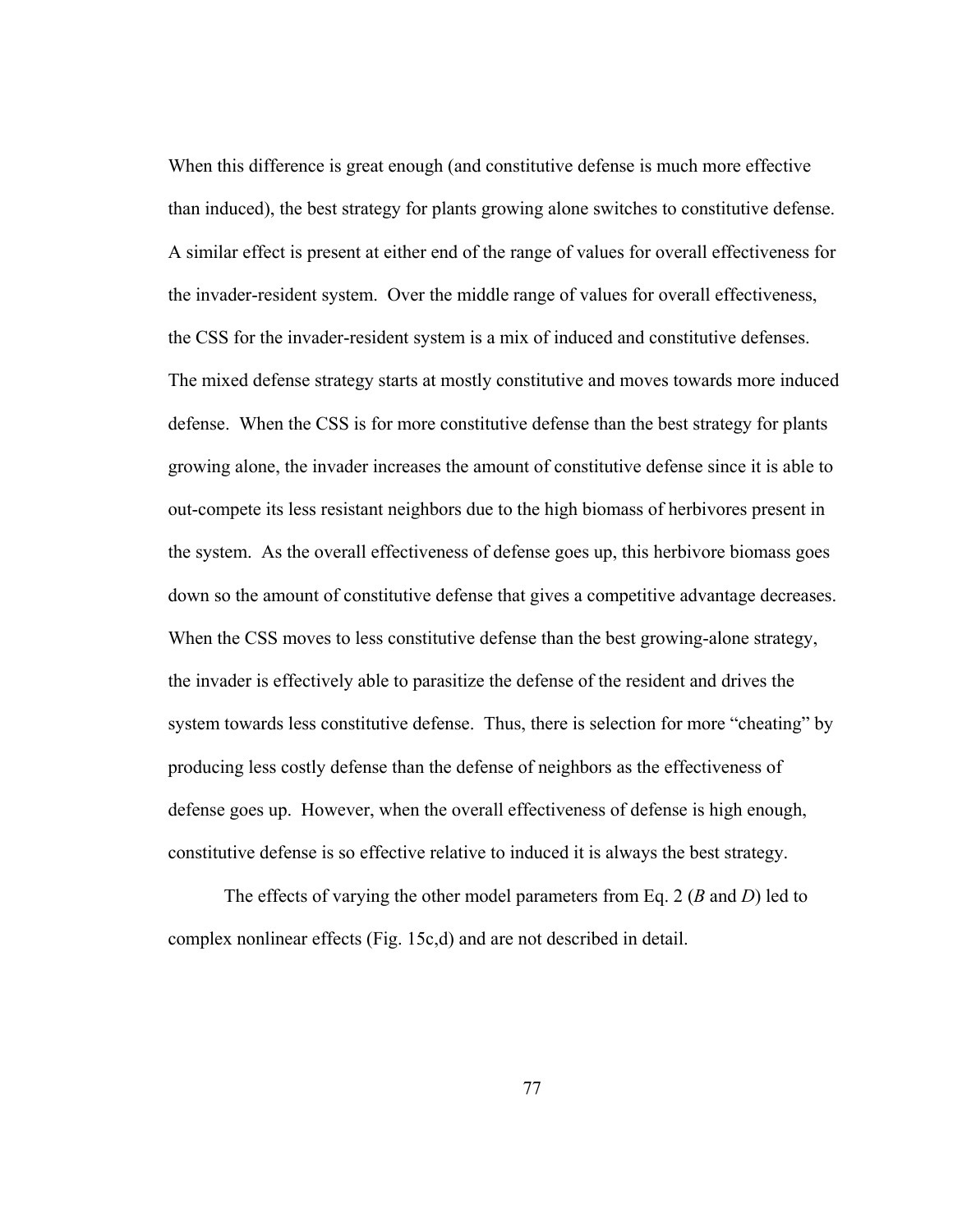### **5.3.5 Effects of changing attack rate**

We also investigated the effects of varying the other parameters given different values of *z*, the half saturation constant for herbivore attack rate. Low values of *z* lead to high attack rates, and vice-versa (see Eq. 5). Fig. 16 shows the result of varying *c* (cost of defense) with a higher and a lower value for z than that used in Fig. 13, keeping all other parameters at their default values (Table 1). We saw similar results for all of the parameters shown in Fig. 15 using these values of *z*. Increasing the herbivore attack rate selects for constitutive defense and lowering the herbivore attack rate selects for induced defense regardless of the other parameter values. This is similar to the results of other models (Adler and Karban 1994; Clark and Harvell 1992; Poitrineau et al. 2004; Tollrian and Harvell 1999; van Baalen 1998) that suggest induced defense is futile when attack is almost certain but much more useful when attack is less certain.

# **5.3.6 Effects of adding immigration**

Increasing immigration in the model (see Eqs. 7 and 8) tends to select for purely constitutive defense for plants growing alone, since increasing immigration increases the herbivore attack rate on plants (Fig. 17). In the invader-resident system, the CSS moves from more constitutive defense than the best growing-alone strategy at lower immigration levels to parasitizing the neighbors' defenses at higher immigration levels. As herbivore pressure increases, the tendency would be for plants to produce more constitutive defense, but higher levels of constitutive defense are more vulnerable to "cheaters". However, when the immigration level (and thus the attack rate) is high enough, the best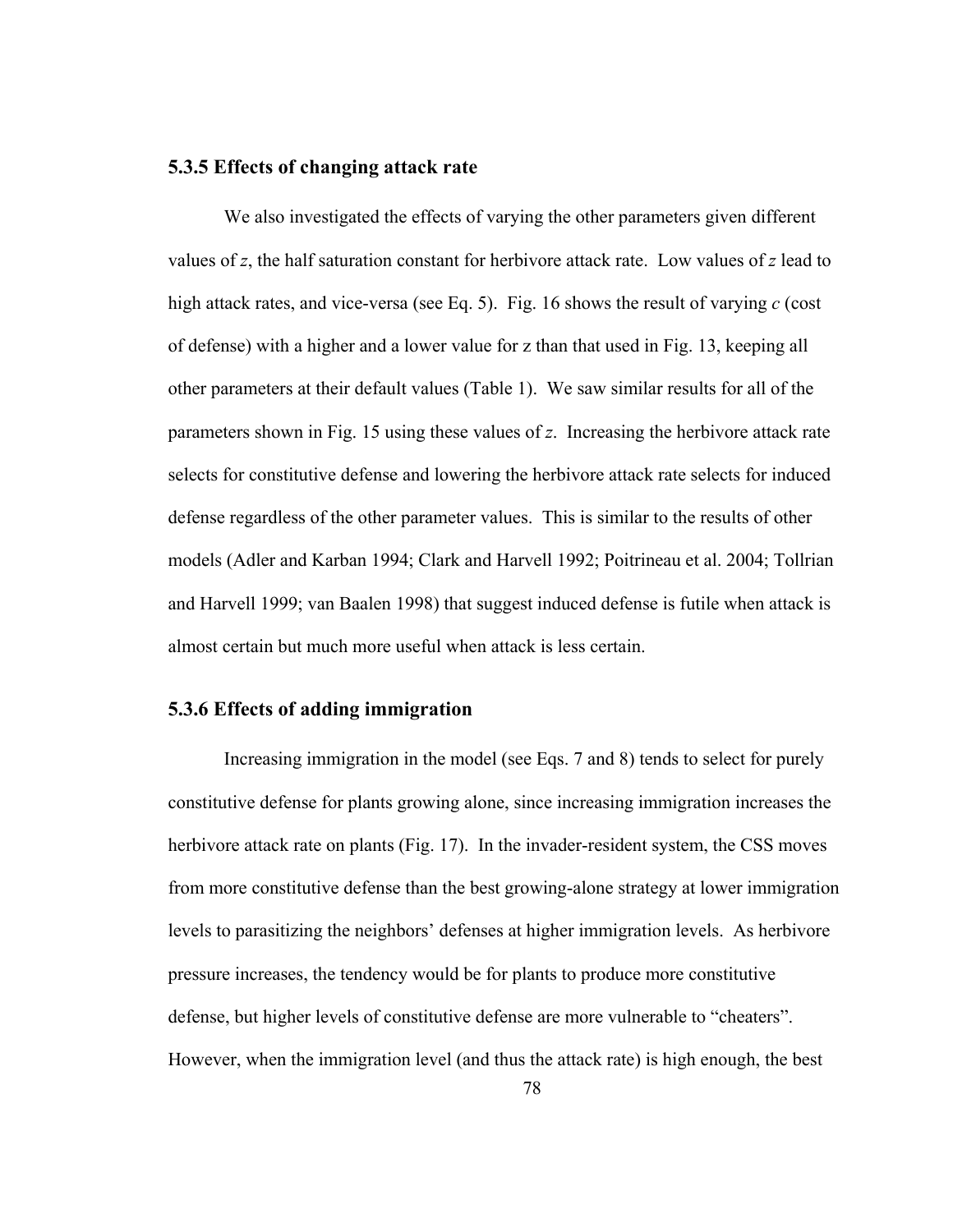

**Figure 16: Effects of varying the cost of defense (c) on the optimal level of constitutive defense for both the invader-resident system (crosses) and plants grown alone (open circles) at a lower (a) and higher (b) value of z than that used in Fig. 3. The parameter values were chosen to reflect reasonable values that did not cause the fraction of plants attacked to go negative. Note that no values of c less than 0.15 were used in (b) to prevent the fraction of plants attacked from going below zero.**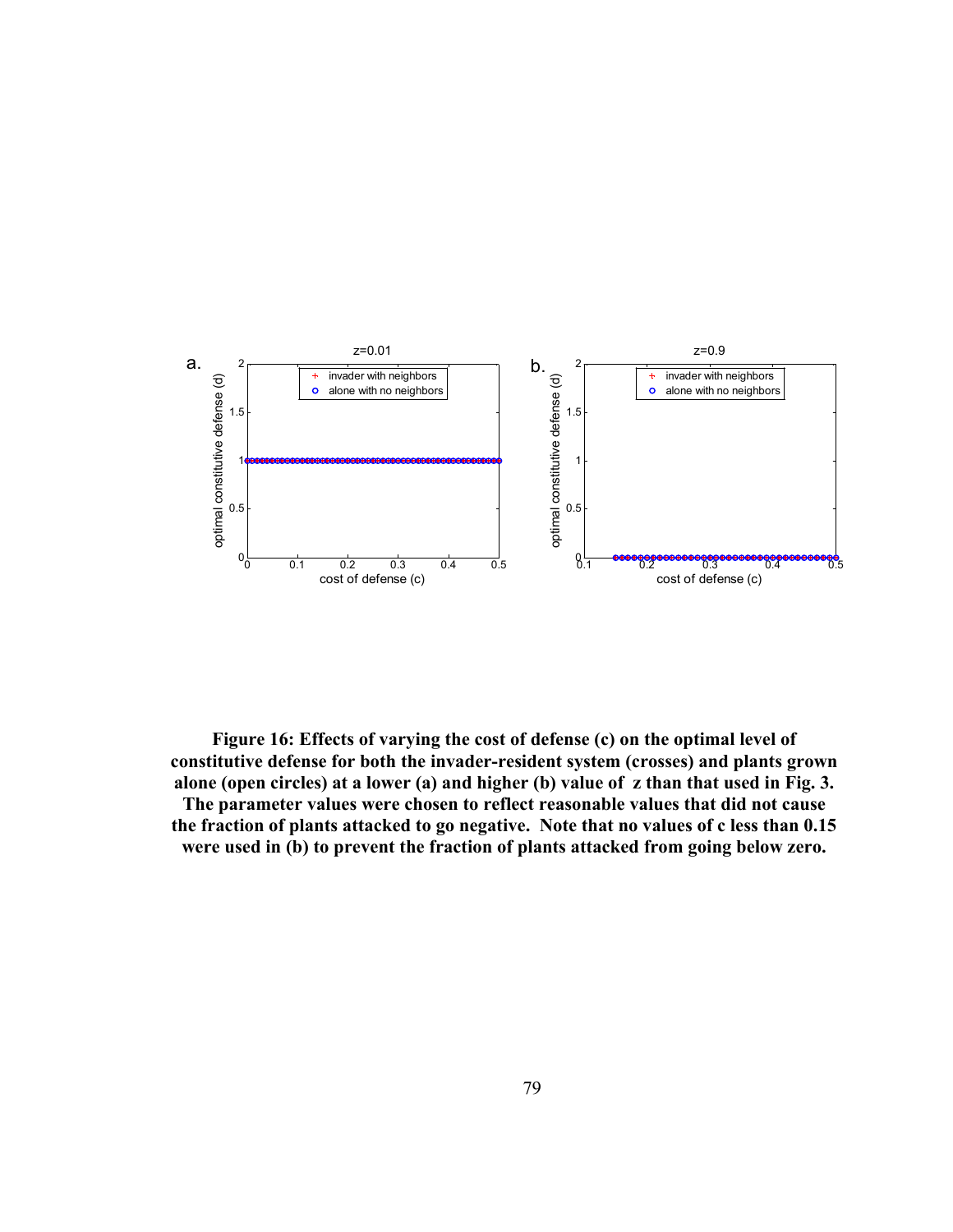

**Figure 17: Effects of varying the herbivore immigration rate (***I***) on the optimal level of constitutive defense for both the invader-resident system (crosses) and plants grown alone (open circles).**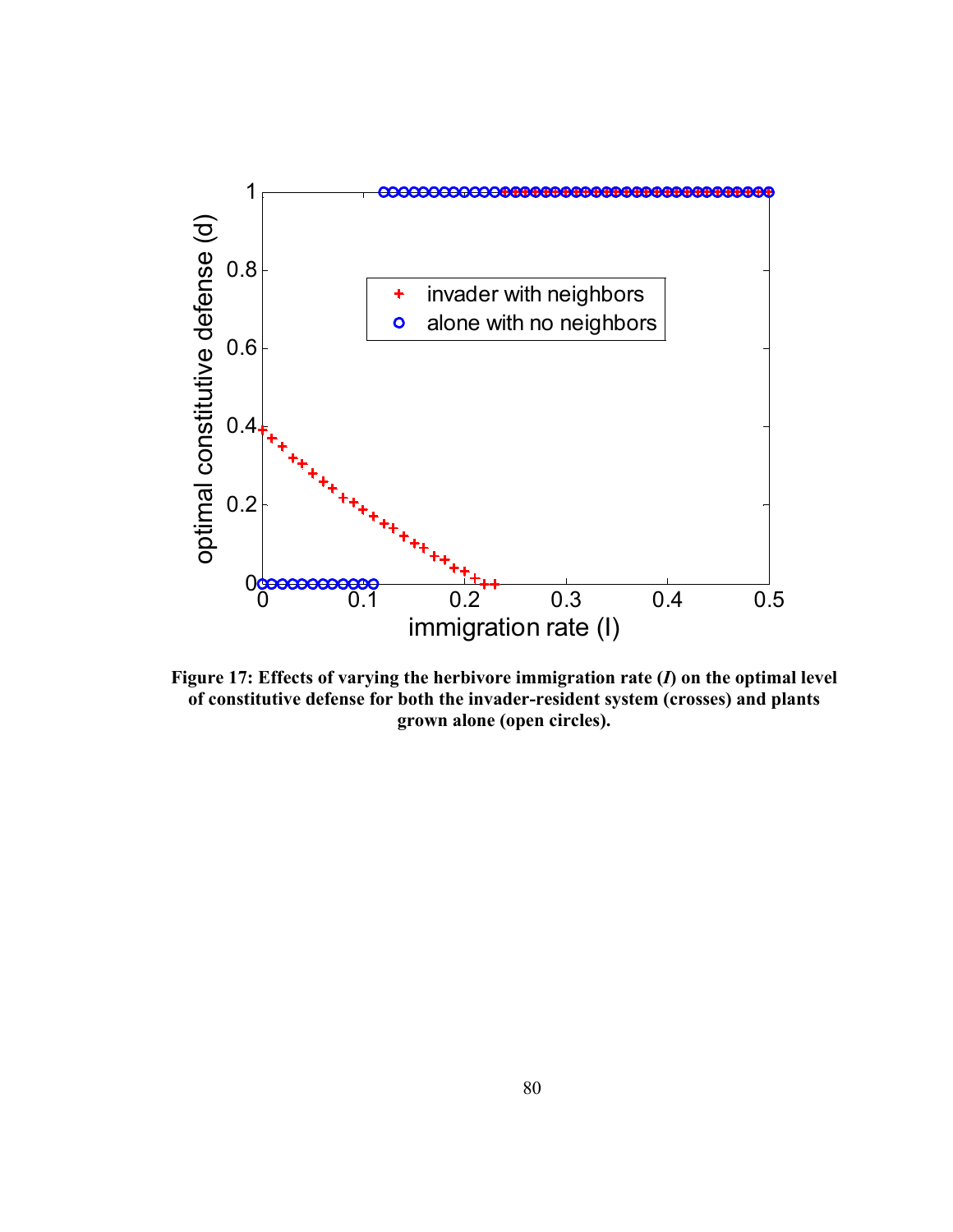strategy is always to use constitutive defense regardless of whether a plant is growing alone or has neighbors.

# *5.4 Discussion*

All induced defense, all constitutive defense, or some mix of the two may be favored for plants under different conditions in our model. The results of our analysis suggest that having conspecific neighbors should influence the evolution of the type of defense produced by plants. For plants growing alone, the optimum type of defense was generally all induced defense or all constitutive defense over large ranges for all parameters. Considering the influence of neighboring conspecific plants often selected for defense strategies that differed from the best strategy in isolation over broad parameter ranges (Figs. 13  $\&$  15). Plants with neighbors could be selected to evolve higher levels of constitutive defense (as a result of an "arms race" to be more defended than one's neighbor when herbivore attack is common) or lower levels of constitutive defense (to exploit herd immunity) than would be optimal for plants growing alone. Thus, the density of conspecific neighbors is a potentially important factor in determining the optimal type of defense in a plant.

Adding neighbors into a system with feedback from herbivores also tended to select for more mixed induced/constitutive strategies over some range for all parameters relative to the best growing-alone strategy. Many plants do employ a mix of induced and constitutive defense strategies (Karban and Baldwin 1997). Most of these plants grow in the vicinity of conspecific neighbors (as do most plants in general). Therefore, it is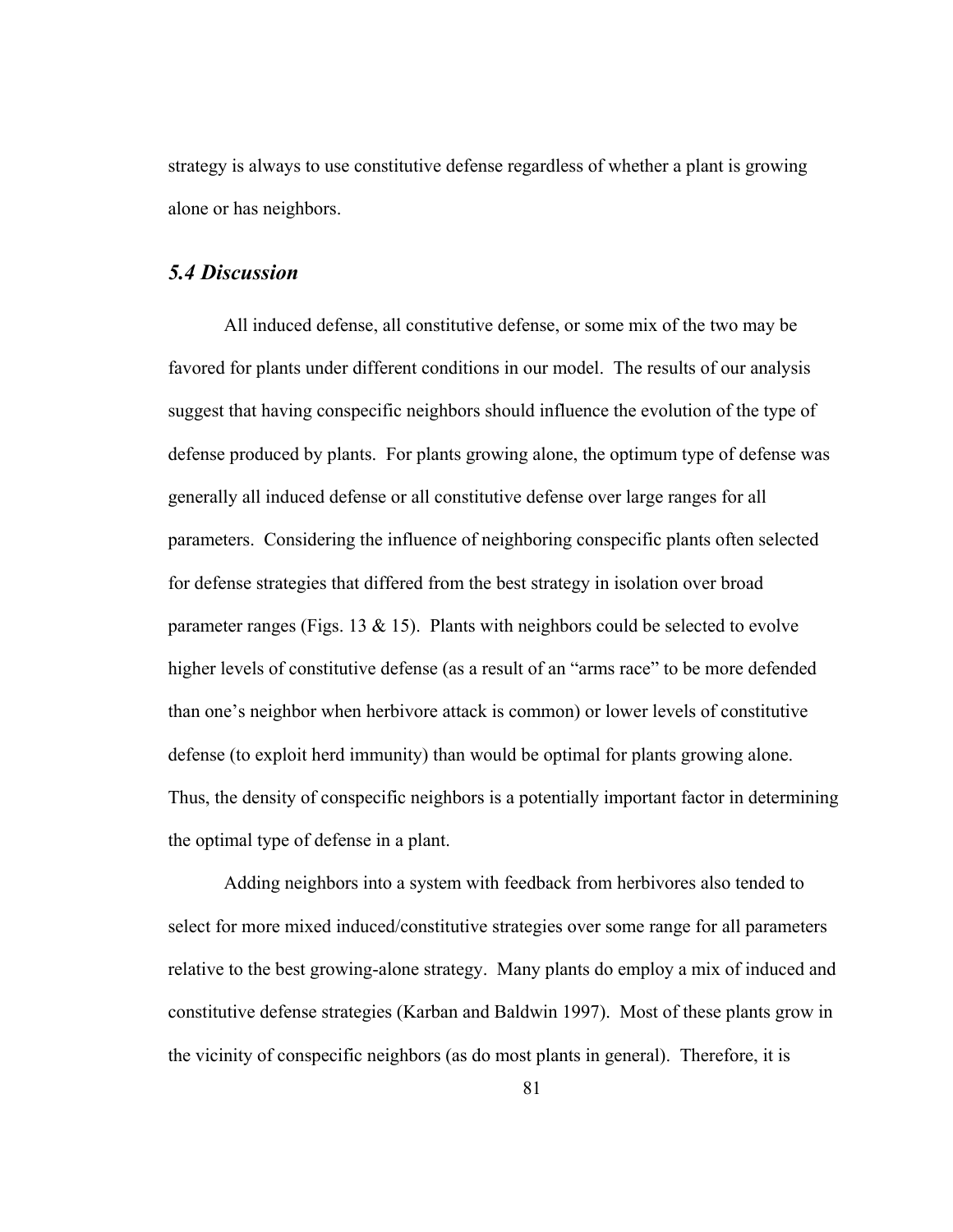possible that having defended neighbors could be part of the reason why plants have evolved such mixed defense strategies.

The fitness of our plants was proportional to their final size, not their growth rate, as size was more readily quantified in our model. However, the growth rate of plants could also be used as a measure of fitness, and may be more important than size in determining how much a plant should be defended against herbivores (Coley et al. 1985). Although size is usually proportional to growth rate, this is not always true. For example, herbivores may respond to a higher growth rate by consuming more plant, leading to a smaller final size than with a lower growth rate.

Although we modeled our system as a plant-herbivore system that could vary in defense type (inducible or constitutive), this model may also be applicable to a variety of other systems with inducible and constitutive defenses. For example, some sessile marine invertebrates can produce spines and thicker or differently-shaped shells as induced responses to predation (Harvell 1990; Harvell 1992; Lively 1986). These organisms have other defenses against predation that are always present (constitutive). Therefore, they exhibit a mixed induced/constitutive strategy for defense against predation. All of these marine organisms are surrounded by conspecific neighbors in the ocean, so the same herd immunity arguments discussed earlier for plants and herbivores would apply to these invertebrates and their predators. Our model could therefore help to explain why some of these colonial invertebrates employ these mixed defense strategies.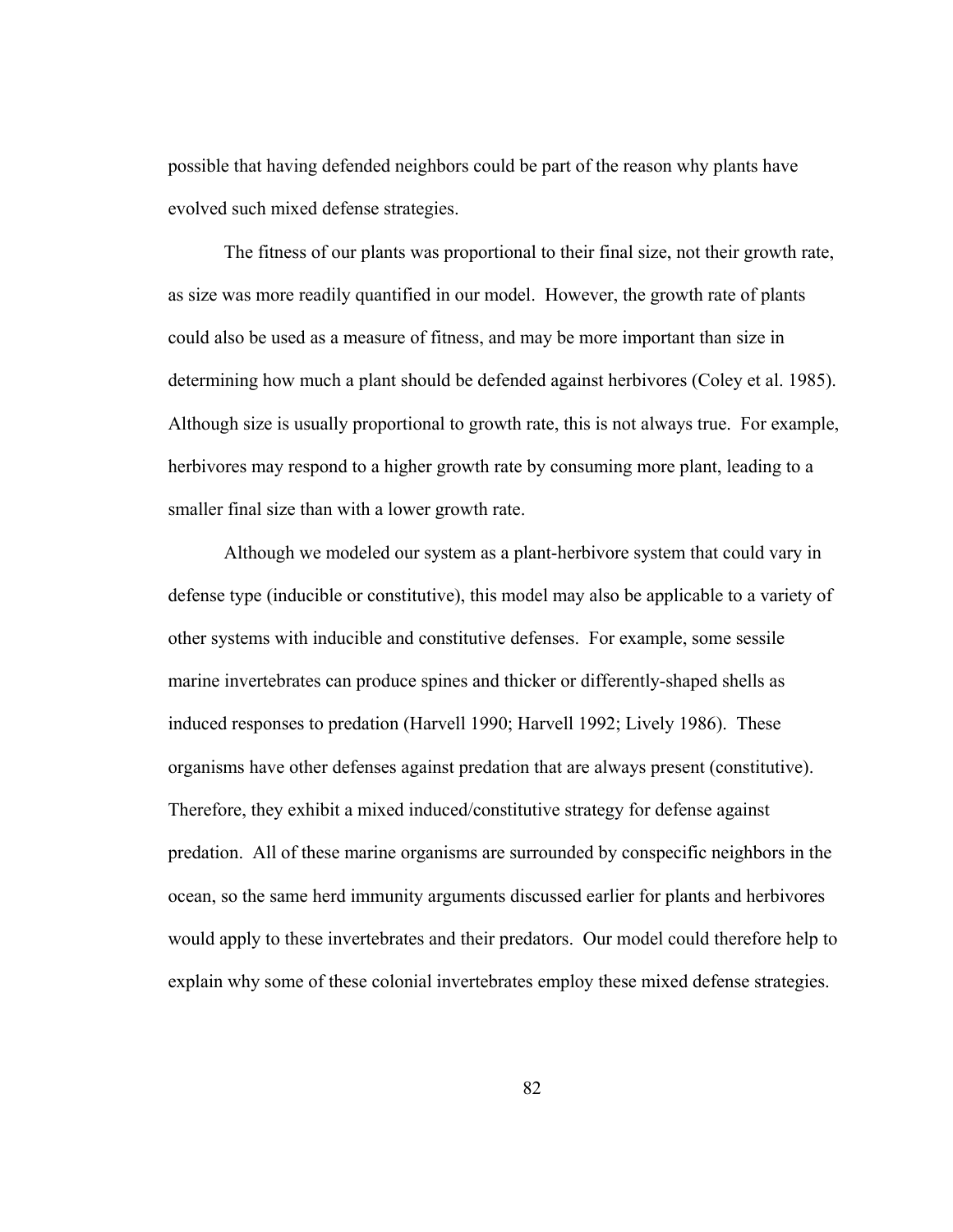One limitation of our model was that we did not explicitly investigate the total amount of defense that plants should produce, but instead concentrated on the optimal allocation of a fixed amount of defense between two types of defense (constitutive vs. induced). It was clear in some cases that this resulted in plants producing induced defense since it was less costly, when such plants likely would be selected to produce fewer or no defenses had that been possible (i.e. the plants growing alone in Fig. 15a). This may have overestimated in some cases the amount of induced defense that a plant should produce. The overestimation of induced defenses should have only occurred where the cost of defense was high relative to the benefits of defense, as this is the scenario likely to lead to no defenses. As most of the parameter space we explored was in regions where the benefits of defense were not greatly outweighed by the costs, we suspect that the overall result that we found of more mixed strategies for plants with neighbors would have still occurred had we included the option for plants to produce smaller amounts of defense. However, the parameter ranges for mixed strategies may have been smaller than we observed in our analysis.

 Our results are similar in many respects to those of Poitrineau et al. (2004), who also modeled the evolution of inducible defenses in a similar invaderresident system. They modeled inducibility and level of defense as separate quantities, unlike our model of the optimal allocation to the two types of defense. In their model increasing costs of defense tended to decrease defense, similar to our reduction in constitutive defense at high costs. However, increasing costs of defense also decreased

83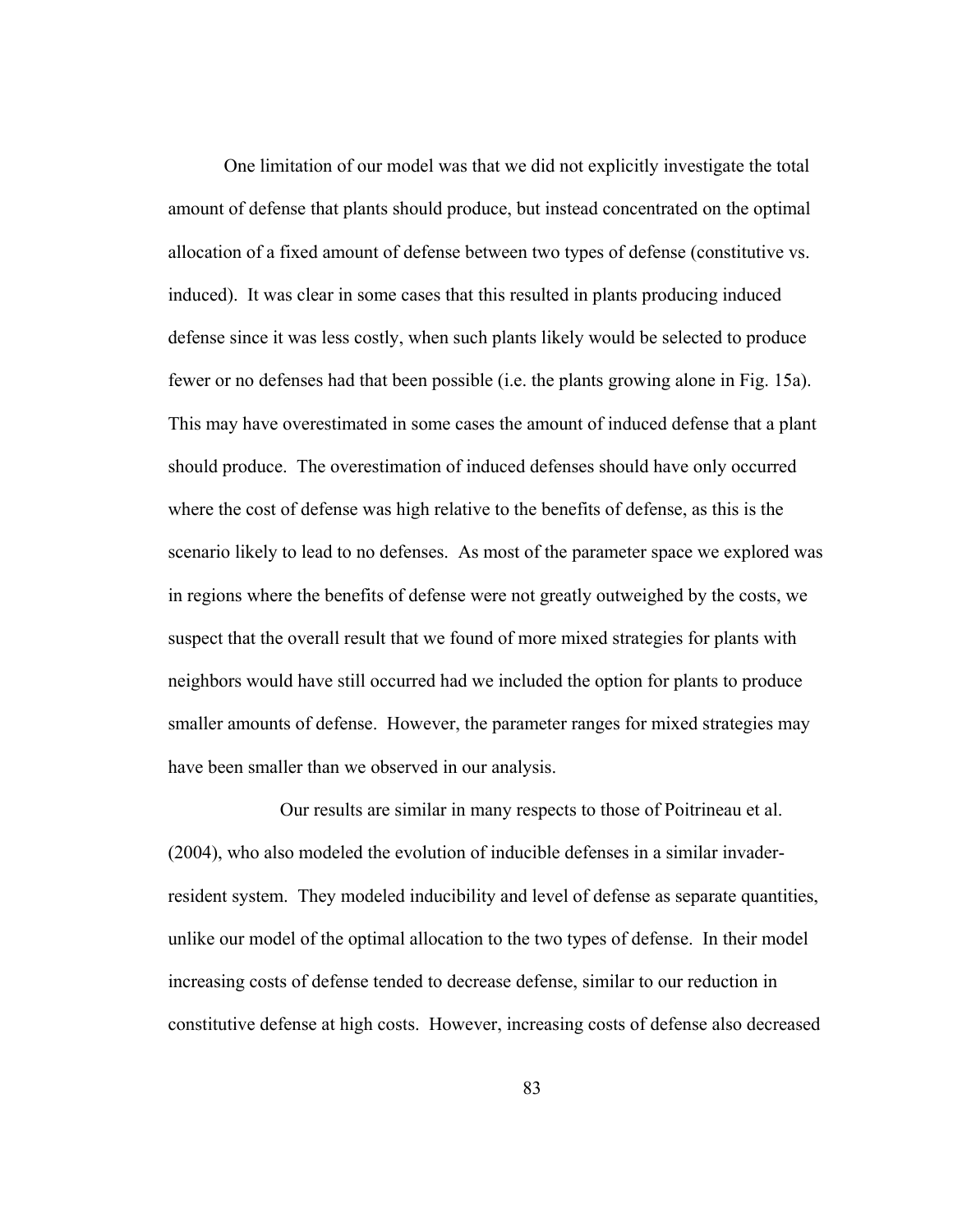inducibility in their model, whereas inducible defenses were favored in our model since they were the less costly defense type. They also found that increasing the attack rate increased defense and decreased inducibility, similar to our result. However, for cost of defense and attack rate, regardless of the degree of herd immunity, they found sharp transitions from low to high defense and inducibility. This result was significantly different from the regions of gradual shift in strategies we saw in our systems with neighbors for all parameters (Figs. 13 and 15). The difference was likely due to the feedback we included to and from defenses on herbivores that constantly modified the optimal level of defense and attack rates, whereas their model considered attack rates to be a fixed quantity and did not explicitly model the attackers.

Our model also sheds some light on the question raised in various other studies of how plants should optimize the tradeoff between competitive ability and defense against herbivores (Donaldson et al. 2006; Uriarte et al. 2002; Weis and Hochberg 2000). These studies have suggested that increasing levels of herbivore resistance should either increase (Weis and Hochberg 2000), decrease (Donaldson et al. 2006; Weis and Hochberg 2000), or have no effect on (Uriarte et al. 2002) competitive ability, as defined by the ability of plants to gather resources. Although we do not directly address tradeoffs between defense and competitive ability, our analysis suggests that selection for defense types in plants surrounded by neighbors can be highly sensitive to small parameter changes. Thus, selective pressures for levels of resistance even in the absence of tradeoffs with competitive ability could be highly variable and would likely become even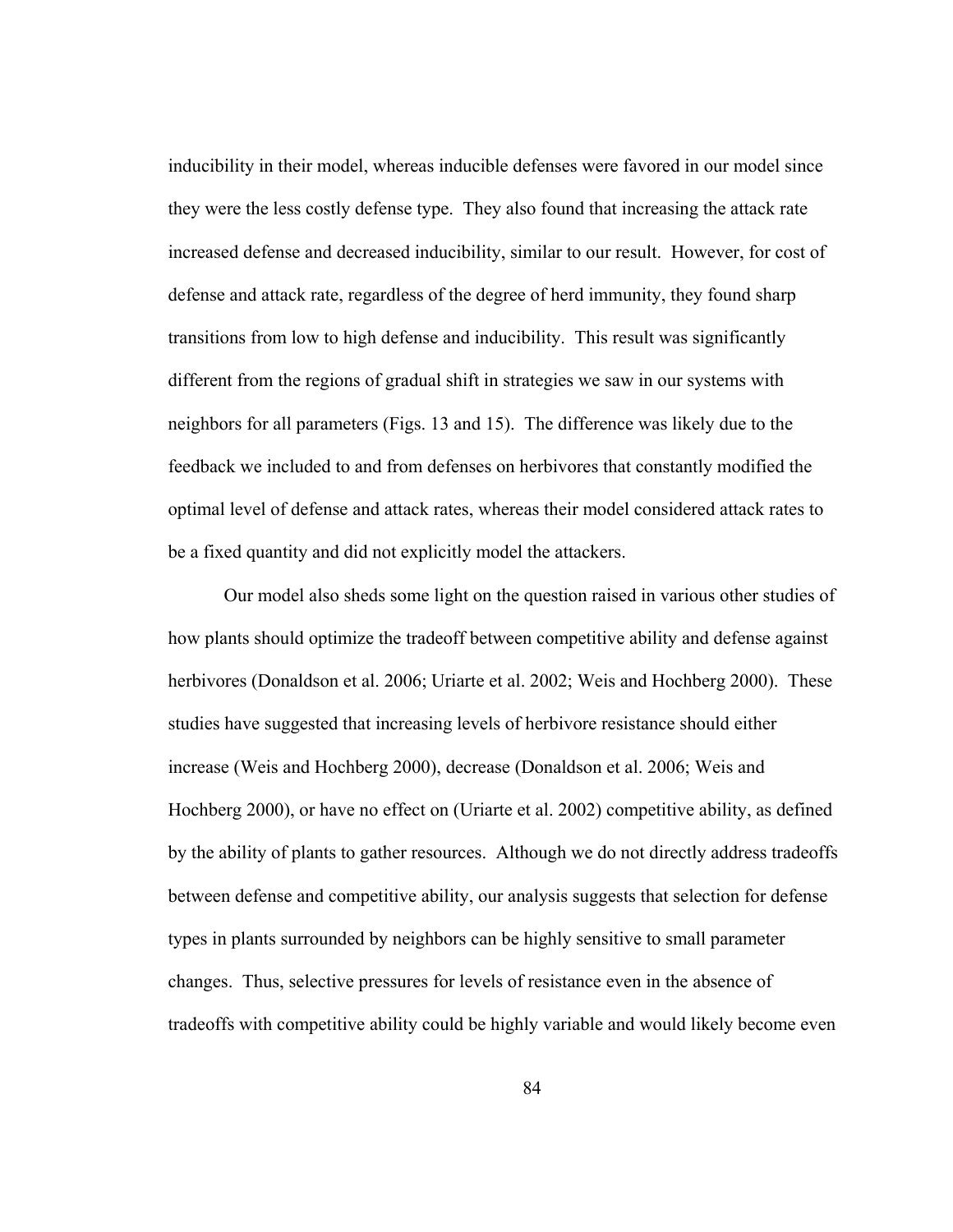more variable with the addition of additional pressures from selection on competitive ability.

The feedback between herbivores and plant defenses is one of the key differences between our model and earlier models of similar systems, and has helped lead to some predictions not made by previous models. One such prediction is that plants with neighbors should very commonly adopt different defense strategies than plants growing alone. Another prediction is that a mix of constitutive and induced defense strategies should evolve more often in plant-herbivore systems in which the plant is growing surrounded by conspecific neighbors than systems in which the plant is growing alone. Both of these predictions could help explain the diverse pattern of plant defenses that have been observed in natural systems (Karban and Baldwin 1997) and might provide a basis for experimental tests of the relationship between plant density and defense strategies.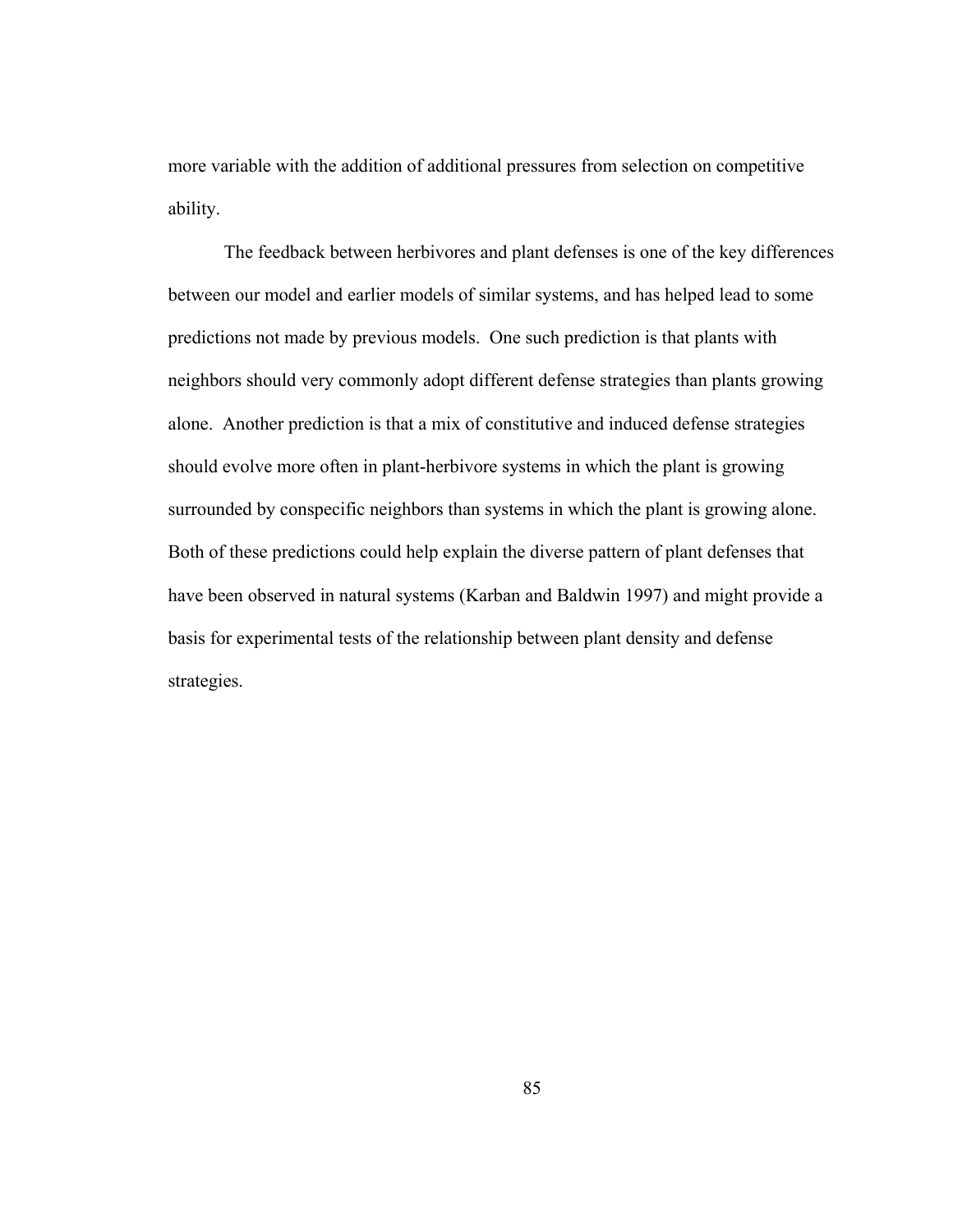# **References**

- Adler FR, Karban R (1994) Defended Fortresses or Moving Targets? Another Model of Inducible Defenses Inspired by Military Metaphors. American Naturalist 144:813-832
- Adobe (2002) Adobe Photoshop. In, 6 edn. Adobe Systems Incorporated
- Agrawal AA, Janssen A, Bruin J, Posthumus MA, Sabelis MW (2002) An ecological cost of plant defence: attractiveness of bitter cucumber plants to natural enemies of herbivores. Ecology Letters 5:377-385
- Agrawal AA, Karban R (1999) Why induced defense may be favored over constituive strategies in plants. In: Tollrian R, Harvell CD (eds) The Ecology and Evolution of Inducible Defenses. Princeton University Press, Princeton, New Jersey, pp 45- 61
- Agrawal AA, Strauss SY, Stout MJ (1999) Costs of induced responses and tolerance to herbivory in male and female fitness components of wild radish. Evolution 53:1093-1104
- Alborn HT, Turlings TCJ, Jones TH, Stenhagen G, Loughrin JH, Tumlinson JH (1997) An elicitor of plant volatiles from beet armyworm oral secretion. Science 276:945-949
- Anderson RM, May RM (1985) Vaccination and Herd-Immunity to Infectious-Diseases. Nature 318:323-329
- Anderson RM, May RM (1990) Immunization and Herd-Immunity. Lancet 335:641-645
- Bartlett R (2006) Interactions among plant resistance, herbivores, and predators. In: Biology PhD Dissertation. Duke University, Durham, NC
- Bartlett R (in review) Negative interactions between chemical defense and predators affect fitness in soybeans. Oecologia
- Bjorkman C, Ahrne K (2005) Influence of leaf trichome density on the efficiency of two polyphagous insect predators. Entomologia Experimentalis Et Applicata 115:179- 186
- Boerma HR, Walker DR (2005) Discovery and utilization of QTLs for insect resistance in soybean. Genetica 123:181-189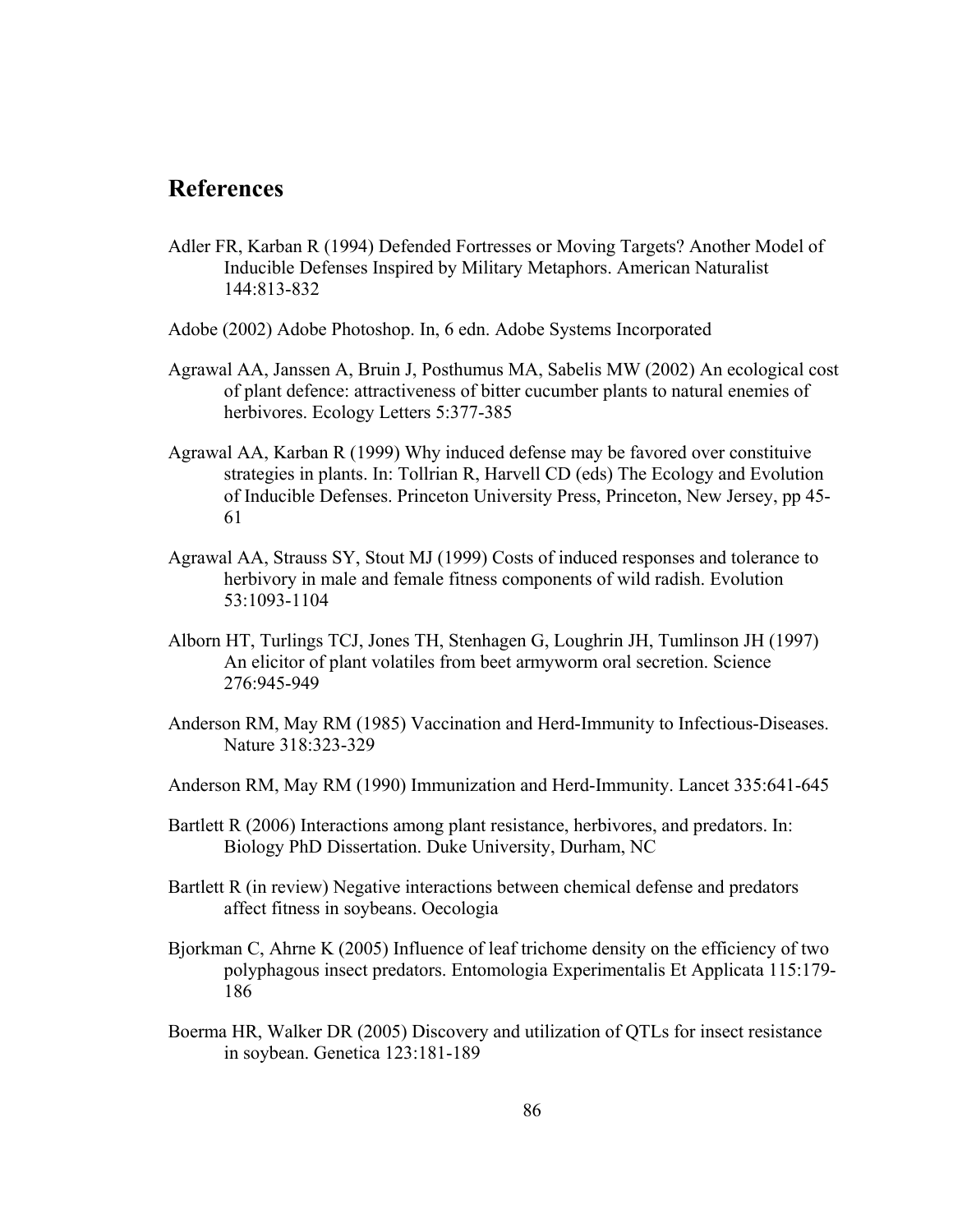- Bottrell DG, Barbosa P, Gould F (1998) Manipulating natural enemies by plant variety selection and modification: A realistic strategy? Annual Review of Entomology 43:347-367
- Brower LP, Brower JVZ, Corvino JM (1967) Plant poisons in a terrestrial food chain. Proceedings of the National Academy of Science USA 57:893-898
- Bryant JP, Reichardt PB, Clausen TP, Werner RA (1993) Effects of mineral nutrition on delayed inducible resistance in Alaska paper birch. Ecology 74:2072-2084
- Campbell BC, Duffy SS (1979) Tomatine and parasitic wasps potential incompatibility of plant antibiosis with biological control. Science 205:700-702
- Clark CW, Harvell D (1992) Inducible Defenses and the Allocation of Resources: A Minimal Model. American Naturalist 139:521-539
- Coley PD, Bryant JP, Chapin FS (1985) Resource Availability and Plant Antiherbivore Defense. Science 230:895-899
- D'Amico V, Elkinton JS, Dwyer G, Willis RB, Montgomery ME (1998) Foliage damage does not affect within-season transmission of an insect virus. Ecology 79:1104- 1110
- Deitz L, Van Duyn H, Bradley JJ, Rabb R, Brooks W, Stinner R (1976) A Guide to the Identification and Biology of Soybean Arthropods in North Carolina. North Carolina Agricultural Experiment Station Technical Bulletin 238:1-264
- Denno RF, Gratton C, Langellotto GA, Finke DL, Huberty AF, Peterson MA (2002) Bottom-up forces mediate natural-enemy impact in a phytophagous insect community. Ecology 83:1443-1458
- Donaldson JR, Kruger EL, Lindroth RL (2006) Competition- and resource-mediated tradeoffs between growth and defensive chemistry in trembling aspen (Populus tremuloides). New Phytologist 169:561-570
- Dover BA, Noblet R, Moore RF, Shepard BM (1987) Development and emergence of *Pediobius foveolatus* from Mexican bean beetle larvae fed foliage from *Phaseolus lunatus* and resistant and susceptible soybeans. Journal of Agricultural Entomology 4:271-279
- Dwyer G, Firestone J, Stevens TE (2005) Should models of disease dynamics in herbivorous insects include the effects of variability in host-plant foliage quality? American Naturalist 165:16-31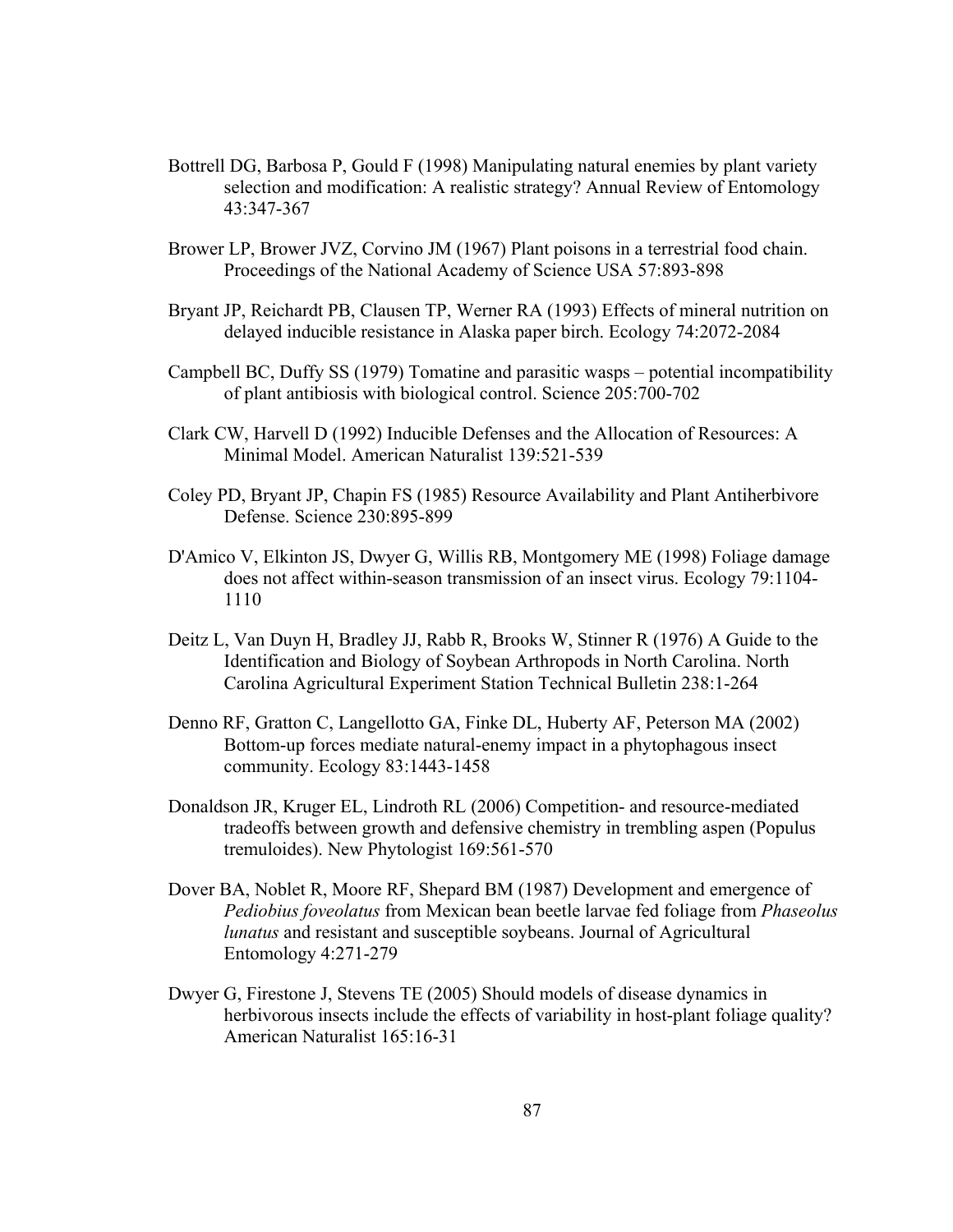- Dyer LA (1995) Tasty generalists and nasty specialists? Antipredator mechanisms in tropical lepidopteran larvae. Ecology 76:1483-1496
- Eisner T (1970) Chemical defense against predation in arthropods. In: Sondheimer E, Simeone JB (eds) Chemical Ecology. Academic Press, New York, pp 157-217
- Frank SA (1998) Inducible defence and the social evolution of herd immunity. Proceedings of the Royal Society of London Series B-Biological Sciences 265:1911-1913
- Fuentes-Contreras E, Pell JK, Niemeyer HM (1998) Influence of plant resistance at the third trophic level: interactions between parasitoids and entomopathogenic fungi of cereal aphids. Oecologia 117:426-432
- Gassmann AJ, Hare JD (2005) Indirect cost of a defensive trait: variation in trichome type affects the natural enemies of herbivorous insects on Datura wrightii. Oecologia 144:62-71
- Gauld ID, Gaston KJ, Janzen DH (1992) Plant allelochemicals, tritrophic interactions and the anomalous diversity of tropical parasitoids: the "nasty" host hypothesis. Oikos 65:353-357
- Gomez JM, Zamora R (1994) Top-down effects in a tritrophic system: Parasitoids enhance plant fitness. Ecology 75:1023-1030
- Gouinguene SP, Turlings TCJ (2002) The effects of abiotic factors on induced volatile emissions in corn plants. Plant Physiology 129:1296-1307
- Green TR, Ryan CA (1972) Wound-induced proteinase inhibitor in plant leaves: a possible defense mechanism against insects. Science 175:776-777
- Harvell CD (1990) The Ecology and Evolution of Inducible Defenses. Quarterly Review of Biology 65:323-340
- Harvell CD (1992) Inducible Defenses and Allocation Shifts in a Marine Bryozoan. Ecology 73:1567-1576
- Harvey JA, Van Nouhuys S, Biere A (2005) Effects of quantitative variation in allelochemicals in Plantago lanceolata on development of a generalist and a specialist herbivore and their endoparasitoids. Journal of Chemical Ecology 31:287-302
- Haukioja E (1980) On the Role of Plant Defenses in the Fluctuation of Herbivore Populations. Oikos 35:202-213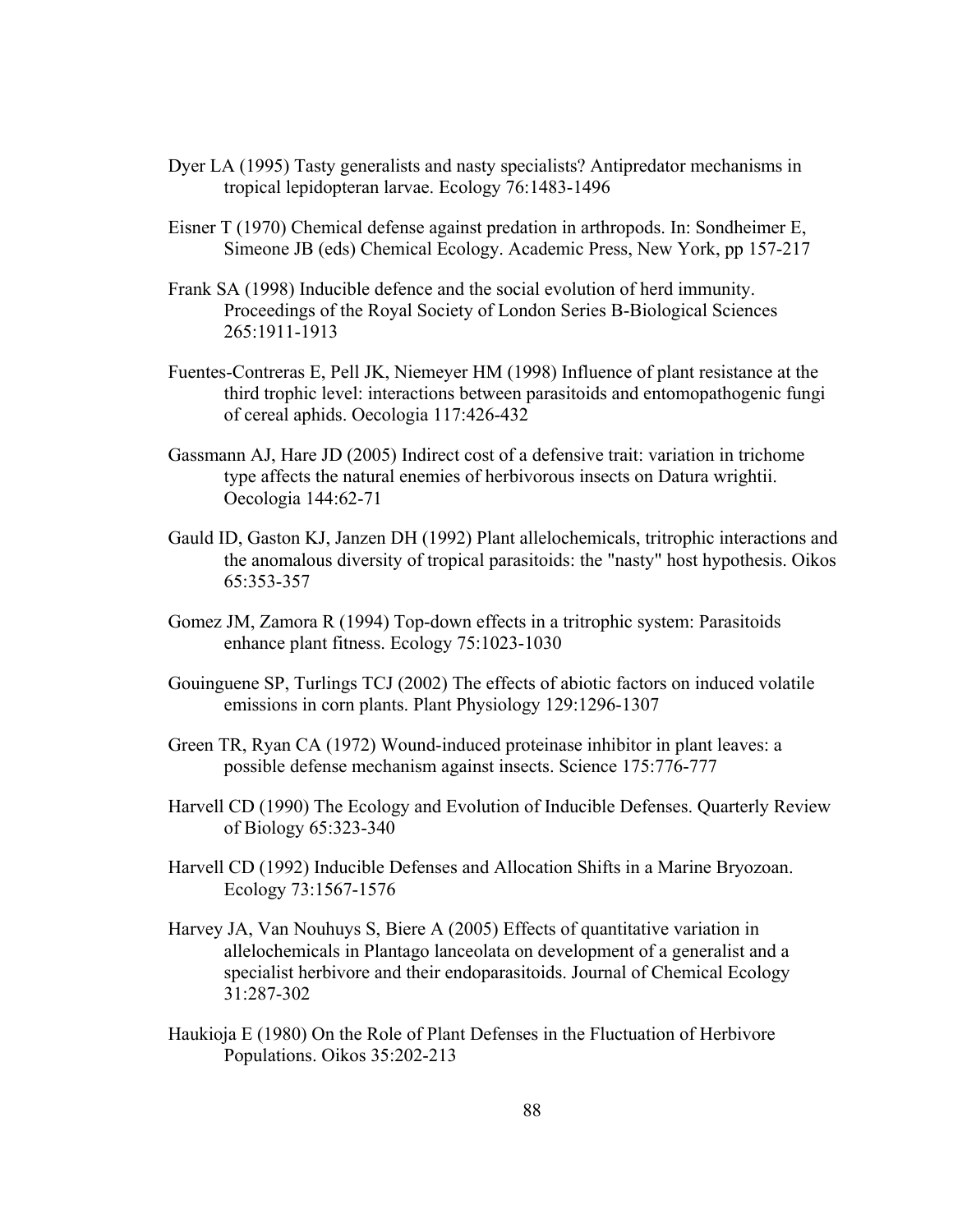- Havill PN, Raffa FK (2000) Compound effects of induced plant responses on insect herbivores and parasitoids: implications for tritrophic interactions. Ecological Entomology 25:171-179
- Herms DA, Mattson WJ (1992) The dilemma of plants: to grow or defend. Quarterly Review of Biology 67:283-335
- Hoover K, Stout MJ, Alaniz SA, Hammock BD, Duffey SS (1998) Influence of induced plant defenses in cotton and tomato on the efficacy of baculoviruses on noctuid larvae. Journal of Chemical Ecology 24:253-271
- Hougeneitzman D, Rausher MD (1994) Interactions between Herbivorous Insects and Plant-Insect Coevolution. American Naturalist 143:677-697
- Hountondji FCC, Hanna R, Sabelis MW (2006) Does methyl salicylate, a component of herbivore-induced plant odour, promote sporulation of the mite-pathogenic fungus *Neozygites tanajoae*? Experimental and Applied Acarology 39:63-74
- Hufbauer RA (2001) Pea aphid-parasitoid interactions: Have parasitoids adapted to differential resistance? Ecology 82:717-725
- Hunter MD, Schultz JC (1993) Induced Plant Defenses Breached Phytochemical Induction Protects an Herbivore from Disease. Oecologia 94:195-203
- James DG, Price TS (2004) Field-testing of methyl salicylate for recruitment and retention of beneficial insects in grapes and hops. Journal of Chemical Ecology 30:1613-1628
- Juenger T, Bergelson J (1998) Pairwise versus diffuse natural selection and the multiple herbivores of scarlet gilia, *Ipomopsis aggregata*. Evolution 52:1583-1592
- Kalule T, Wright DJ (2002a) Tritrophic interactions between cabbage cultivars with different resistance and fertilizer levels, cruciferous aphids and parasitoids under field conditions. Bulletin of Entomological Research 92:61-69
- Kalule T, Wright DJ (2002b) Tritrophic interactions between cabbage cultivars with different resistance and fertilizer levels, cruciferous aphids and parasitoids under field conditions. Bulletin of Entomological Research 92:61-69
- Karban R, Baldwin IT (1997) Induced Responses to Herbivory. University of Chicago Press, Chicago
- Kauffman WC, Flanders RV (1985) Effects of variably resistant soybean and lima bean cultivars on *Pediobius foveolatus* (Hymenoptera: Eulophidae), a parasitoid of the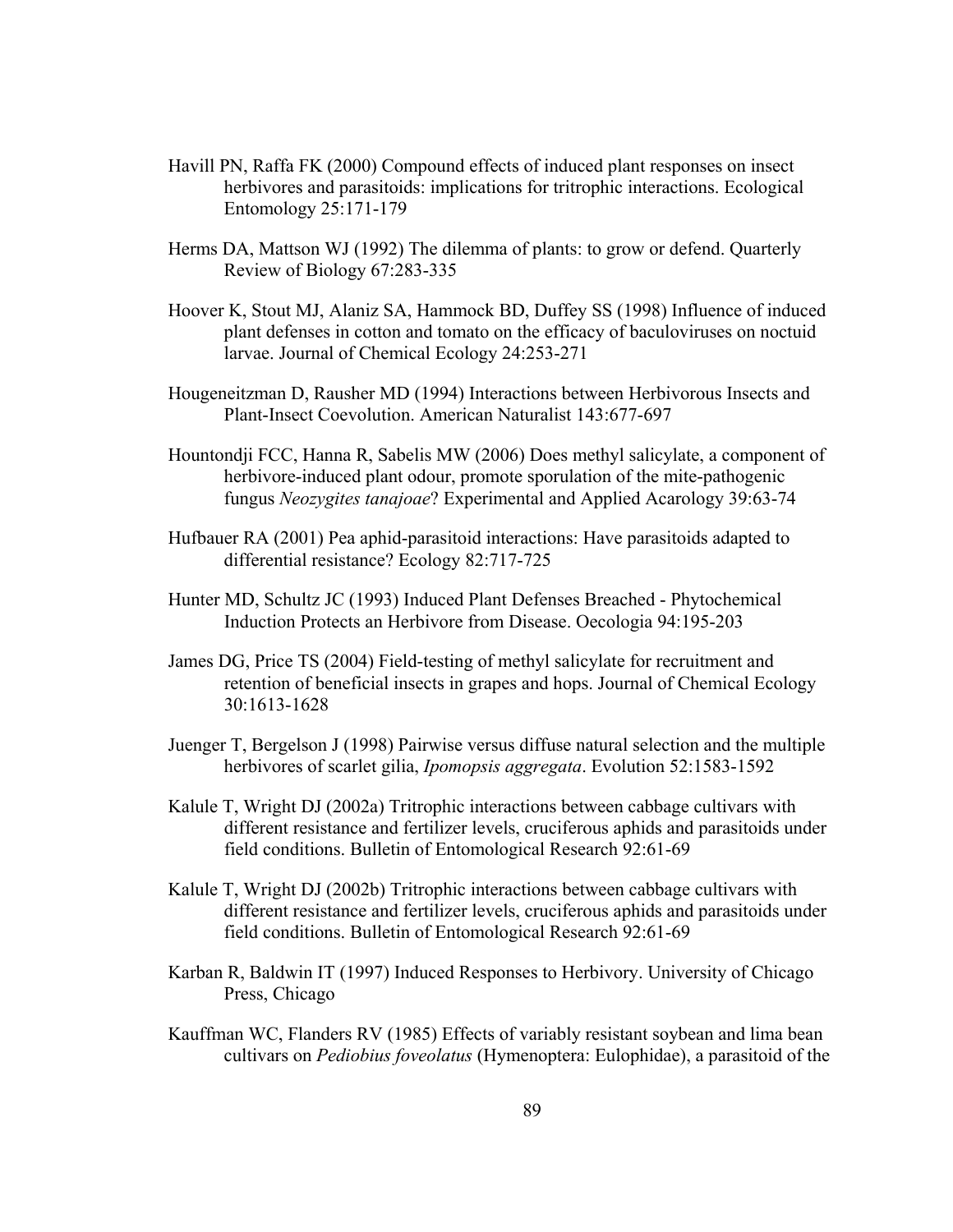Mexican bean beetle, *Epilachna varivestis* (Coleoptera: Coccinellidae). Environmental Entomology 14:678-682.

- Keating ST, Yendol WG, Schultz JC (1988) Relationship between Susceptibility of Gypsy-Moth Larvae (Lepidoptera, *Lymantriidae*) to a Baculovirus and Host Plant Foliage Constituents. Environmental Entomology 17:952-958
- Kogan M (1972) Intake and utilization of natural diets by the Mexican bean beetle, *Epilachna verivestis* - a multivariate analysis. In: Rodriguez J (ed) Insect and mite nutrition: significance and implications in ecology and pest management. North-Holland Publishing Co., Amsterdam, pp 107-126
- Kogan M, Fischer DC (1991) Inducible defenses in soybean against herbivorous insects. In: Tallamy DW, Raupp MJ (eds) Phytochemical Induction by Herbivores. John Wiley, New York, pp 347-378
- Leimu R, Koricheva J (2006) A meta-analysis of genetic correlations between plant resistances to multiple enemies. American Naturalist 168:E15-E37
- Lively CM (1986) Competition, Comparative Life Histories, and Maintenance of Shell Dimorphism in a Barnacle. Ecology 67:858-864
- Mantyla E, Klemola T, Haukioja E (2004) Attraction of willow warblers to sawflydamaged mountain birches: novel function of inducible plant defences? Ecology Letters 7:915-918
- MathSoft I (1999) S-Plus 2000. In. MathSoft, Inc., Cambridge, MA
- Mauricio R (1998) Costs of resistance to natural enemies in field populations of the annual plant *Arabidopsis thaliana*. American Naturalist 151:20-28
- Mauricio R, Rausher MD, Burdick DS (1997) Variation in the defense strategies of plants: Are resistance and tolerance mutually exclusive? Ecology 78:1301-1311
- McCloud ES, Tallamy DW, Halaweish FT (1995) Squash Beetle Trenching Behavior Avoidance of Cucurbitacin Induction or Mucilaginous Plant Sap. Ecological Entomology 20:51-59
- Narvel JM, Walker DR, Rector BG, All JN, Parrott WA, Boerma HR (2001) A retrospective DNA marker assessment of the development of insect resistant soybean. Crop Science 41:1931-1939
- Ninkovic V, Al Abassi S, Pettersson J (2001) The influence of aphid-induced plant volatiles on ladybird beetle searching behavior. Biological Control 21:191-195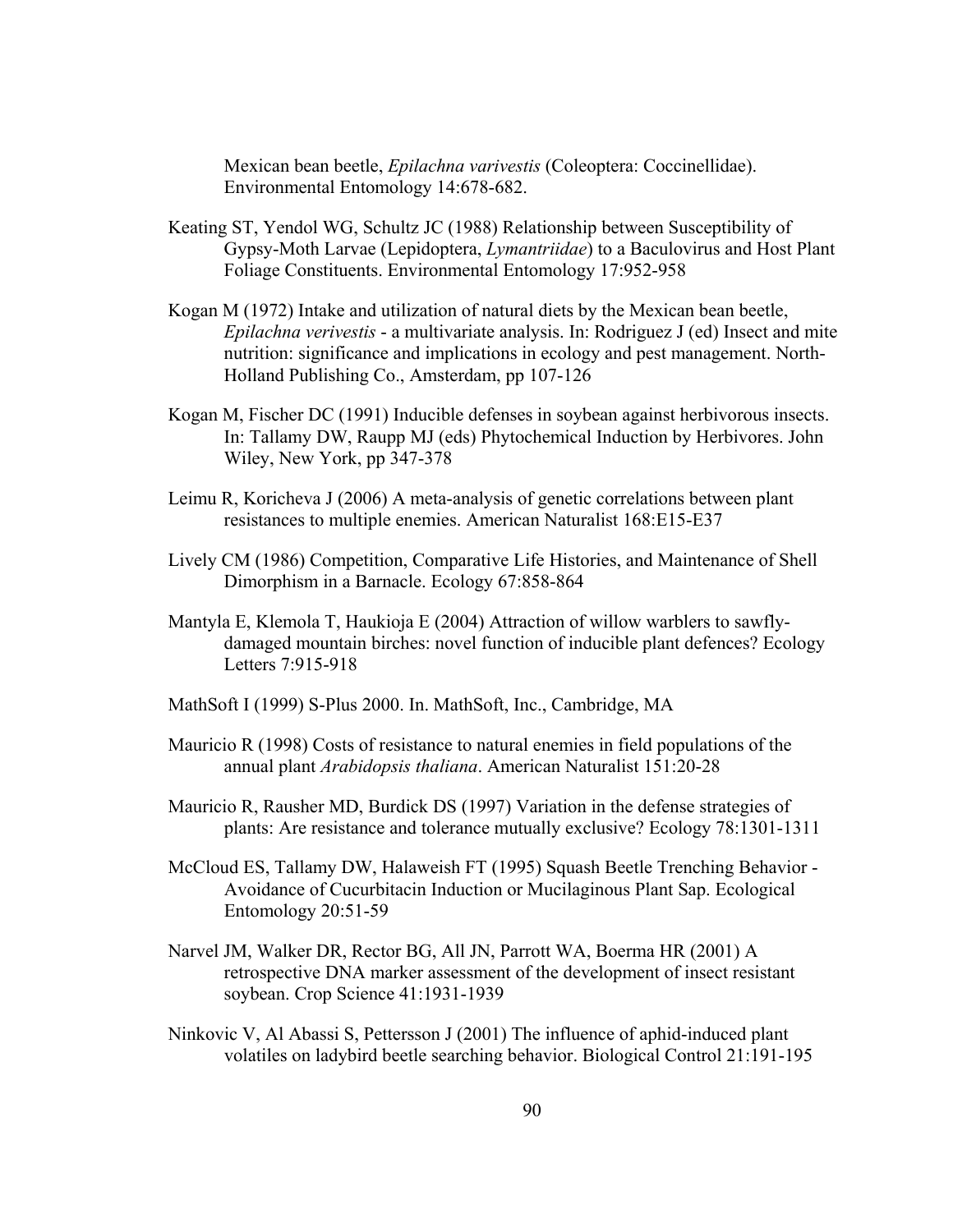- Ode PJ, Berenbaum MR, Zangerl AR, Hardy CW (2004) Host plant, host plant chemistry and the polyembryonic parasitoid Copidosoma sosares: indirect effects in a tritrophic interaction. Oikos 104:388-400
- Orr DB, Boethel DJ (1986) Influence of Plant Antibiosis through 4 Trophic Levels. Oecologia 70:242-249
- Osier TL, Traugott MS, Stamp NE (1996) Allelochemicals in tomato leaves affect a specialist insect herbivore *Manduca sexta* negatively but with no ill effects on a generalist insect predator, *Podisus maculiventris*. Oikos 77:481-488
- Pilson D (1996) Two herbivores and constraints on selection for resistance in *Brassica rapa*. Evolution 50:1492-1500
- Poitrineau K, Brown SP, Hochberg ME (2004) The joint evolution of defence and inducibility against natural enemies. Journal of Theoretical Biology 231:389-396
- Price PW, Bouton CE, Gross P, McPheron BA, Thompson JN, Weis AE (1980) Interactions among three trophic levels: influence of plants on interactions between insect herbivores and natural enemies. Annual Review of Ecology and Systematics 11:41-65
- Rank NE, Smiley JT (1994) Host-plant effects on *Parasyrphus melanderi* (Diptera: Syrphidae) feeding on a willow leaf beetle *Chrysomela aeneicollis* (Coleoptera: Chrysomelidae). Ecological Entomology 19:31-38
- Rausher MD (1992) The measurement of selection on quantitative traits: Biases due to environmental covariances between traits and fitness. Evolution 46:616-626
- Raymond B, Vanbergen A, Pearce I, Hartley SE, Cory JS, Hails RS (2002) Host plant species can influence the fitness of herbivore pathogens: the winter moth and its nucleopolyhedrovirus. Oecologia 131:533-541
- Rector BG, All JN, Parrott WA, Boerma HR (1999) Quantitative trait loci for antixenosis resistance to corn earworm in soybean. Crop Science 39:531-538
- Reindeer Games I (1999) The Image Processing Toolkit. In, 3.0 edn. Reindeer Games, Inc.
- Reitz SR, Trumble JT (1996) Tritrophic interactions among linear furanocoumarins, the herbivore *Trichoplusia ni* (Lepidoptera: Noctuidae), and the polyembryonic parasitoid *Copidosoma floridanum* (Hymenoptera: Encyrtidae). Environmental Entomology 25:1391-1397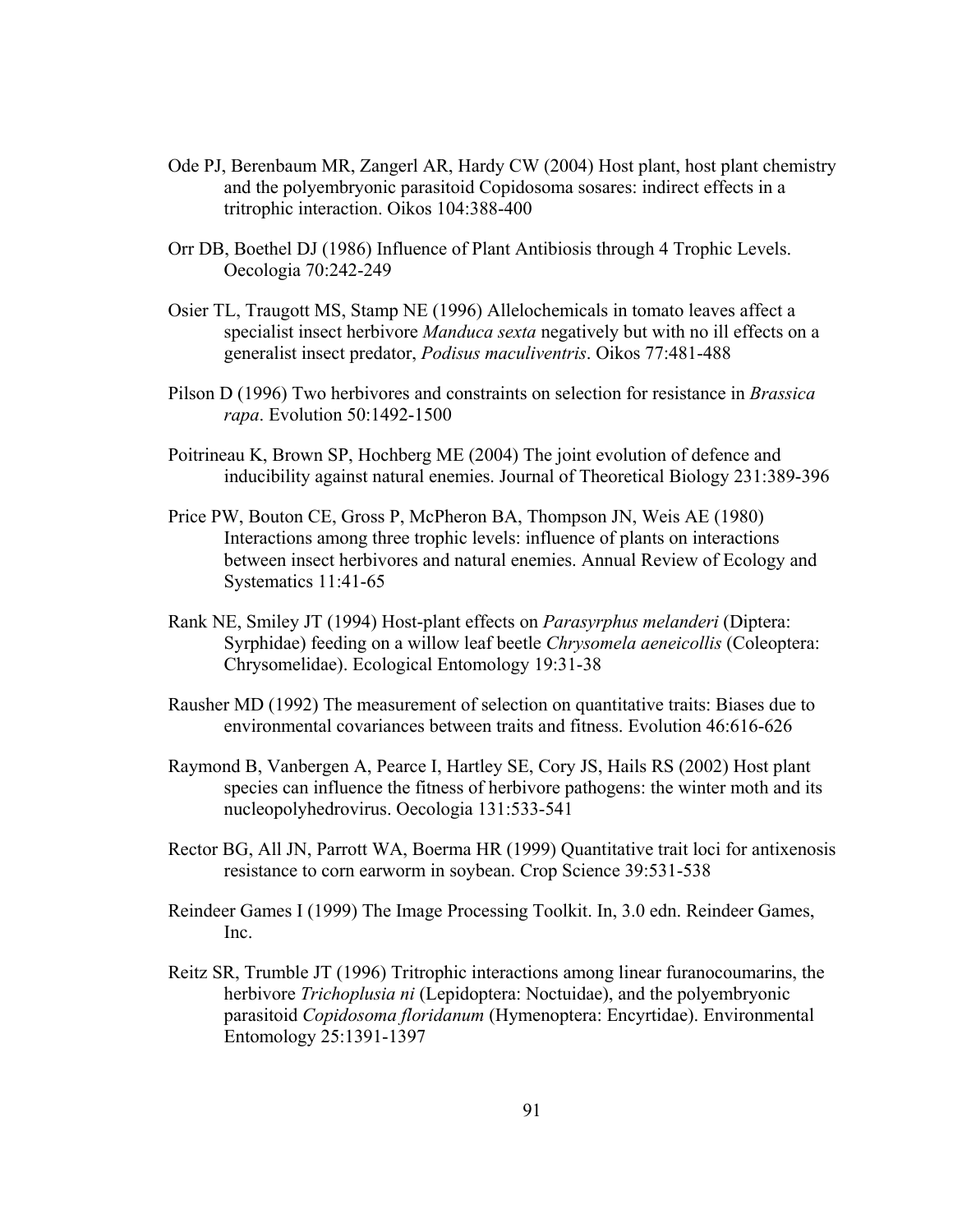- Riihimaki J, Vehvilainen H, Kaitaniemi P, Koricheva J (2006) Host tree architecture mediates the effect of predators on herbivore survival. Ecological Entomology 31:227-235
- Romeis A, Babendreier D, Wackers FL, Shanower TG (2005) Habitat and plant specificity of Trichogramma egg parasitoids - underlying mechanisms and implications. Basic and Applied Ecology 6:215-236
- Rosenthal JP, Kotanen PM (1994) Terrestrial Plant Tolerance to Herbivory. Trends in Ecology & Evolution 9:145-148
- Siemens DH, Garner SH, Mitchell-Olds T, Callaway RM (2002) Cost of defense in the context of plant competition: Brassica rapa may grow and defend. Ecology 83:505-517
- Sipura M (2002) Contrasting effects of ants on the herbivory and growth of two willow species. Ecology 83:2680-2690
- Starks KJ, Municapan R, Eikenbary RD (1972) Interaction between plant resistance and parasitism against the greenbug on barley and sorghum. Annals of the Entomological Society of America 65:650-655
- Stinchcombe JR, Rausher MD (2001) Diffuse selection on resistance to deer herbivory in the Ivyleaf Morning Glory, *Ipomoea hederacea*. American Naturalist 158:376- 388
- Strauss SY, Agrawal AA (1999) The ecology and evolution of plant tolerance to herbivory. Trends in Ecology & Evolution 14:179-185
- Stubblebine WH, Langenheim JH (1977) Effects of *Hymenaea courbaril* leaf resin on the generalist herbivore *Spodoptera exigua* (beet armyworm). Journal of Chemical Ecology 3:633-647
- Thaler JS (1999) Jasmonate-inducible plant defences cause increased parasitism of herbivores. Nature 399:686-687
- The MathWorks I (2004) MATLAB. In, 7.0 edn
- Tollrian R, Harvell CD (1999) The Ecology and Evolution of Inducible Defenses. Princeton University Press, Princeton, NJ
- Trumble JT, Kolodnyhirsch DM, Ting IP (1993) Plant Compensation for Arthropod Herbivory. Annual Review of Entomology 38:93-119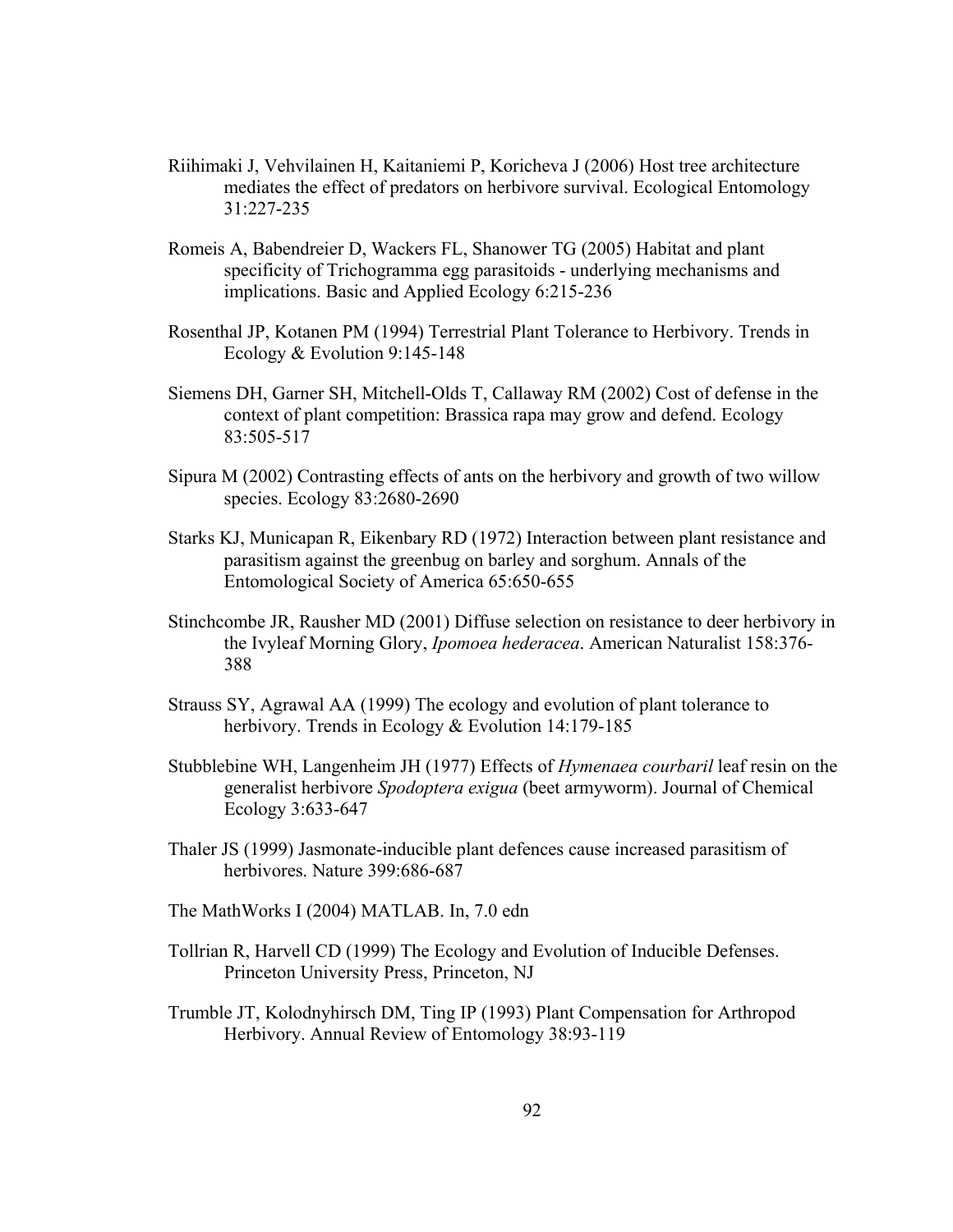- Turlings TCJ, Benrey B (1998) Effects of plant metabolites on the behavior and development of parasitic wasps. Ecoscience 5:321-333
- Underwood N (1999) The influence of plant and herbivore characteristics on the interaction between induced resistance and herbivore population dynamics. American Naturalist 153:282-294
- Underwood N, Rausher M (2002) Comparing the consequences of induced and constitutive plant resistance for herbivore population dynamics. American Naturalist 160:20-30
- Underwood NC (1998) The timing of induced resistance and induced susceptibility in the soybean Mexican bean beetle system. Oecologia 114:376-381
- Underwood NC, Rausher MD (2000) The effects of host-plant genotype on herbivore population dynamics. Ecology 81:1565-1576
- Uriarte M, Canham CD, Root RB (2002) A model of simultaneous evolution of competitive ability and herbivore resistance in a perennial plant. Ecology 83:2649-2663
- van Baalen M (1998) Coeveolution of recovery ability and virulence. Proceedings of the Royal Society of London Series B-Biological Sciences 265:317-325
- van der Meijden E, Wijn M, Verkaar HJ (1988) Defense and Regrowth, Alternative Plant Strategies in the Struggle against Herbivores. Oikos 51:355-363
- Walker DR, Narvel JM, Boerma HR, All JN, Parrott WA (2004) A QTL that enhances and broadens Bt insect resistance in soybean. Theoretical and Applied Genetics 109:1051-1057
- Waxman D, Gavrilets S (2005) 20 Questions on Adaptive Dynamics. Journal of Evolutionary Biology 18:1139-1154
- Weis AE, Hochberg ME (2000) The diverse effects of intraspecific competition on the selective advantage to resistance: A model and its predictions. American Naturalist 156:276-292